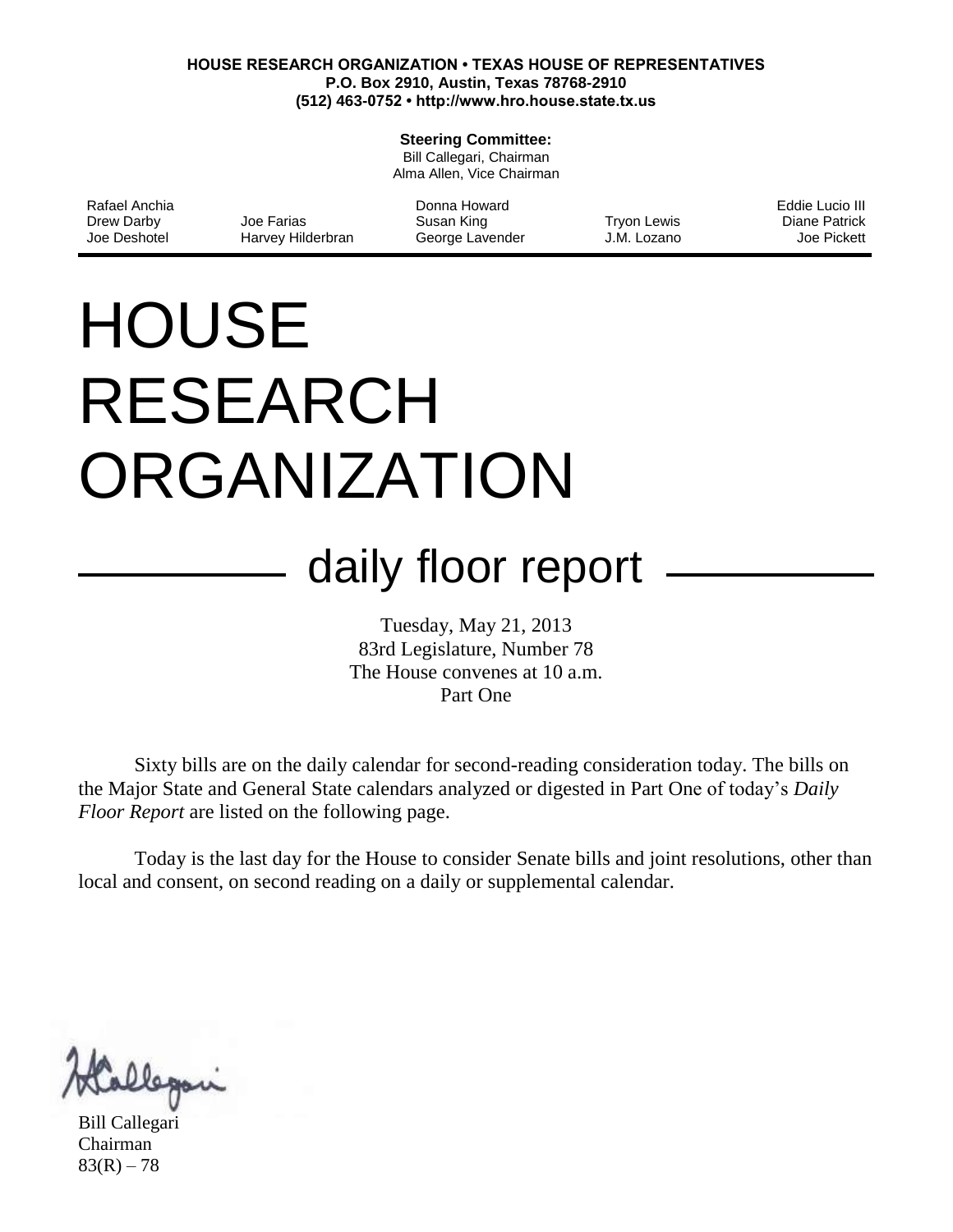# **HOUSE RESEARCH ORGANIZATION**

Daily Floor Report Tuesday, May 21, 2013 83rd Legislature, Number 78 Part One

| SB 220 by Birdwell    | Sunset review of Office of Fire Fighters' Pension Commissioner             |                |
|-----------------------|----------------------------------------------------------------------------|----------------|
| SB 14 by Williams     | Enhanced financial reporting for local public entities                     | $\overline{7}$ |
| SB 1718 by West       | Establishing the Texas Achievement School District                         | 17             |
| SB 141 by Huffman     | Requirements to practice orthotics and prosthetics                         | 23             |
| SB 1771 by Campbell   | Revising the boundaries of the Cibolo Creek Municipal Authority            | 25             |
| SB 1079 by Duncan     | Regulating registered radiologist assistants, establishing penalties       | 26             |
| SB 1812 by Duncan     | State retirement contributions for certain junior-college employees        | 32             |
| SB 460 by Deuell      | Requiring mental disorder detection instruction for education certificates | 35             |
| SB 11 by Nelson       | Drug testing of certain persons seeking financial assistance benefits      | 37             |
| SB 1178 by Deuell     | Requiring training for educators on mental health illness and suicide risk | 41             |
| SB 547 by Hancock     | Applicability of certain laws to open-enrollment charter schools           | 43             |
| SB 1082 by Rodríguez  | Changing examination requirements for a license to practice medicine       | 46             |
| SB 1555 by Lucio      | Relating to requirements for state educator certification examinations     | 49             |
| SB 1560 by Taylor     | Easements used for dune maintenance projects in certain counties           | 51             |
| SB 835 by Lucio       | Property tax limits on homes constructed with disaster relief funding      | 53             |
| SB 876 by Patrick     | Discharge of a surety's liability on a bail bond in a criminal case        | 55             |
| SB 977 by West        | Procedure for requesting, issuing nondisclosure orders of criminal records | 57             |
| SB 108 by West        | Allowing adverse possession of property by a cotenant heir in 15 years     | 60             |
| SB 10 by Van de Putte | Employment, higher education, and state contracts for veterans             | 63             |
| SB 187 by Huffman     | Life in prison for capital felony by those 17 years old at time of offense | 68             |
| SB 407 by Carona      | Regulating the sale and installation of integrated home technology         | 71             |
| SB 1403 by Patrick    | Educator preparation programs and teacher evaluations                      | 73             |
| SB 505 by Deuell      | Licensing requirements for persons measuring or fitting orthoses           | 77             |
| SB 442 by Birdwell    | Relating to leave for certain veterans returning to state employment       | 80             |
| SB 522 by Estes       | Contested cases conducted under the Administrative Procedure Act           | 82             |
|                       |                                                                            |                |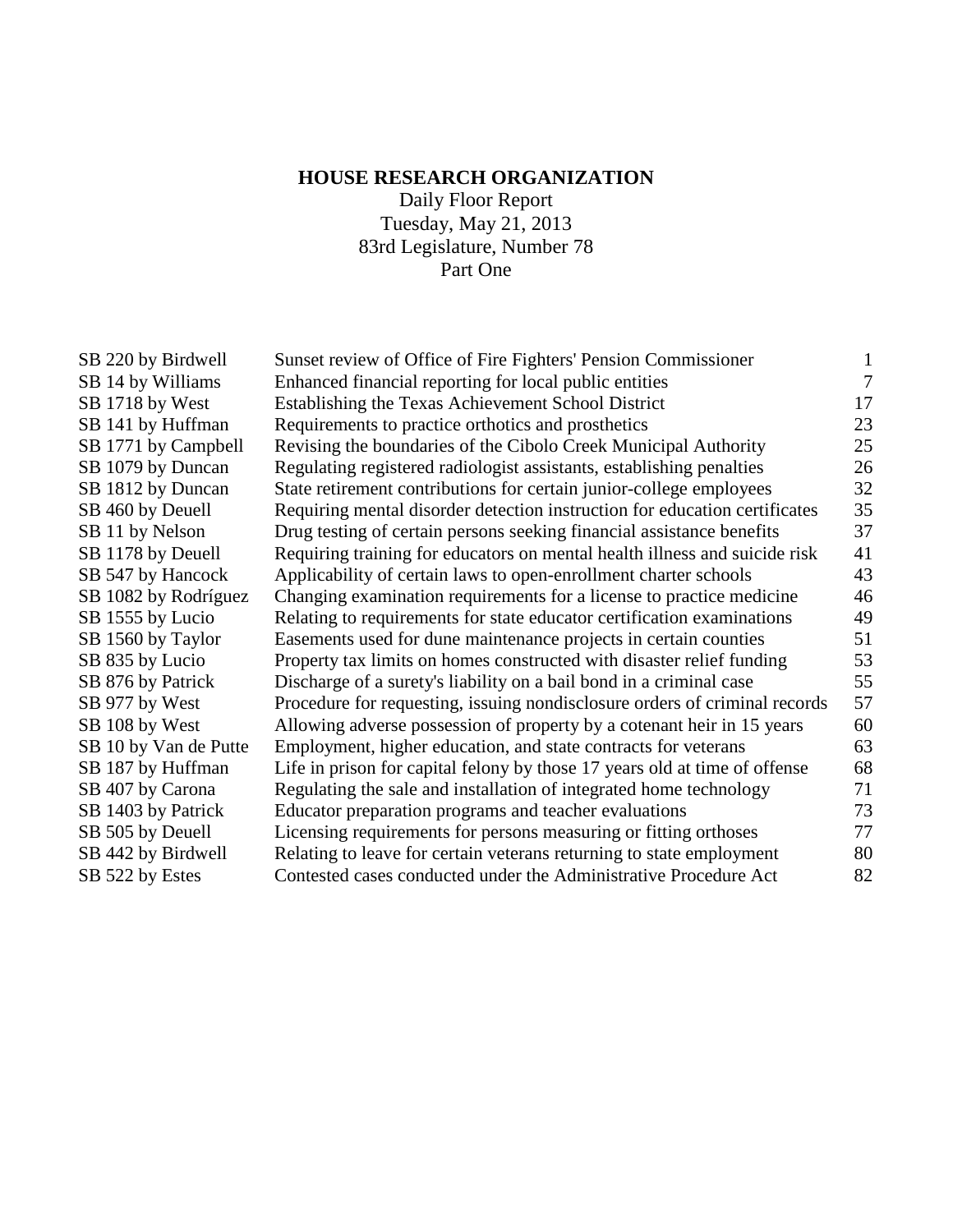<span id="page-2-0"></span>

| <b>SUBJECT:</b>     | Sunset review of Office of Fire Fighters' Pension Commissioner                                                                                                                                                                                                                                                                                                                                                                                                                                                                                                                                                                                                                                                                                                                                                                                                                                                                                                                                                                                                                                                                                                                                                                                                                                      |
|---------------------|-----------------------------------------------------------------------------------------------------------------------------------------------------------------------------------------------------------------------------------------------------------------------------------------------------------------------------------------------------------------------------------------------------------------------------------------------------------------------------------------------------------------------------------------------------------------------------------------------------------------------------------------------------------------------------------------------------------------------------------------------------------------------------------------------------------------------------------------------------------------------------------------------------------------------------------------------------------------------------------------------------------------------------------------------------------------------------------------------------------------------------------------------------------------------------------------------------------------------------------------------------------------------------------------------------|
| <b>COMMITTEE:</b>   | Pensions — favorable, without amendment                                                                                                                                                                                                                                                                                                                                                                                                                                                                                                                                                                                                                                                                                                                                                                                                                                                                                                                                                                                                                                                                                                                                                                                                                                                             |
| VOTE:               | 5 ayes — Callegari, Alonzo, Branch, Frullo, Stephenson                                                                                                                                                                                                                                                                                                                                                                                                                                                                                                                                                                                                                                                                                                                                                                                                                                                                                                                                                                                                                                                                                                                                                                                                                                              |
|                     | 0 nays                                                                                                                                                                                                                                                                                                                                                                                                                                                                                                                                                                                                                                                                                                                                                                                                                                                                                                                                                                                                                                                                                                                                                                                                                                                                                              |
|                     | 2 absent — Gutierrez, P. King                                                                                                                                                                                                                                                                                                                                                                                                                                                                                                                                                                                                                                                                                                                                                                                                                                                                                                                                                                                                                                                                                                                                                                                                                                                                       |
| <b>SENATE VOTE:</b> | On final passage, May $14 - 29-2$ (Hinojosa, Whitmire)                                                                                                                                                                                                                                                                                                                                                                                                                                                                                                                                                                                                                                                                                                                                                                                                                                                                                                                                                                                                                                                                                                                                                                                                                                              |
| <b>WITNESSES:</b>   | (On House companion bill, HB 3148:)<br>For — (Registered, but did not testify: Scott Kerwood, Texas Fire Chiefs<br>Association)                                                                                                                                                                                                                                                                                                                                                                                                                                                                                                                                                                                                                                                                                                                                                                                                                                                                                                                                                                                                                                                                                                                                                                     |
|                     | Against — Heidle Baskin, Irving Firemen's Relief & Retirement Fund;<br>Kenneth Gold, Denton Firemen's Relief & Retirement Fund; Rodney<br>Goodman, Abilene Firemen's Relief and Retirement Fund; Javier<br>Gutierrez and Manuel Vargas, McAllen's Relief and Retirement Fund;<br>Alva Littlejohn, Lubbock Fire Pension Fund; David Stacy, Midland<br>Firemen's Relief and Retirement Fund; (Registered, but did not testify:<br>Danny Benson and Michael Tucker, Denton Firefighters Association;<br>Baker Bryant and Eddie Chrane, Abilene Firemen's Relief and Retirement<br>Fund; David Crow, Arlington Professional Fire Fighter's Association;<br>Mike Higgins, Texas State Association of Fire Fighters; Quentin Huser<br>and Jerry Sutton, TLFFRA; Juan Loya; Roberto Martinez; Derek Oswald,<br>Denton Firemen's Relief & Retirement Fund; Baldomero Ozuna; Tim<br>Rabroker, Killeen Firefighters Relief & Retirement)<br>On — Mark Fenlaw and Maxie Patterson, TESRS Board of Trustees;<br>Christopher Hanson, Pension Review Board; Sean Shurtleff, Sunset<br>Advisory Commission; Ana Tinsley and Sherri Walker, Fire Fighters'<br>Pension Commissioner; (Registered, but did not testify: Scott Kerwood,<br>Texas Fire Chiefs Association; Joe Walraven, Sunset Advisory<br>Commission) |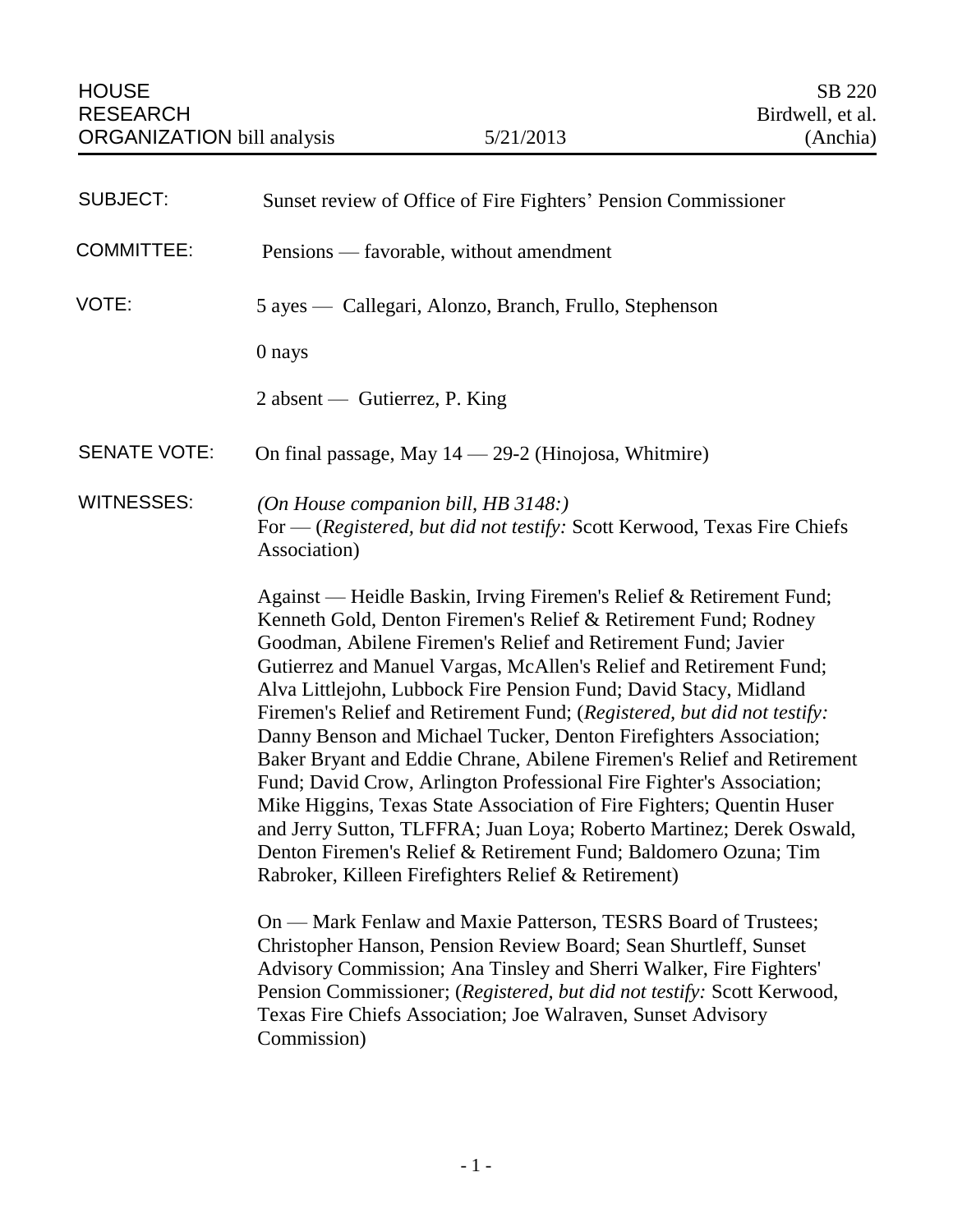BACKGROUND: Created in 1937, the Office of Fire Fighters' Pension Commissioner performs two basic activities: monitoring and assisting 122 individual local pension plans organized under the Texas Local Fire Fighters' Retirement Act (TLFFRA) and administering a separate statewide system for more than 200 volunteer departments, known as the Texas Emergency Services Retirement System (TESRS).

> The office monitors systems operating under TLFFRA in the following ways:

- requires annual reporting from local fire department pension systems and reviews pension benefits;
- decides pension member appeals of benefit decisions by local pension boards;
- provides technical assistance and legal interpretations of statute and other aspects of systems; and
- conducts training for local board trustees through its annual TLFFRA educational conference and peer review workshop.

The office also administers TESRS, created in 1977 to provide retirement as well as death and disability benefits to volunteer firefighters and emergency services personnel.

The commissioner is appointed by the governor with the consent of the Senate for a four-year term. The commissioner sets policy and manages the office's efforts to assist certain paid and volunteer fire departments under TLFFRA. The commissioner also serves as the administrator of TESRS, while a separate governor-appointed board of trustees sets policy for the system and manages the fund's assets.

The office employs nine staff, with four working on TLFFRA and five on administration of TESRS. The office operated on a budget in fiscal 2011 of about \$683,000, with about \$486,000 spent on TESRS and about \$197,000 for TLFFRA assistance.

The office is subject to the Sunset Act and will be abolished September 1, 2013, unless continued by the Legislature.

DIGEST: SB 220 would abolish the Office of Fire Fighters' Pension Commissioner and require the State Pension Review Board (PRB) to provide assistance to local TLFFRA plans. It would make changes to the process for hearing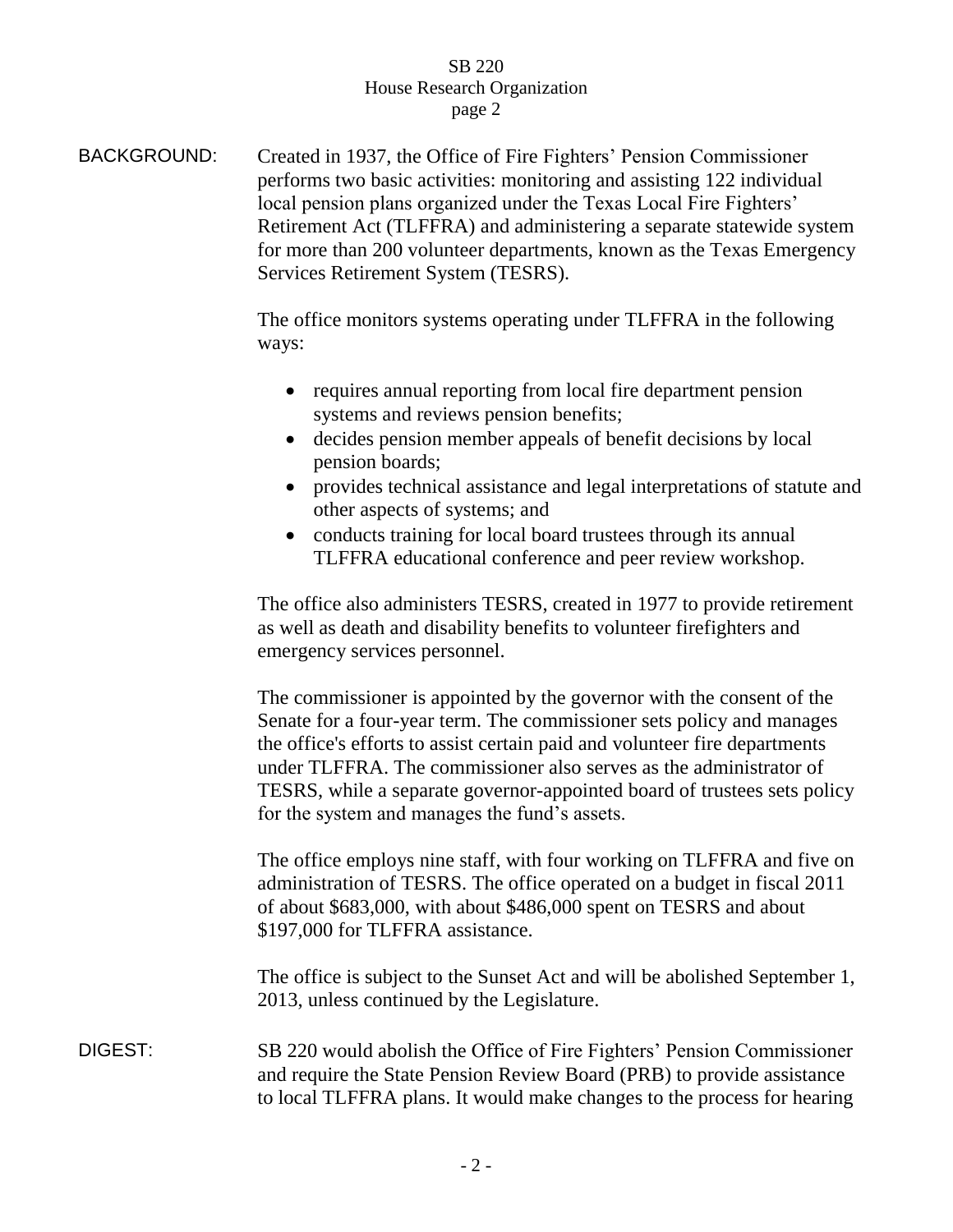appeals from members of both plans and would require TESRS to conduct actuarial audits to better guide decisions about the state's contribution to the fund.

**TLFFRA plans.** The PRB would be required to provide technical assistance, training, and information to trustees of local TLFFRA plans, and if possible, to designate a person to perform these duties, targeting the needs of small-to-medium-sized plans.

It would require appeals under TLFFRA to go through the PRB before being referred to the State Office of Administrative Hearings (SOAH) to decide the case.

**TESRS system.** The bill would continue the nine-member governing board and would set aside one of five positions held by pension system members for a retiree.

The bill would require the TESRS board to hire an executive director to oversee benefits distribution and collect revenue from the governing bodies of participating departments. Appeals under TESRS would be submitted to SOAH, with the TESRS board making the final decision, and allowing for judicial review.

The TESRS board, instead of the commissioner, would be responsible for recovering any fraudulently acquired benefits. Biennial certification of the fund's actuarial soundness would have to include analysis of the number of years to amortize the unfunded liability, assuming no state contribution and assuming the maximum state contribution. An audit would be required every five years.

The bill would require the board to notify the Legislature and PRB if there were a significant change to the actuarial valuation of the pension system's assets or liabilities or any change to members' contributions and benefits.

SB 220 would require the TESRS board to adopt a clear policy on contract management and oversight. It would apply standard, across-the-board Sunset recommendations regarding complaints, conflicts of interest, public participation, and board member training.

The TESRS board would be subject to Sunset review every 12 years.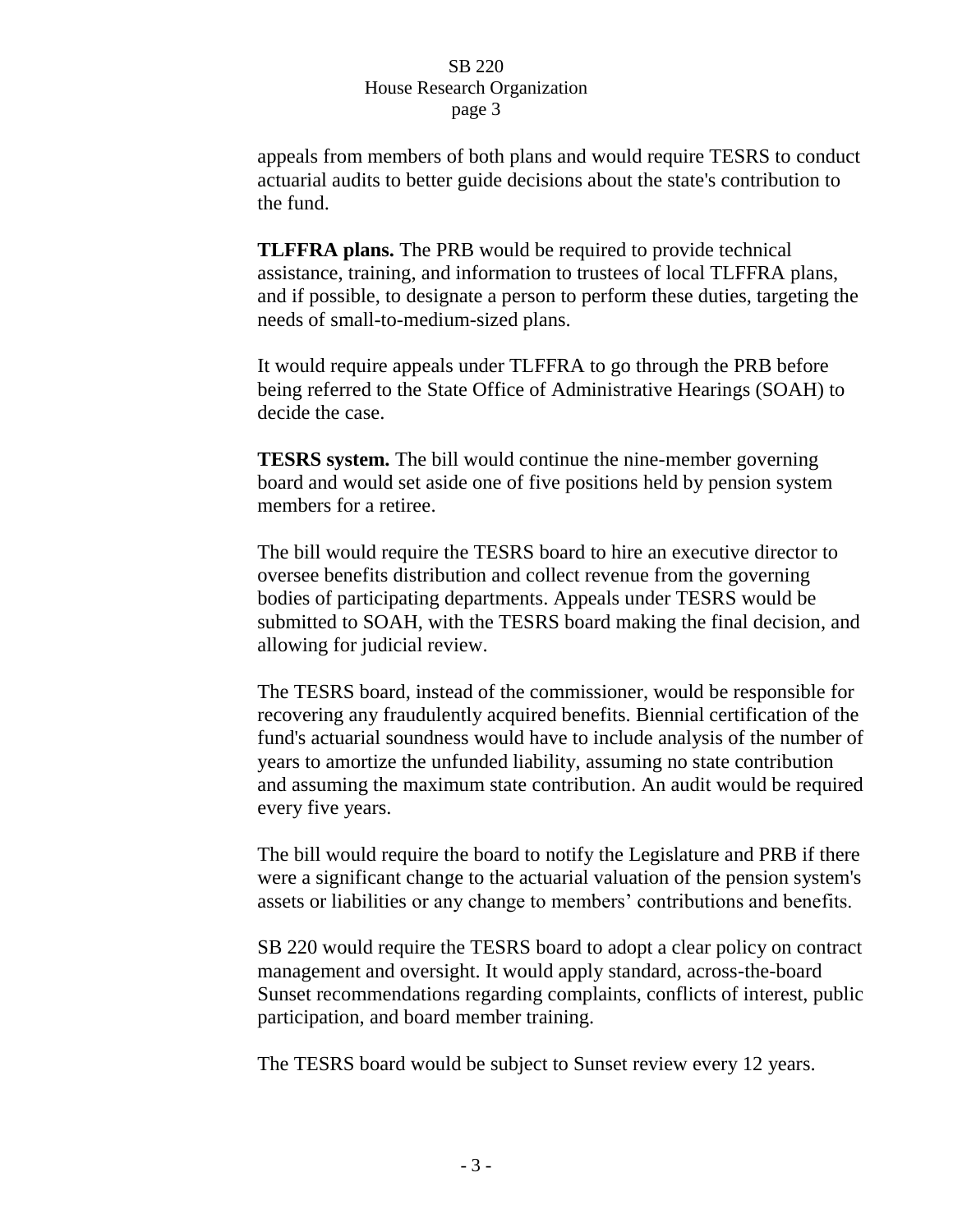This bill would take immediate effect if finally passed by a two-thirds record vote of the membership of each house. Otherwise, it would take effect September 1, 2013.

**SUPPORTERS** SAY: SB 220 would implement recommendations of the Sunset Commission review, which found that the special treatment the office provides to local TLFFRA plans is outdated and that needed oversight and assistance can be provided without having a separate office.

> The review also found that the state continues to need the statewide TESRS system but a separate governor-appointed commissioner was not needed to administer that system.

> The office's role in TLFFRA has diminished over time due to legislative changes and the growing independence of these systems. When the state stopped providing financial assistance to these systems in 1988, it removed the primary reason for commissioner oversight. The TLFFRA statute provides a framework for these systems that offers safeguards for their long-term operation.

Understandably, many TLFFRA systems want to keep the commissioner's office because of the assistance provided. However, the systems could receive similar assistance through a dedicated staff person at the PRB.

The commissioner's role in TLFFRA appeals is not necessary to settle local pension disputes. SOAH already hears these cases and could continue to do so without the involvement of the commissioner.

Since 2002, the state has paid \$12.8 million in TESRS contributions and administrative costs, mostly to cover investment losses. SB 220 would provide greater oversight, verification, and reporting on the fund to ensure the Legislature had accurate and timely information needed to make funding decisions.

The bill would save \$173,838 in fiscal 2014-15 by eliminating some positions, according to the Legislative Budget Board.

**OPPONENTS** SAY: For the past 75 years, the Fire Fighter's Pension Commissioner has protected firefighters, cities, and the state regarding local firefighter pension systems. SB 220 would unravel this protection and create substantial problems for small volunteer firefighter plans.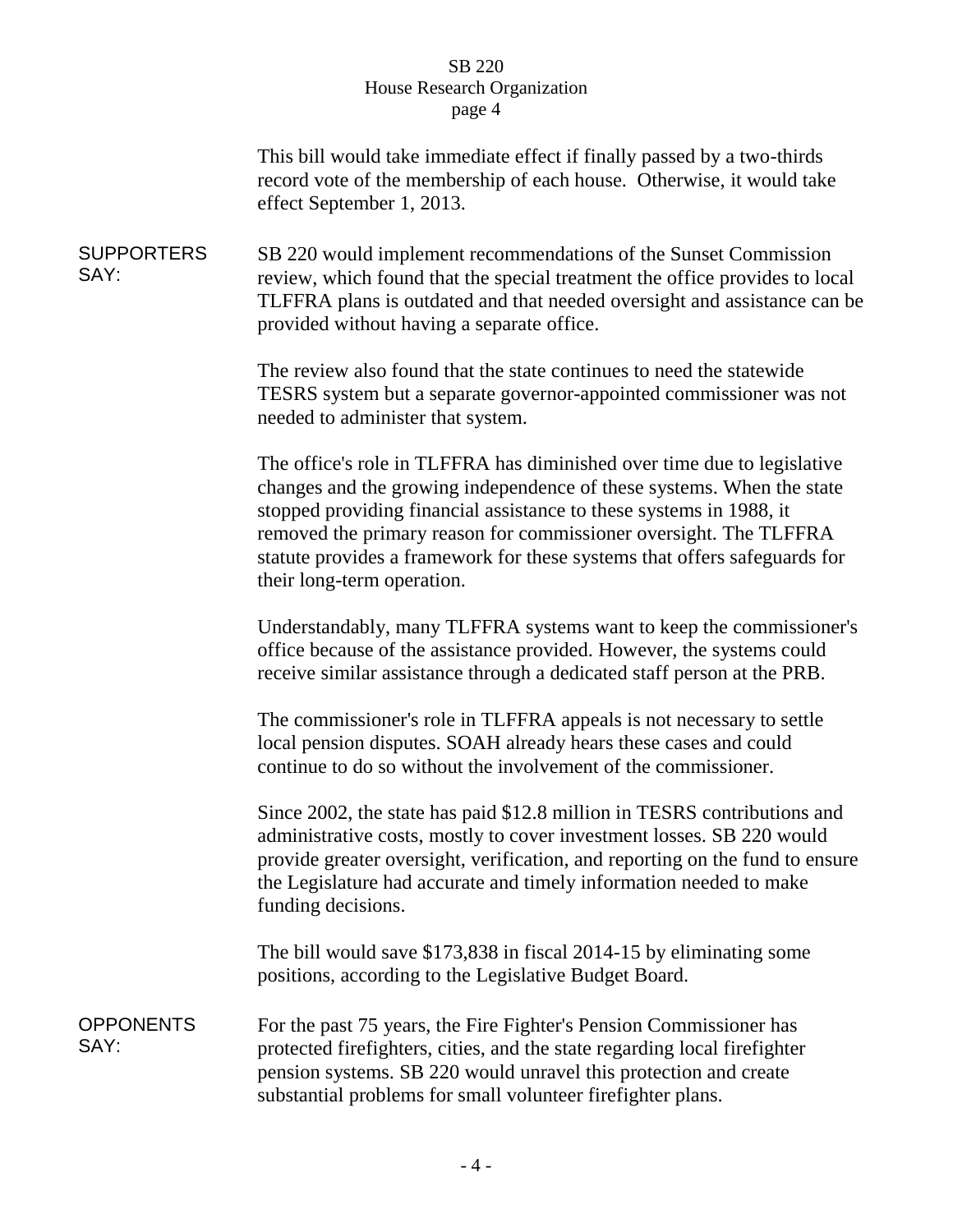| The stakes are high for these plans, the cities that sponsor them, and    |
|---------------------------------------------------------------------------|
| ultimately the state. A poorly run plan could bankrupt a small city and   |
| possibly require the state to step in. The independent appointment of the |
| commissioner is a healthy check and balance for the state regarding the   |
| operation of both the systems in TLFFRA and TESRS, all of which are       |
| managed locally by fire fighters.                                         |

Representatives of several pension funds testified about the valuable assistance and attention they receive from the commissioner. Without the office, they could have to hire lawyers and financial experts to answer their questions. The firefighters expressed concern that they would not get the same attention at PRB, where they would be the "little fish in a big pond."

PRB has never administered a pension plan. The commissioner daily administers TESRS and uses that expertise to advise TLFFRA. It is managerially efficient and fiscally responsible to keep firefighter pension services together under one agency.

The bill would require PRB to dedicate one employee to assisting TLFFRA plans, if funds are available. The commissioner now has four employees assisting these plans.

For appeals regarding TLFFRA benefit issues, the bill would make PRB merely a conduit to have the case sent to SOAH. Currently, SOAH decisions are reviewed by the commissioner. At least one of the SOAH decisions was found to be in error and the commissioner was able to step in and have the error corrected.

NOTES: SB 220 would result in savings of about \$173,000 in general revenue and a reduction of 3.5 FTE positions in each year of fiscal 2014-15, according to the Legislative Budget Board. Total savings would be offset by the estimated cost of the PRB designating a staff person to provide training and technical assistance to local firefighter plans.

> The bill would continue the duties and responsibilities of TESRS for the cost of about \$500,000 and five FTE positions per year. It would require additional actuarial services, including an actuarial audit every five years at an estimated cost to the pension fund of about \$100,000 over the next five years.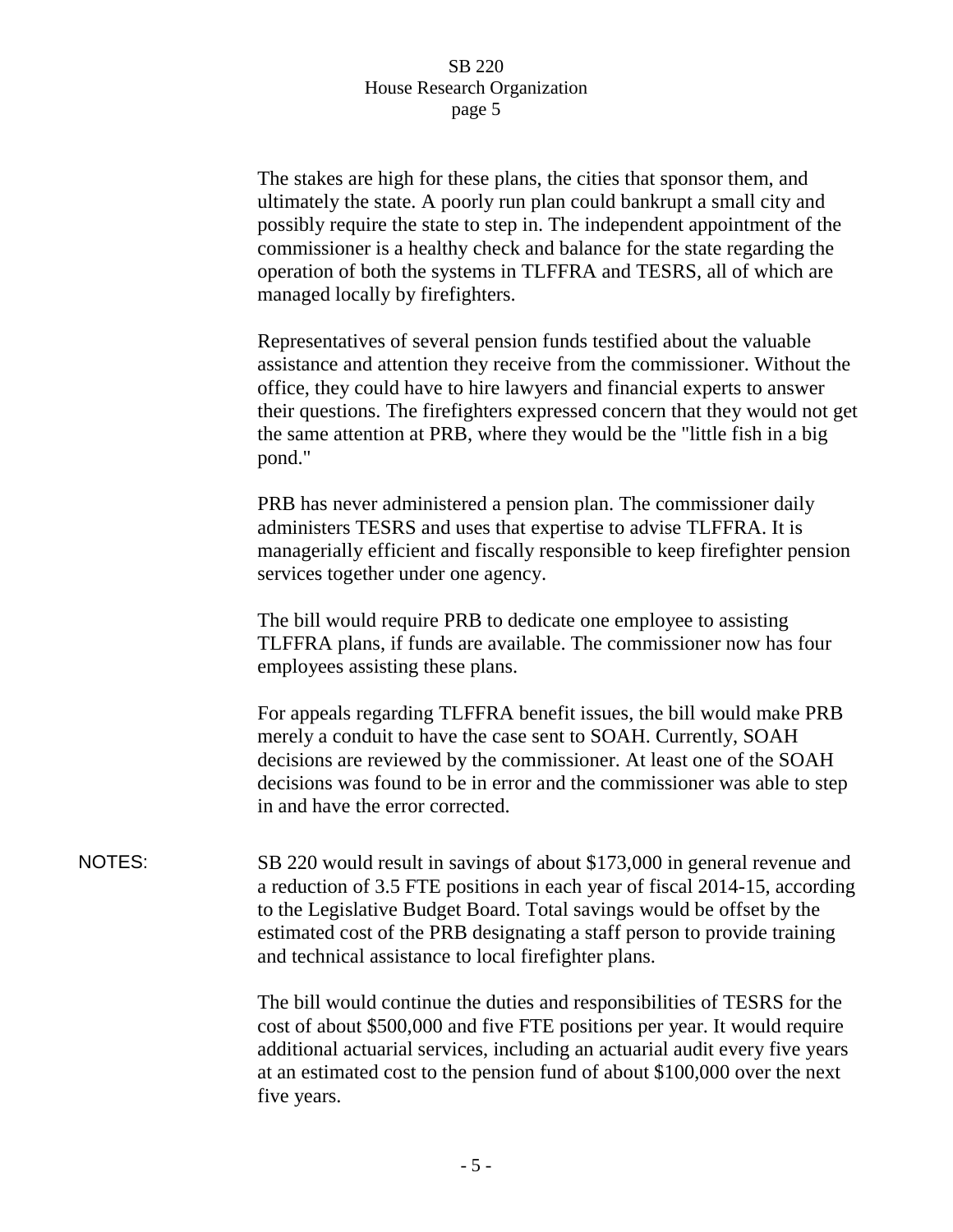The House companion bill, HB 3148 by Anchia, was reported favorably as substituted by the House Pensions Committee on April 22.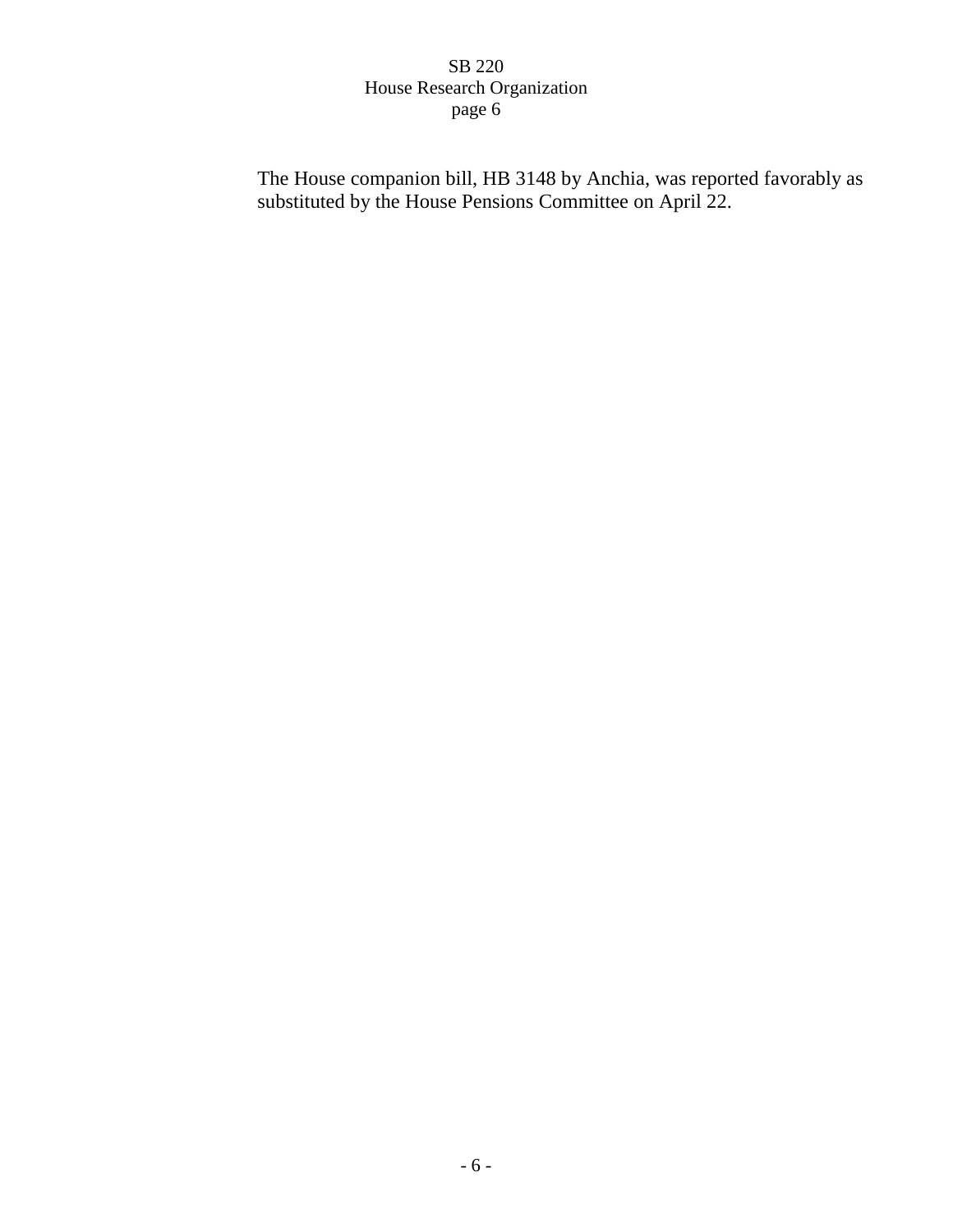<span id="page-8-0"></span>

| <b>SUBJECT:</b>     | Enhanced financial reporting for local public entities                                                                                                                                                                                                                                                                                                                                                                                                                                                                                                                                                                                                                                                                                                                                                                |
|---------------------|-----------------------------------------------------------------------------------------------------------------------------------------------------------------------------------------------------------------------------------------------------------------------------------------------------------------------------------------------------------------------------------------------------------------------------------------------------------------------------------------------------------------------------------------------------------------------------------------------------------------------------------------------------------------------------------------------------------------------------------------------------------------------------------------------------------------------|
| <b>COMMITTEE:</b>   | Appropriations — favorable, without amendment                                                                                                                                                                                                                                                                                                                                                                                                                                                                                                                                                                                                                                                                                                                                                                         |
| VOTE:               | 22 ayes — Pitts, Sylvester Turner, Ashby, Bell, G. Bonnen, Carter,<br>Crownover, Darby, S. Davis, Giddings, Gonzales, Howard, Hughes,<br>Longoria, McClendon, Otto, Patrick, Perry, Price, Raney, Ratliff, Zerwas                                                                                                                                                                                                                                                                                                                                                                                                                                                                                                                                                                                                     |
|                     | 0 nays                                                                                                                                                                                                                                                                                                                                                                                                                                                                                                                                                                                                                                                                                                                                                                                                                |
|                     | 5 absent — Dukes, S. King, Márquez, Muñoz, Orr                                                                                                                                                                                                                                                                                                                                                                                                                                                                                                                                                                                                                                                                                                                                                                        |
| <b>SENATE VOTE:</b> | On final passage, May $9 - 29-1$ (Zaffirini)                                                                                                                                                                                                                                                                                                                                                                                                                                                                                                                                                                                                                                                                                                                                                                          |
| <b>WITNESSES:</b>   | (On introduced version of House companion bill, HB 14)<br>For — Alan Hugley, City of Red Oak; James Quintero, Texas Public<br>Policy Foundation; Oscar Rodriguez, Texas Assn of Broadcasters; Peggy<br>Venable, Americans for Prosperity; Duke Burge, Midlothian ISD; Scott<br>Niven, Red Oak ISD; and four others; (Registered, but did not testify:<br>Kathy Barber, NFIB/Texas; Konni Burton, Tea Party Caucus Advisory<br>Committee; Brent Connett, Texas Conservative Coalition; Dr Rosemary<br>Edwards, Travis County Republican Party; John Horton, Young<br>Conservatives of Texas; Dustin Matocha, Texans for Fiscal<br>Responsibility; Naomi Narvaiz, San Marcos Area Republican Texans<br>Group; Charley Wilkison, Combined Law Enforcement Associations of<br>Texas, and four individuals                 |
|                     | Against — Jim Allison, County Judges and Commissioners Association of<br>Texas; Mark Burroughs, City of Denton; Clayton Chandler, City of<br>Mansfield; Lisa Clark, Texas Association of Builders; Howard Cohen,<br>Schwartz, Page & Harding L.L.P.; James Hernandez, Harris County and<br>Harris County Toll Road Authority; Brad Lancaster, Fast Growth School<br>Coalition and Lake Travis ISD; Donald Lee, Texas Conference of Urban<br>Counties; Bill Longley, Texas Municipal League; David Maxwell, Assoc<br>of Water Board Directors; Peter Phillis, City of Mansfield, Texas; Micki<br>Rundell, City of Georgetown; Danny Scarth, City of Fort Worth; Terry<br>Simpson, San Patricio County; Joy Streater, County District Clerks Assn.;<br>Byron Underwood, Texas Assoc. of Counties; Ed Van Eenoo, City of |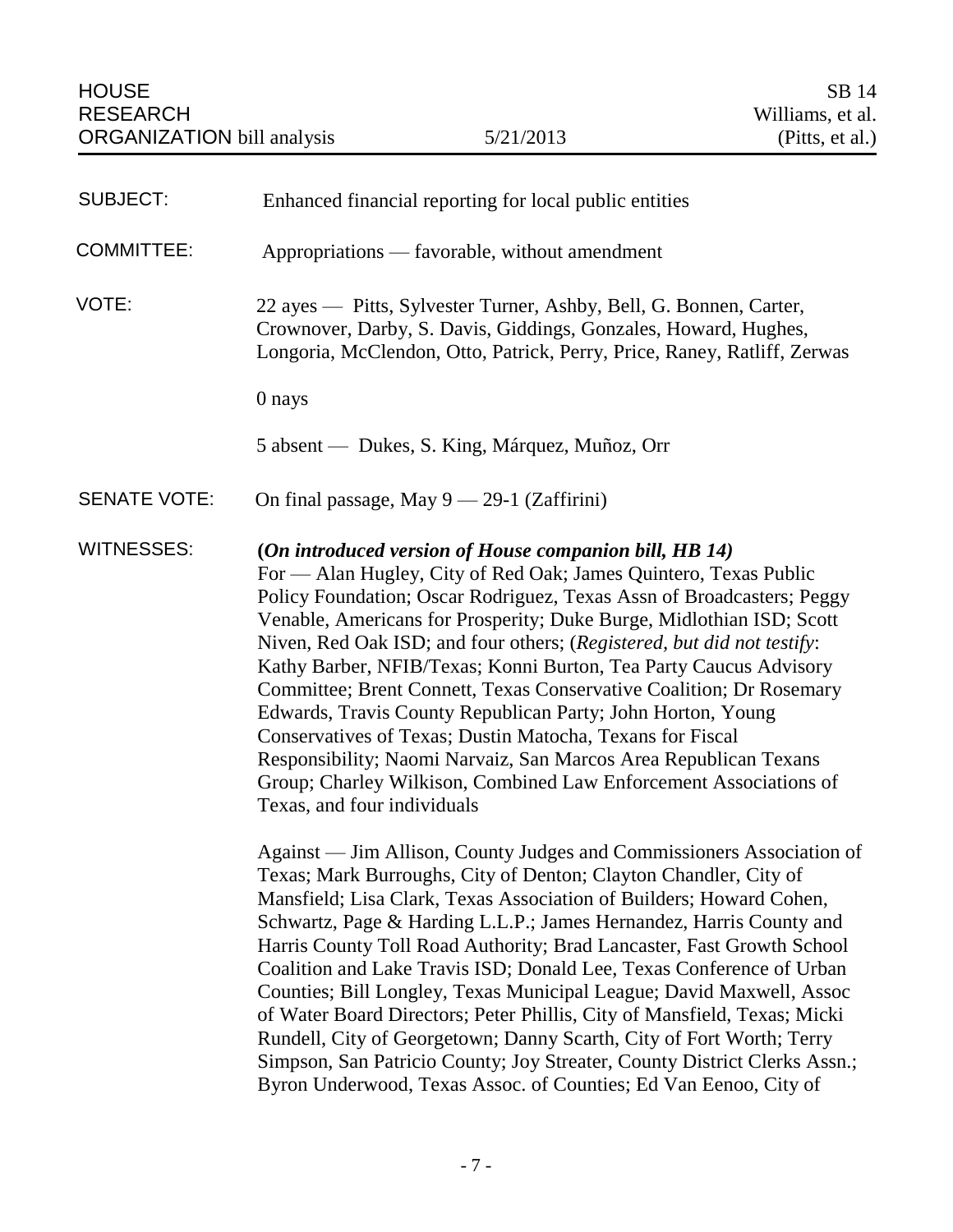Austin; James Wilcox, Texas Association of School Boards, Texas Association of School Administrators, and Texas School Alliance, and 1 other; (*Registered, but did not testify*: David D Anderson, Arlington ISD Board of Trustees; Steve Bresnen, North Harris County Regional Water Authority; Snapper Carr, Andrews County; Mindy Ellmer, Tarrant Regional Water District; Wayne Halbert, Texas Irrigation Council; Angela Hale, City of McKinney; Roger Hord, West Houston Association; Mark Israelson, City of Plano; Jerry James, City of Victoria; Kassandra Kell, City of Irving; Jennifer May, City of Sugar Land; Ken McCraw, Texas Association of Community Schools; Mark Mendez, Tarrant County Commissioners Court; Seth Mitchell, Bexar County Commissioners Court; Terrell Palmer, First Southwest Company; TJ Patterson, City of Fort Worth; Dean Robbins, Texas Water Conservation Association; Karen Rue, Fast Growth School Coalition; Susie Shields, San Antonio Mobility Coalition; Jim Short, Fort Bend County; Jim Short, Houston Real Estate Council; Michelle Smith, Fast Growth School Coalition; Bob Stout, Newland Communities Texas, The Woodlands Development Co.; Frank Sturzl, City of Abilene; Paul Sugg, Texas Association of Counties; Tom Tagliabue, City of Corpus Christi)

On — Susan Combs, Tom Currah and Chance Sampson, Comptroller of Public Accounts; Donnis Baggett, Texas Press Association; Susan Combs, Texas Comptroller of Public Accounts; Deece Eckstein, Travis County Commissioners Court; Shane Fitzgerald, Freedom of Information Foundation of Texas; Robert Kline, Bond Review Board; Stephanie Leibe, Office of the Attorney General; Maureen Milligan, Teaching Hospitals of Texas; Heather Rosas, Texas Bond Review Board; (*Registered, but did not testify*: Lita Gonzalez and Beth Hallmark, Comptroller of Public Accounts; Charles Bailey, Texas Hospital Association; Keith Ingram, Texas Secretary of State, Elections Division; Gary Johnstone, Texas Higher Education Coordinating Board; David Lancaster, Texas Society of Architects; Rob Latsha, Bond Review Board)

DIGEST: CSHB 14 would require most public entities — including counties, municipalities, school and junior college districts, higher education institutions, and other special districts — to post financial, voter, public hearing, and other information in a publicly accessible electronic format.

> **Website requirement**. A political subdivision with at least 250 registered voters would have to maintain a website to comply with the bill's requirements. For counties or municipalities with a population less than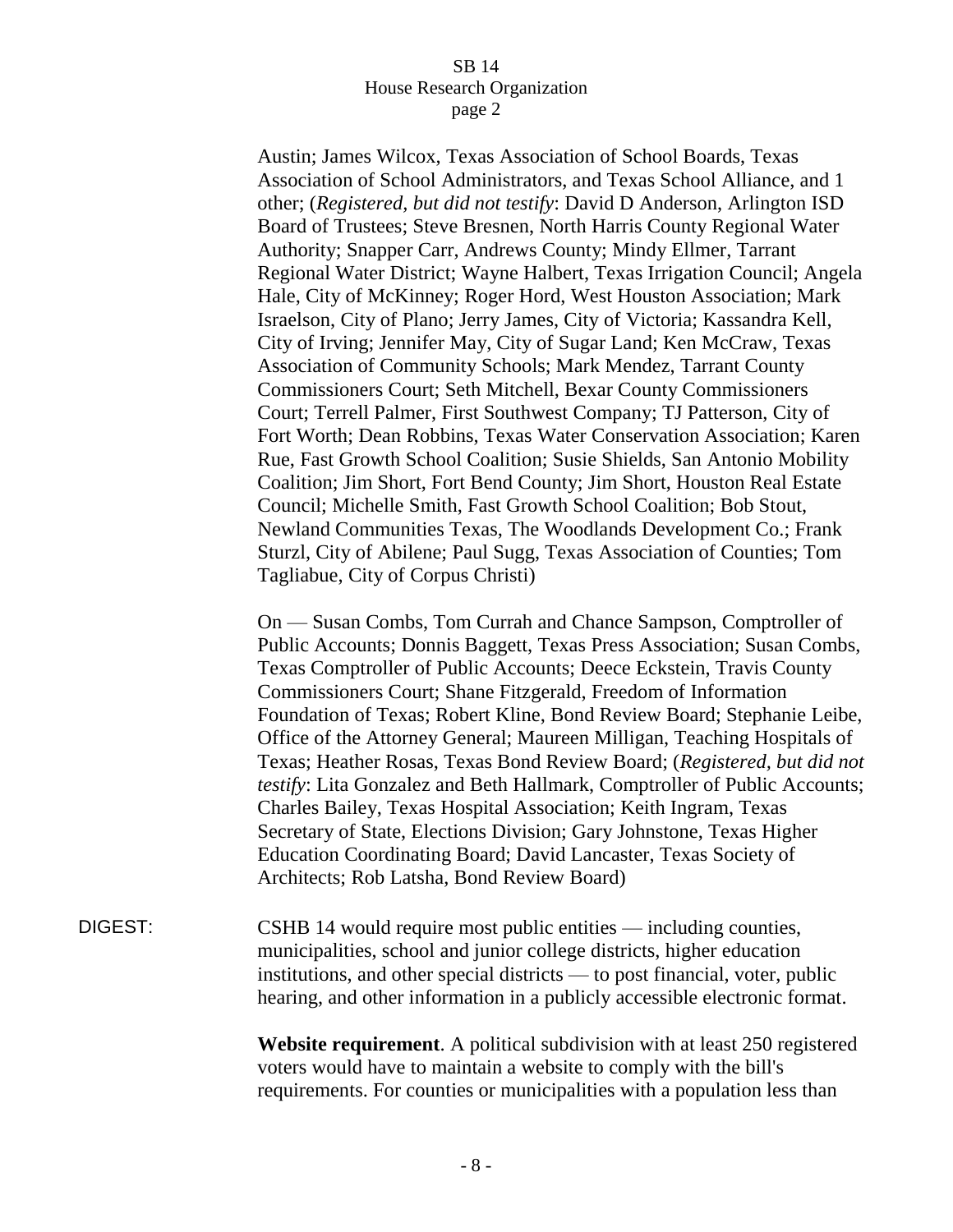2,000 that did not maintain a website as of January 1, 2013, notice could be posted on a website where the entity controlled the content of the posting, such as a social media site, provided the information easily could be found by an online search. The bill would provide alternative means of compliance with the website requirements for certain special districts and small counties and municipalities.

*Special districts.* After September 1, 2014, a political subdivision that had at least 250 registered voters and was classified as a district under Water Code, sec. 49.001(1), could electronically submit required information to the executive director of the Texas Commission on Environmental Quality to be posted on the commission's website on a web page dedicated to the political subdivision, so long as the site was:

- easily located by searching the name of the district; or
- linked or automatically opened from a web address maintained by the district that could be easily located by searching the district's name.

The web address would not be considered a website for the purpose of other law.

*Small counties and municipalities.* Counties with a population of 10,200 or less (86 counties) and municipalities with a population of 5,000 or less could electronically submit required information to the comptroller to be posted on the comptroller's Internet website, so long as the site was:

- easily located by searching the name of the county or municipality; or
- linked or automatically opened from a web address maintained by the county or municipality and that could be easily located by searching the name of the county or municipality.

The web address would not be considered a website for the purpose of other law.

*Higher education.* An institution of higher education would have to maintain a website to comply with the bill's annual financial reporting requirement. Each junior college district would have to maintain a website to comply with construction cost reporting requirements.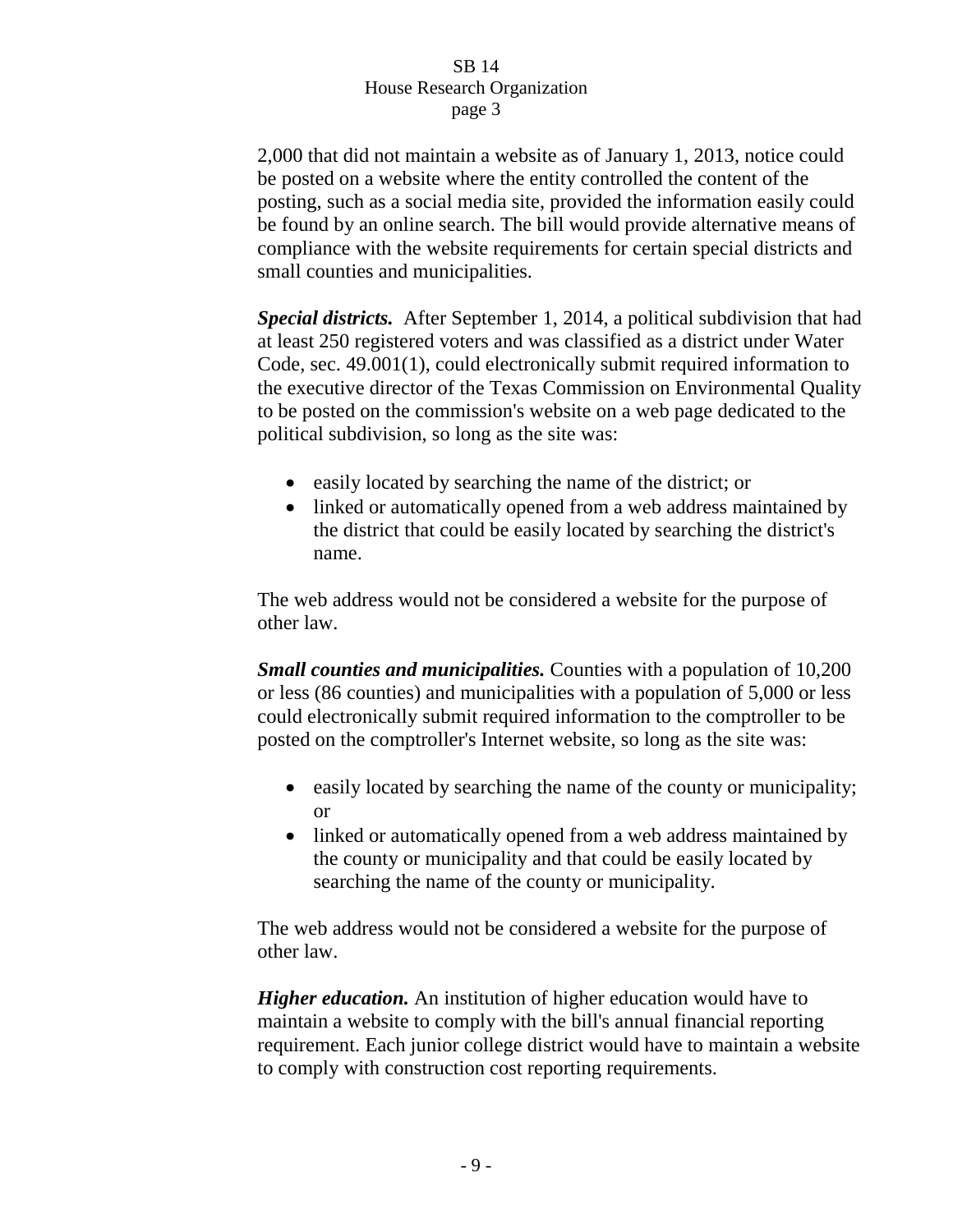**Annual financial report.** A political subdivision — except a special district as defined by Water Code, sec.  $49.001(1)$  — would prepare an annual financial report that included specific financial and debt information. An annual financial report would have to be available for inspection by any person, and a political subdivision with more than 250 registered voters would post the financial report on the subdivision's website, subject to the limitations on this requirement in the bill. Alternatively, a subdivision could provide the required information to the comptroller, who would post it on the comptroller's website. The political subdivision would post a link to the location of the report on the comptroller's website.

An institution of higher education would have to ensure that its most recent financial report was posted on its website no later than November 30th of each year. The report would have to show the aggregate outstanding debt of a university system and the outstanding debt for each education institution.

**Public hearing.** A political subdivision would have to conduct a public hearing prior to holding an election to authorize the issuance of bonds. Between 15 and 30 days before a hearing, a local government would take action to ensure that the notice was provided by:

- publication in at least one newspaper of general circulation;
- included in a newsletter mailed or delivered to each registered voter; or
- mailed to each registered voter in the political subdivision.

In addition, the notice would have to be posted on the political subdivision's website subject to the limitations on this requirement in the bill. The bill would impose requirements for a public hearing and associated documentation.

**Voter information.** A voter information document would have to be prepared for each bond proposition under consideration. The document would contain specific information about the political subdivision's debt status, the cost of the proposed debt, the entity's property tax debt rate, the property tax debt levy per residence with a taxable value of \$100,000, and other specific information listed in the bill. A good faith estimate in a voter information document would not be a breach of contract with voters if the estimate was later found to be incorrect.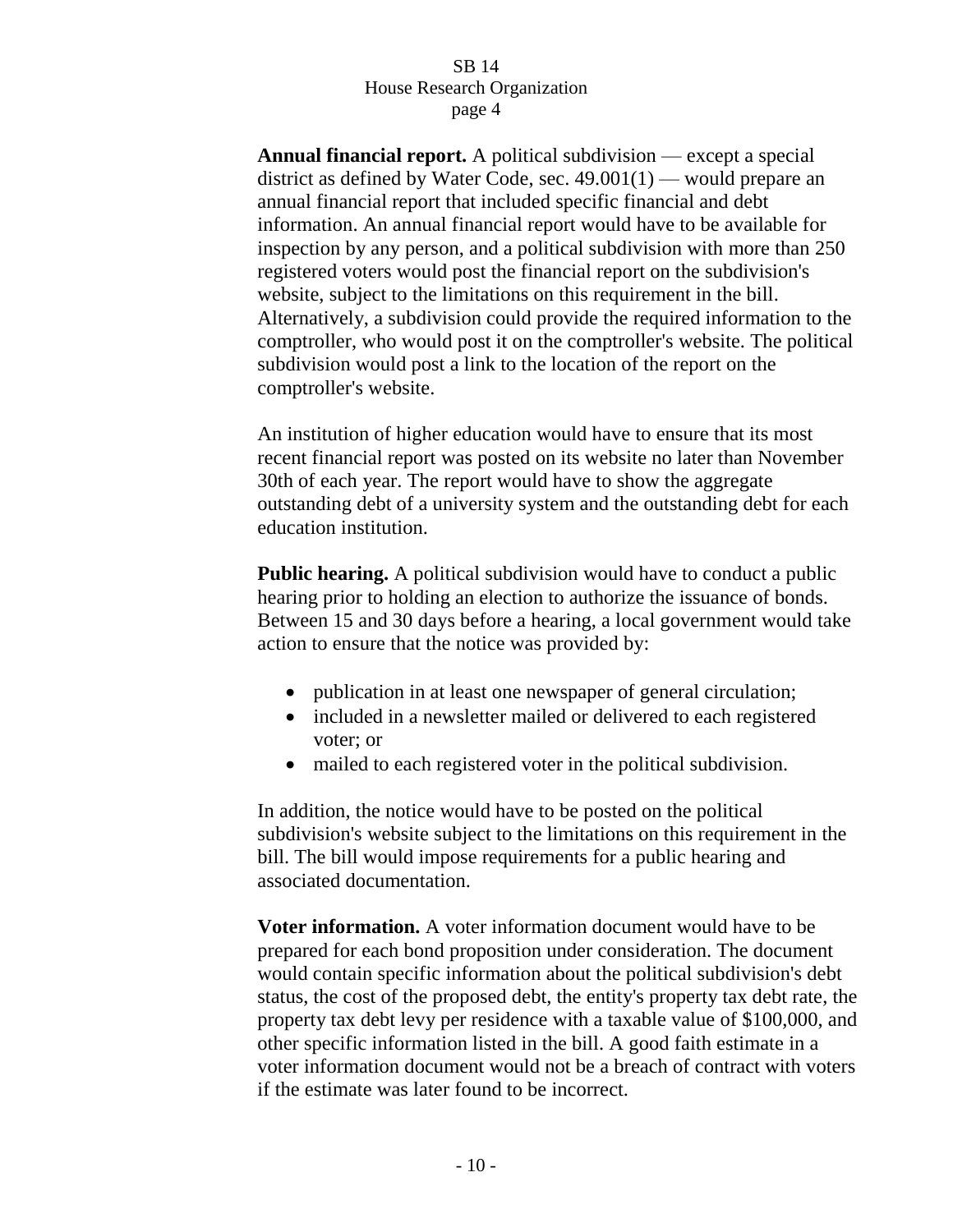A political subdivision would have to post a sample of the ballot printed for a bond election on its website, subject to the limitations on this requirement in the bill. The secretary of state would determine the form of a voter information document.

**Certificates of obligation.** A governing body could not authorize a certificate of obligation for payment of a contractual obligation if a bond proposition for the same purpose was submitted within the last three years and failed to gain approval. A governing body could authorize a certificate otherwise prohibited in a case of public calamity, to protect public health, for unforeseen damages to property, or to comply with a state or federal law for which the entity had been officially notified of noncompliance.

A notice of a plan to issue a certificate of obligation would have to be posted continuously on the issuer's website for at least 30 days, the same requirement for prior publication that is in current law, before the date tentatively set to hear an ordinance authorizing the issuance. A county or municipality with a population of less than 2,000 could post the plan on a site in which the entity controlled the content of the posting, such as a social media site, provided the information easily could be found by an online search.

The bill would expand the content of notice requirements for certificates of obligation.

**Comprehensive self-evaluation.** Special districts would be required to conduct a comprehensive review at least every six years. Any special district issuing debt after September 1, 2013, would have to conduct a comprehensive review within three years of issuing debt.

Self-evaluation reports would have to include specific elements regarding the district's authority, assessments it imposes, revenue collected, and outstanding debt. The self-evaluation report would be posted on the district's website, subject to the limitations on this requirement in the bill for special districts. The special district would have to make the report available for requests for public information and would have to conduct a public hearing to hear from persons interested in the self-evaluation report.

**State responsibilities.** The comptroller would publish the sales and use tax rate for every political subdivision that imposed such a tax and the tax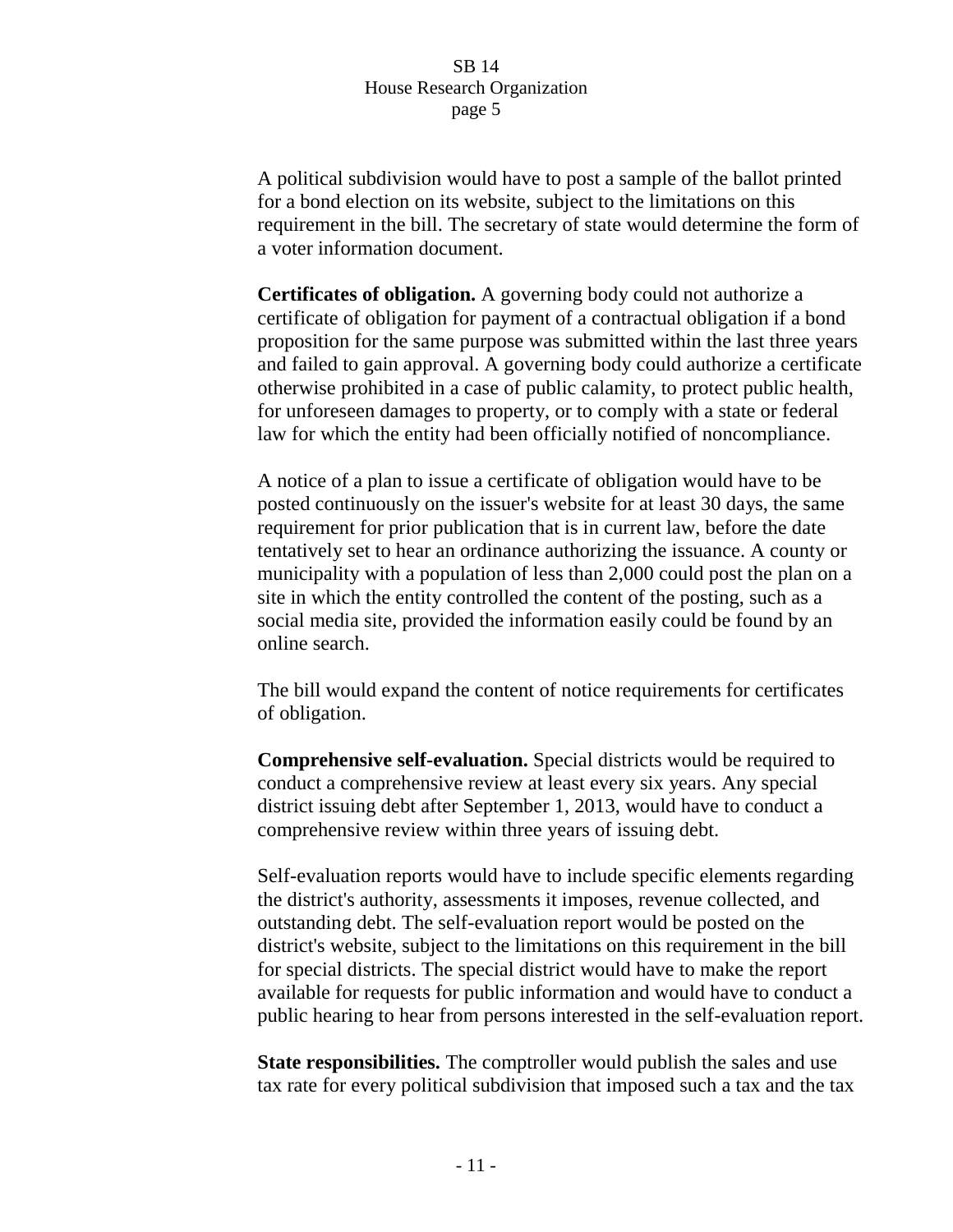rate information reported by counties.

Under the bill, the attorney general, who currently must certify that a public security was issued in accordance with the law, would have to send information collected on local securities to the Bond Review Board. The bond finance office and the attorney general would maintain a noncompliance list of issuers that did not provide the information as required. The attorney general could not approve a local security submitted by an issuer that was included on the noncompliance list.

The Bond Review Board would enter into one or more contracts to procure services to collect and maintain information related to public indebtedness.

**School facilities data.** To provide information to the public on facilities and taxpayer value, a school district or open-enrollment charter school would have to:

- report data elements specified by rule to Texas Education Agency through an approved data management system; and
- provide a direct link on the district or schools website to the Texas Student Data System through which the facilities information relevant to the specific district or school could be readily accessed.

The education commissioner would adopt rules necessary to implement the reporting system and ensure that the system contained the appropriate data elements. Open-enrollment charter schools would have to ensure that an annual financial report was posted on their website online.

The rules would be based on the recommendations of the taxpayer and school facilities usage advisory committee, which the bill would establish. The committee would consist of nine members, including the comptroller and education commissioner, who would jointly appoint the other members from lists of persons recommended by the lieutenant governor and speaker of the House. The committee would submit a report not later than December 31, 2014, with recommendations on the data that should be considered in evaluating a school's usage and taxpayer value with regard to school facility construction and renovation.

The Texas Higher Education Coordinating Board would require each junior college district to report building construction costs and related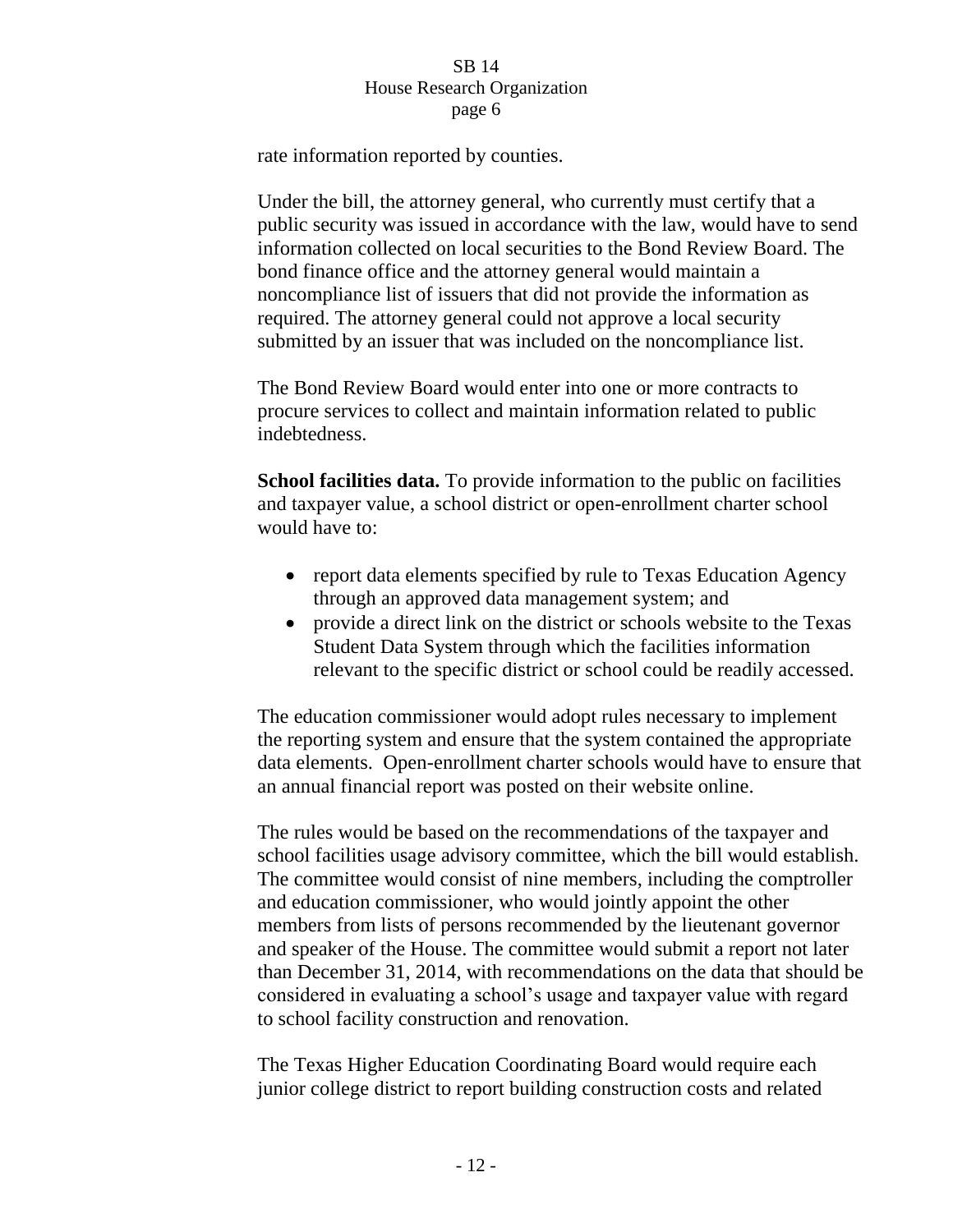information for determining the average cost per square foot for the region of the state and the average cost per full-time student for each junior college district. The report would have to be posted on each entity's website.

**Effective date.** The bill would take effect September 1, 2013.

**SUPPORTERS** SAY: SB 14 would take strides toward improving fiscal transparency among public bodies in the state. While the state has a low share of tax-supported debt, Texas has the second-highest local debt per capita ratio among the 10 most populous states. According to the Bond Review Board, about 83 percent of the state's total debt is local debt. Last decade, local entities more than doubled their debt load to \$7,500 per capita.

> While much of this debt is well justified and necessary, it is incumbent on the Legislature to ensure that Texans are able to make informed choices about how much debt governmental entities assume and for what purposes. SB 14 is primarily a response to citizen concerns about debt in the state and the availability of accessible information on that debt.

The current version of SB 14 is the result of an impressive effort among the bill's supporters to work with stakeholders to preserve the intent of increased transparency while making the requirements on local entities reasonable. As a result of the hard work that supporters invested in the bill, stakeholders' concerns have largely been allayed and many who opposed HB 14, the House companion bill that died on the House floor due to a point of order, have withdrawn their opposition to SB 14.

**Reporting.** SB 14 would require all local governments to post online each year revenue and expenditure information, including key information on the bodies' long-term obligations. This would allow Texans to easily find and review financial information for their school district, county, municipality, etc. Currently, some of this information is available and some is not; all of it is scattered in various places that make it difficult for the lay person to locate, assemble, and understand.

Significant changes were made to the bill in the Senate to ensure that small public entities would not be unduly burdened by the reporting and web posting requirement. In recognition that some smaller entities may not have existing web pages — though many do — SB 14 would exempt political subdivisions with fewer than 250 registered voters from website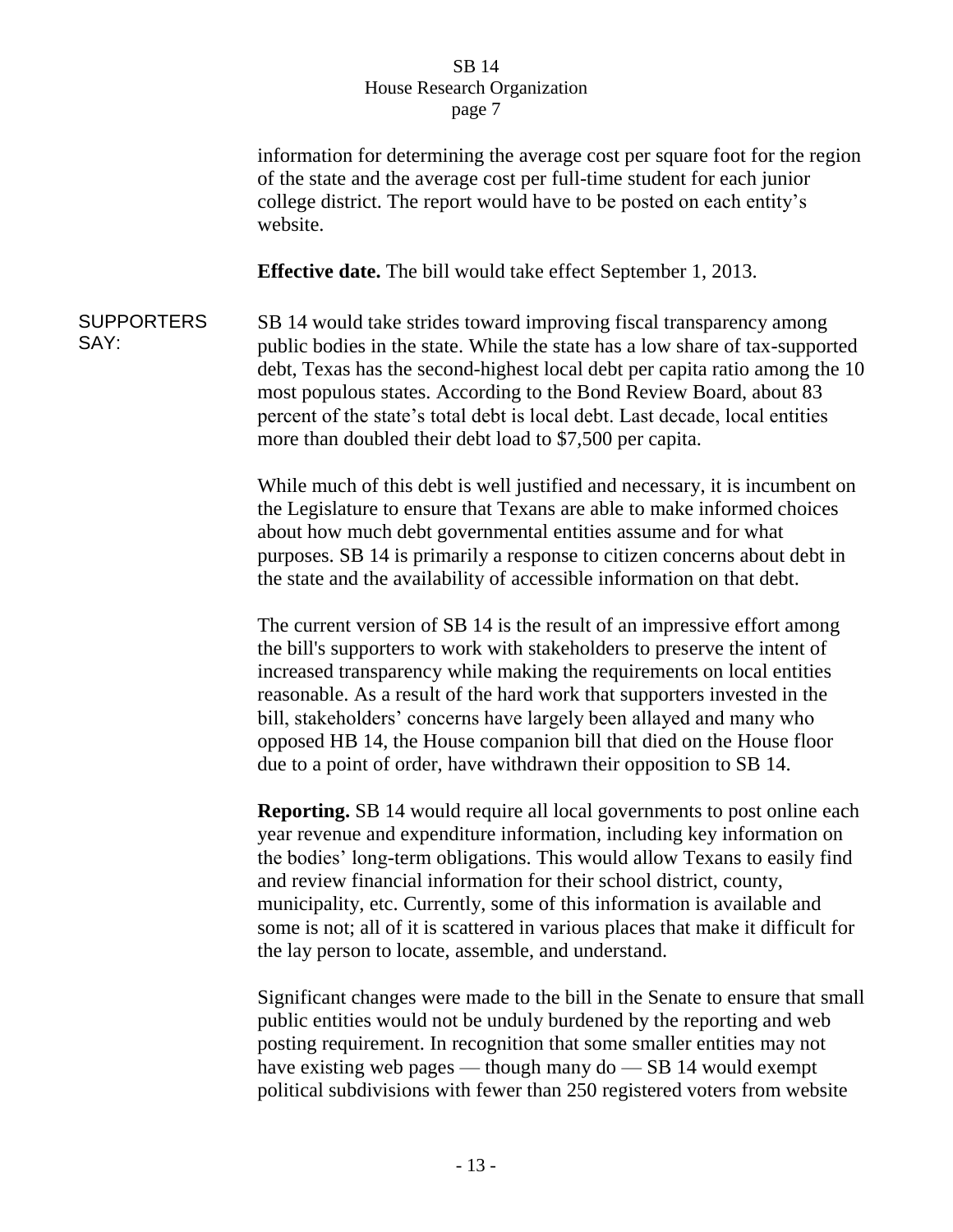posting requirements and would carve a path for special districts and small counties and municipalities to easily comply with the requirements.

To address concerns about smaller entities, the bill would provide an option to send documents electronically to TCEQ or the comptroller, as applicable, purchase a domain (available for a modest fee from a variety of distributors) and then set up the domain to automatically redirect to the documents on the state site. This would be feasible with minimal cost for the entity and would give the public an option for finding the materials with a simple web search.

**Voter information.** SB 14 would require local entities to make available key information on the entity's debt status and the cost of the proposed debt prior to an election for a new bond issuance. This would ensure that local entities provide the information necessary for voters to make informed decisions.

Voters are routinely asked to approve large bond packages that commit public entities, and hence taxpayers and ratepayers, to paying debt service for decades. Yet the voters who are so often asked to pledge their taxes to the payment of debt service are seldom provided the information necessary to make informed decisions about their money. Relatively small bond issuances, completed with frequency, can amount to an unsupportable debt burden. This is hard for voters to keep in check, since, all too often, they have no real way of knowing an entity's current debt status and the financial implications of the proposal on the table. The requirements of SB 14 would provide this necessary context.

Arguments that the information could be misleading underestimate voters' ability to look at comparative information and draw their own conclusions. If there is a reason that a particular local entity has a higher debt load than similar entities, then that reason naturally becomes part of the discussion on whether additional bond revenue is necessary. Voters are perfectly capable of taking into account unique circumstances when making judgments. The data required would provide a starting point for a more salient discussion.

**Certificates of obligation.** SB 14 would limit the issuance of debt commonly completed through certificates of obligation (COs) without voter approval. COs now account for 16.6 percent of all debt issued by entities with this authority. SB 14 would put an end to some evasive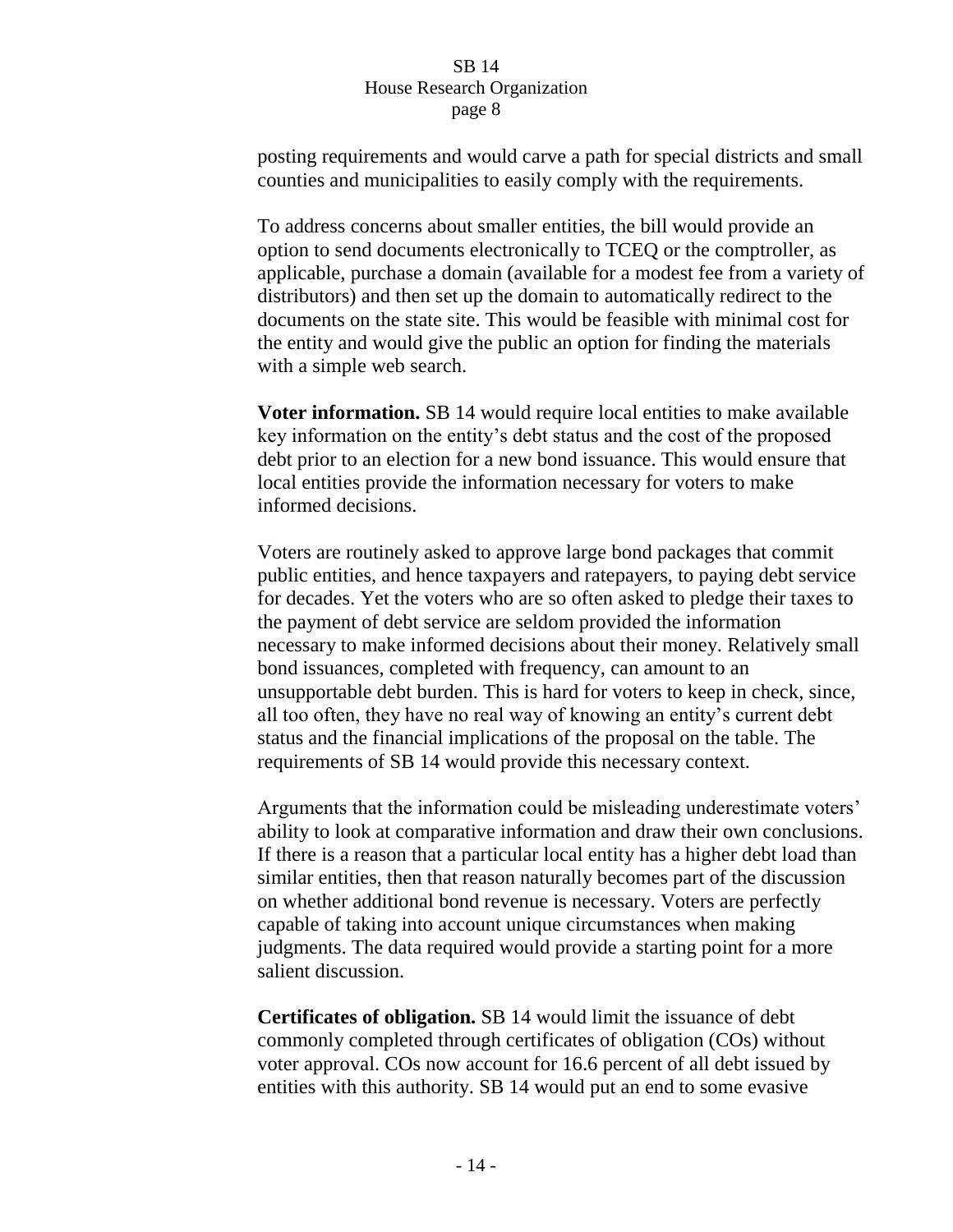practices by prohibiting local entities from issuing a CO to pay for capital projects that voters recently rejected. The bill would improve taxpayers' ability to act as an effective check on spending by arming them with the resources necessary to make informed decisions.

**OPPONENTS** SAY: While changes in the Senate to SB 14 made significant improvements over previous iterations, the bill would persist in imposing additional requirements upon local entities without providing them with any additional resources to comply with the expanded requirements. The bill would create additional administrative burdens for local entities without necessarily adding value for taxpayers.

> **Reporting.** SB 14 would place additional requirements on thousands of local entities to comply with reporting and posting requirements. The bill also would impose time-intensive annual financial reporting that would have to be done on a yearly basis as well as costly self-evaluation reports for special districts every six years. Many local entities would be hard pressed to take on additional reporting with existing limited staff resources. In addition, many cities with minimal or nonexistent debt loads would be tasked to complete the report without a clear advantage to taxpayers.

> Overall, the reporting requirements in the bill would provide a solution for a non-existent problem. There is no documentation of a lack of transparency in fiscal matters on a local level. The extra reporting would create additional costs and yet would provide little added value.

> **Voter information.** In addition to the administrative burden, it is not clear that the information requirements would increase the public's ability to make informed judgments. Bonds and finances are a very complicated subject and each capital project is subject to a unique set of factors. A simple apples-to-apples comparison of construction costs, for example, is dangerous, as it does not account for those unique factors.

> Providing voter information prior to a bond election could put local entities in a difficult position, as they are not allowed to take a position on any propositions in front of voters.

**OTHER OPPONENTS** SAY:

Website maintenance requirements for local entities that issue COs differ from those for other requirements in the bill. The bill would not provide a separate path to link a domain to a public site for small counties and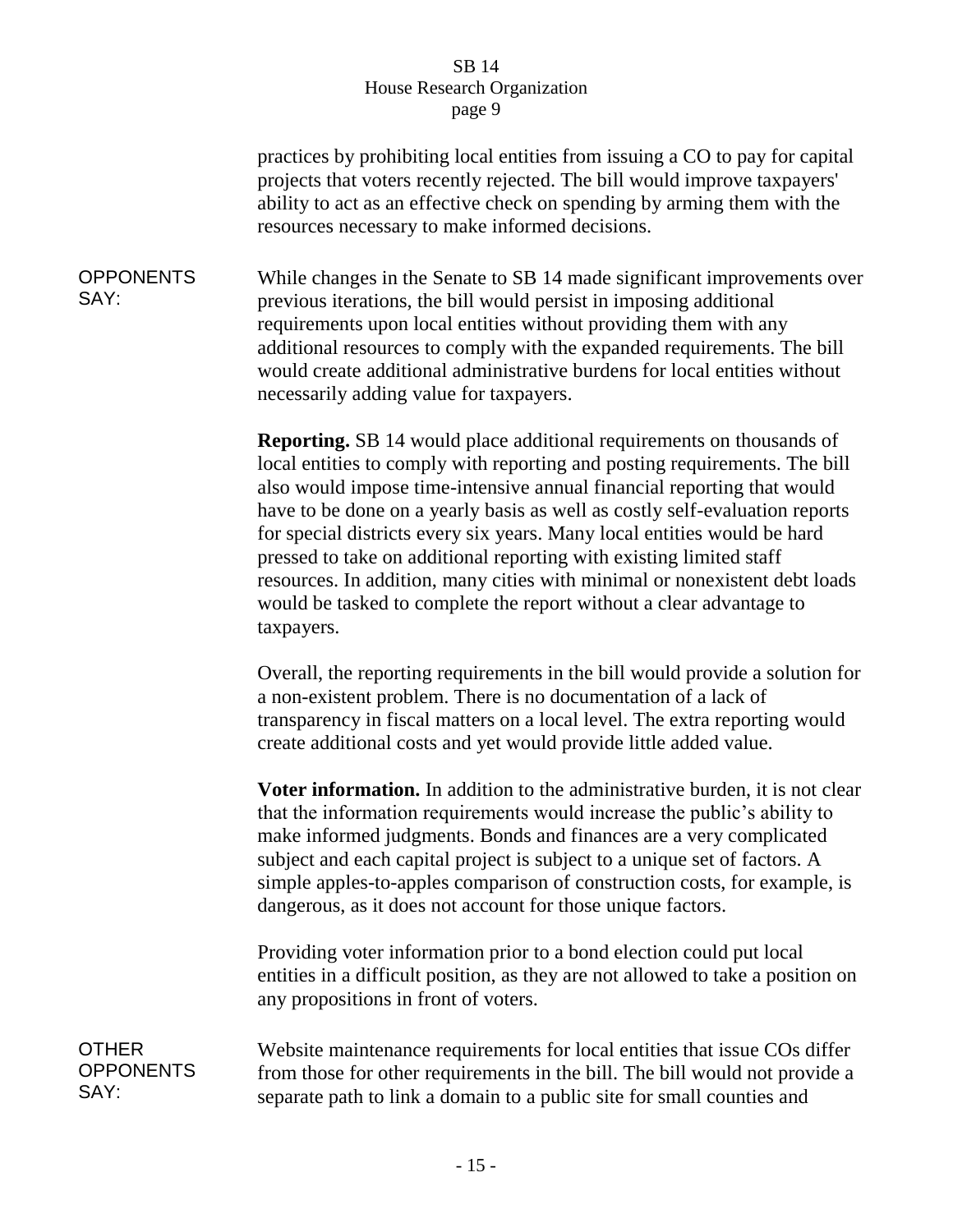|        | municipalities that propose the issuance of certificates of obligation.                                                                                                                                                                                                                                                                                    |
|--------|------------------------------------------------------------------------------------------------------------------------------------------------------------------------------------------------------------------------------------------------------------------------------------------------------------------------------------------------------------|
| NOTES: | <b>Amendment.</b> The author plans to offer some amendments, one of which<br>would conform web maintenance requirements for local entities that<br>issued a certificate of obligation to make them equivalent to other<br>requirements in the bill.                                                                                                        |
|        | <b>Fiscal note.</b> The Legislative Budget Board estimates SB 14 would have a<br>negative impact on general revenue of \$915,314 for fiscal 2014-15, and<br>\$790,740 in fiscal 2016-17. The cost would stem from a Bond Review<br>Board increase of four full-time-equivalent employees and other expenses<br>necessary to meet requirements in the bill. |
|        | <b>Companion bill.</b> The House companion bill, HB 14 by Pitts, died on the<br>House floor due to a sustained point of order on May 3.                                                                                                                                                                                                                    |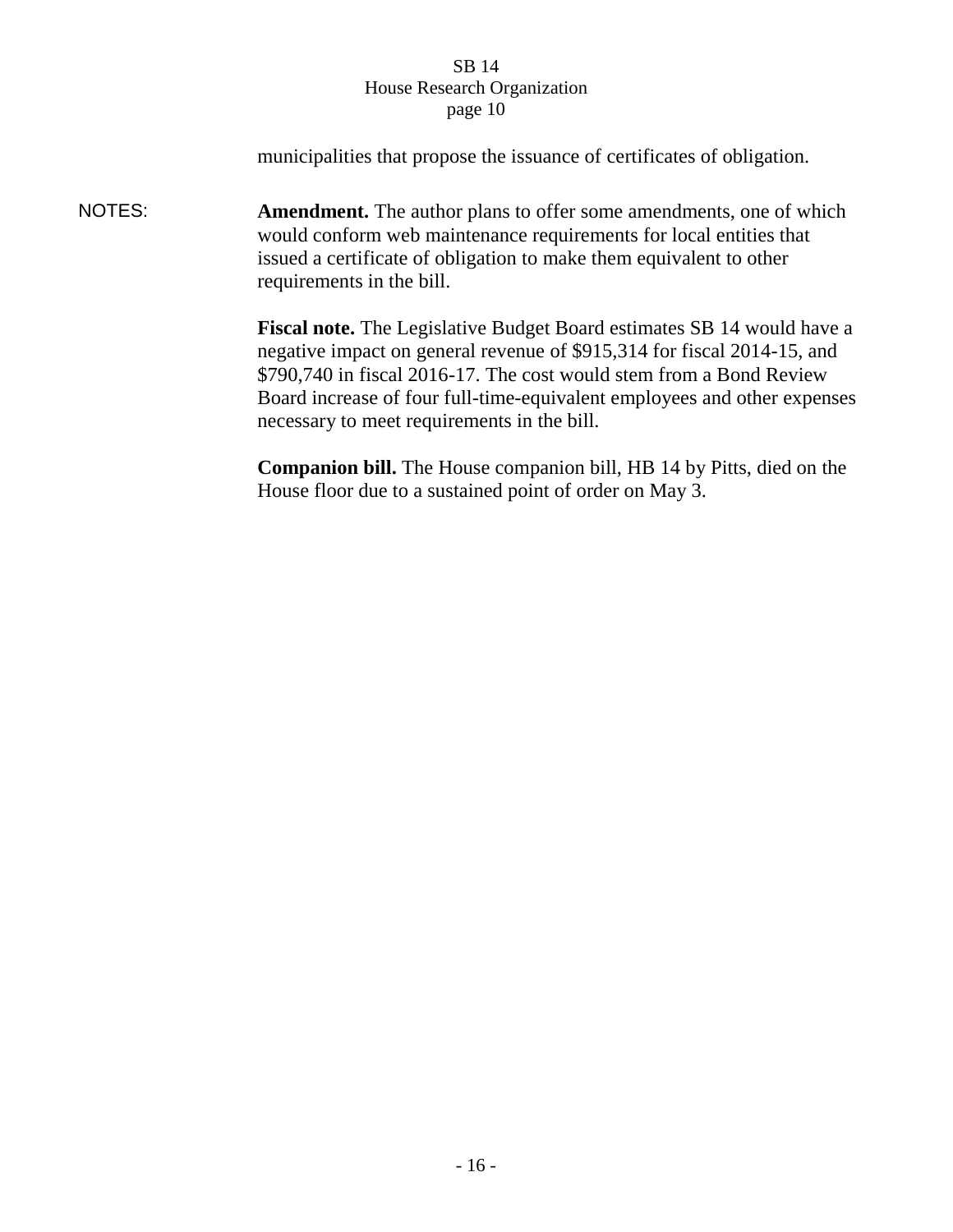<span id="page-18-0"></span>

| <b>SUBJECT:</b>     | Establishing the Texas Achievement School District                                                                                                                                                                                                                                                                                                                                                                                        |
|---------------------|-------------------------------------------------------------------------------------------------------------------------------------------------------------------------------------------------------------------------------------------------------------------------------------------------------------------------------------------------------------------------------------------------------------------------------------------|
| <b>COMMITTEE:</b>   | Public Education — committee substitute recommended                                                                                                                                                                                                                                                                                                                                                                                       |
| VOTE:               | 8 ayes — Aycock, J. Davis, Deshotel, Dutton, Farney, Huberty, K. King,<br>Ratliff                                                                                                                                                                                                                                                                                                                                                         |
|                     | $2$ nays — Allen, J. Rodriguez                                                                                                                                                                                                                                                                                                                                                                                                            |
|                     | 1 absent — Villarreal                                                                                                                                                                                                                                                                                                                                                                                                                     |
| <b>SENATE VOTE:</b> | On final passage, May $1 - 26 - 5$ (Deuell, Garcia, Nichols, Rodriguez,<br>Seliger)                                                                                                                                                                                                                                                                                                                                                       |
| <b>WITNESSES:</b>   | No public hearing                                                                                                                                                                                                                                                                                                                                                                                                                         |
| DIGEST:             | CSSB 1718 would add a new subchapter to Education Code, ch. 11 to<br>create the Texas Achievement School District (ASD) to educate students<br>attending certain low-performing campuses. The program would be<br>limited to school districts with at least 20,000 students enrolled. The ASD<br>would be limited to five campuses during fiscal 2014-15 and five during<br>fiscal 2016-17. It would be "sunsetted" on September 1, 2025. |
|                     | Criteria. After a campus has been identified as unacceptable for two<br>consecutive school years, the education commissioner would determine<br>whether a school district has instituted meaningful change, including<br>reconstituting the staff or leadership. If there has been progress, the<br>commissioner could wait another school year and reevaluate the campus.                                                                |
|                     | If there has not been meaningful change, the commissioner could:                                                                                                                                                                                                                                                                                                                                                                          |
|                     | order the reconstitution of the campus;<br>order the removal of the campus to the ASD;<br>$\bullet$<br>approve a plan by the school board to operate the campus as an<br>$\bullet$<br>open-enrollment charter school for up to two school years, after<br>which the campus would be transferred to the ASD if it was still<br>rated as unacceptable; or<br>require the district to contract for appropriate technical assistance.         |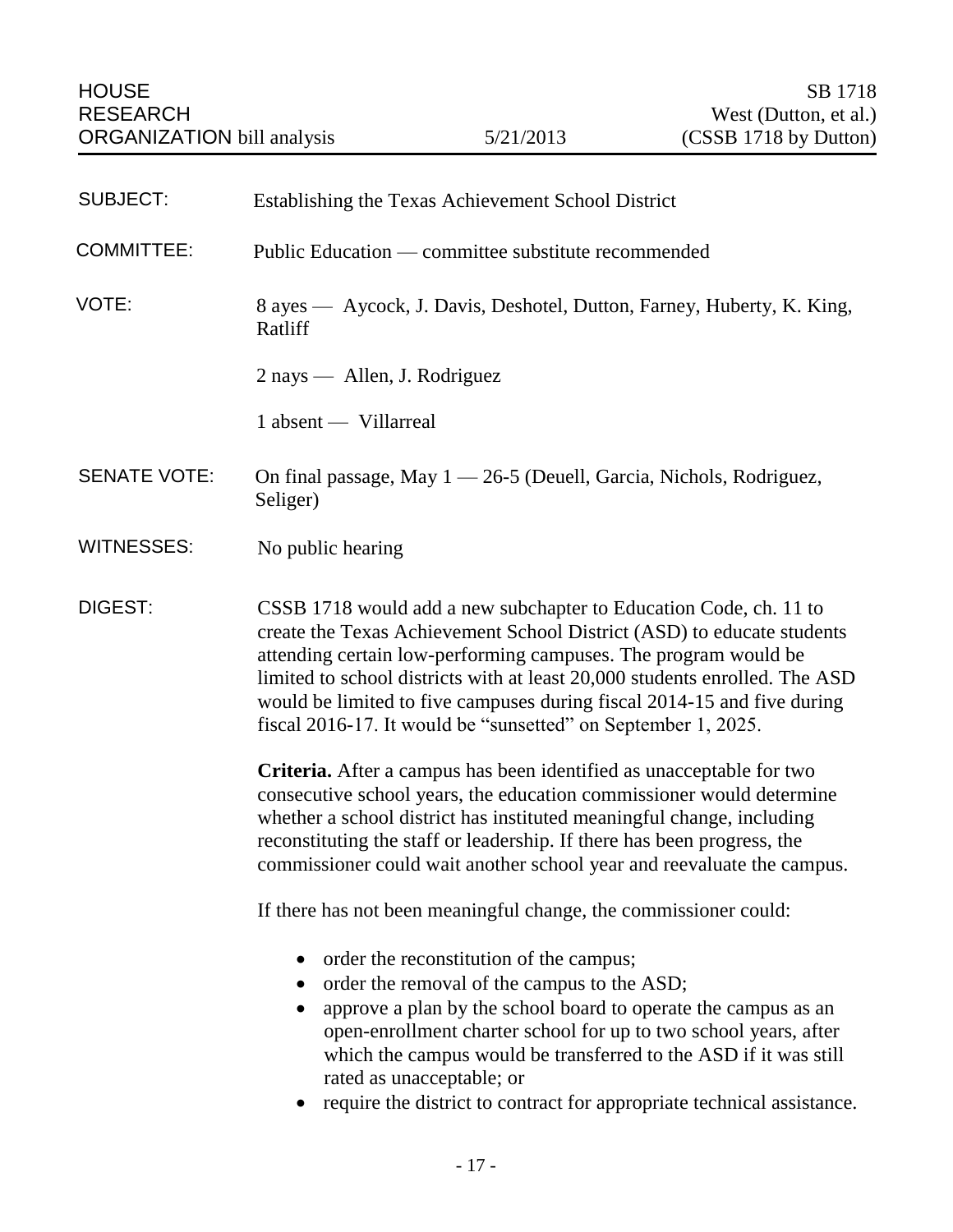The commissioner would be required to give considerable weight to recommendations from parents of the students enrolled at the failing school.

The affected students could choose to attend another school within the district. Students attending other schools in the district could choose to attend the campus transferred to the ASD if it could enroll more students.

A campus could change its name only on agreement of the prior system and the ASD. A diploma issued would be required to bear the name of the prior system.

The bill would allow campuses to be returned to the prior system on recommendation of the ASD superintendent and commissioner after the campus achieved an acceptable level of performance. The commission would have to include provisions for continuing programs that helped boost student academic achievement and for the employment status of all persons who were not previously employed by the prior system.

If a school operated by the ASD had failed to achieve acceptable performance, the commissioner would be required to return it to the prior system or close the school.

The bill would include a temporary provision that would expire September 1, 2016, allowing the commissioner to refrain from taking action against a campus based on performance for the 2014-15 school year and preceding school years.

**Operations.** The commissioner would select the superintendent of the ASD and employ central administrative staff, who could be employees of the Texas Education Agency. The district would not have taxing authority but could seek and expend federal and grant funding.

The ASD could operate each campus or contract with a charter school operator that:

- had been rated exemplary or recognized for three of the preceding five years;
- had documented success in school interventions; and
- had demonstrated success in educating similar student populations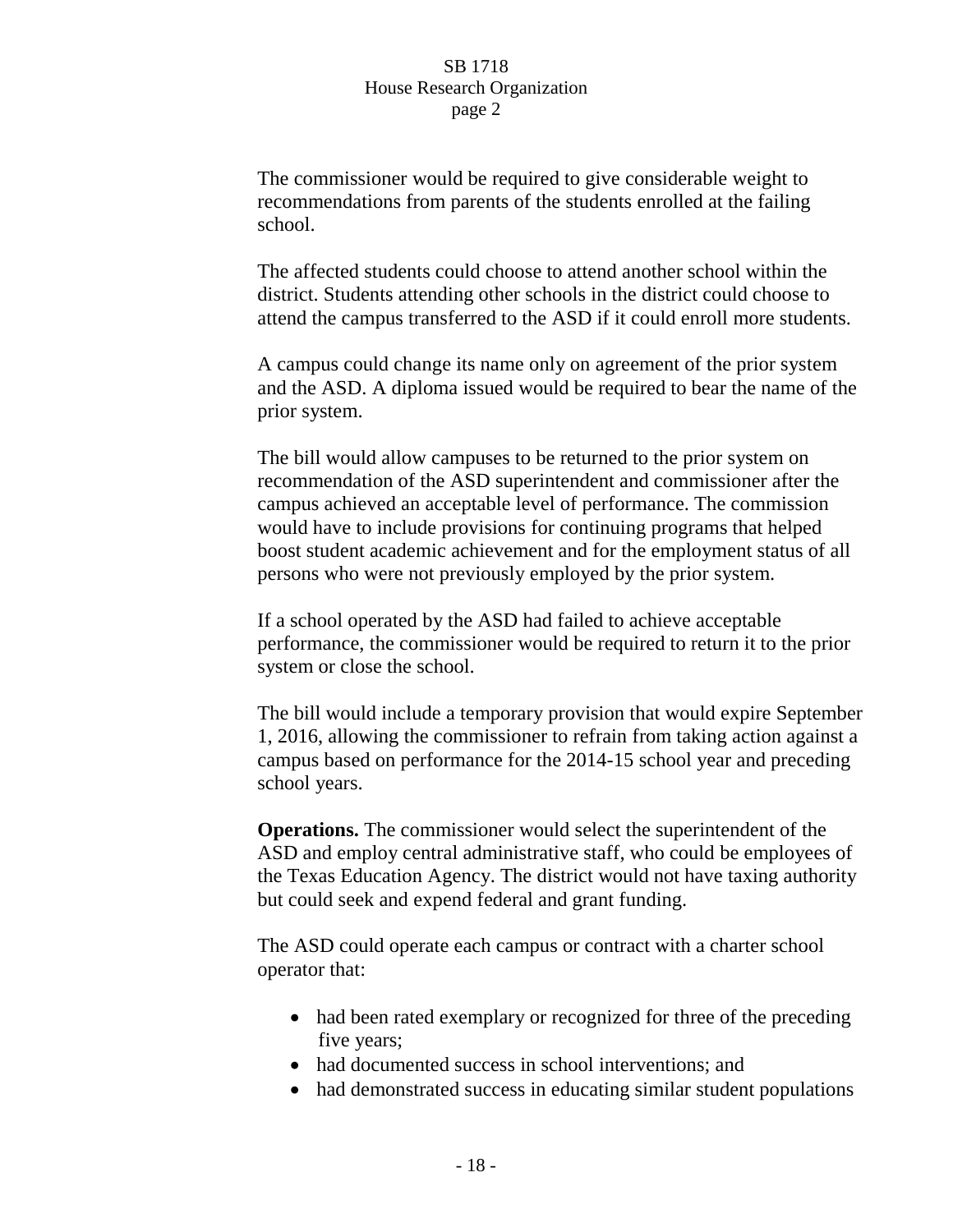to the population enrolled at the transferred campus.

The performance of a campus under the ASD could not be used to determine the prior school district's rating under the state accountability system.

Open meetings and records laws that apply to districts would apply to the ASD.

**Funding.** The ASD would be entitled to receive funding under the Foundation School Program equal to the amount per student in weighted average daily attendance without a tier one local share. Funding formula adjustments would be based on the adjustments for the prior system. The ASD would be entitled to receive enrichment funding under the guaranteed yield program based on the actual amount for the prior system.

The bill would add a temporary provision, set to expire September 1, 2015, to require the commissioner to apply the same adjustment factor to calculate the ASD's regular program allotment as for the prior system.

The ASD would report its student attendance and receive funding in the same manner as any other district. The prior district could not count the attendance of those students who were transferred to the ASD.

CSSB 1718 would entitle the ASD to use any school buildings and facilities used by the campus before it was placed in the ASD. The ASD would be responsible for routine maintenance and repairs.

The ASD could require the prior system to provide student transportation, food service, or student assessment for special education eligibility, although the ASD would be required to reimburse the prior system.

**Teachers.** Unlike rules governing most charter schools, a teacher employed by the ASD would need to be certified in the subject the teacher teaches.

The ASD superintendent would decide which teachers to retain, but would have to give priority consideration to certified teachers who held comparable positions in the prior system. A teacher could choose to remain with the prior system, which would retain and reassign the teacher consistent with contractual obligations.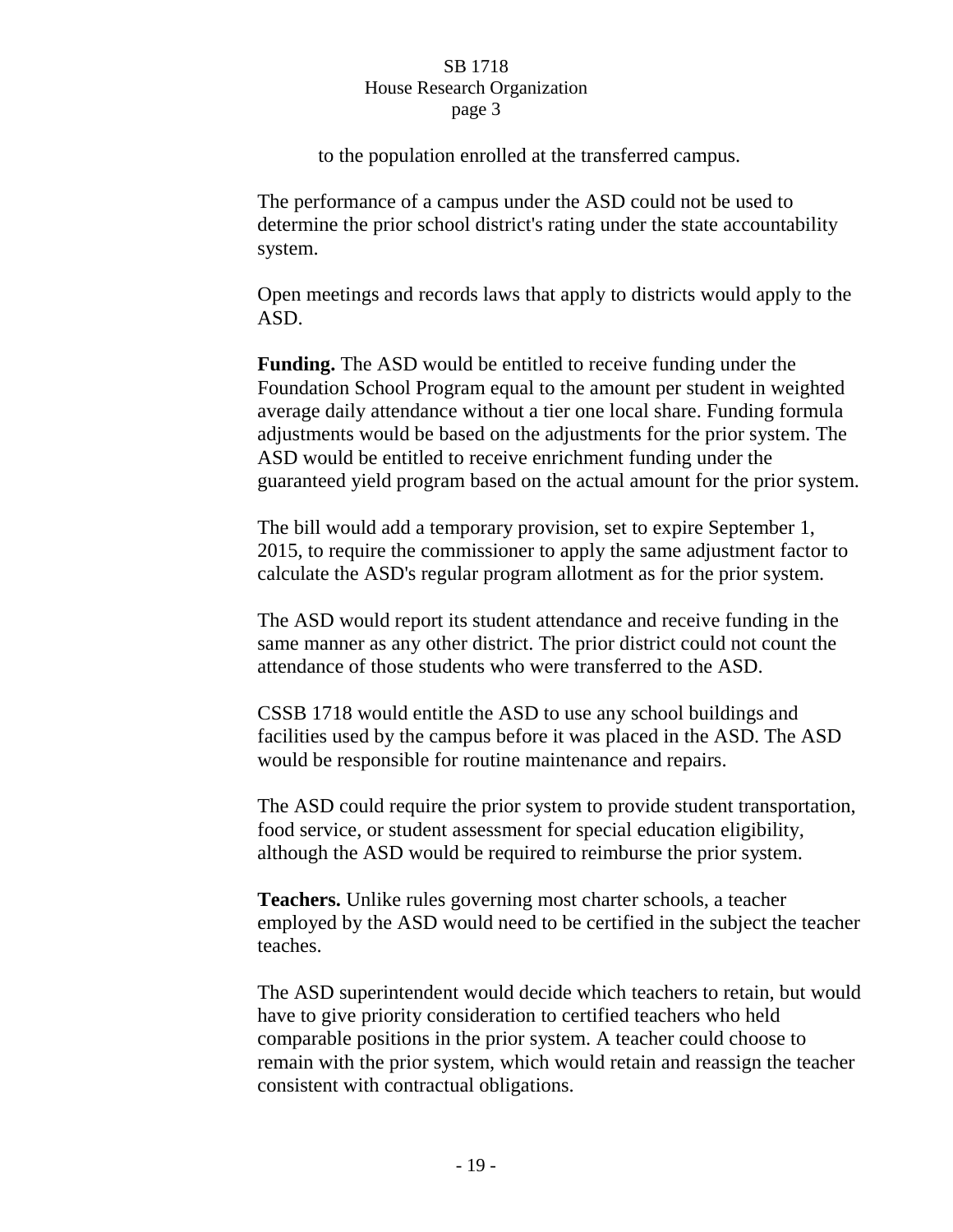|                           | For the purpose of determining any benefit or right requiring continuous<br>service, the prior system would be required to grant a leave of absence to a<br>person who was employed when the campus was removed. The prior<br>system is not required to provide benefits during such leave.                                               |
|---------------------------|-------------------------------------------------------------------------------------------------------------------------------------------------------------------------------------------------------------------------------------------------------------------------------------------------------------------------------------------|
|                           | The bill's provisions would apply beginning with the 2014-15 school year.<br>This bill would take immediate effect if finally passed by a two-thirds<br>record vote of the membership of each house. Otherwise, it would take<br>effect September 1, 2013.                                                                                |
| <b>SUPPORTERS</b><br>SAY: | CSSB 1718 would give the education commissioner another option to deal<br>with failing schools so those students could have an opportunity to get a<br>quality education. It would create a statewide Achievement School District<br>that could operate up to 10 campuses or assign the operation to a proven<br>charter school provider. |
|                           | Many low-performing schools are located in predominantly minority and<br>economically distressed neighborhoods. It is not a coincidence that for<br>African American and Hispanic students, the dropout rate is more than<br>one-third.                                                                                                   |
|                           | Recovery school districts have shown the promise of improvement in<br>states such as Tennessee and Louisiana and they should be tried in Texas.                                                                                                                                                                                           |
|                           | Although parents could no longer take their concerns to the local school<br>board, the campus would have a principal. Parents also could contact the<br>legislators for the district where the school is located and the education<br>commissioner.                                                                                       |
|                           | The bill would provide choice for students in failing schools that would<br>not involve the use of vouchers. All Texas students deserve a public<br>school system that prepares them for postsecondary studies and careers.                                                                                                               |
|                           | The bill would affect 58 districts with enrollment of more than 20,000<br>students to avoid transferring control of a small district's only high school,<br>for example. Currently, 20 campuses would be eligible for transfer to the<br>ASD, due to two or more years of academically unacceptable ratings.                              |
|                           | Students and their parents would have the option to attend the campus<br>under the ASD or choose to attend another school within the regular                                                                                                                                                                                              |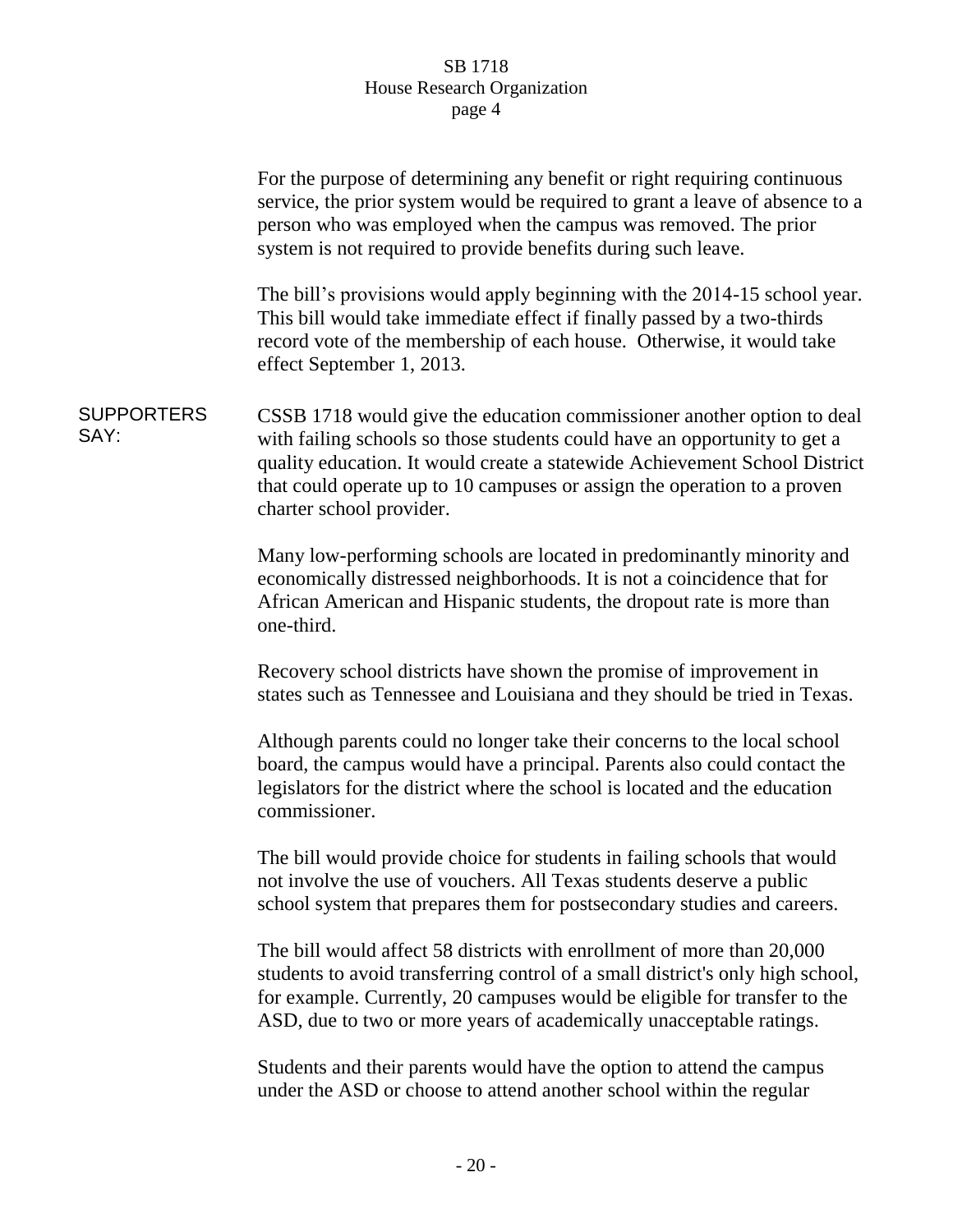|                          | district.                                                                                                                                                                                                                                                                                                                                                                                                                             |
|--------------------------|---------------------------------------------------------------------------------------------------------------------------------------------------------------------------------------------------------------------------------------------------------------------------------------------------------------------------------------------------------------------------------------------------------------------------------------|
|                          | State money would follow the student, but the prior district would keep<br>local tax dollars. Students still would have available transportation<br>services, food services, and student assessments for special education as<br>required under the prior system.                                                                                                                                                                     |
|                          | The bill would protect teachers by allowing them to remain employed by<br>the prior system or be given priority consideration for employment in a<br>comparable position by the superintendent of ASD.                                                                                                                                                                                                                                |
| <b>OPPONENTS</b><br>SAY: | CSSB 1718 would authorize the education commissioner to take over<br>neighborhood schools rated low-performing for two consecutive years and<br>turn them over to Austin bureaucrats and private charter school operators.<br>The state takeover of local schools would require no inquiry into the<br>reasons for the schools low ratings or whether it had received adequate<br>funding and support needed to succeed academically. |
|                          | In the process, students, teachers, and parents could lose safeguards of<br>educational quality and fair treatment that they now have under the<br>Education Code. Parents would not be able to go to their local elected<br>school board with concerns.                                                                                                                                                                              |
|                          | The idea was borrowed from New Orleans where the school system was<br>devastated after Hurricane Katrina. Despite inflated claims of success for<br>the Louisiana model, the charter-dominated recovery district ranks dead<br>last in educational quality among that state's 70 school districts.                                                                                                                                    |
|                          | The notion that neighborhood schools would be improved by eliminating<br>state standards such as class-size limits, teacher contract rights, and<br>policies against grade inflation is wrong. Rather than lower state quality<br>standards, legislators should provide funding for smaller class sizes and<br>other resources to help students succeed.                                                                              |
|                          | The bill would appear to depart from existing state funding formulas by<br>flowing funding to ASD campuses based on student characteristics in the<br>district left behind rather than on the characteristics of students who<br>actually choose to attend the ASD.                                                                                                                                                                   |
| <b>NOTES:</b>            | Compared to the engrossed version, the House committee substitute<br>would:                                                                                                                                                                                                                                                                                                                                                           |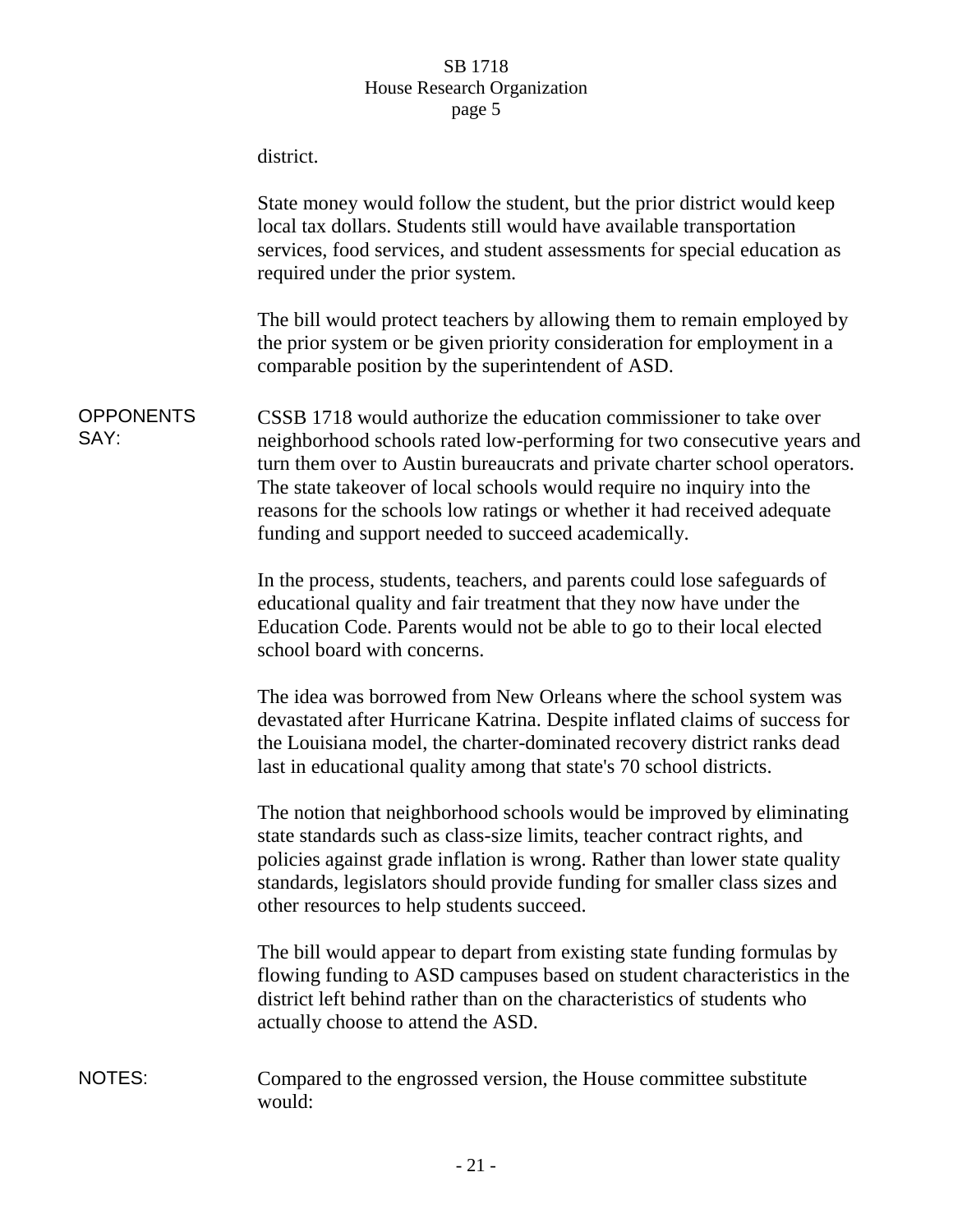- limit ASD provisions to districts with enrollment of 20,000 students;
- limit ASD transfers to 10 campuses;
- apply Sunset review provisions; and
- allow other options for districts to address low-performing schools.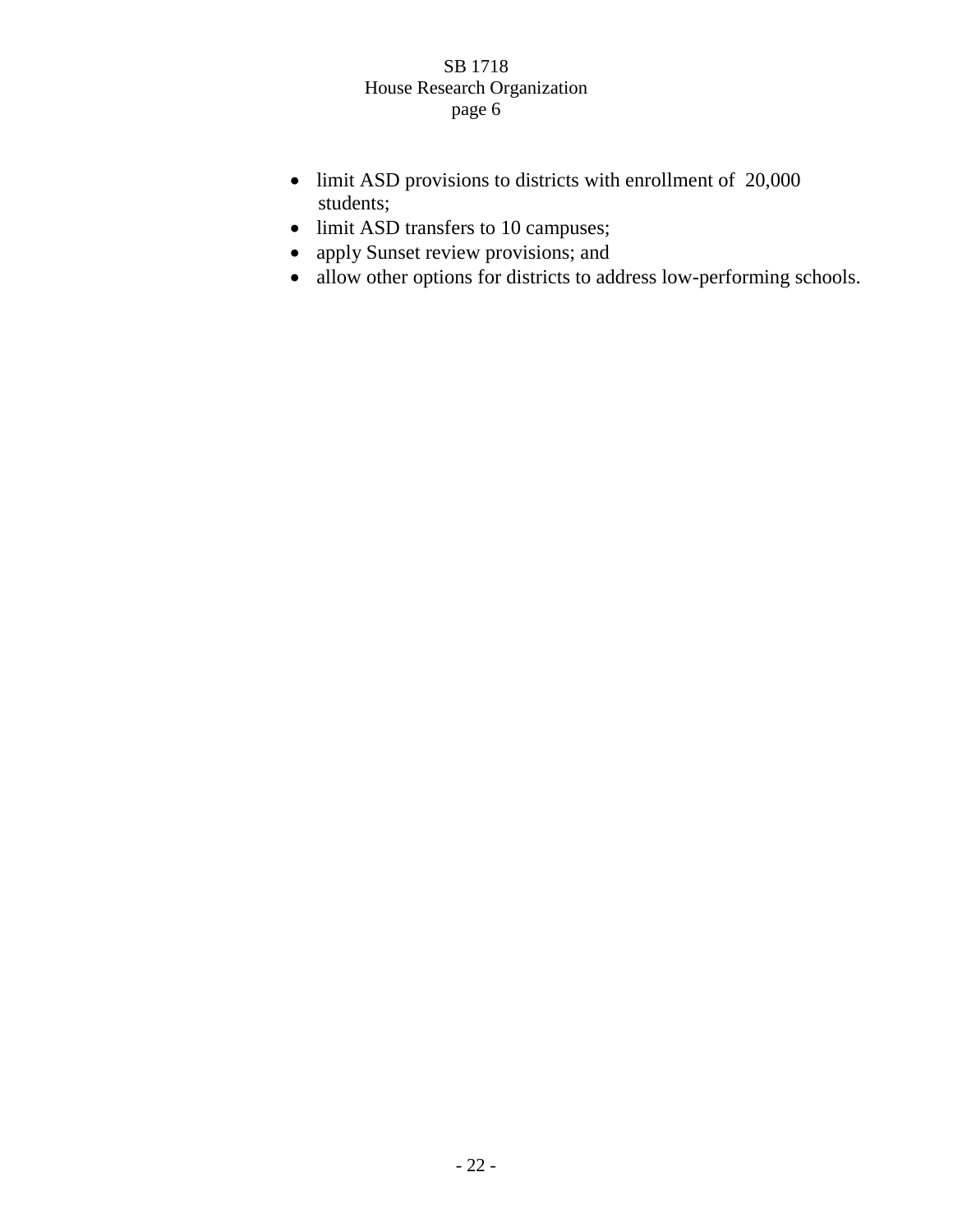<span id="page-24-0"></span>

| <b>SUBJECT:</b>     | Requirements to practice orthotics and prosthetics                                                                                                                                                                                                                                                                                                                                                                                                                                 |
|---------------------|------------------------------------------------------------------------------------------------------------------------------------------------------------------------------------------------------------------------------------------------------------------------------------------------------------------------------------------------------------------------------------------------------------------------------------------------------------------------------------|
| <b>COMMITTEE:</b>   | Public Health — favorable, without amendment                                                                                                                                                                                                                                                                                                                                                                                                                                       |
| VOTE:               | 10 ayes — Kolkhorst, Naishtat, Collier, Cortez, S. Davis, Guerra, S. King,<br>Laubenberg, J.D. Sheffield, Zedler                                                                                                                                                                                                                                                                                                                                                                   |
|                     | 0 nays                                                                                                                                                                                                                                                                                                                                                                                                                                                                             |
|                     | 1 absent — Coleman                                                                                                                                                                                                                                                                                                                                                                                                                                                                 |
| <b>SENATE VOTE:</b> | On final passage, March 13 - 31-0, on Local and Uncontested Calendar                                                                                                                                                                                                                                                                                                                                                                                                               |
| <b>WITNESSES:</b>   | For — (Registered, but did not testify: Snapper Carr, Texas Association of<br>Orthotists and Prothetists; Dan Finch, Texas Medical Association; Jared<br>Howell, Baylor College of Medicine)                                                                                                                                                                                                                                                                                       |
|                     | Against — None                                                                                                                                                                                                                                                                                                                                                                                                                                                                     |
|                     | On - (Registered, but did not testify: David Olvera, Texas Board of<br><b>Orthotics and Prosthetics</b> )                                                                                                                                                                                                                                                                                                                                                                          |
| <b>BACKGROUND:</b>  | Occupations Code, sec. 605.002, defines an orthosis as a custom-<br>fabricated or custom-fitted medical device designed to provide for the<br>support, alignment, prevention, or correction of a neuromuscular or<br>musculoskeletal disease, injury, or deformity. Orthotics is the science and<br>practice of measuring, designing, fitting, or servicing an orthosis.                                                                                                           |
|                     | The Occupations Code defines a prosthesis as a custom-fabricated or<br>custom-fitted medical device used to replace a missing limb, appendage,<br>or other external human body part that is not surgically implanted. The<br>term includes an artificial limb, hand, or foot, but not an artificial eye, ear,<br>finger, toe, dental appliance, or any cosmetic device. Prosthetics is the<br>science and practice of measuring, designing, fitting, or servicing a<br>prosthesis. |
| DIGEST:             | SB 141 would amend the requirements to receive a license to practice<br>orthotics and prosthetics from the Texas Board of Orthotics and                                                                                                                                                                                                                                                                                                                                            |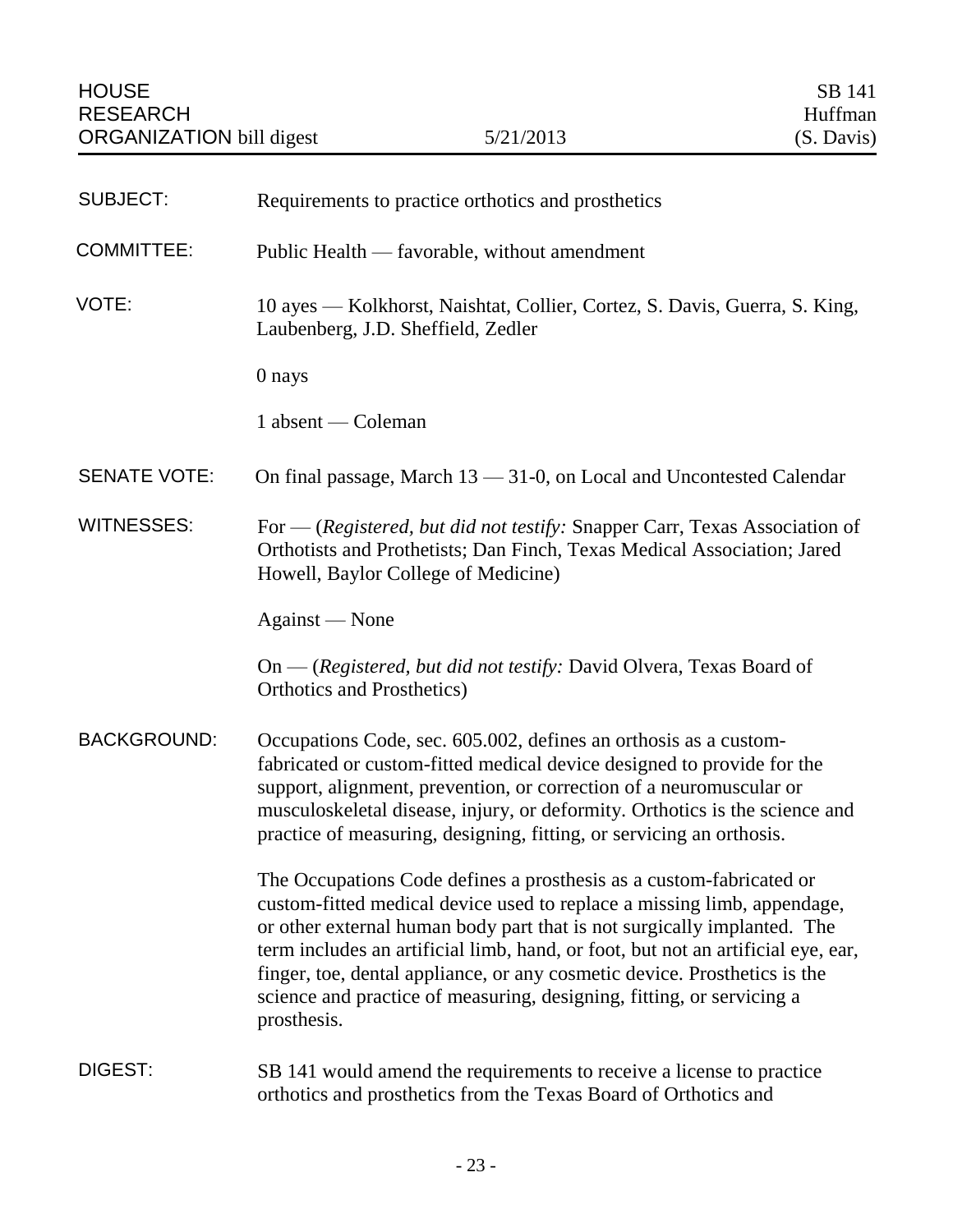Prosthetics (TBOP).

The bill would add the holding of a graduate degree in orthotics and prosthetics from an accredited education or practitioner program to the current requirement that a licensed orthotist or prosthetist hold either a bachelor's degree in orthotics and prosthetics or, if a separate subject, a certificate from an accredited practitioner education program.

SB 141 would amend the clinical residency requirement for a license by replacing the provision that an applicant complete at least 1,900 hours of professional clinical residency with a requirement that the applicant complete a professional clinical residency that met TBOP's standards, which at minimum would have to meet the standards set by the National Commission on Orthotic and Prosthetic Education.

The bill would add the completion of a graduate degree in orthotics and prosthetics from an accredited education or practitioner program to the current requirement that an individual working toward fulfilling the requirements for a license be issued a student registration certificate if the person held either a bachelor's degree in orthotics and prosthetics or, if a separate subject, a certificate from an accredited practitioner education program.

TBOP also could issue a student registration certificate to a student currently enrolled in an accredited Texas graduate program in orthotics and prosthetics that incorporates a professional clinical residency and who submitted to TBOP a written certification from their graduate program that they had completed the academic prerequisites to enter a professional clinical residency.

The bill would direct TBOP to adopt rules to implement the bill's changes by December 1, 2013.

SB 141 would take immediate effect if finally passed by a two-thirds record vote of the membership of each house. Otherwise, it would take effect September 1, 2013, and would apply only to applications for a license or student registration certificate submitted to TBOP on or after January 1, 2014.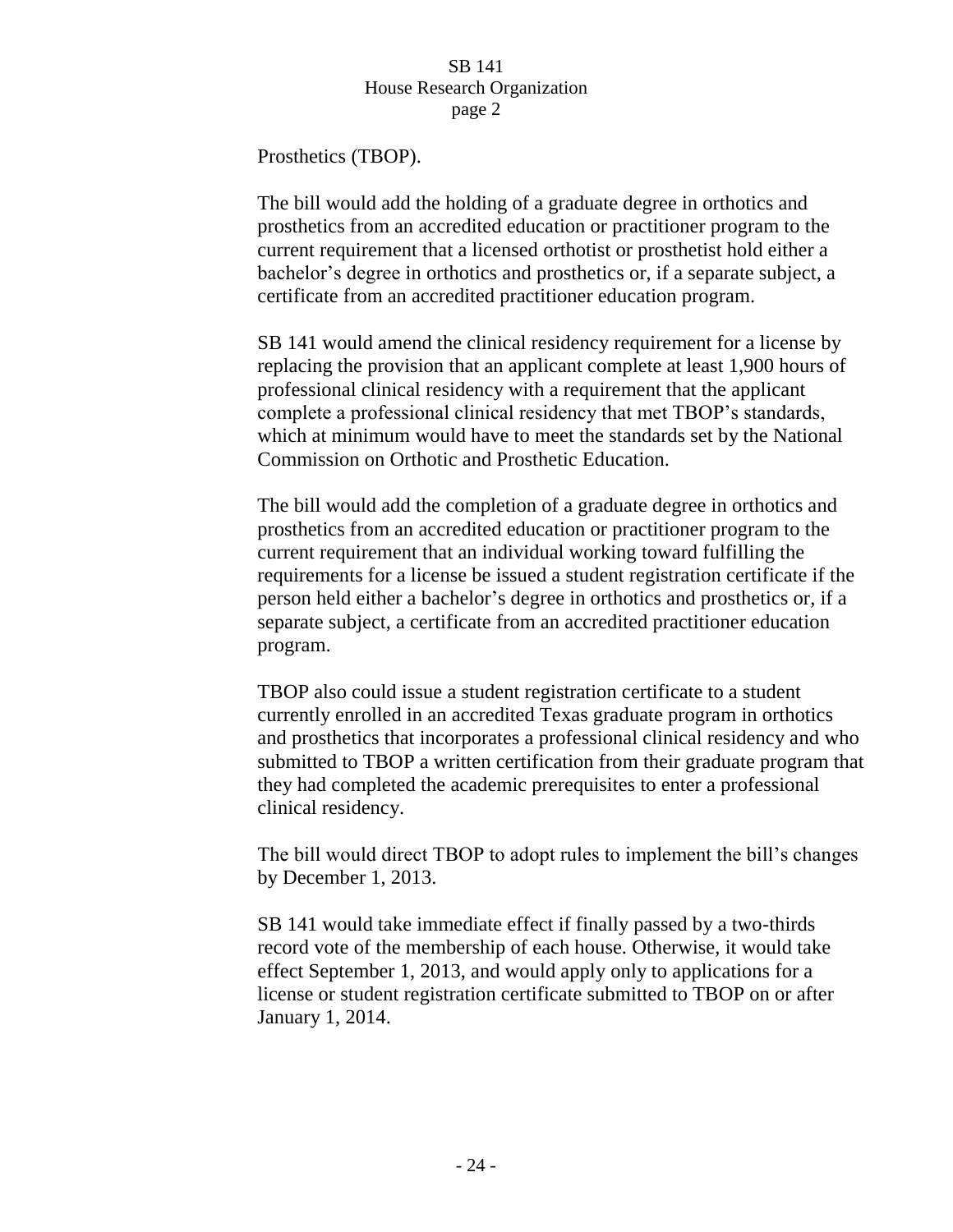<span id="page-26-0"></span>

| <b>SUBJECT:</b>     | Revising the boundaries of the Cibolo Creek Municipal Authority                                                                                                                                                                                                                                                                                                                                                                                                       |
|---------------------|-----------------------------------------------------------------------------------------------------------------------------------------------------------------------------------------------------------------------------------------------------------------------------------------------------------------------------------------------------------------------------------------------------------------------------------------------------------------------|
| <b>COMMITTEE:</b>   | Urban Affairs — favorable, without amendment                                                                                                                                                                                                                                                                                                                                                                                                                          |
| VOTE:               | 6 ayes — Dutton, Alvarado, Elkins, Leach, J. Rodriguez, Sanford                                                                                                                                                                                                                                                                                                                                                                                                       |
|                     | 0 nays                                                                                                                                                                                                                                                                                                                                                                                                                                                                |
|                     | 1 absent — Anchia                                                                                                                                                                                                                                                                                                                                                                                                                                                     |
| <b>SENATE VOTE:</b> | On final passage, April $25 - 30 - 0$ , on Local and Uncontested Calendar                                                                                                                                                                                                                                                                                                                                                                                             |
| <b>WITNESSES:</b>   | (On companion bill, HB $2617$ )<br>For — Clint Ellis, Cibolo Creek Municipal Authority                                                                                                                                                                                                                                                                                                                                                                                |
|                     | Against — None                                                                                                                                                                                                                                                                                                                                                                                                                                                        |
| <b>BACKGROUND:</b>  | The Cibolo Creek Municipal Authority (CCMA) was created in 1971 to<br>provide regional wastewater services for the area northeast of San<br>Antonio, including the communities of Schertz, Cibolo, Selma, Randolph<br>Air Force Base, and portions of Live Oak, San Antonio, and Universal<br>City.                                                                                                                                                                   |
| DIGEST:             | SB 1771 would expand the boundaries of the CCMA service area within<br>the cities of Schertz and Cibolo and in the Green Valley Special Utility<br>District. The bill also would remove some land currently in the City of<br>Schertz and the San Antonio Water Systems service area. The bill would<br>include a statement that the legal notice of the intention to change the<br>boundaries had been published publicly and furnished to all required<br>entities. |
|                     | This bill would take immediate effect if finally passed by a two-thirds<br>record vote of the membership of each house. Otherwise, it would take<br>effect September 1, 2013.                                                                                                                                                                                                                                                                                         |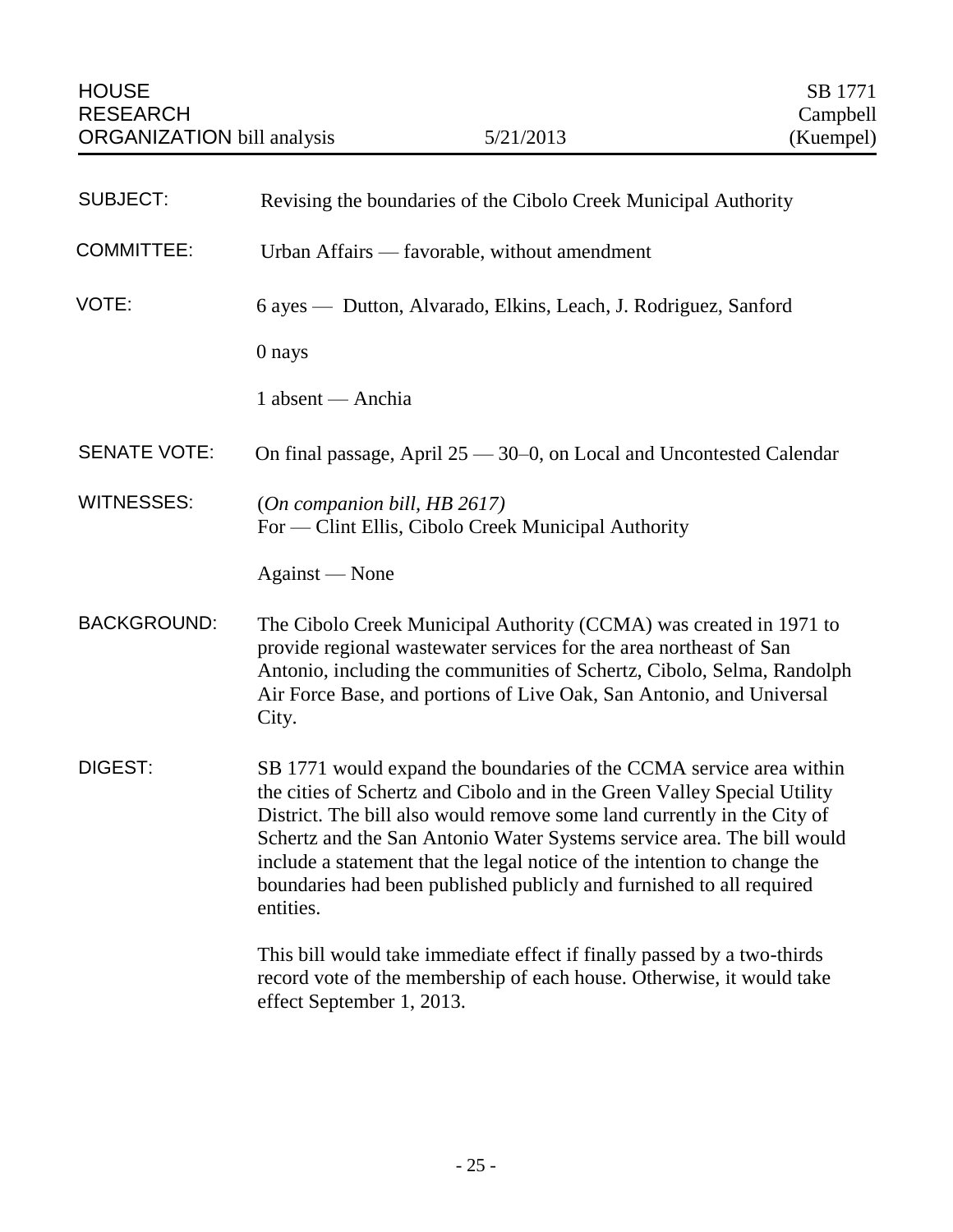<span id="page-27-0"></span>

| <b>SUBJECT:</b>     | Regulating registered radiologist assistants, establishing penalties                                                                                                                                                                                                                                                                                                                                                                                                                                                                                                                                                                                       |
|---------------------|------------------------------------------------------------------------------------------------------------------------------------------------------------------------------------------------------------------------------------------------------------------------------------------------------------------------------------------------------------------------------------------------------------------------------------------------------------------------------------------------------------------------------------------------------------------------------------------------------------------------------------------------------------|
| <b>COMMITTEE:</b>   | Public Health — favorable, without amendment                                                                                                                                                                                                                                                                                                                                                                                                                                                                                                                                                                                                               |
| VOTE:               | 7 ayes — Kolkhorst, Naishtat, Collier, Cortez, S. Davis, Guerra,<br>Laubenberg                                                                                                                                                                                                                                                                                                                                                                                                                                                                                                                                                                             |
|                     | 3 nays — S. King, J.D. Sheffield, Zedler                                                                                                                                                                                                                                                                                                                                                                                                                                                                                                                                                                                                                   |
|                     | 1 absent — Coleman                                                                                                                                                                                                                                                                                                                                                                                                                                                                                                                                                                                                                                         |
| <b>SENATE VOTE:</b> | On final passage, April 25 - 30-0, on Local and Uncontested Calendar                                                                                                                                                                                                                                                                                                                                                                                                                                                                                                                                                                                       |
| <b>WITNESSES:</b>   | For — Ray Kirk, Texas Radiological Society and American College of<br>Radiology; Victoria Sanders, American Society of Radiologic<br>Technologist, Texas Society of Radiologic Technologists, Society of<br>Radiology Physicians; (Registered, but did not testify: Marisa Finely, Scott<br>& White Healthcare; Kristin Lemery, West Houston Radiology<br>Associates; Bhwana Oberoi, Texas Society of Radiology Practitioner<br>Assistants; Alexander Sardina, Advanced Diagnostics; Rajiv Thakur,<br>Advanced Diagnostics; Ted Wen, Texas Radiology Associated; Darren<br>Whitehurst, Texas Medical Association; and seven individuals)<br>Against — None |
|                     | On — Mari Robinson, Texas Medical Board                                                                                                                                                                                                                                                                                                                                                                                                                                                                                                                                                                                                                    |
| <b>BACKGROUND:</b>  | Occupations Code, ch. 601, governs medical radiologic technicians, but<br>does not currently include registered radiologist assistants.                                                                                                                                                                                                                                                                                                                                                                                                                                                                                                                    |
| DIGEST:             | CSSB 1079 would establish a regulatory framework for the registration<br>and oversight of advanced-level medical radiologic technologists<br>(registered radiologist assistants).                                                                                                                                                                                                                                                                                                                                                                                                                                                                          |
|                     | <b>Definitions.</b> The bill would define "registered radiologist assistant" as a<br>person who performs patient care, patient management, clinical imaging,<br>and interventional procedures under the supervision of a radiologist.                                                                                                                                                                                                                                                                                                                                                                                                                      |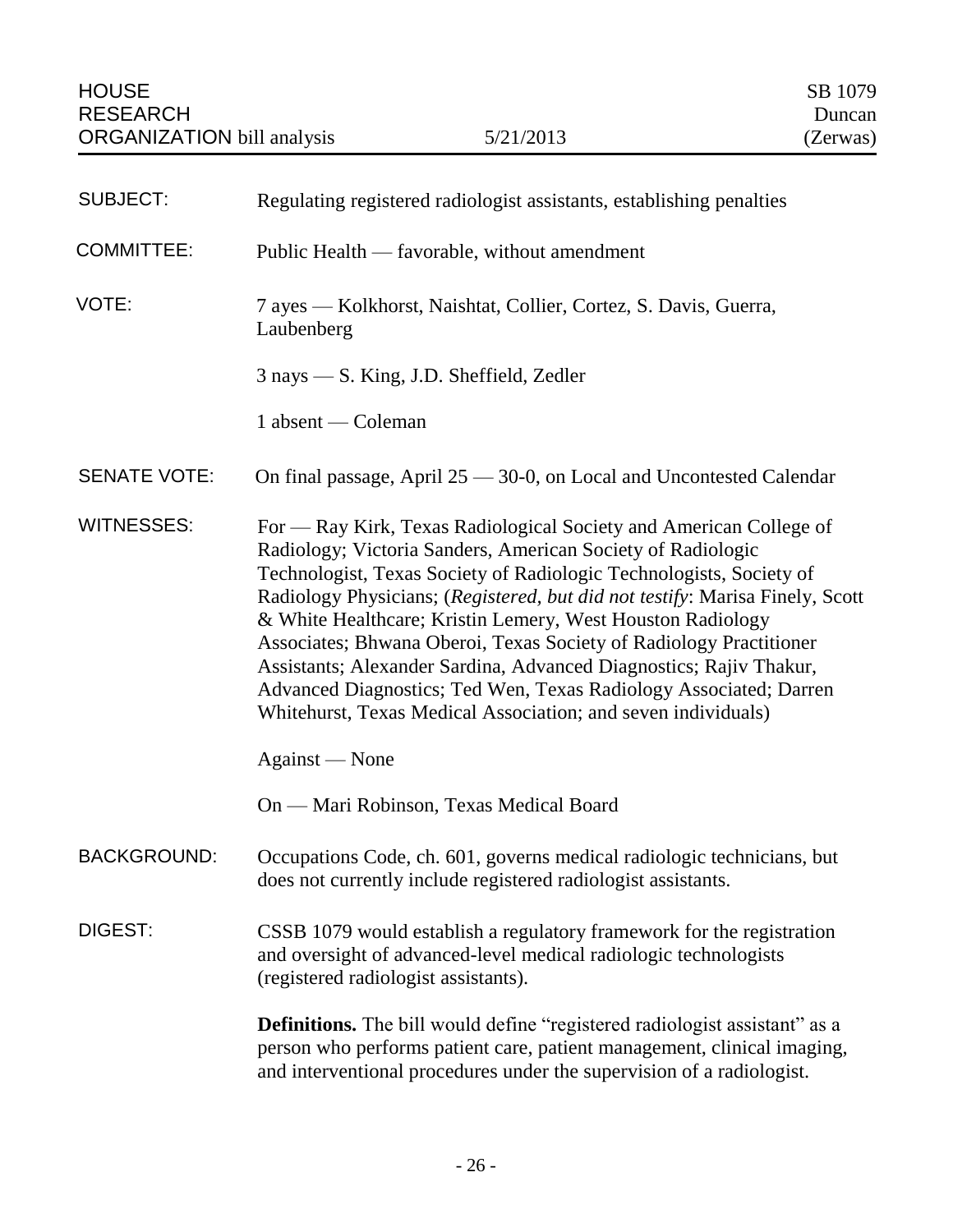**Board powers and duties.** The bill would require the Texas Medical Board to establish qualifications, examination requirements, and minimum education standards, among other things, for registered radiologist assistants. The bill would authorize the board to accept fees, gifts, grants, or donations under the bill's provisions.

*Advisory committee.* The president of the board would appoint the five members of the radiologist assistant advisory committee. The bill would specify the composition of the committee and would contain a temporary provision expiring December 31, 2018, specifying certain eligibility requirements for members.

*Public participation and information*. The board would have to develop and implement policies that provide the public with opportunities to appear before the board and speak on issues relating to registered radiologist assistants. The executive director of the board would have to establish a plan to allow non-English speakers to access these programs and services. The board would have to develop and make available to the public and state agencies information about the board's functions and complaint procedures related to registered radiologist assistants.

*Complaints and investigations*. The board by rule would have to establish methods by which consumers could report complaints about registered radiologist assistants and the board would have to maintain a file on each written complaint. The bill also would detail when the board would have to provide individuals with information about written complaints, complaint investigation and resolution procedures, and the status of investigations.

The board would have to provide a registration holder who was the subject of a formal complaint with all information that would be offered as evidence at the contested hearing. The bill would also specify a timeframe, exceptions to the rule, and that providing the information would not constitute a waiver of privilege or confidentiality. SB 1079 would provide procedures for giving health-care entities information about complaints and investigations.

*Confidentiality and disclosure.* Certain information would be privileged, confidential, and not subject to discovery, subpoena, or other means of legal compulsion for release to anyone other than certain board members, employees, or agents. This information would include complaints, adverse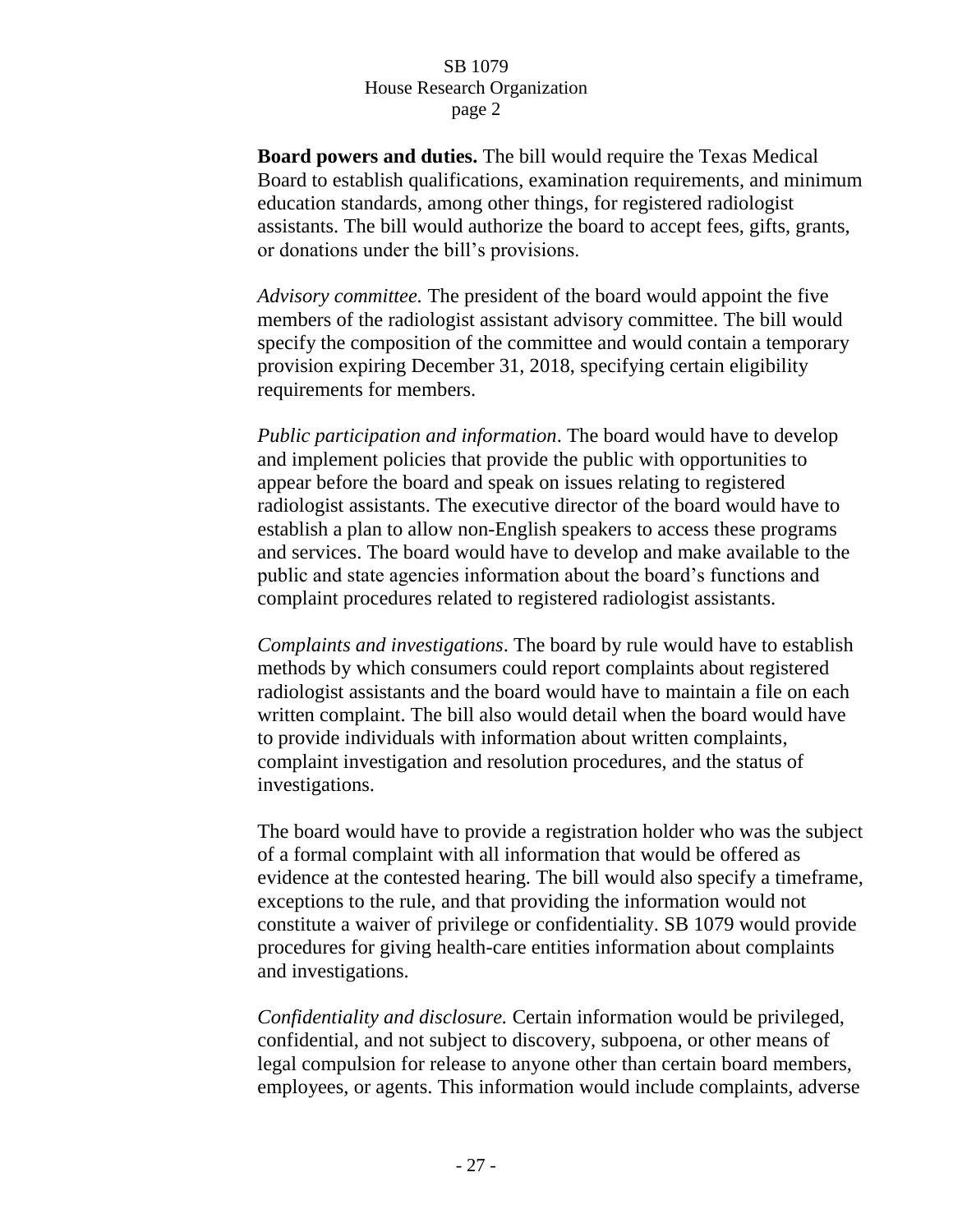reports, and investigation files, among other things.

In some situations, investigative information could be disclosed to certain licensing authorities or peer review committees. Information indicating a possible crime would have to be reported to the proper law enforcement agency. The bill would provide additional procedures related to disclosing information to law enforcement agencies.

*Immunity and reporting requirements.* Certain committees and individuals would have to report a registered radiologist assistant to the board if it was believed that the assistant posed a continuing threat to the public welfare by practicing as a registered radiologist assistant. Mandated reporters would include medical peer review committees and physicians, among others. This duty to report could not be nullified in a contract. A person who, without malice, assisted the board in this way would be immune from civil liability. Certain reporting and confidentiaty requirements would apply to medical peer review committees regarding a registered radiologist assistant.

**Registration and renewal.** The bill would provide registration and renewal procedures for registered radiologist assistants.

*Registration.* On September 1, 2014, a person would need to be registered in order practice as a registered radiologist assistant in Texas. Without proper registration, a person could not use a title or designation indicating or implying that they were a registered radiologist assistant. The bill would specify eligibility and application requirements, including eligibility requirements and license expiration dates for out-of-state applicants. There would be a temporary provision expiring September 1, 2020, which would provide procedures, eligibility requirements, and renewal provisions for transitional registration. The board would have to set and collect reasonable and necessary fees to cover the costs of enforcing and administering the bill without using any other board funds. The bill would specify fee collection procedures.

*Renewal.* The board would have to issue a registered radiologist assistant registration to anyone who met the bill's requirements. The board by rule would have to provide for the annual renewal of a registration and could adopt a system under which registrations expired on various dates during the year. SB 1079 would provide renewal fee procedures, notice of renewal requirements, and a registration renewal process. The renewal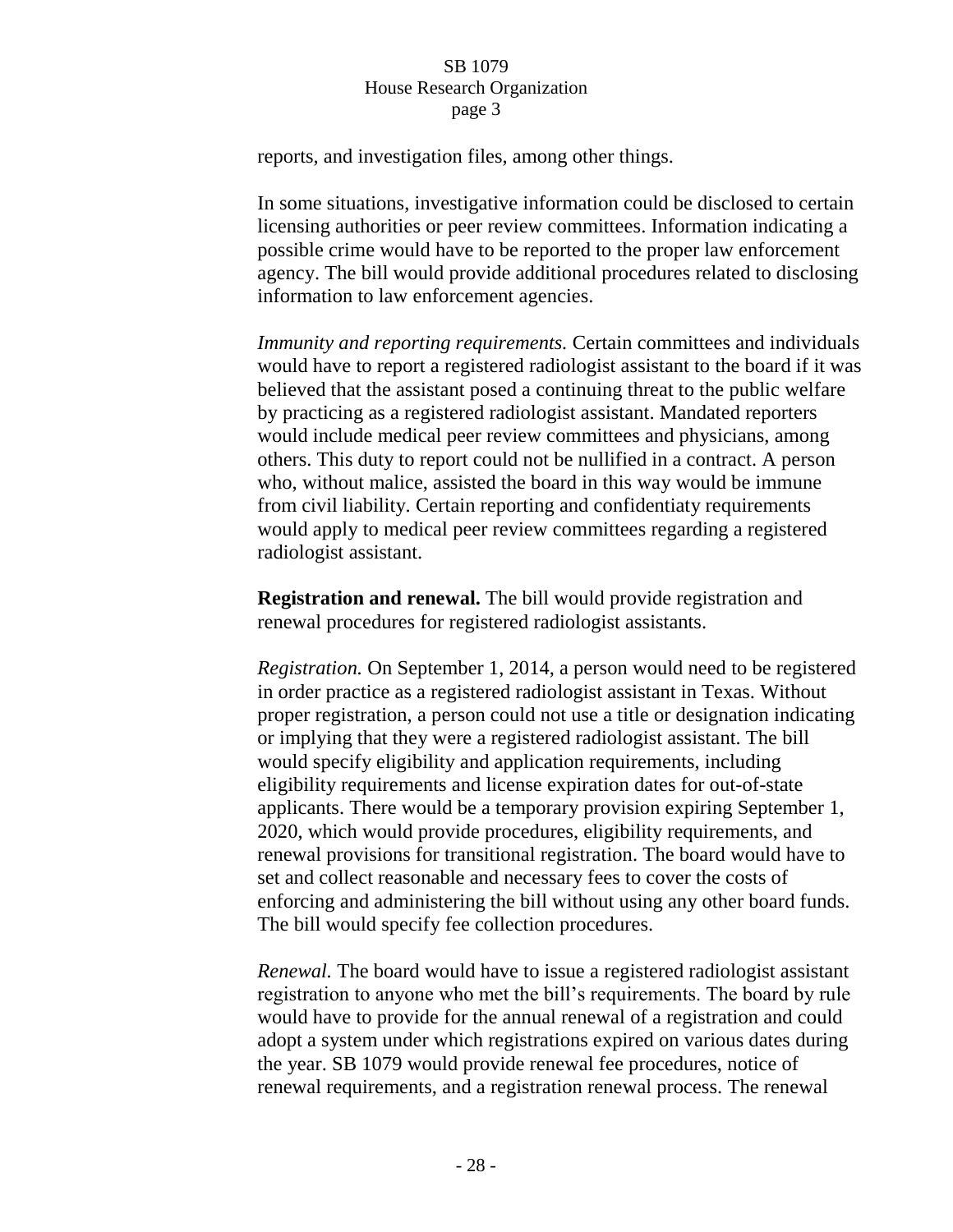process would include ways to renew an expired license, but would prohibit a registration from being renewed if it had been expired for a year or longer.

*Information.* The registration holder would have to provide the board with certain information, such as a mailing address, and update the information within the specified timeframe, if needed.

**Scope of practice.** The board would be required to adopt rules to determine the scope of practice of registered radiologist assistants, and they would have to consider guidelines adopted by the American College of Radiology, the American Society of Radiologic Technologists, and the American Registry of Radiologic Technologists. A registered radiologist assistant could practice in any place authorized by a delegating radiologist, including a clinic, hospital, or health care center, among others.

*Functions and standards*. A registered radiologist assistant and the assistant's delegating radiologist would have to meet certain requirements related to the assistant's scope of duty. This would include identifying their scope of function, delegating appropriate medical tasks, defining the nature of delegation, and establishing evaluation procedures.

*Supervision.* The board by rule would have to establish guidelines for "general supervision," "direct supervision," and "personal supervision" as those terms were defined by the bill. A supervising radiologist would have to determine what level of supervision to provide a registered radiologist assistant based the assistant's technical ability, the procedure, and the patient's history and clinical presentation, among other things. A registered radiologist assistant could not interpret an image, make a diagnosis, or prescribe a medication or therapy.

**Disciplinary actions.** If the board determined that an applicant or registration holder committed a prohibited act, the board could take certain disciplinary actions. This would include denying or revoking a person's registration, requiring participation in an education or counseling program, probation, and public reprimand, among other things. The board could temporarily stop enforcement to place a person on probation, but would retain the right to enforce the original order. The board could also restore or reissue a registration, or remove any disciplinary or corrective measures.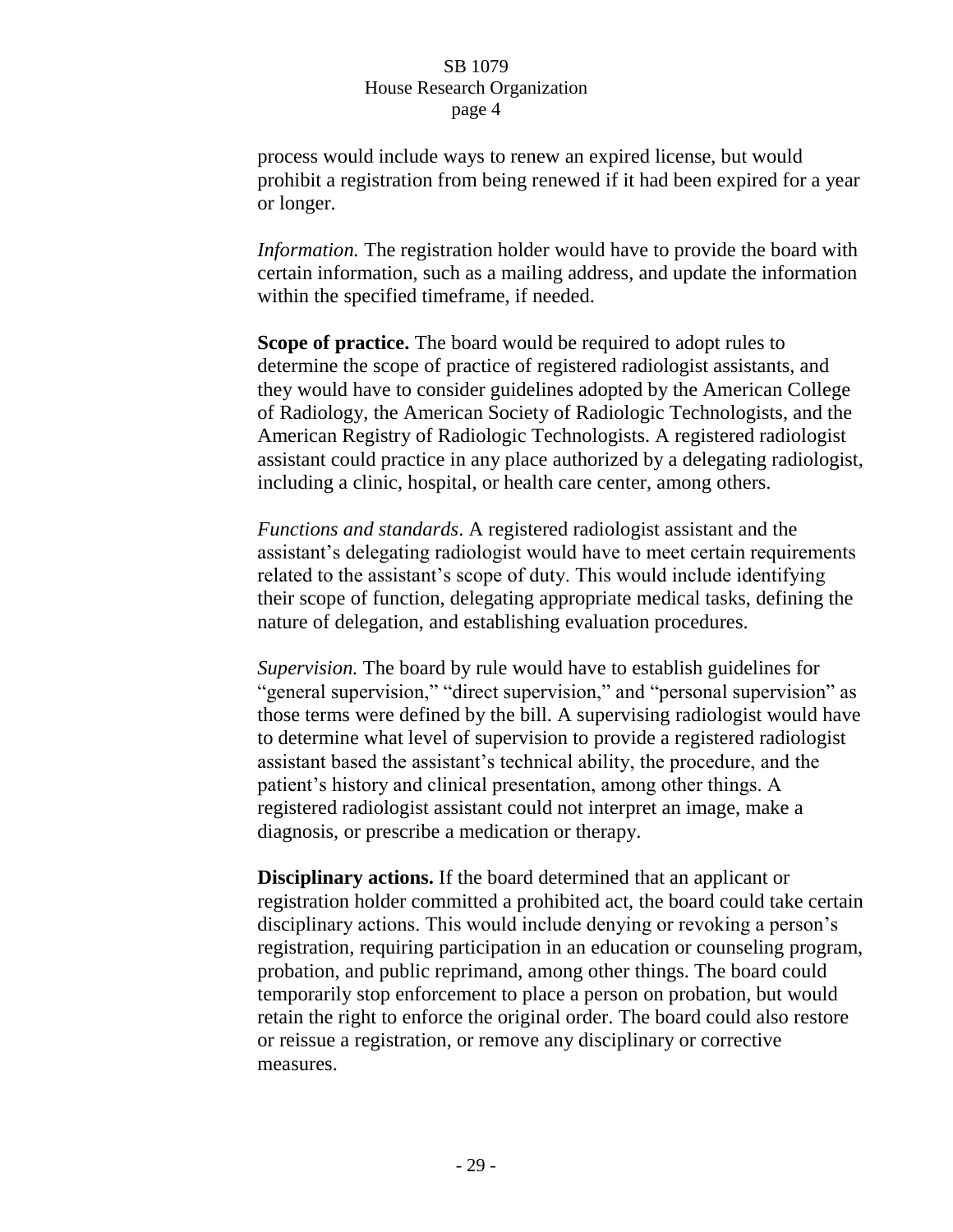A three-member board disciplinary panel could decide to temporarily suspend a registration if it determined that the registered radiologist assistant's continued practice would threaten the public welfare. The bill would include situations in which a registration could be temporarily suspended without notice to the license holder and provide procedures for telephonic meetings.

*Prohibited conduct*. The bill would establish certain acts that would constitute fraud or misrepresentation and authorize the board to take action against the applicant or registration holder who committed those acts. The board could take action against an applicant or registration holder for certain violations of law, such as a felony conviction, and for conduct indicating a lack of fitness. Conduct indicating a lack of fitness would include being adjudicated mentally incompetent, acts indicating professional incompetence or unprofessional conduct, and sexual abuse or exploitation, among other things.

The bill would specify that certain documents would be considered conclusive evidence of some actions and that certain acts would not constitute state action. The board would have to suspend the registration of a registered radiologist assistant who was serving a prison term in state or federal penitentiary during their period of incarceration.

*Subpoenas.* The executive director of the board, the director's designee, or the secretary-treasurer of the board could issue a subpoena or a subpoena duces tecum (subpoena for production of evidence) to conduct an investigation or a contested case hearing for certain acts of misconduct, violations of law, or the provision of health care. A subpoena or a subpoena duces tecum could also be issued for the purposes of determining whether to issue, deny, suspend, restrict, or revoke a registration. If a person failed to timely comply with a subpoena (or subpoena duces tecum), it would be grounds for disciplinary action by the board or a regulatory agency with jurisdiction over the person, and denial of a registration application.

*Proceedings.* In disciplinary investigations or proceedings, the board would have to protect the identity of each patient whose medical records were examined and used in public proceedings unless the patient testified or submitted a written release for their identity or records. The rules for proceedings adopted by the board from the Government Code could not conflict with rules adopted by the State Office of Administrative Hearings.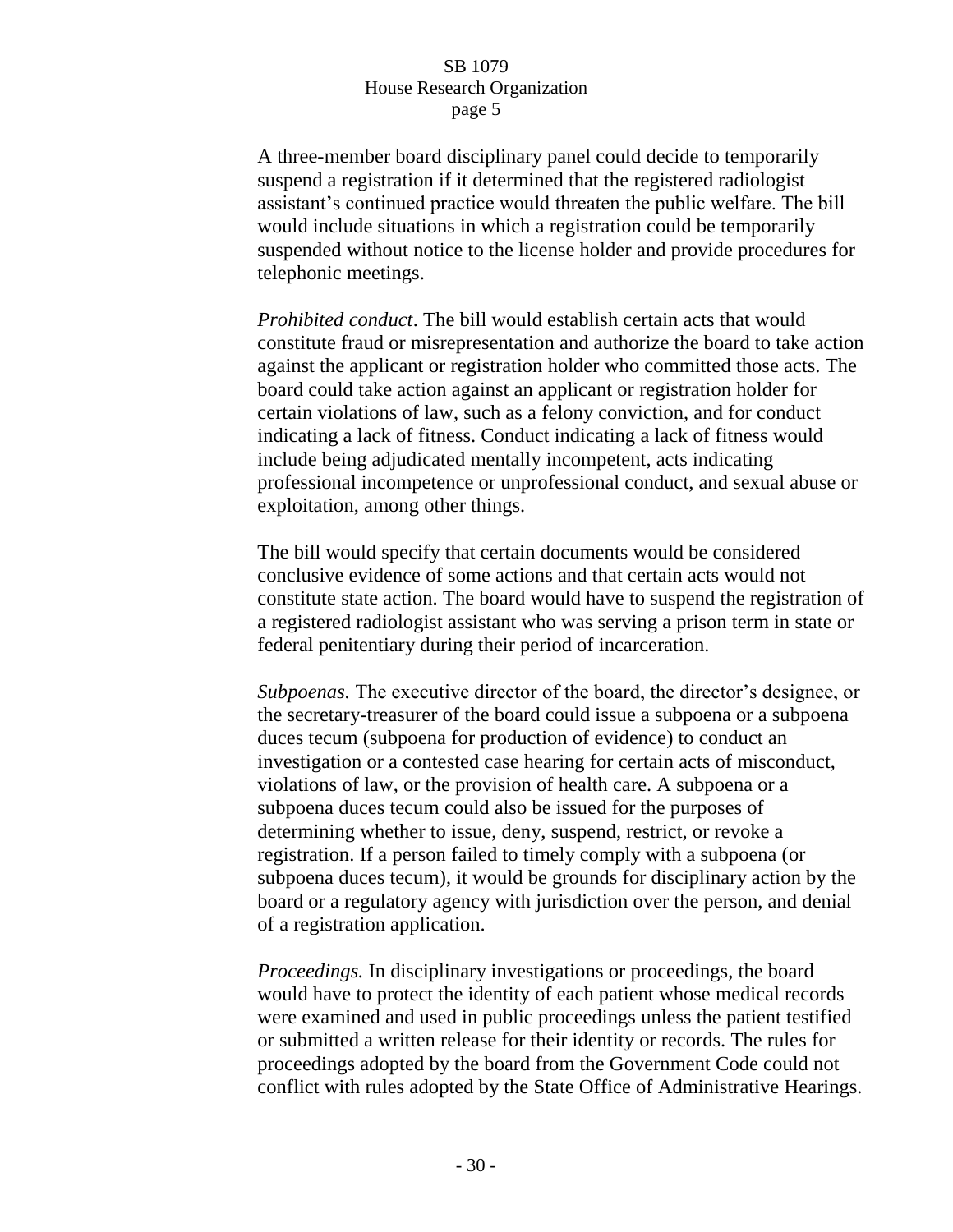*Administrative penalty*. The board by order could impose an administrative penalty against a registered radiologist assistant who violated the bill's laws, rules, or orders. The penalty could not exceed \$5,000. Each day a violation continued to occur would be considered a separate violation. The board would have to consider a number of factors when determining the penalty amount. These factors would include the severity of patient harm, concealment of the conduct, any intentional misconduct, and the person's failure to implement remedial measures, among other things. The board by rule would have to prescribe the procedures by which it could impose an administrative penalty and the bill would provide procedures for giving notice of these penalties.

**Rules.** The executive commissioner of the Health and Human Services Commission by rule would have to identify procedures that could only be performed by a practitioner, medical radiologic technologist, or a registered radiologist assistant. When developing the rules, the executive commissioner could consider whether a radiologic procedure would be performed by registered nurse, a licensed physician, or a registered radiologist assistant. By January 1, 2014 the Texas Medical Board would have to adopt rules and procedures to implement the bill.

The bill would take effect September 1, 2013.

SUPPORTERS SAY: SB 1079 would alleviate health-care workforce shortages. Currently, Texas trains many radiologist assistants who leave for out-of-state jobs due to the lack of state registration and regulation. By establishing a regulatory framework that would enable the state to register and regulate this profession, the bill would encourage these highly skilled health-care professionals to practice in Texas.

> The bill would not establish overly burdensome regulations. By establishing eligibility criteria, registration requirements, and disciplinary procedures, the bill would adequately protect patients and ensure that radiologist assistants were high-quality professionals.

**OPPONENTS** SAY:

SB 1079 would establish a burdensome and unnecessary regulatory scheme. Texas places onerous occupational licensing and registration requirements on its workforce, a practice that can inhibit economic growth and restrict employment. By requiring that radiologist assistants meet certain requirements in order to obtain state registration, the bill could prevent the employment of an otherwise qualified individual.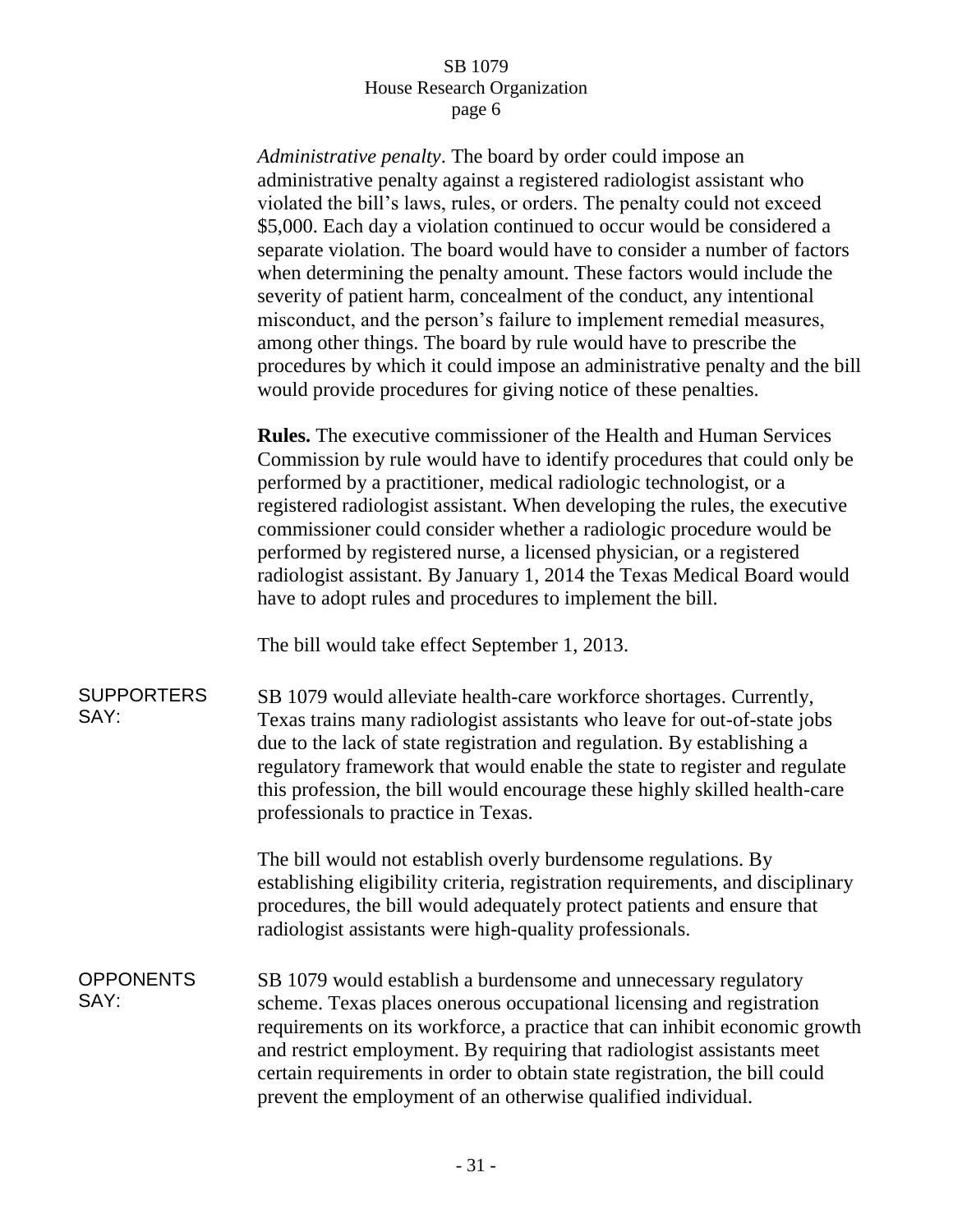<span id="page-33-0"></span>

| <b>SUBJECT:</b>     | State retirement contributions for certain junior-college employees                                                                                                                                                                                                                                                                                                                                                                                                                                                                                                                                                                                                                                                   |
|---------------------|-----------------------------------------------------------------------------------------------------------------------------------------------------------------------------------------------------------------------------------------------------------------------------------------------------------------------------------------------------------------------------------------------------------------------------------------------------------------------------------------------------------------------------------------------------------------------------------------------------------------------------------------------------------------------------------------------------------------------|
| <b>COMMITTEE:</b>   | Pensions — Favorable, without amendment                                                                                                                                                                                                                                                                                                                                                                                                                                                                                                                                                                                                                                                                               |
| VOTE:               | 6 ayes — Callegari, Alonzo, Branch, Frullo, P. King, Stephenson                                                                                                                                                                                                                                                                                                                                                                                                                                                                                                                                                                                                                                                       |
|                     | 0 nays                                                                                                                                                                                                                                                                                                                                                                                                                                                                                                                                                                                                                                                                                                                |
|                     | 1 absent — Gutierrez                                                                                                                                                                                                                                                                                                                                                                                                                                                                                                                                                                                                                                                                                                  |
| <b>SENATE VOTE:</b> | On final passage, May $1 - 31 - 0$                                                                                                                                                                                                                                                                                                                                                                                                                                                                                                                                                                                                                                                                                    |
| <b>WITNESSES:</b>   | No public hearing                                                                                                                                                                                                                                                                                                                                                                                                                                                                                                                                                                                                                                                                                                     |
| <b>DIGEST:</b>      | SB 1812 would implement a formula to determine the state's share of the<br>benefits and retirement contributions in the Teachers Retirement System,<br>Optional Retirement Program, and Employees Retirement System for<br>certain employees of public junior college employees.<br>The state's share of these payments would be determined by the number of                                                                                                                                                                                                                                                                                                                                                          |
|                     | employees in each of three different classes:<br>The state would pay half of the employer's share of retirement<br>$\bullet$<br>contributions for employees who otherwise were eligible for<br>membership in these programs and were instructional or<br>administrative employees whose salaries may be fully paid from<br>funds appropriated under the General Appropriations Act,<br>regardless of whether such salaries actually were paid from<br>appropriated funds.<br>The state would pay none of the employer's share of retirement<br>$\bullet$<br>contributions for employees who were not instructional or<br>administrative employees but otherwise were eligible for<br>membership in in these programs. |

 The state would pay none of the employer's share of the contributions for employees who were not otherwise eligible.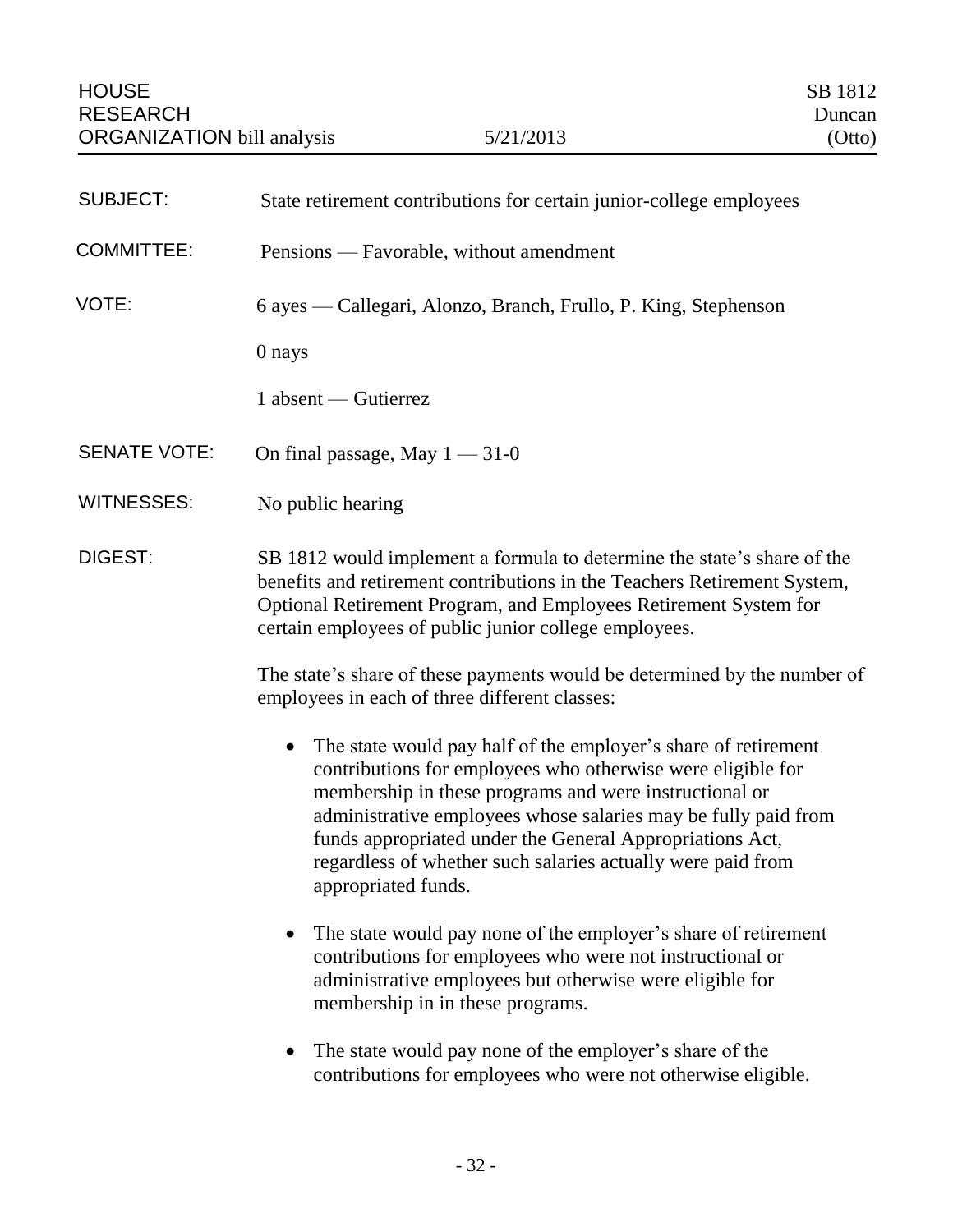|                           | The number of qualified employees for whom the state would cover have<br>of the employer contribution would not be adjusted in a proportion greater<br>than the change in student enrollment at each college. A college would be<br>allowed to petition the Legislative Budget Board to maintain the number<br>of eligible employees up to 98 percent of the level of the previous<br>biennium.                                                                                                                                                                                     |
|---------------------------|-------------------------------------------------------------------------------------------------------------------------------------------------------------------------------------------------------------------------------------------------------------------------------------------------------------------------------------------------------------------------------------------------------------------------------------------------------------------------------------------------------------------------------------------------------------------------------------|
|                           | The bill would impose certain conforming reporting requirements on the<br>two-year institutions.                                                                                                                                                                                                                                                                                                                                                                                                                                                                                    |
|                           | This bill would take immediate effect if finally passed by a two-thirds<br>record vote of the membership of each house. Otherwise, it would take<br>effect September 1, 2013.                                                                                                                                                                                                                                                                                                                                                                                                       |
| <b>SUPPORTERS</b><br>SAY: | SB 1812 would place in statute an agreement between state appropriators<br>and community colleges regarding the appropriate level of state funding<br>toward the benefits of certain employees at two-year institutions of higher<br>education. SB 1812 would require the state to cover half of the costs of<br>health insurance and retirement benefits for instructional and<br>administrative employees at public community and junior colleges.                                                                                                                                |
|                           | The bill would save the state money. According to the Legislative Budget<br>Board's fiscal note, SB 1812 would mean a positive impact of \$69.1<br>million to general revenue in fiscal 2014-15 because it would lower<br>substantially the state's required contributions from their historical levels.<br>SB 1812 would resolve an ongoing funding dispute.                                                                                                                                                                                                                       |
|                           | The bill would protect the state from sharp increases in these funding costs<br>by limiting the number of eligible employees for whom the state would<br>fund coverage. The growth limit would be the percentage increase in<br>student contact hours. In addition, the bill would allow for an appeal by<br>colleges that experience losses in contact hours and thus a loss of<br>coverage. The bill would allow those colleges to appeal to the Legislative<br>Budget Board to maintain the number of eligible employees up to 98<br>percent of the level of the prior biennium. |
|                           | Innior colleges have local sources of revenue and they make their own                                                                                                                                                                                                                                                                                                                                                                                                                                                                                                               |

Junior colleges have local sources of revenue and they make their own workforce policies, including how generous their benefits will be. It is appropriate that the state limit its contributions and set the formula in statute.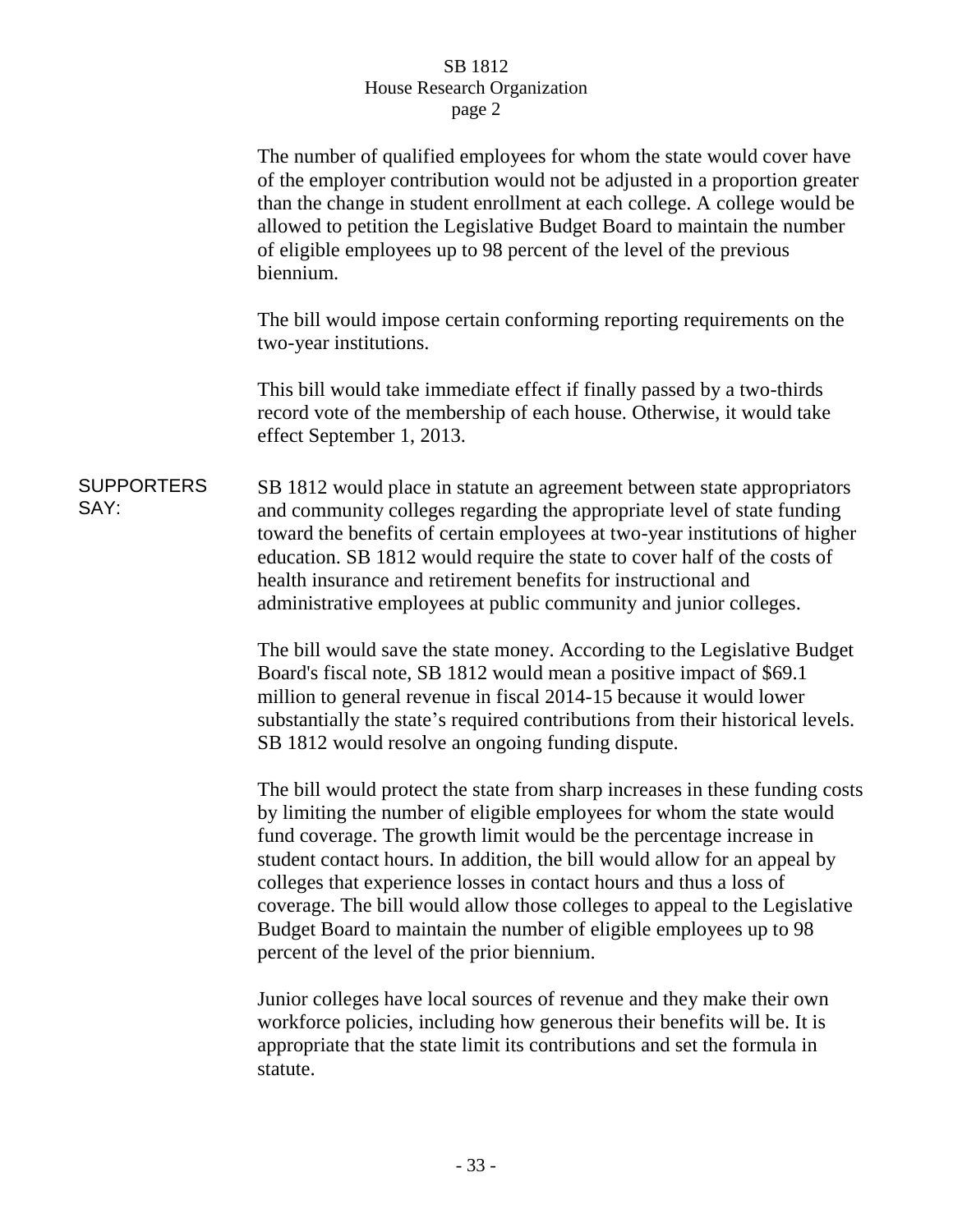| <b>OPPONENTS</b><br>SAY: | By setting the state's share of benefits and retirement premiums at 50<br>percent or in some cases none of the employer's share, SB 1812 would<br>pass costs down to local entities and require them to fund the difference.<br>Making these important recruitment tools more expensive for community<br>colleges would mean they must raise either tuition or local property taxes,<br>cut funding to other programs, or raise employee premiums. If employee<br>premiums are raised or if there is uncertainty at the local level as to how |
|--------------------------|-----------------------------------------------------------------------------------------------------------------------------------------------------------------------------------------------------------------------------------------------------------------------------------------------------------------------------------------------------------------------------------------------------------------------------------------------------------------------------------------------------------------------------------------------|
|                          | they would pay for benefits and retirement, retention and recruitment<br>could be hurt.                                                                                                                                                                                                                                                                                                                                                                                                                                                       |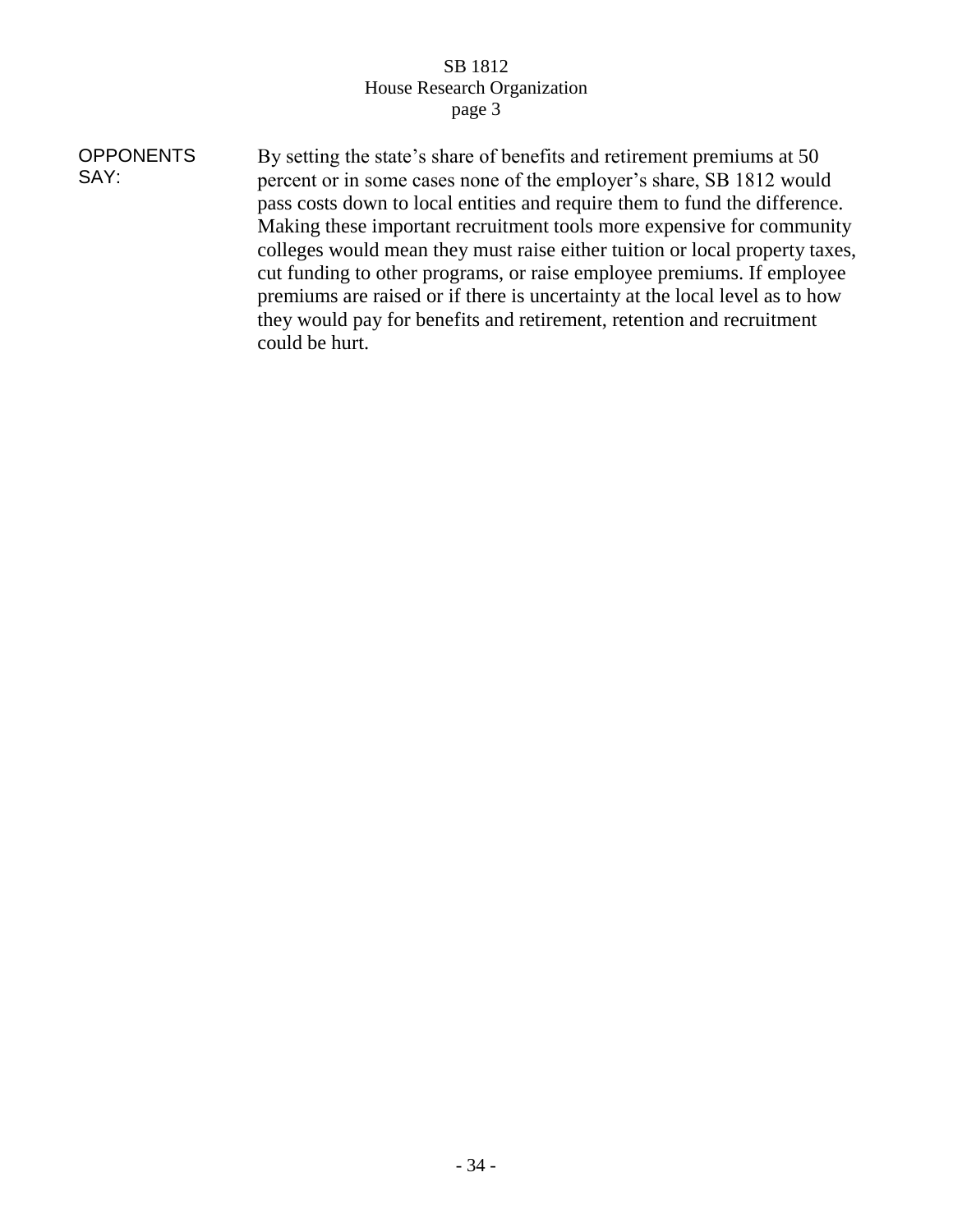| <b>SUBJECT:</b>     | Requiring mental disorder detection instruction for education certificates                                                                                                                                                                                                                                                                                                                                                                                                                                                                          |
|---------------------|-----------------------------------------------------------------------------------------------------------------------------------------------------------------------------------------------------------------------------------------------------------------------------------------------------------------------------------------------------------------------------------------------------------------------------------------------------------------------------------------------------------------------------------------------------|
| <b>COMMITTEE:</b>   | Public Education — favorable, without amendment                                                                                                                                                                                                                                                                                                                                                                                                                                                                                                     |
| VOTE:               | 11 ayes — Aycock, Allen, J. Davis, Deshotel, Dutton, Farney, Huberty,<br>K. King, Ratliff, J. Rodriguez, Villarreal                                                                                                                                                                                                                                                                                                                                                                                                                                 |
|                     | 0 nays                                                                                                                                                                                                                                                                                                                                                                                                                                                                                                                                              |
| <b>SENATE VOTE:</b> | On final passage, May $2 - 31 - 0$                                                                                                                                                                                                                                                                                                                                                                                                                                                                                                                  |
| <b>WITNESSES:</b>   | For — Linda De Sosa; Andrea Usanga, Mental Health America of Greater<br>Houston; (Registered, but did not testify: Greg Hansch, National Alliance<br>on Mental Illness - Texas; Dwight Harris, Texas AFT; Josette Saxton,<br>Texans Care for Children; Gyl Switzer, Mental Health America of Texas)                                                                                                                                                                                                                                                 |
|                     | Against — (Registered, but did not testify: Lelia Culpepper; Lauren<br>DeWitt and Lee Spiller, Citizens Commission on Human Rights;<br>MerryLynn Gerstenschlager, Texas Eagle Forum; Christy Peterson; Anna<br>Poulin; Judy Powell, Parent Guidance Center; Michelle Watts; George<br>Wier)                                                                                                                                                                                                                                                         |
|                     | On — Belinda Carlton, Texas Council for Developmental Disabilities;<br>(Registered, but did not testify: David Anderson, Texas Education<br>Agency)                                                                                                                                                                                                                                                                                                                                                                                                 |
| <b>BACKGROUND:</b>  | Education Code, sec. 21.044 requires the State Board for Educator<br>Certification to establish training requirements a person must accomplish<br>to obtain an education certificate.                                                                                                                                                                                                                                                                                                                                                               |
| DIGEST:             | SB 460 would require instruction in the detection of students with mental<br>or emotional disorders as a part of the training for any education certificate<br>that required a person to possess a bachelor's degree. This instruction<br>would have to be developed by a panel of experts appointed by the Board<br>of Educator Certification and include information on the characteristics<br>and identification of mental and emotional disorders, strategies for<br>intervention, and appropriate ways to notify a child's parent or guardian. |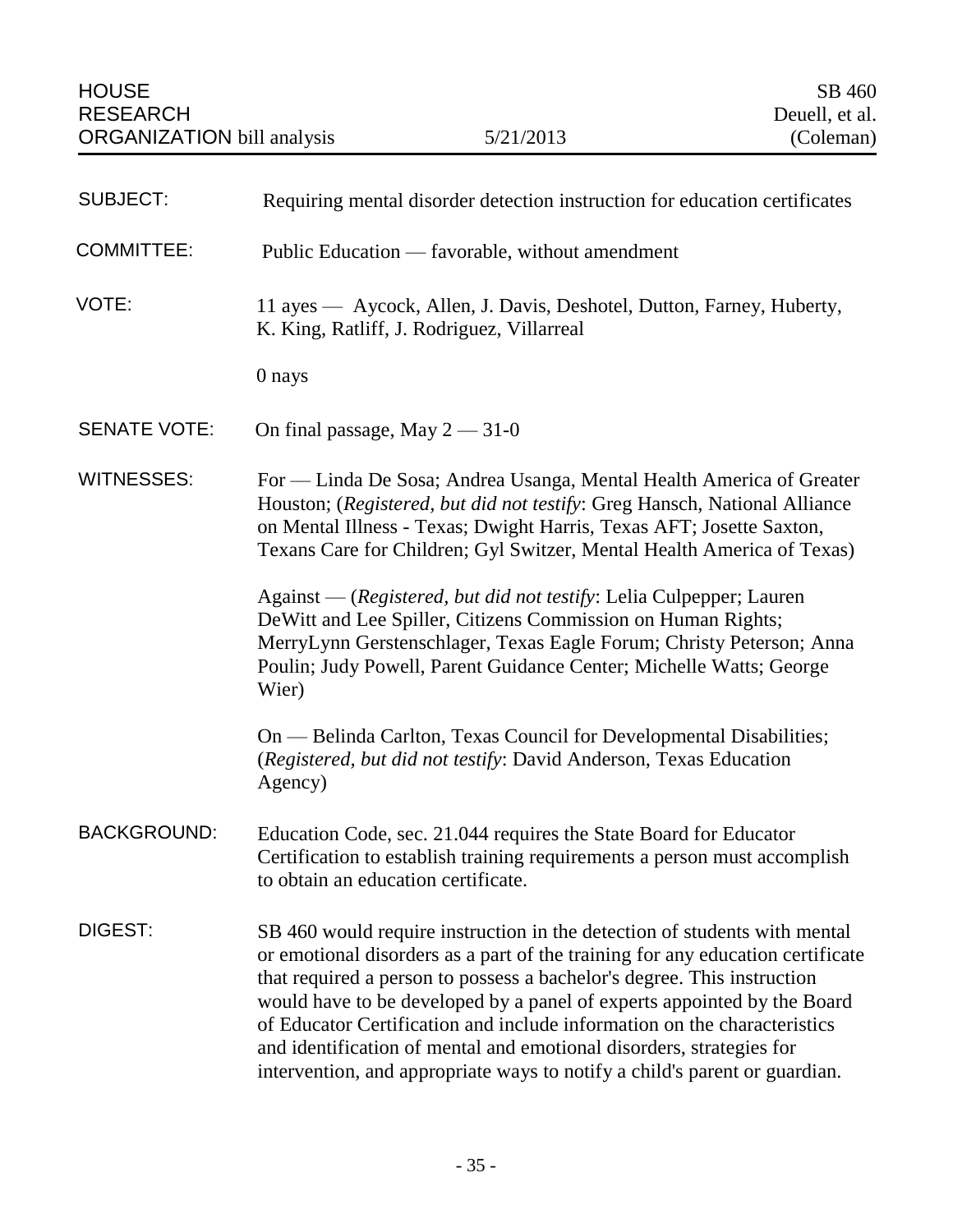This bill would take immediate effect if finally passed by a two-thirds record vote of the membership of each house. Otherwise, it would take effect September 1, 2013.

**SUPPORTERS** SAY: SB 460 would train educators to appropriately respond to students with mental or emotional issues, which would help the students and improve classroom management and behavioral and academic outcomes. Mental and emotional illnesses can hinder a student's home and school activities, leading to school problems, disciplinary placements, and, in extreme cases, suicide. Without training in how to recognize and respond to students with these illnesses, educators may inadvertently reinforce or escalate the illness. Equipping school personnel with these basic skills and tools would help educators identify disorders, properly intervene, and help link students with the needed services. This requirement would not be an attempt to turn teachers into mental health professionals, just as taking a cardiopulmonary resuscitation (CPR) course would not attempt to make someone a doctor. SB 460 would be a simple way to help teachers reduce potentially dangerous, degrading, and unhealthy situations, benefiting students and improving educational outcomes.

## **OPPONENTS** SAY:

Texas teachers should remain focused on teaching and not on identifying and intervening with students' mental and emotional health disorders. Schools are already struggling with tight budgets and high expectations. Schools represent the state government, and it is not the government's role or responsibility to identify and intervene with personal matters that should be left to the family and a physician. Additionally, requiring this training could make teachers overly sensitive to possible illnesses in students, which could lead to over-diagnosing and over-prescribing medications for students.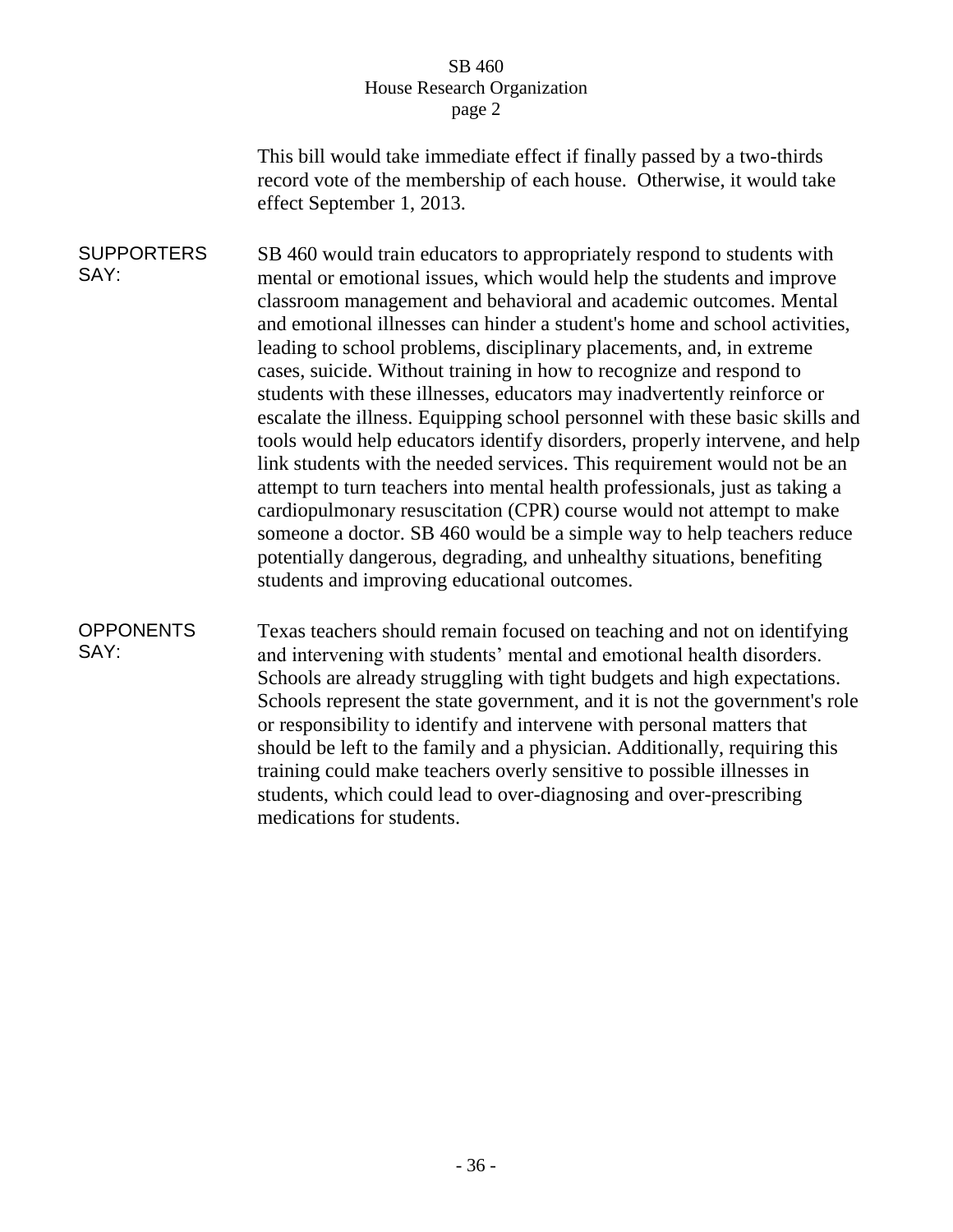| <b>SUBJECT:</b>     | Drug testing of certain persons seeking financial assistance benefits                                                                                                                                                                                                                                                                                     |
|---------------------|-----------------------------------------------------------------------------------------------------------------------------------------------------------------------------------------------------------------------------------------------------------------------------------------------------------------------------------------------------------|
| <b>COMMITTEE:</b>   | Human Services — favorable, without amendment                                                                                                                                                                                                                                                                                                             |
| VOTE:               | 5 ayes — Raymond, Klick, Sanford, Scott Turner, Zerwas                                                                                                                                                                                                                                                                                                    |
|                     | 3 nays — N. Gonzalez, Naishtat, Rose                                                                                                                                                                                                                                                                                                                      |
|                     | 1 absent — Fallon                                                                                                                                                                                                                                                                                                                                         |
| <b>SENATE VOTE:</b> | On final passage, April $10 - 31 - 0$                                                                                                                                                                                                                                                                                                                     |
| <b>WITNESSES:</b>   | No public hearing                                                                                                                                                                                                                                                                                                                                         |
| <b>BACKGROUND:</b>  | The Temporary Assistance for Needy Families (TANF) program provides<br>financial help for children and their parents or relatives who are living<br>with them. The Health and Human Services Commission (HHSC)<br>determines the amount of the TANF payment depending on family size<br>and income.                                                       |
|                     | Families approved for TANF receive payments for six months and receive<br>a renewal application from HHSC before the end of the six months. The<br>total amount of time a parent or relative can receive TANF ranges from 12<br>to 36 months. There are no time limits for children.                                                                      |
|                     | If a child's parent or relative is also approved for TANF, the parent or<br>relative must agree not to abuse alcohol or drugs. Federal rules permit<br>drug testing as part of the TANF block grant.                                                                                                                                                      |
| DIGEST:             | SB 11 would require adult applicants, including those who were applying<br>solely on behalf of a child, and minor parents who were head of<br>household, to submit to a marijuana and controlled substance use<br>screening assessment when first applying for financial assistance benefits<br>and on an application for continuation of those benefits. |
|                     | <b>Drug testing.</b> Under the bill, if the screening assessment indicated good<br>cause to suspect the person had used marijuana or a controlled substance,<br>the person would have to submit to a drug test. The first time a person's                                                                                                                 |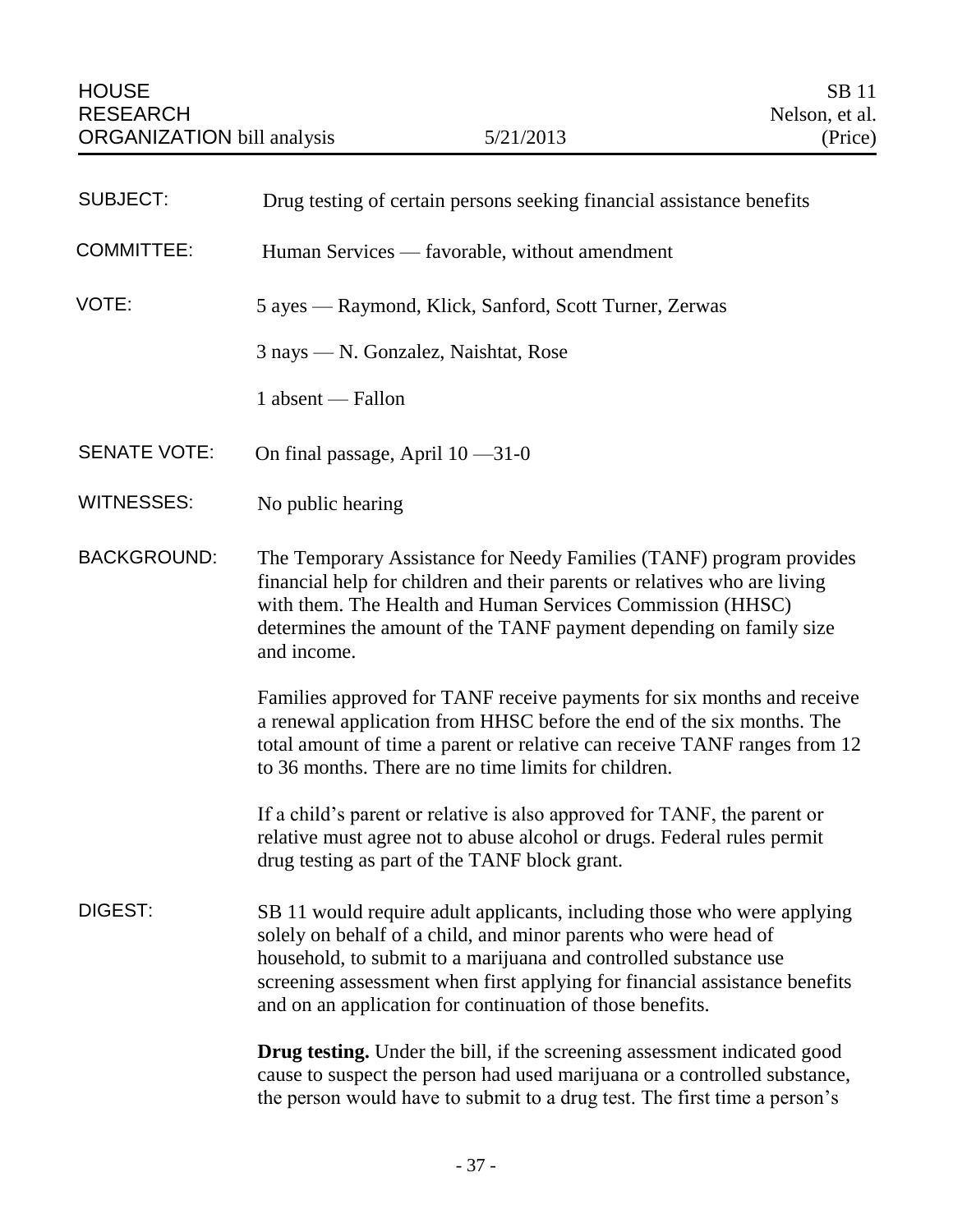drug test came back positive for drugs not prescribed by a health care practitioner, the person would be ineligible for financial assistance benefits for six months. The second time, the person would be ineligible for 12 months and could reapply six months after the date the person's period of eligibility began if the person completed or enrolled in a substance abuse treatment program. The third time, the person would be permanently ineligible.

The commission would have to pay the cost of the screening assessments and drug tests using funds from the federal TANF block grant. The bill would require the commission to use the most efficient and cost-effective marijuana and controlled substance use screening assessment tool, based on validated tools.

Before denying a person eligibility for financial assistance benefits, the commission would have to:

- notify the person who took the drug test of the test results and the commission's proposed determination of ineligibility; and
- confirm the results of the drug test through a second drug test or other appropriate method.

A person who was denied financial assistance benefits due to a positive drug test would have to submit to a drug test, without first submitting to a marijuana and controlled substance use screening assessment, when reapplying for those benefits.

**Exceptions.** The Health and Human Services Commission would have to adopt rules exempting a person from drug testing if there was no one in the person's county that could administer the drug test and if submitting to a drug test outside the person's county would impose an unreasonable hardship.

The denial of eligibility for financial assistance benefits to a person would not affect the eligibility of the person's family for those benefits. If a parent or caretaker relative of a dependent child became ineligible for benefits because of the results of a drug test, the bill would require the commission to designate a protective payee to receive financial assistance benefits on behalf of the child. The protective payee would also have to submit to a controlled substance use screening assessment and drug test if appropriate. The protective payee would be ineligible to serve in that role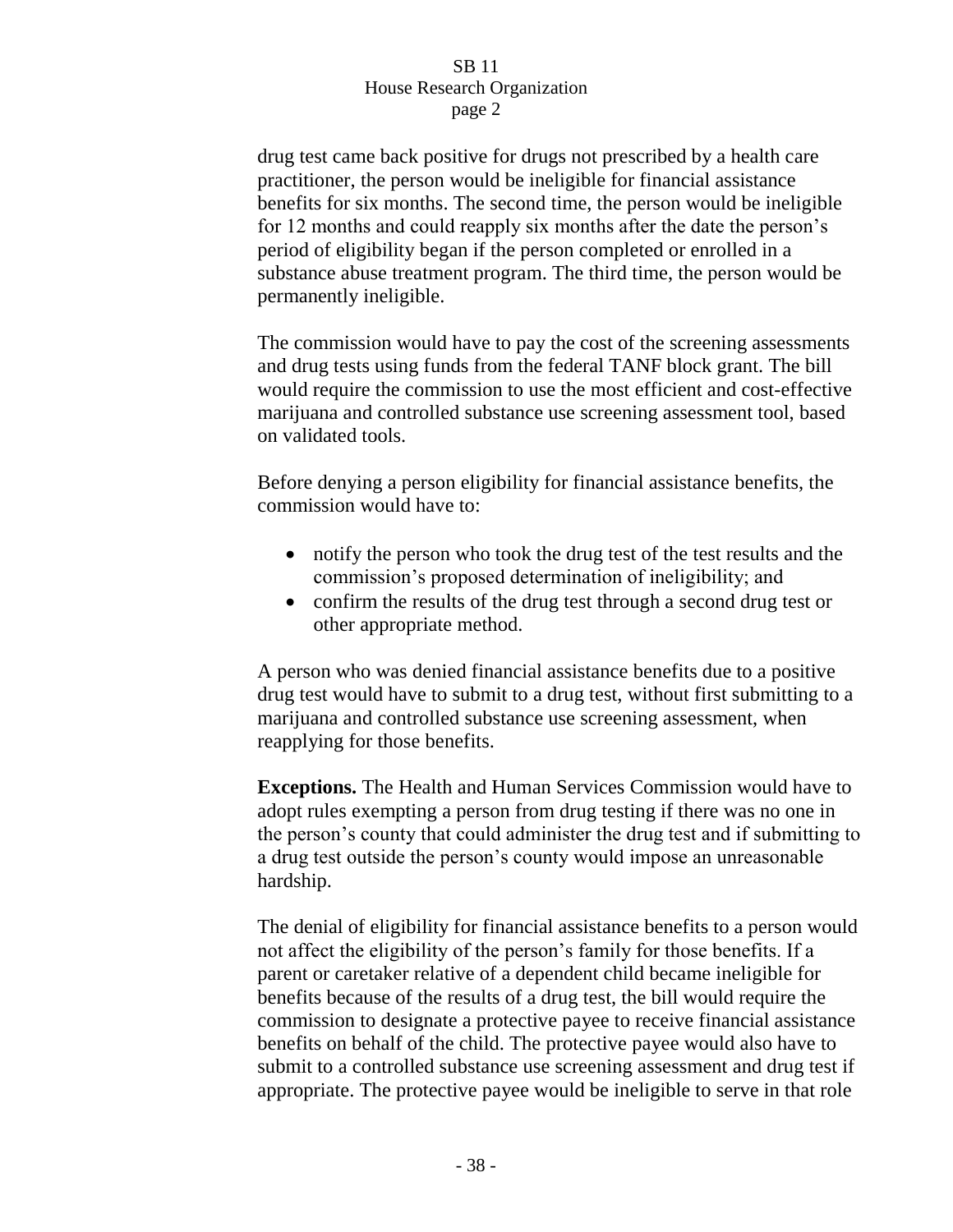if the drug test came back positive for controlled substances not prescribed to the person.

**Drug test reporting to DFPS.** The commission would have to report positive drug test results to the Department of Family and Protective Services (DFPS) to use in investigations of child abuse and neglect.

**Effective dates.** If a state agency determined that a federal waiver or authorization was necessary to implement a provision of the bill, the agency could delay implementing that provision until the waiver or authorization was granted.

The bill would take effect September 1, 2013, and would apply to initial applications for financial assistance benefits and to applications for continuation of those benefits made on or after that date.

**SUPPORTERS** SAY: SB 11 would ensure that the TANF program used public funds responsibly and would put recipients on a path toward self-sufficiency. Drug use tears apart families, hurts children, and prevents individuals from living healthy, productive lives. The state has a responsibility to ensure that individuals are on a true path to self-sufficiency and drug-free in keeping with the mission of the program.

> The bill would ensure that children received the assistance they needed by allowing children to continue to receive benefits through a protective payee if their parent or caretaker was disqualified for TANF benefits upon a second or third positive drug test. SB 11 also would encourage parents whose drug tests came back positive a second time to enter treatment by requiring them to enroll in a substance abuse treatment program before they could reapply for benefits.

Texas statute currently requires TANF recipients to sign a personal responsibility agreement not to use, possess, or sell marijuana or a controlled substance, but there are few safeguards within the program to ensure that the money is spent on its intended purposes, such as food, clothing, housing, transportation, laundry, and other basic needs. SB 11 would create a sensible path between complete non-enforcement of the personal responsibility agreement and testing for all recipients.

In implementing the bill, HHSC would adopt rules to improve access to drug testing facilities and local, state, and nonprofit substance abuse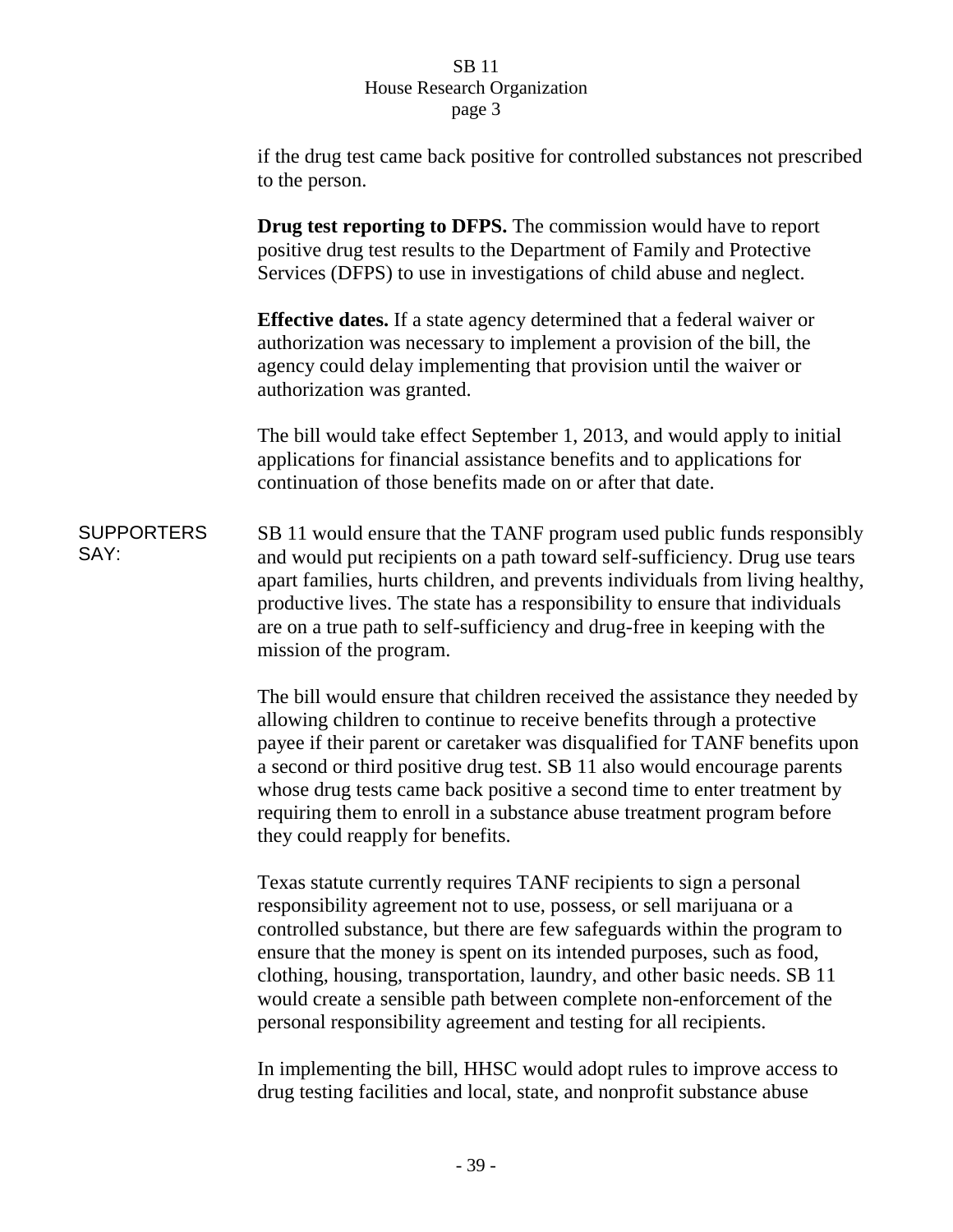|                          | treatment programs.                                                                                                                                                                                                                                                                                                                                                                                                       |
|--------------------------|---------------------------------------------------------------------------------------------------------------------------------------------------------------------------------------------------------------------------------------------------------------------------------------------------------------------------------------------------------------------------------------------------------------------------|
| <b>OPPONENTS</b><br>SAY: | SB 11 would stigmatize TANF recipients by promoting the erroneous<br>perception that TANF recipients are drug users, when data is lacking to<br>suggest people in need of government assistance are more likely than<br>those in other socioeconomic groups to use drugs.                                                                                                                                                 |
|                          | Struggling parents should not be treated like criminals for reaching out for<br>help in desperate times. By requiring drug screening for all recipients, SB<br>11 would set a precedent of requiring innocent Texans to prove they did<br>not commit a crime.                                                                                                                                                             |
|                          | According to the Legislative Budget Board, the requirements of SB 11<br>would cost about \$1.2 million in general revenue related funds in fiscal<br>2014-15. It is likely the state would spend more money on drug testing and<br>screening than it would have lost to the very small percentage of TANF<br>recipients that were violating the personal responsibility agreement.                                        |
|                          | Texas has an extreme shortage of substance abuse treatment beds. By not<br>providing funding for treatment, SB 11 could permanently suspend a<br>parent's eligibility for TANF benefits while they waited to enroll in a<br>program. People with drug problems who receive TANF benefits typically<br>do not have the money to gain access to private treatment programs.                                                 |
| <b>NOTES:</b>            | SB 11 would have a negative fiscal impact of \$1,237,789 in general<br>revenue related funds through fiscal 2014-15, according to the fiscal note.<br>HHSC indicates that it would implement a no-cost drug screening<br>assessment and estimates about 2.5 percent of those screened would be<br>subject to drug testing. HHSC anticipates that 5 percent of those subject to<br>drug testing would refuse to be tested. |
|                          | The fiscal note also estimates costs for additional DFPS staff, hardware<br>and software for each FTE, and modifications to HHSC technology<br>systems. There could be additional costs related to HHSC designating a                                                                                                                                                                                                     |

protective payee, but the LBB could not estimate those costs at this time.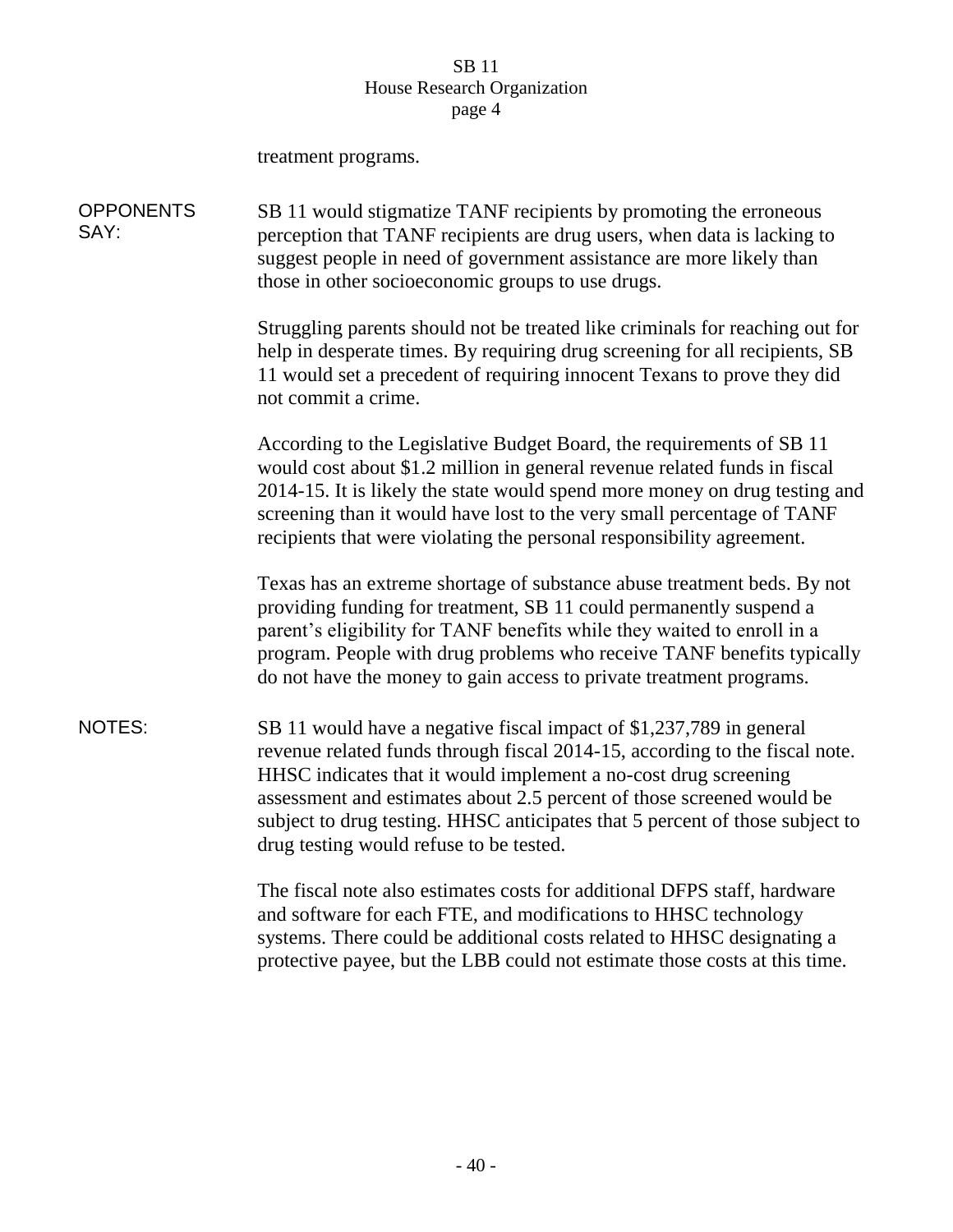| <b>SUBJECT:</b>     | Requiring training for educators on mental health illness and suicide risk                                                                                                                                                                                                                                                                                                                                                                                                                        |
|---------------------|---------------------------------------------------------------------------------------------------------------------------------------------------------------------------------------------------------------------------------------------------------------------------------------------------------------------------------------------------------------------------------------------------------------------------------------------------------------------------------------------------|
| <b>COMMITTEE:</b>   | Public Education — favorable, without amendment                                                                                                                                                                                                                                                                                                                                                                                                                                                   |
| VOTE:               | 11 ayes — Aycock, Allen, J. Davis, Deshotel, Dutton, Farney, Huberty,<br>K. King, Ratliff, J. Rodriguez, Villarreal                                                                                                                                                                                                                                                                                                                                                                               |
|                     | 0 nays                                                                                                                                                                                                                                                                                                                                                                                                                                                                                            |
| <b>SENATE VOTE:</b> | On final passage, April $11 - 31 - 0$                                                                                                                                                                                                                                                                                                                                                                                                                                                             |
| <b>WITNESSES:</b>   | For — Linda De Sosa; Jeff Miller, Disability Rights Texas; Josette<br>Saxton, Texans Care for Children; Andrea Usanga, Mental Health<br>America of Greater Houston; (Registered, but did not testify: Greg<br>Hansch, National Alliance on Mental Illness - Texas; Gyl Switzer, Mental<br>Health America of Texas)                                                                                                                                                                                |
|                     | Against - (Registered, but did not testify: Lelia Culpepper; Lauren<br>DeWitt, Citizens Commission on Human Rights; MerryLynn<br>Gerstenschlager, Texas Eagle Forum; Anna Poulin; Judy Powell, Parent<br>Guidance Center; Michelle Watts)                                                                                                                                                                                                                                                         |
|                     | On — (Registered, but did not testify: David Anderson, Texas Education<br>Agency)                                                                                                                                                                                                                                                                                                                                                                                                                 |
| <b>BACKGROUND:</b>  | Health and Safety Code, ch. 161, subch. O-1 governs early mental health<br>and prevention of youth suicide. Sec. 161.325 requires the Department of<br>State Health Services to coordinate with the Texas Education Agency to<br>develop a list of recommended best-practice-based programs in early<br>mental health intervention and suicide prevention for implementation in<br>public K-12 schools. Each school district may select appropriate programs<br>from the list for implementation. |
| DIGEST:             | SB 1178 would require each school district to provide training in the areas<br>of early mental health intervention and suicide prevention programs for<br>teachers, counselors, principals, and all other appropriate personnel. Each<br>of these employees would be required to participate in the training at least<br>one time and the school district would be required to keep a record of each                                                                                              |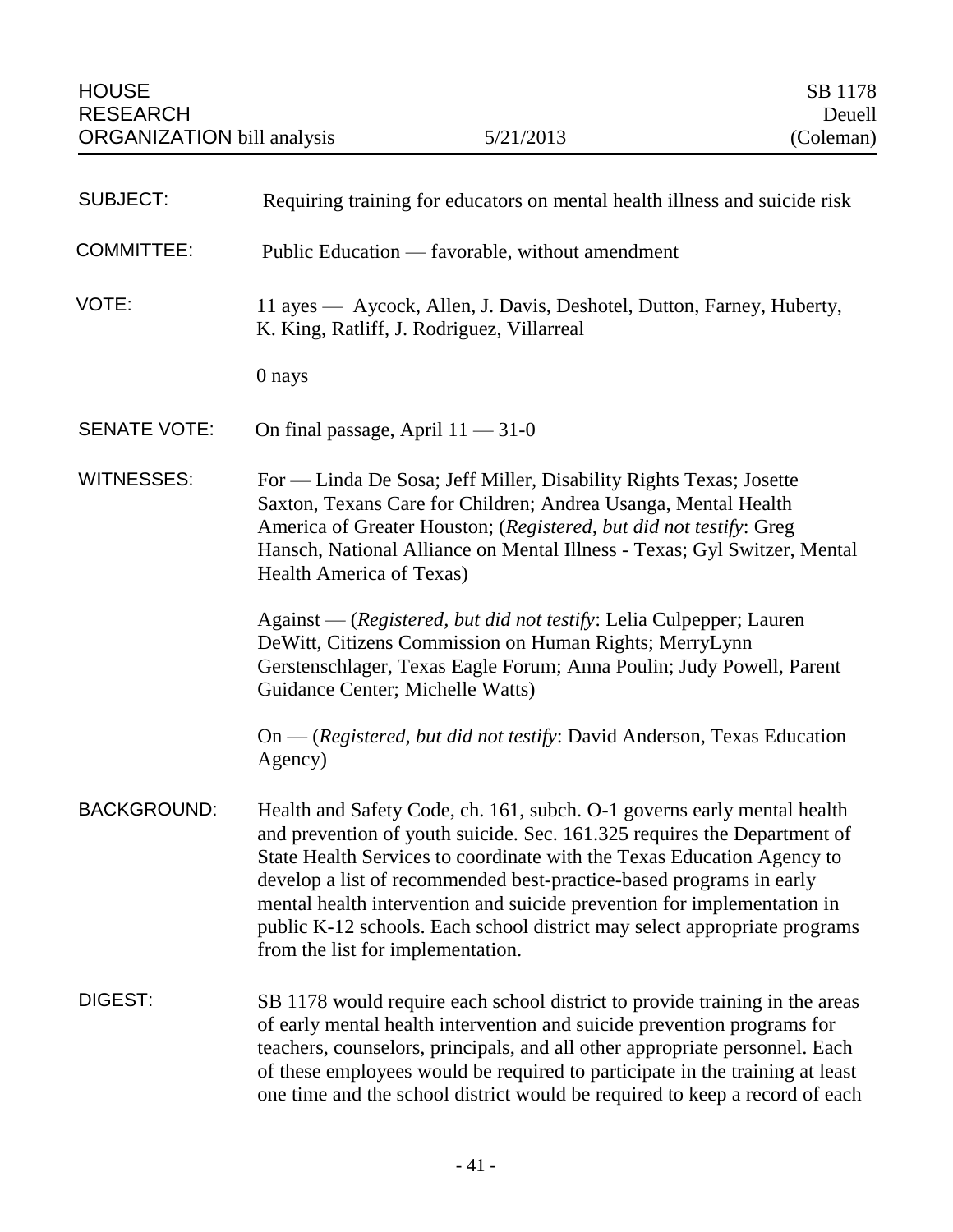|                           | employee who participated in the training. Training at an elementary<br>school would only be required to the extent that sufficient funding and<br>programs were available.                                                                                                                                                                                                                                                                                                                                                                                                                                                                                                                                                                                                                              |
|---------------------------|----------------------------------------------------------------------------------------------------------------------------------------------------------------------------------------------------------------------------------------------------------------------------------------------------------------------------------------------------------------------------------------------------------------------------------------------------------------------------------------------------------------------------------------------------------------------------------------------------------------------------------------------------------------------------------------------------------------------------------------------------------------------------------------------------------|
|                           | The bill would establish that the subchapter describing the early mental<br>health intervention and suicide prevention programs and training would<br>not waive any immunity from liability for the district or employees,<br>including for emergency care, or create any liability for a cause of action<br>against the district or employees.                                                                                                                                                                                                                                                                                                                                                                                                                                                          |
|                           | This bill would take effect September 1, 2013.                                                                                                                                                                                                                                                                                                                                                                                                                                                                                                                                                                                                                                                                                                                                                           |
| <b>SUPPORTERS</b><br>SAY: | SB 1178 would provide educators with quick and easily available training<br>to help appropriately respond to students with mental illnesses. This would<br>help the students and improve classroom management and behavioral and<br>academic outcomes. Mental illnesses can hinder a student's academic<br>development, leading to school problems, disciplinary placements, and, in<br>extreme cases, suicide. Without proper training, educators may<br>inadvertently reinforce or escalate illnesses.                                                                                                                                                                                                                                                                                                 |
|                           | This bill would equip school personnel with the basic skills and tools to<br>help identify disorders, properly intervene, and help link students with the<br>needed services, while protecting the educators from liability by granting<br>immunity from prosecution when performing their duties. This<br>requirement is not an attempt to turn teachers into mental health<br>professionals, just as taking a CPR course would not attempt to make<br>someone a doctor. SB 1178 would be a simple way to help teachers reduce<br>potentially dangerous, degrading, and unhealthy situations, benefiting<br>students and improving educational outcomes.                                                                                                                                                |
| <b>OPPONENTS</b><br>SAY:  | Texas teachers should remain focused on teaching, not on identifying and<br>intervening in students' mental and emotional health disorders. SB 1178<br>would be an unfunded mandate requiring most school personnel to be<br>trained on an issue outside the scope of the school's primary purpose. It is<br>not the government's role or responsibility to identify and intervene with<br>personal matters that should be left to the family and a physician. In<br>addition, requiring this training could make teachers overly sensitive to<br>students' potential illnesses, which could lead to over-diagnosing and<br>over-prescribing medications to students. Parents might not be informed<br>about what the training included or what actions a teacher would take<br>because of the training. |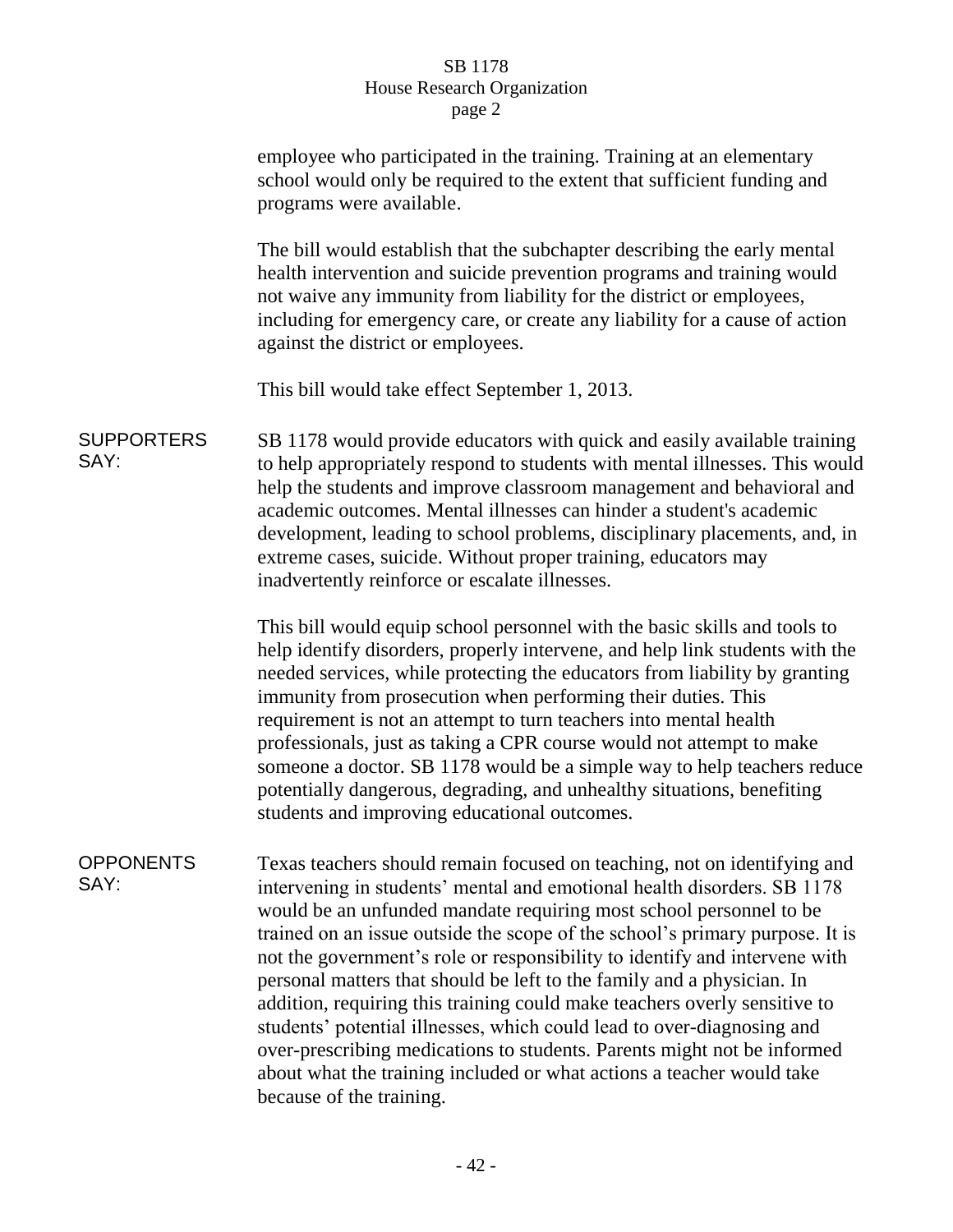| <b>SUBJECT:</b>     | Applicability of certain laws to open-enrollment charter schools                                                                                                                                                                                                                                                                                                                                                                                                                                                                                                                                          |
|---------------------|-----------------------------------------------------------------------------------------------------------------------------------------------------------------------------------------------------------------------------------------------------------------------------------------------------------------------------------------------------------------------------------------------------------------------------------------------------------------------------------------------------------------------------------------------------------------------------------------------------------|
| <b>COMMITTEE:</b>   | Public Education — favorable, without amendment                                                                                                                                                                                                                                                                                                                                                                                                                                                                                                                                                           |
| VOTE:               | 11 ayes — Aycock, Allen, J. Davis, Deshotel, Dutton, Farney, Huberty,<br>K. King, Ratliff, J. Rodriguez, Villarreal                                                                                                                                                                                                                                                                                                                                                                                                                                                                                       |
|                     | 0 nays                                                                                                                                                                                                                                                                                                                                                                                                                                                                                                                                                                                                    |
| <b>SENATE VOTE:</b> | On final passage, April $9 - 31 - 0$                                                                                                                                                                                                                                                                                                                                                                                                                                                                                                                                                                      |
| <b>WITNESSES:</b>   | For — Tommy Fuller, Universal Academy; Lindsey Jones, Texas Charter<br>Schools Association; (Registered, but did not testify: Andrew Erben,<br>Texas Institute for Education Reform; Lee Parsley, Texans for Lawsuit<br>Reform)                                                                                                                                                                                                                                                                                                                                                                           |
|                     | Against — (Registered, but did not testify: Monty Exter, The Association<br>of Texas Professional Educators)                                                                                                                                                                                                                                                                                                                                                                                                                                                                                              |
|                     | On — (Registered, but did not testify: David Anderson, Texas Education<br>Agency)                                                                                                                                                                                                                                                                                                                                                                                                                                                                                                                         |
| <b>BACKGROUND:</b>  | Education Code, sec. 12.1056 states that open-enrollment charter schools<br>possess the same immunity from liability as school districts. Such<br>immunity applies to employees and volunteers, as well as members of the<br>governing bodies of charter schools.                                                                                                                                                                                                                                                                                                                                         |
|                     | Civil Practice and Remedies Code, ch. 101 states what tort liability<br>government units, including school districts, may face. Ch. 101 also places<br>limits on the liability local government units can incur in terms of<br>maximum money damages amounts. The tort liability provisions of this<br>chapter only apply to school districts in the case of an injury resulting<br>from the use of a motor-driven vehicle. Civil Practice and Remedies Code,<br>ch. 102 states when a local government entity may pay actual damages on<br>a tort claim and the limits on these actual damages payments. |
|                     | Local Government Code, ch. 271, Subch. I provides for limits on the<br>amount of liability to which local government entities, including school                                                                                                                                                                                                                                                                                                                                                                                                                                                           |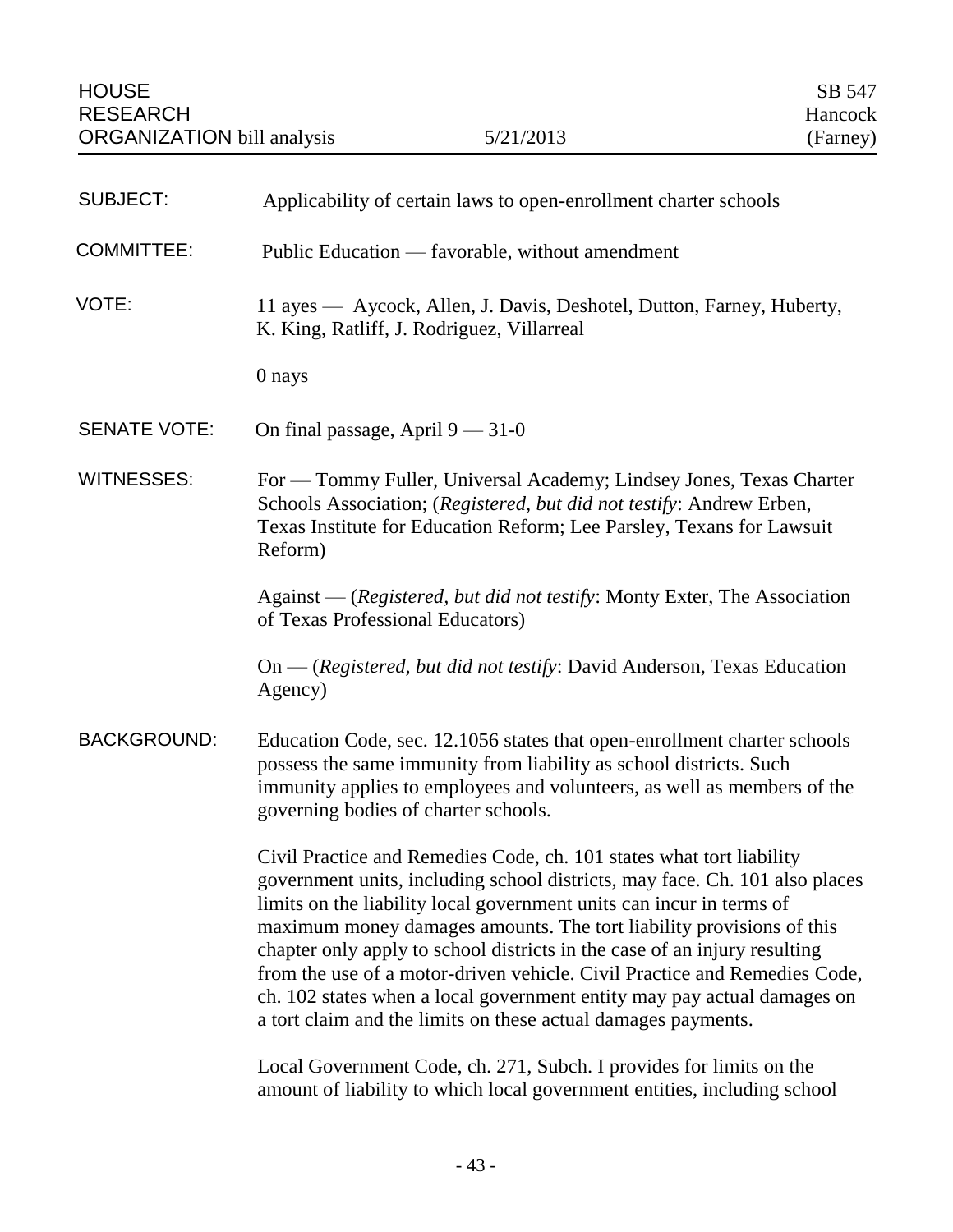|                           | districts, may be subject in breach of contract cases.                                                                                                                                                                                                                                                                                                                                                                                                                                                                                                                                                                                     |
|---------------------------|--------------------------------------------------------------------------------------------------------------------------------------------------------------------------------------------------------------------------------------------------------------------------------------------------------------------------------------------------------------------------------------------------------------------------------------------------------------------------------------------------------------------------------------------------------------------------------------------------------------------------------------------|
|                           | Labor Code, ch. 504 states that a political subdivision, which includes a<br>school district, is required to extend workers' compensation benefits to its<br>employees. Workers' compensation benefits may be provided through self-<br>insurance, an insurance policy, or an interlocal agreement for self-<br>insurance with other political subdivisions. Labor Code, Title 5, subtitle A<br>ensures that employers who carry workers' compensation insurance get<br>protection from unlimited legal liability for employees' on-the-job<br>injuries, and workers receive timely compensation without having to sue<br>their employers. |
| DIGEST:                   | SB 547 would amend Education Code, sec. 12.1056 to establish what tort<br>and contract liability charter schools could incur. Charter schools would be<br>considered a government unit for the purposes of Civil Practice and<br>Remedies Code, ch. 101 and would be subject to the same tort liability as<br>school districts. For purposes of Civil Practice and Remedies Code, ch.<br>102, with its limits on tort claims payments, a charter school would be<br>considered a local government.                                                                                                                                         |
|                           | Charter schools would be treated in the same way as school districts for<br>the purposes of contract disputes under Local Government Code, ch. 271,<br>Subch. I.                                                                                                                                                                                                                                                                                                                                                                                                                                                                           |
|                           | A charter school could provide workers' compensation benefits to its<br>employees through any of the available methods under Labor Code, ch.<br>504. In doing so, a charter school would be considered a political<br>subdivision under this chapter. If a charter school chose to self-insure<br>individually or through an interlocal agreement, that charter school would<br>be considered an insurance carrier with limited liability protections under<br>Labor Code, Title 5, subtitle A.                                                                                                                                            |
|                           | This bill would take immediate effect if finally passed by a two-thirds<br>record vote of the membership of each house. Otherwise, it would take<br>effect September 1, 2013.                                                                                                                                                                                                                                                                                                                                                                                                                                                              |
| <b>SUPPORTERS</b><br>SAY: | SB 547 would extend the same opportunities for liability protections to<br>charter schools as are currently given to traditional public schools.<br>Because charters receive per pupil funding but cannot levy taxes nor<br>receive facilities funding, it is important to protect each and every dollar.<br>Under current law, charter schools do not have a safeguard from                                                                                                                                                                                                                                                               |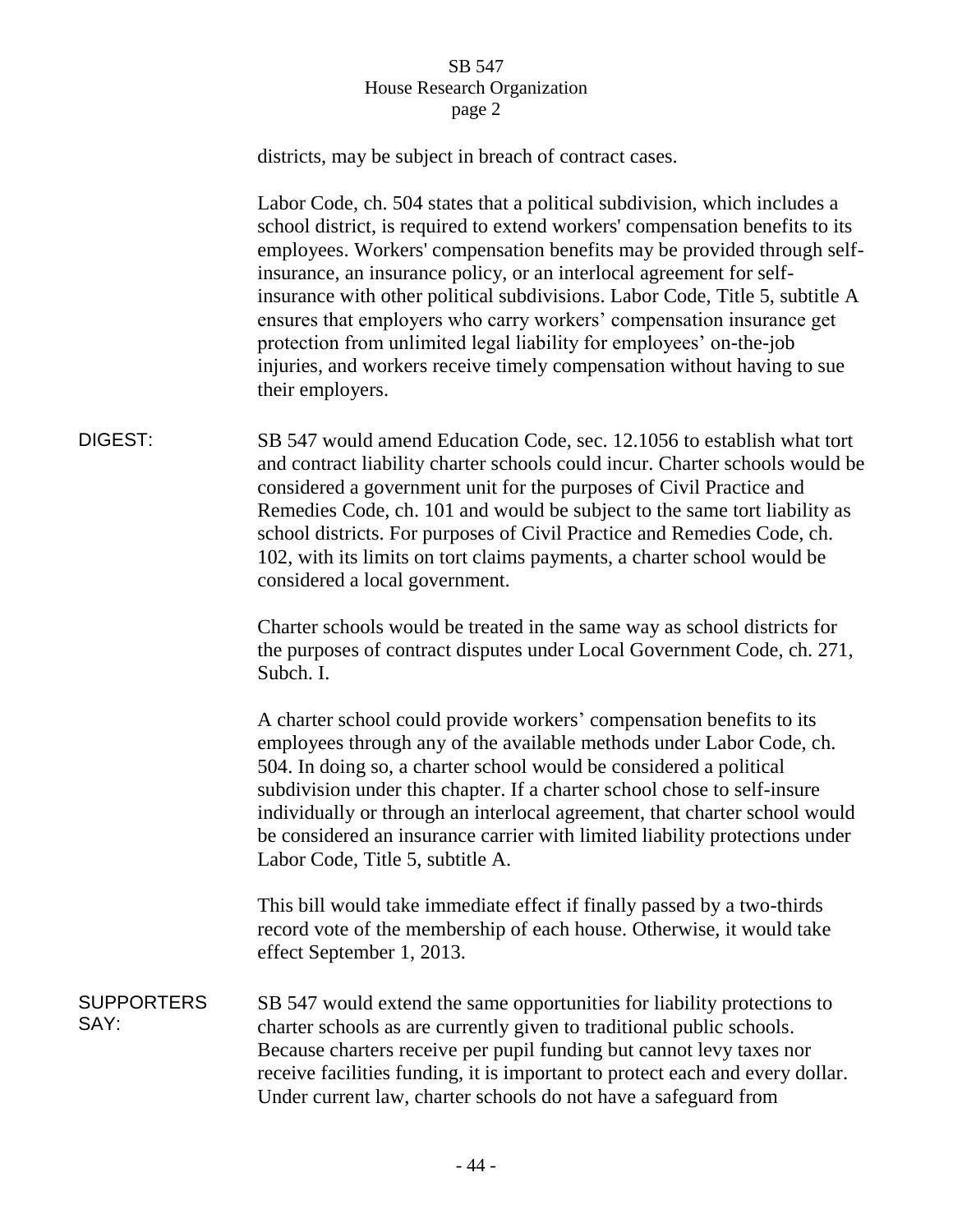protracted litigation. Money that is put toward expensive litigation would be money that could have been spent on salaries, improved technology, curriculum expansion, and other classroom items.

Charter schools such as Universal Academy, which operates schools in North Texas, have faced protracted litigation. If this bill were enacted, the limited liability of charter schools would be clarified. Charter schools still would be held accountable for any breaches of contract. However, the bill would ensure any breach of contract claim met the same requirements applied to traditional school districts under the Local Government Code, such as the contract having to be in writing in order for a lawsuit to move forward.

The bill also would contain provisions that rightly allow charter schools to be treated in the same respects as the traditional school districts and as local government political subdivisions by allowing them to plan, manage risk associated with civil liability, and offer employee benefits and workers' compensation. Charter schools also would be afforded the tools to save costs on insurance by either self-insuring or participating in intergovernmental risk pools.

In granting charter schools the same immunities granted to traditional school districts, the bill would allow judges the same discretion to determine if a lawsuit was frivolous sooner rather than later in the legal process. Again, this would save charter schools money.

**OPPONENTS** SAY: The bill's immunity provisions are unnecessary. The existing immunity from liability provision ensures that a charter school is protected from having to pay damages amounts to the same extent as a traditional public school. While the bill might enable charter schools to get lawsuits dismissed at an earlier stage, charter schools are currently guaranteed to win against certain awards of damages at the court stage.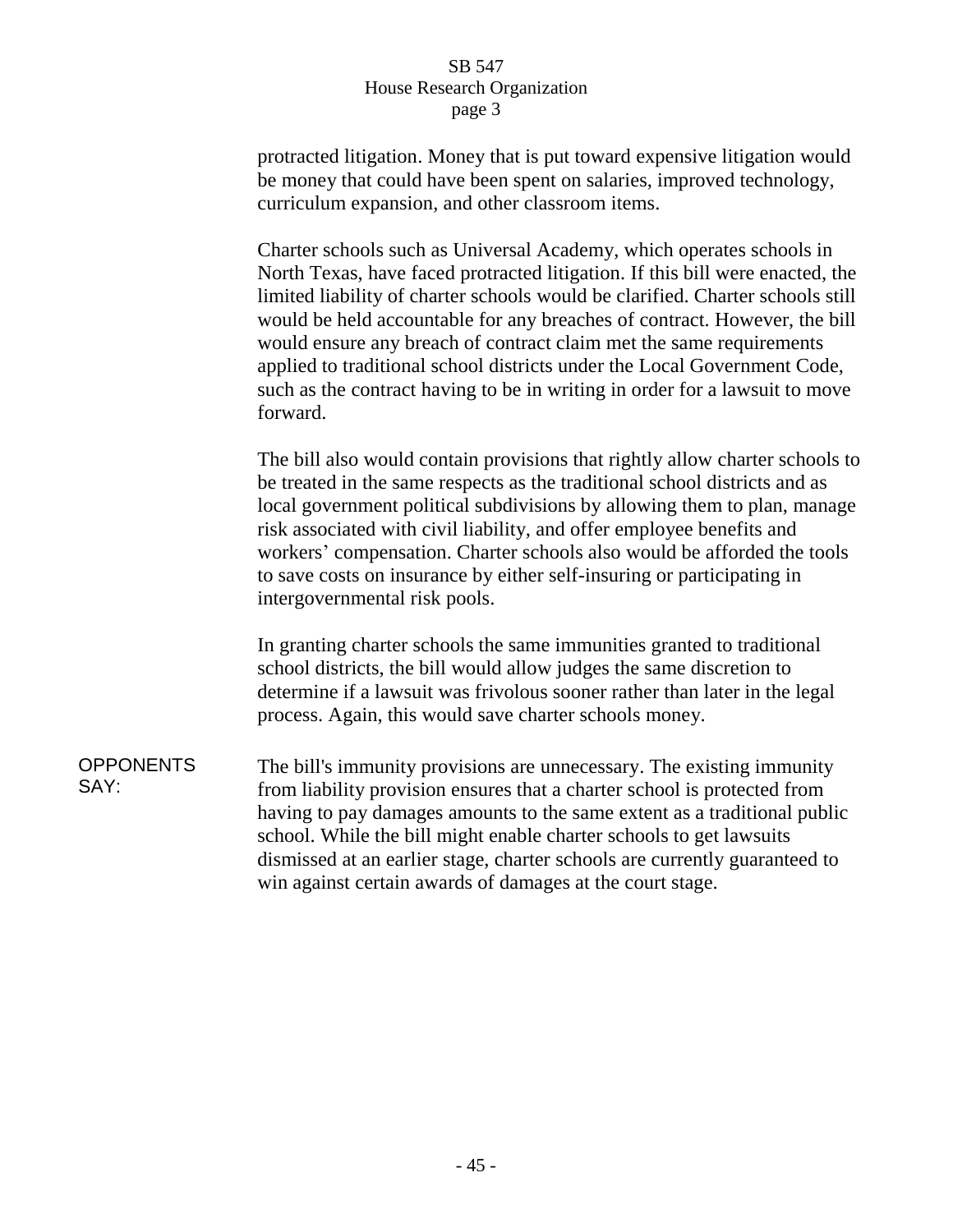| <b>SUBJECT:</b>     | Changing examination requirements for a license to practice medicine                                                                                                                                                                                                                                                                                                                                                                                                                                                                                                                                                                                                                                                                                                                                              |
|---------------------|-------------------------------------------------------------------------------------------------------------------------------------------------------------------------------------------------------------------------------------------------------------------------------------------------------------------------------------------------------------------------------------------------------------------------------------------------------------------------------------------------------------------------------------------------------------------------------------------------------------------------------------------------------------------------------------------------------------------------------------------------------------------------------------------------------------------|
| <b>COMMITTEE:</b>   | Public Health — committee substitute recommended                                                                                                                                                                                                                                                                                                                                                                                                                                                                                                                                                                                                                                                                                                                                                                  |
| VOTE:               | 8 ayes — Kolkhorst, Naishtat, Cortez, Guerra, S. King, Laubenberg, J.D.<br>Sheffield, Zedler                                                                                                                                                                                                                                                                                                                                                                                                                                                                                                                                                                                                                                                                                                                      |
|                     | 2 nays — Collier, S. Davis                                                                                                                                                                                                                                                                                                                                                                                                                                                                                                                                                                                                                                                                                                                                                                                        |
|                     | 1 absent — Coleman                                                                                                                                                                                                                                                                                                                                                                                                                                                                                                                                                                                                                                                                                                                                                                                                |
| <b>SENATE VOTE:</b> | On final passage, April $8 - 31 - 0$                                                                                                                                                                                                                                                                                                                                                                                                                                                                                                                                                                                                                                                                                                                                                                              |
| <b>WITNESSES:</b>   | For — (Registered, but did not testify: Snapper Carr, Permian Regional<br>Medical Center; Corey Davison, Tenet Healthcare; Dan Finch, Texas<br>Medical Association; Chuck Girard, Hospital Corporation of America;<br><b>Stacy Wilson, Texas Hospital Association)</b>                                                                                                                                                                                                                                                                                                                                                                                                                                                                                                                                            |
|                     | Against — None                                                                                                                                                                                                                                                                                                                                                                                                                                                                                                                                                                                                                                                                                                                                                                                                    |
|                     | On — Mari Robinson, Texas Medical Board                                                                                                                                                                                                                                                                                                                                                                                                                                                                                                                                                                                                                                                                                                                                                                           |
| <b>BACKGROUND:</b>  | Texas requires physician applicants to pass the U.S. medical licensing<br>examination (USMLE) within a certain number of attempts and within a<br>certain time frame. Occupations Code, sec. 155.056 requires a physician to<br>pass each part of the examination within three attempts. Sec. 155.051<br>requires a physician applicant to pass each part of the licensing<br>examination within seven years, with some exceptions. This limitation<br>does not apply to certain applicants who are licensed in another state and<br>who have passed all but one part of the examination approved by the board<br>within three attempts, if other requirements are met. Additionally, the<br>Texas Medical Board is required to maintain a profile for every physician<br>licensed to practice medicine in Texas. |
| DIGEST:             | CSSB 1082 would require a physician applicant to pass each individual<br>part of the licensing examination within five attempts and all parts of the<br>examination within nine attempts. The bill would require a physician's<br>profile maintained by Texas Medical Board to include the number of                                                                                                                                                                                                                                                                                                                                                                                                                                                                                                              |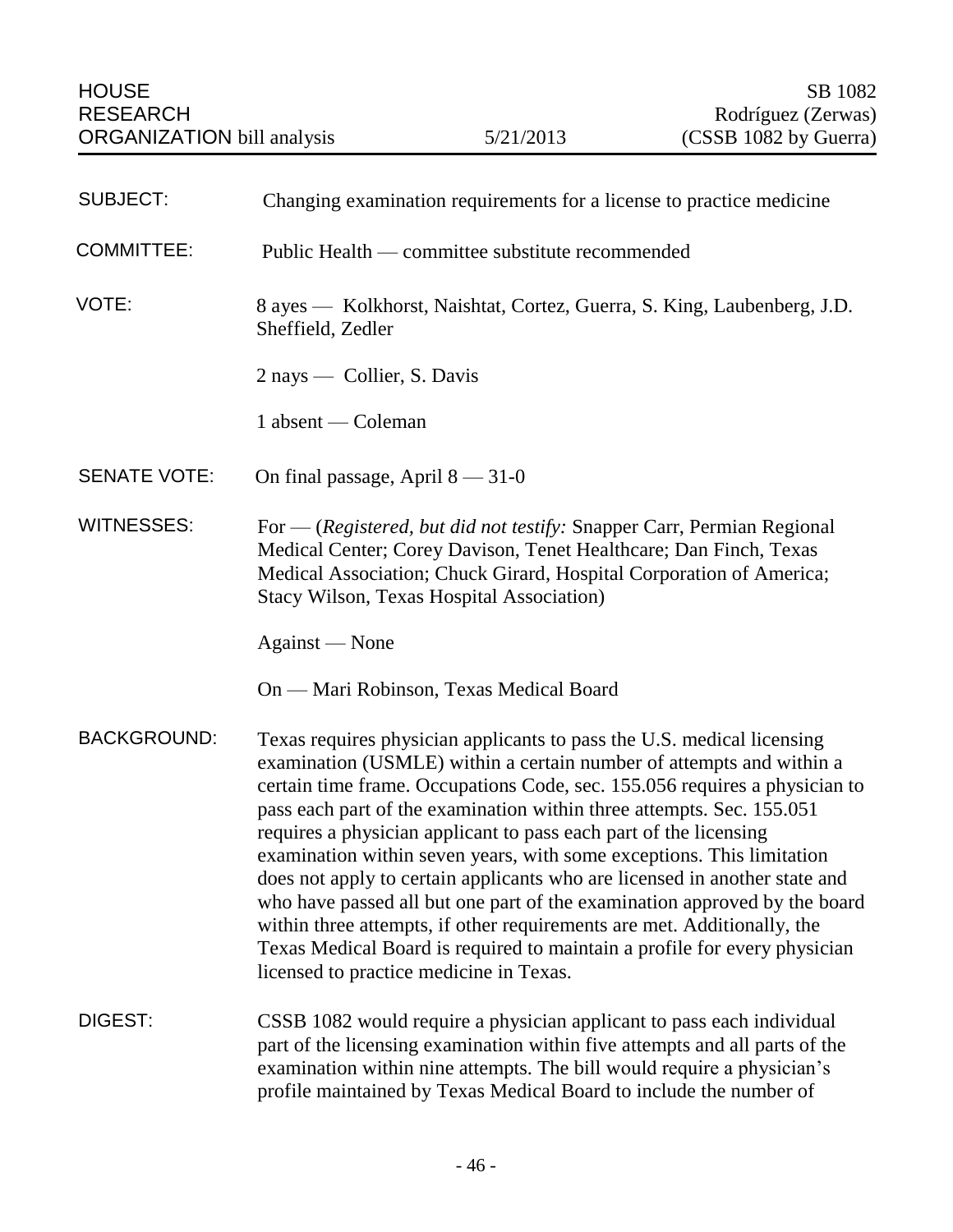attempts taken to pass each part of the licensing examination.

The time frame to pass each part of the physician licensing examination and the limitation on the number of attempts would not apply to an applicant who:

- was licensed and in good standing as a physician in another state;
- had been licensed for at least five years;
- did not have a medical license that had or ever had any restrictions, disciplinary orders, or probations; and
- would practice in a medically underserved or a health manpowershortage area.

The board by rule could establish a process to verify that these physicians only practice in medically underserved or health manpower-shortage areas.

The bill would repeal provisions providing additional eligibility requirements for certain aliens and provisions establishing examination attempt limits for those who held a physician-in-training license on September 1, 2005. The bill would apply physician license applications filed on or after the bill's effective date.

This bill would take immediate effect if finally passed by a two-thirds record vote of the membership of each house. Otherwise, it would take effect September 1, 2013.

**SUPPORTERS** SAY: CSSB 1082 would help alleviate health care workforce shortages, especially in rural and border areas of Texas that are chronically underserved. Texas requires physicians to pass the national licensing exam within a small number of attempts. This is difficult to achieve, even for qualified physicians. As a result, many physicians cannot practice in Texas due to the restrictive licensing requirements.

> By increasing the number of examination attempts, the bill would allow more physicians to practice medicine in Texas. It would also create an exemption by which qualified out-of-state physicians could serve underserved areas of Texas, even if they did not pass the national licensing exam within the requisite number of attempts.

> This bill would not lower the quality of physicians practicing in Texas. All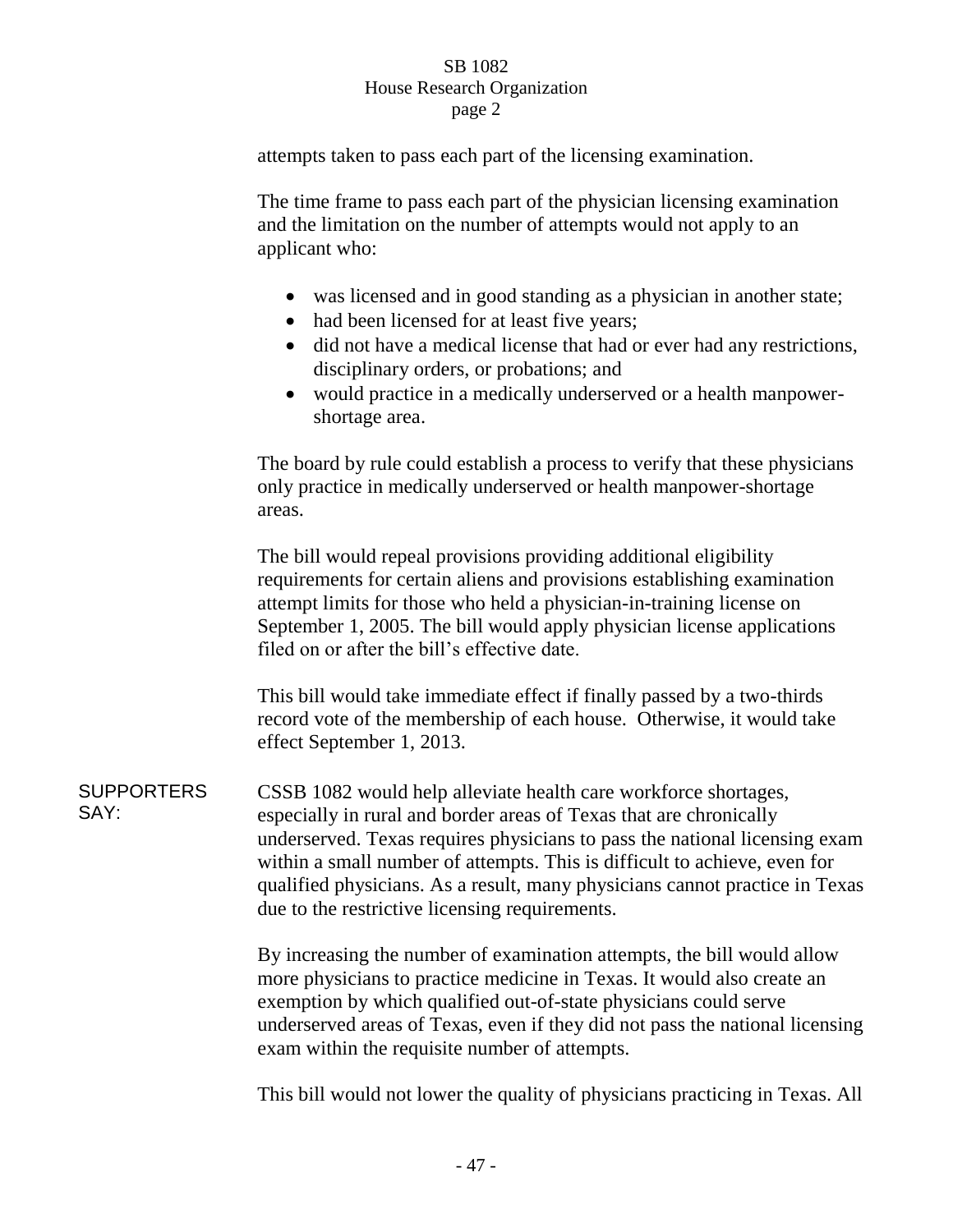physicians must pass a national licensing exam, and states often allow physicians a greater number of attempts to pass this exam than is allowed in Texas. Moreover, many states have no limit on the number of attempts. This bill would promote uniformity by aligning Texas with other states, while still maintaining a very high standard for physicians.

**OPPONENTS** SAY: CSSB 1082 would lower the quality of physicians who practice in Texas, and the impact would disproportionately affect rural and border areas that are medically underserved. To ensure high-quality health care for all Texans, the state should maintain its rigorous standards for the licensing exam.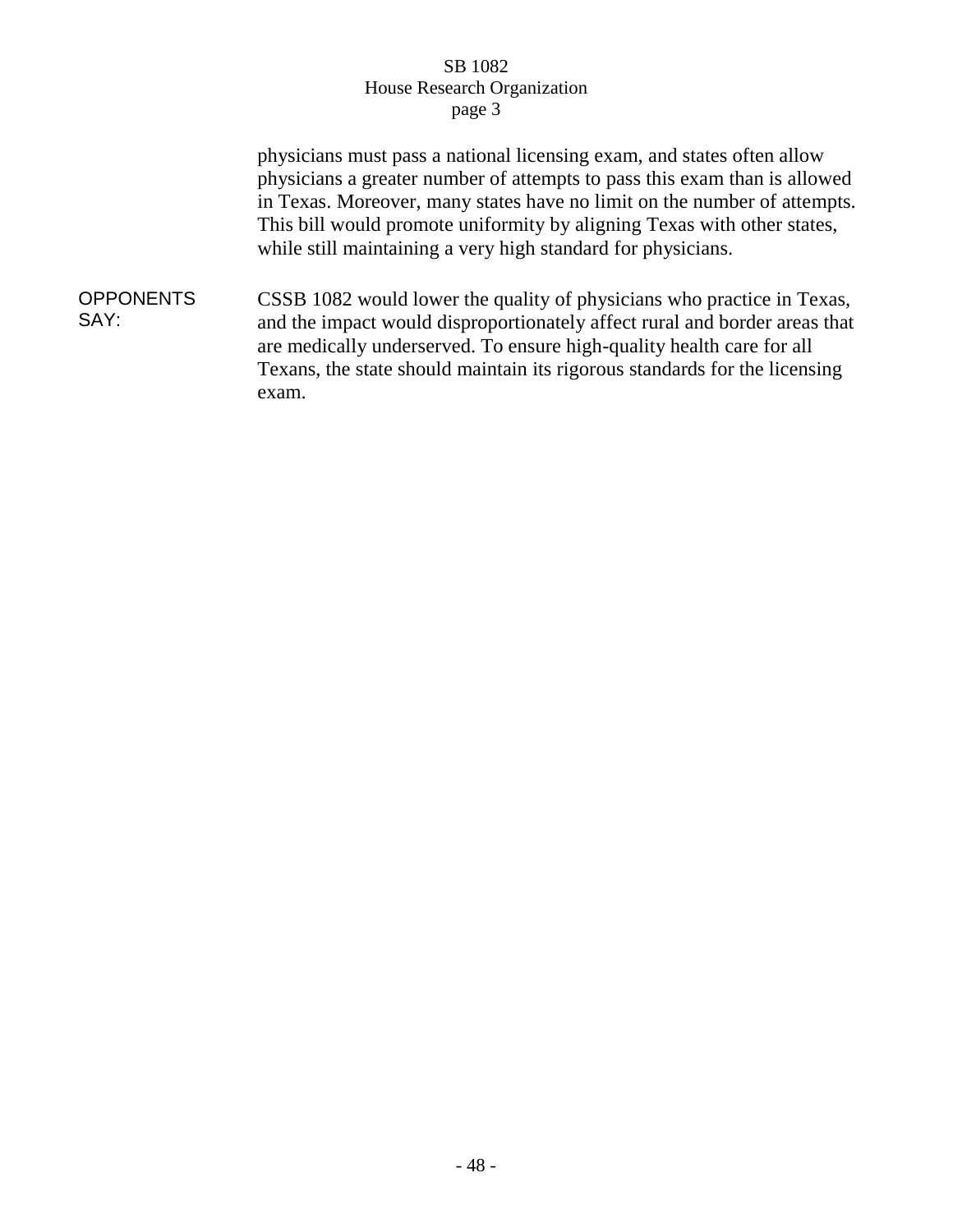| <b>SUBJECT:</b>     | Relating to requirements for state educator certification examinations                                                                                                                                                                                                                                                                                                                                                                     |
|---------------------|--------------------------------------------------------------------------------------------------------------------------------------------------------------------------------------------------------------------------------------------------------------------------------------------------------------------------------------------------------------------------------------------------------------------------------------------|
| <b>COMMITTEE:</b>   | Public Education — favorable, without amendment                                                                                                                                                                                                                                                                                                                                                                                            |
| VOTE:               | 11 ayes — Aycock, Allen, J. Davis, Deshotel, Dutton, Farney, Huberty,<br>K. King, Ratliff, J. Rodriguez, Villarreal                                                                                                                                                                                                                                                                                                                        |
|                     | 0 nays                                                                                                                                                                                                                                                                                                                                                                                                                                     |
| <b>SENATE VOTE:</b> | On final passage, May $3 - 30 - 0$                                                                                                                                                                                                                                                                                                                                                                                                         |
| <b>WITNESSES:</b>   | For — (Registered, but did not testify: Melva Cardenas, Texas Association<br>of School Personnel Administrators; Monty Exter, Association of Texas<br>Professional Educators; Lindsay Gustafson, Texas Classroom Teachers<br>Association; Ben Maddox, Kids First; Mike Moses; Jim Nelson; Sandra<br>West, Science Teachers of Texas)                                                                                                       |
|                     | Against — None                                                                                                                                                                                                                                                                                                                                                                                                                             |
|                     | On — David Anderson, Texas Education Agency                                                                                                                                                                                                                                                                                                                                                                                                |
| <b>BACKGROUND:</b>  | Under Education Code, ch. 21, to be a certified elementary or secondary<br>teacher in Texas, a person must, among other requirements, pass<br>certification exams required by the State Board of Educator Certification<br>(SBEC).                                                                                                                                                                                                         |
|                     | The exam for a generalist teaching certificate for early childhood through<br>the sixth-grade and a generalist teaching certificate for grades 4-8 consist<br>of subsections that focus on core subjects such as English, math, social<br>studies, and science. There is no requirement that a person pass each of the<br>exam's subsections because only the exam's cumulative score is reported<br>to certifying agencies and employers. |
| DIGEST:             | SB 1555 would amend Education Code, sec. 21.048, to require the State<br>Board for Educator Certification (SBEC) to determine by January 1, 2014<br>the satisfactory level of performance required for each teacher certification<br>test.                                                                                                                                                                                                 |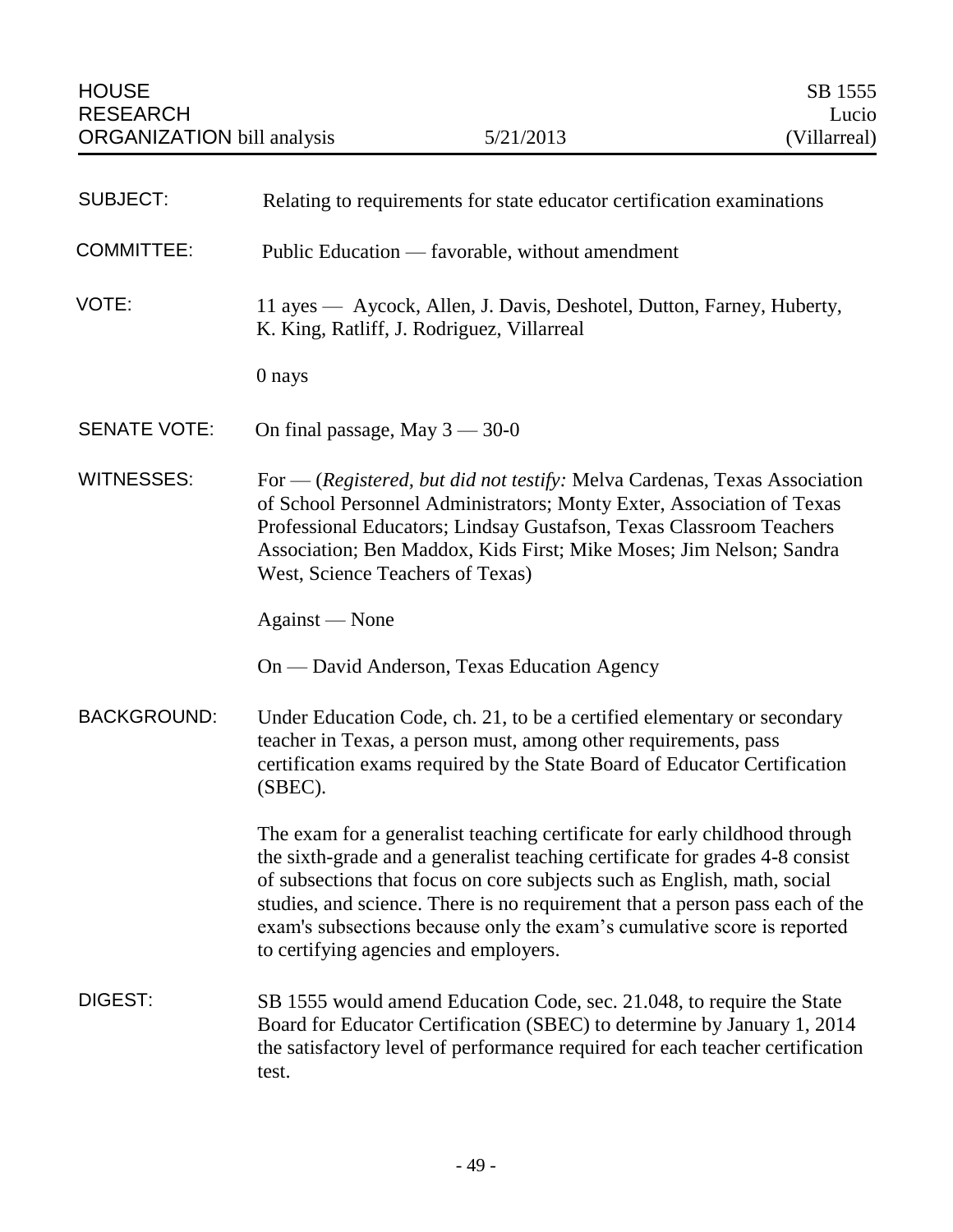For the issuance of a generalist certificate, the SBEC would have to require a teacher to achieve a satisfactory level test performance in each core subject.

The bill would take immediate effect if finally passed by a two-thirds record vote of the membership of each house. Otherwise, it would take effect September 1, 2013.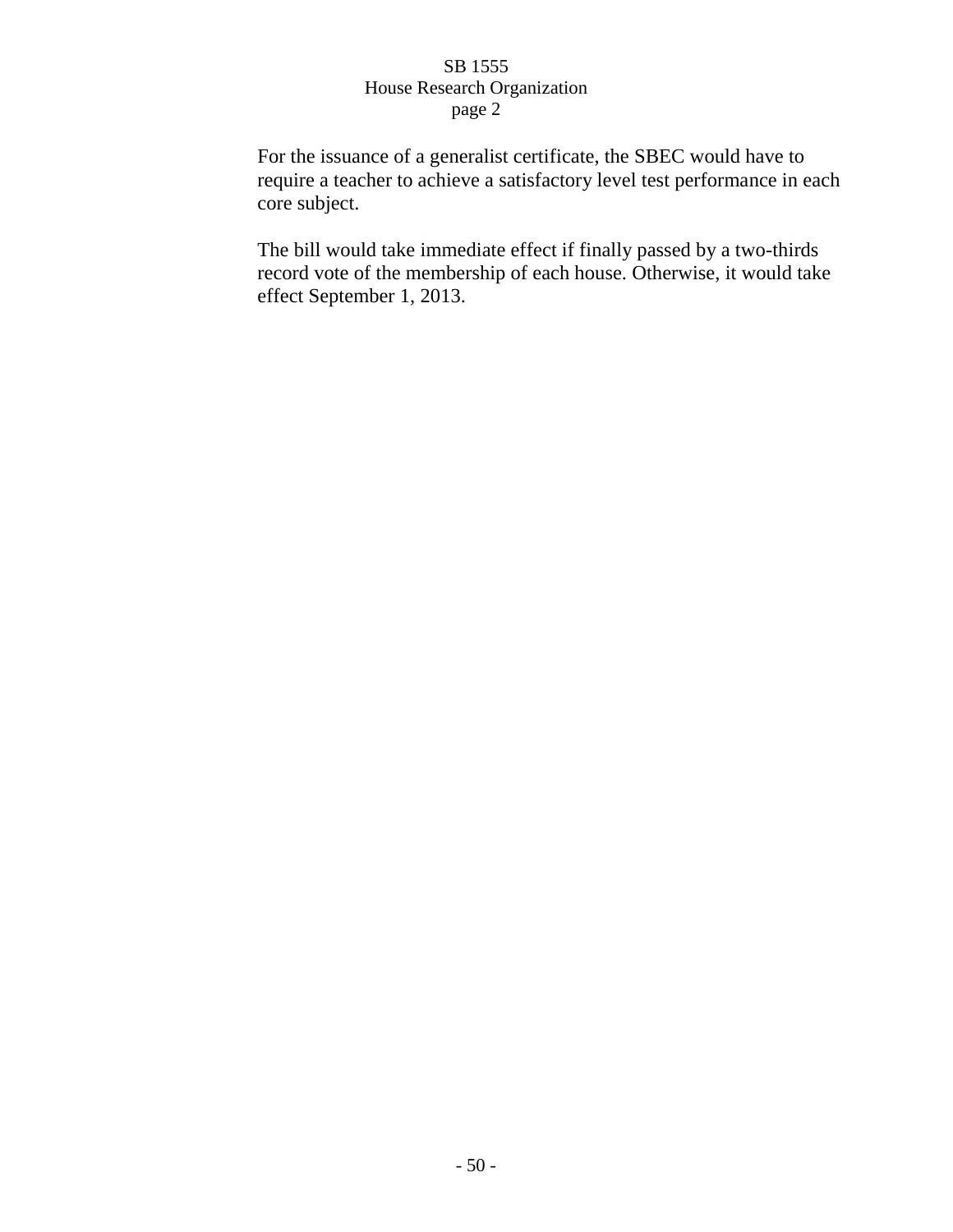| <b>SUBJECT:</b>     | Easements used for dune maintenance projects in certain counties                                                                                                                                                                                                                                                                                                                                                                                                                                                                                                                                                                                 |
|---------------------|--------------------------------------------------------------------------------------------------------------------------------------------------------------------------------------------------------------------------------------------------------------------------------------------------------------------------------------------------------------------------------------------------------------------------------------------------------------------------------------------------------------------------------------------------------------------------------------------------------------------------------------------------|
| <b>COMMITTEE:</b>   | Land and Resource Management — favorable, without amendment                                                                                                                                                                                                                                                                                                                                                                                                                                                                                                                                                                                      |
| VOTE:               | 6 ayes — Deshotel, Frank, Goldman, Herrero, Parker, Springer                                                                                                                                                                                                                                                                                                                                                                                                                                                                                                                                                                                     |
|                     | 3 nays — Walle, Paddie, Simpson                                                                                                                                                                                                                                                                                                                                                                                                                                                                                                                                                                                                                  |
| <b>SENATE VOTE:</b> | On final passage, May $15 - 31 - 0$                                                                                                                                                                                                                                                                                                                                                                                                                                                                                                                                                                                                              |
| <b>WITNESSES:</b>   | For - Marie Robb, City of Galveston; (Registered, but did not testify:<br>Ben Raimer)                                                                                                                                                                                                                                                                                                                                                                                                                                                                                                                                                            |
|                     | Against — Jamie Mitchell, Surfrider Foundation; Jerry Patterson, General<br>Land Office                                                                                                                                                                                                                                                                                                                                                                                                                                                                                                                                                          |
|                     | On — (Registered, but did not testify: David Land, General Land Office)                                                                                                                                                                                                                                                                                                                                                                                                                                                                                                                                                                          |
| <b>BACKGROUND:</b>  | The Texas Open Beaches Act, Natural Resources Code, ch. 61, grants the<br>public free and unrestricted right to access state-owned beaches and a right<br>to use any public beach or larger area extending from the line of mean low<br>tide to the line of vegetation bordering the Gulf of Mexico.                                                                                                                                                                                                                                                                                                                                             |
|                     | The Texas Supreme Court rulings in Severance vs. Patterson, 2009,<br>determined that in certain circumstances land that was once generally<br>considered public beach is in fact private property. State and local funds<br>cannot be spent on dune construction and maintenance projects on private<br>property unless the public has legal access to that property.                                                                                                                                                                                                                                                                            |
| DIGEST:             | SB 1560 would provide the mechanism for a property owner to grant a<br>static easement to the state or a local government for the purpose of<br>performing a dune project in a county that contained a barrier island and a<br>peninsula, had a population of more than 50,000 and less than 350,000,<br>and bordered a county with more than 4 million people (Galveston<br>County). A dune project would be defined as a project to construct and<br>maintain a vegetated stabilized dune on a beach for the protection against<br>avulsive (dramatic changes in landscape often resulting from storms or<br>floods) or meteorological events. |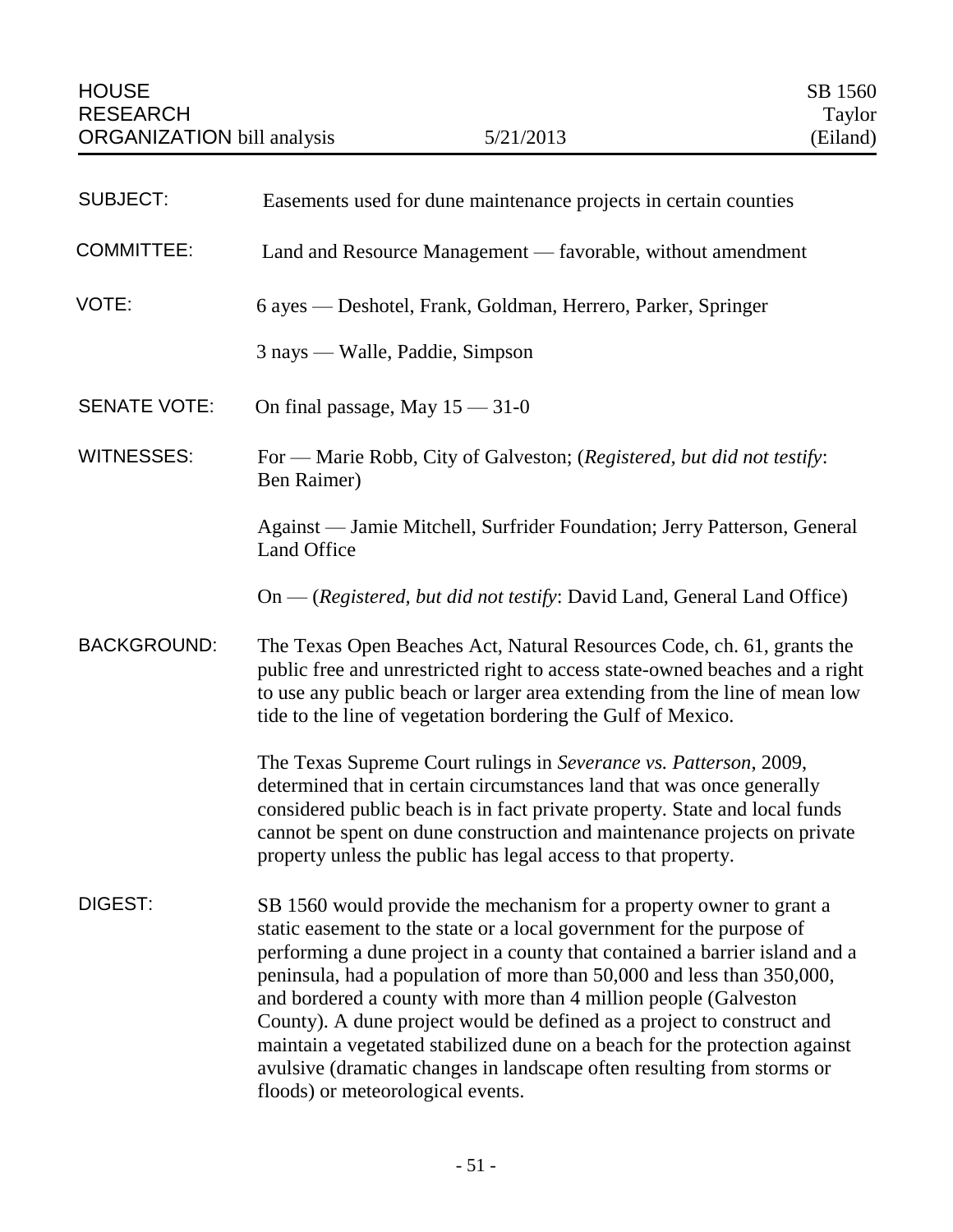| A person who owned property that bordered state-owned beaches could         |  |
|-----------------------------------------------------------------------------|--|
| grant an easement on the property or a portion of the property to the state |  |
| or a local government for purpose of allowing the governmental entity to    |  |
| construct and maintain a dune project on the easement. The bill would       |  |
| require the public entity to maintain the dune project or the easement      |  |
| would terminate.                                                            |  |

The bill would require the person granting the easement to perform surveys and grant recreational easements to ensure public access to the beach. The easement could not decrease the size of the public beach.

A person who granted a recreational easement would be provided certain liability protections but would not be protected from being grossly negligent or to have acted with malicious intent or in bad faith.

An easement granted before the effective date of the bill would be governed by the law that was in effect on the date the easement was granted, and the former law would be continued in effect for that purpose.

This bill would take immediate effect if finally passed by a two-thirds record vote of the membership of each house. Otherwise, it would take effect September 1, 2013.

**SUPPORTERS** SAY: SB 1560 would authorize landowners to offer static easements to government on private property for the construction of dunes to maintain beaches. It is time to start rebuilding dunes and renourishing beaches on West Galveston Island to protect private property from storm surges. Sand dunes feed the public beaches with sand, and many coastal states nourish beaches from a static line.

#### **OPPONENTS** SAY: SB 1560 is unnecessary because static easements are already allowed by law. In addition, there is no local consensus for the bill.

Static easements reduce the size of the public beach once storm events occur because they define a permanent line and the beach erodes in front of the easement. Static easements, after storm events and with naturally occurring erosion, limit public access to beaches. Also, dunes constructed on static easements are expensive to maintain because they are not allowed to migrate, as dunes do naturally on barrier islands. Rolling easements are the more appropriate form of easements for West Galveston Island.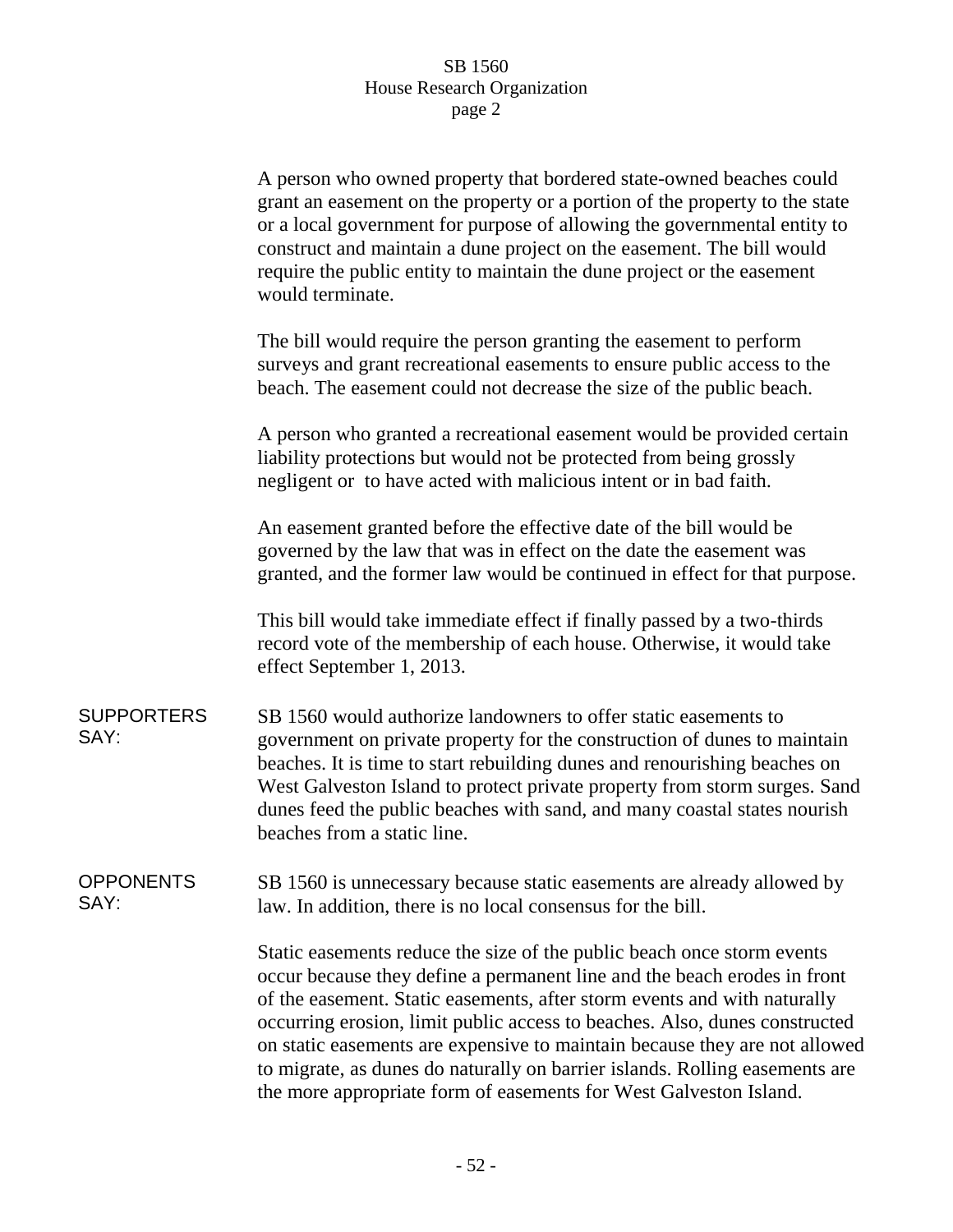| <b>SUBJECT:</b>     | Property tax limits on homes constructed with disaster relief funding                                                                                                                                                                                                                                                                                                                                                       |
|---------------------|-----------------------------------------------------------------------------------------------------------------------------------------------------------------------------------------------------------------------------------------------------------------------------------------------------------------------------------------------------------------------------------------------------------------------------|
| <b>COMMITTEE:</b>   | Ways and Means — favorable, without amendment                                                                                                                                                                                                                                                                                                                                                                               |
| VOTE:               | 7 ayes — Hilderbran, Otto, Bohac, Button, Eiland, N. Gonzalez,<br><b>Martinez Fischer</b>                                                                                                                                                                                                                                                                                                                                   |
|                     | 0 nays                                                                                                                                                                                                                                                                                                                                                                                                                      |
|                     | 2 absent — Ritter, Strama                                                                                                                                                                                                                                                                                                                                                                                                   |
| <b>SENATE VOTE:</b> | On final passage, April $25 - 28 - 0$                                                                                                                                                                                                                                                                                                                                                                                       |
| WITNESSES:          | (On House companion, HB 835)<br>For — Shelly Batten; Mary C. Colunga; Emily Rickers, Alliance for<br>Texas Families; (Registered, but did not testify: Daniel Gonzalez and<br>Chelsey Thomas, Texas Association of Realtors; Donald Lee, Texas<br>Conference of Urban Counties; Scott Norman, Texas Association of<br>Builders)                                                                                             |
|                     | Against — None                                                                                                                                                                                                                                                                                                                                                                                                              |
|                     | On — (Registered, but did not testify: Katy Sellers, General Land Office)                                                                                                                                                                                                                                                                                                                                                   |
| <b>BACKGROUND:</b>  | The General Land Office reports that the federal community development<br>block grants disaster recovery (CDBG-DR) program has assisted about<br>3,000 families and will assist about 5,000 more with rebuilding their<br>homes in the 63 counties affected by hurricanes Ike and Dolly, and the<br>Bastrop County wildfires. To qualify for assistance, a family of four must<br>have an income of about \$50,000 or less. |
|                     | Homes rebuilt under the federal programs must be rebuilt to federal, state,<br>and local housing standards, and may also be required to meet additional<br>construction standards related to windstorms and elevations.                                                                                                                                                                                                     |
| DIGEST:             | SB 835 would amend Tax Code, sec. 23.23 to provide that only to the<br>extent necessary to satisfy a disaster recovery program defined by certain<br>federal laws, a replacement structure would not be considered to be a new                                                                                                                                                                                              |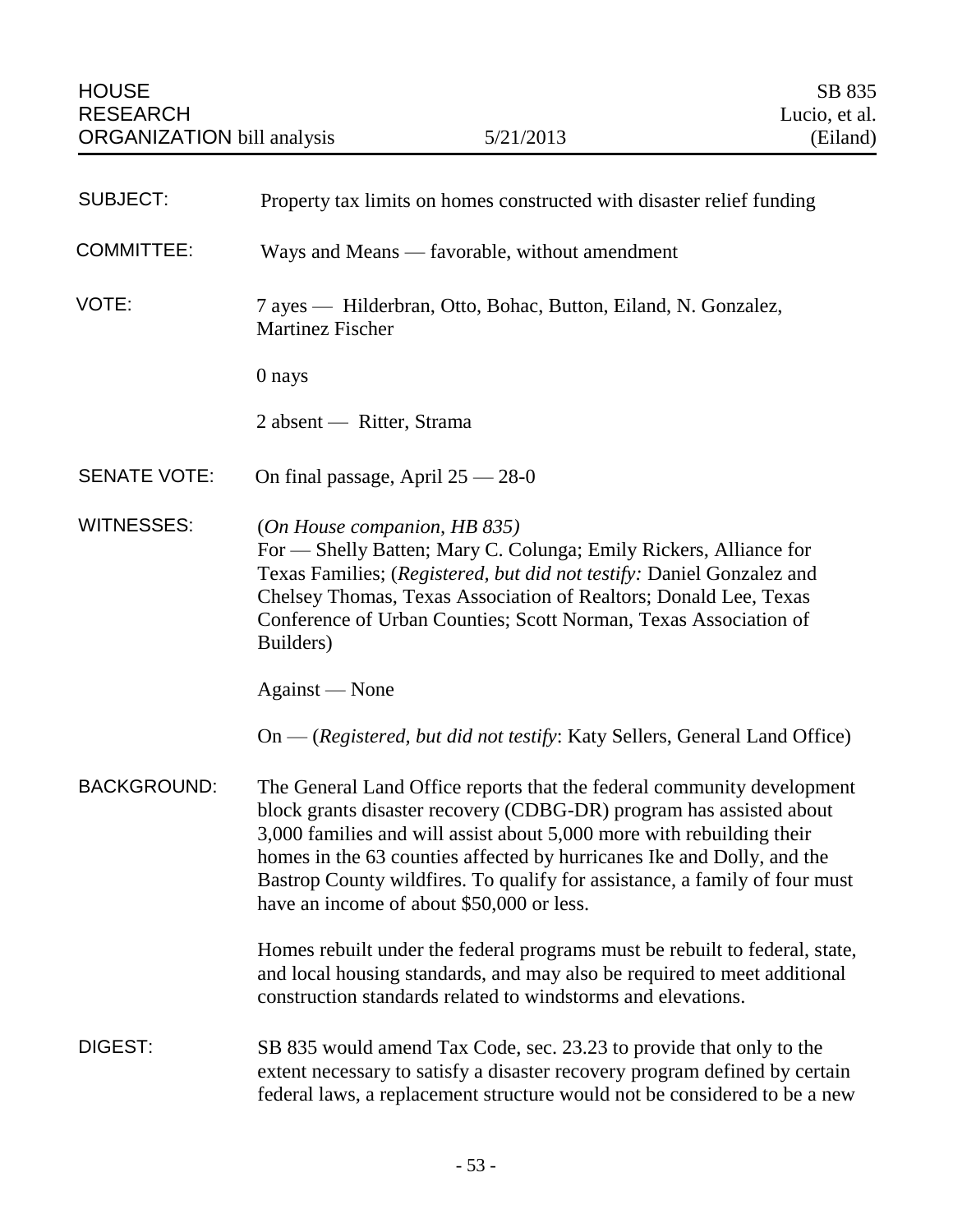improvement if to satisfy the requirement of the disaster recovery program it was necessary that:

|                           | square footage was added to the replacement structure; or<br>the exterior of the replacement structure is of higher quality<br>$\bullet$<br>construction and composition than that of the replaced structure.                                                                                                                                                                                       |
|---------------------------|-----------------------------------------------------------------------------------------------------------------------------------------------------------------------------------------------------------------------------------------------------------------------------------------------------------------------------------------------------------------------------------------------------|
|                           | The bill would apply only to property tax appraisals of a residence<br>homestead beginning on or after January 1, 2014.                                                                                                                                                                                                                                                                             |
|                           | The bill would take effect on January 1, 2014.                                                                                                                                                                                                                                                                                                                                                      |
| <b>SUPPORTERS</b><br>SAY: | SB 835 would provide property tax relief to individuals and families of<br>low to modest income who had their house destroyed by hurricanes Ike or<br>Dolly, or the Bastrop County wildfires. Due to modern building standards,<br>and federal, state and local construction codes, many of the homes have<br>had to be built or repaired to a higher construction standard or to a larger<br>size. |
|                           | Under existing law, the appraised value of a homestead may not increase<br>by more than 10 percent of the previous year's appraised value, plus the<br>market value of any new improvements. However, homeowners do not<br>benefit from this cap if the new structure increases in size or the new<br>exterior of the house is of higher quality than the old exterior.                             |
|                           | This has the unintended consequences for some homeowners who cannot<br>rebuild their homes as to identical pre-disaster conditions once because of<br>disaster recovery program requirements or local building codes. Taxpayers<br>whose homes are improved only to meet minimum disaster recovery or<br>building code requirements should benefit from the 10 percent cap.                         |
| <b>OPPONENTS</b><br>SAY:  | SB 835 could open the doors for a substantial loss of tax revenue that<br>would otherwise benefit public schools and local governments.                                                                                                                                                                                                                                                             |
| NOTES:                    | The Legislative Budget Board's fiscal note states that the bill "would"<br>create a cost to local governments and the state through the operation of<br>the school funding formula because such structures would be subject to<br>the 10 percent limitation on homestead appraised valued increases while<br>under current law they are not."                                                       |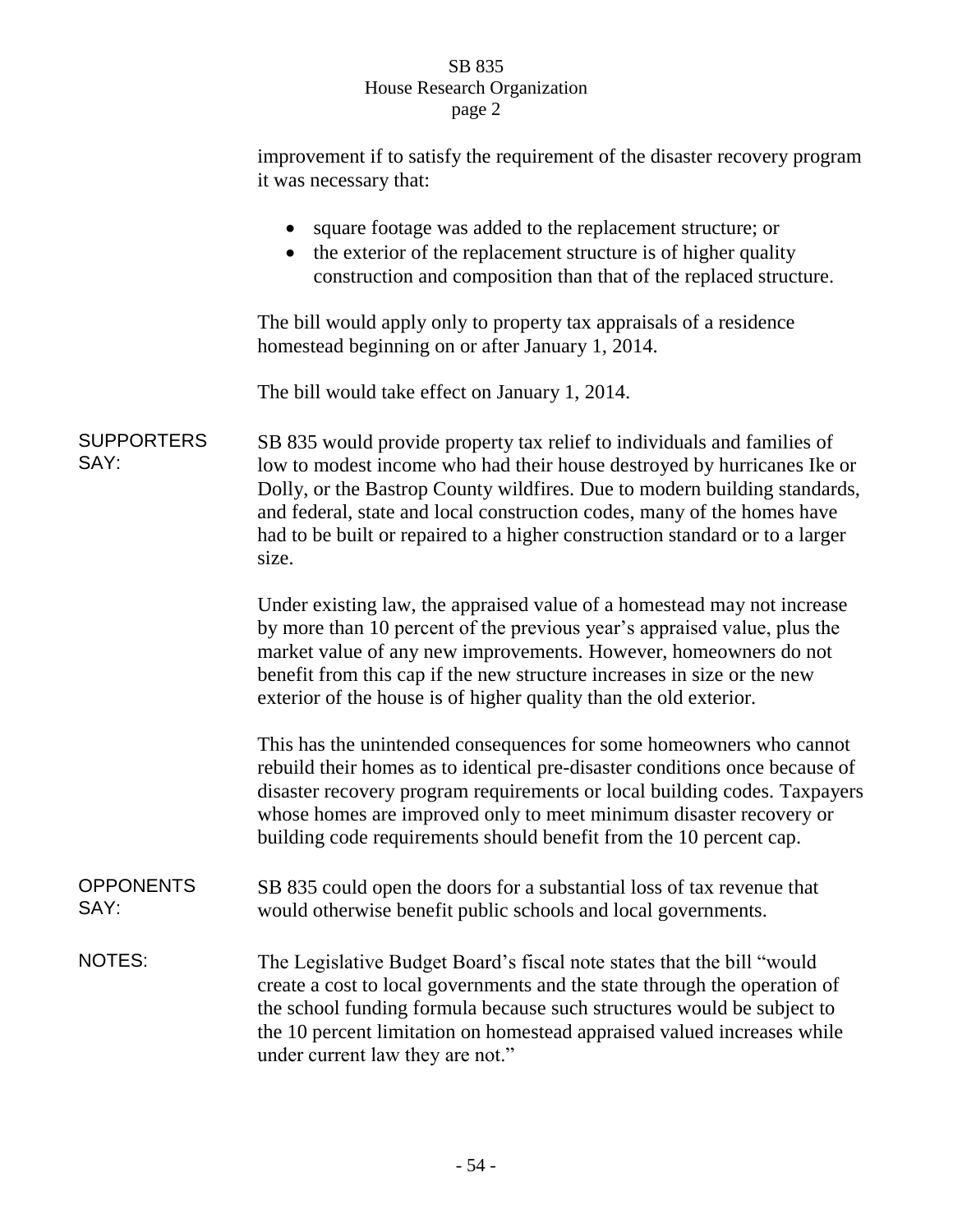| <b>SUBJECT:</b>     | Discharge of a surety's liability on a bail bond in a criminal case                                                                                                                                                                                                                                                                                                                                                                                                                                                                                                                                                                                                                                                                                                                                                                                                                                                                                                                                                                                                            |
|---------------------|--------------------------------------------------------------------------------------------------------------------------------------------------------------------------------------------------------------------------------------------------------------------------------------------------------------------------------------------------------------------------------------------------------------------------------------------------------------------------------------------------------------------------------------------------------------------------------------------------------------------------------------------------------------------------------------------------------------------------------------------------------------------------------------------------------------------------------------------------------------------------------------------------------------------------------------------------------------------------------------------------------------------------------------------------------------------------------|
| <b>COMMITTEE:</b>   | Corrections — favorable, without amendment                                                                                                                                                                                                                                                                                                                                                                                                                                                                                                                                                                                                                                                                                                                                                                                                                                                                                                                                                                                                                                     |
| VOTE:               | 4 ayes — Parker, White, Riddle, J.D. Sheffield                                                                                                                                                                                                                                                                                                                                                                                                                                                                                                                                                                                                                                                                                                                                                                                                                                                                                                                                                                                                                                 |
|                     | 0 nays                                                                                                                                                                                                                                                                                                                                                                                                                                                                                                                                                                                                                                                                                                                                                                                                                                                                                                                                                                                                                                                                         |
|                     | 3 absent — Allen, Rose, Toth                                                                                                                                                                                                                                                                                                                                                                                                                                                                                                                                                                                                                                                                                                                                                                                                                                                                                                                                                                                                                                                   |
| <b>SENATE VOTE:</b> | On final passage, April $18 - 30 - 0$                                                                                                                                                                                                                                                                                                                                                                                                                                                                                                                                                                                                                                                                                                                                                                                                                                                                                                                                                                                                                                          |
| <b>WITNESSES:</b>   | No public hearing                                                                                                                                                                                                                                                                                                                                                                                                                                                                                                                                                                                                                                                                                                                                                                                                                                                                                                                                                                                                                                                              |
| DIGEST:             | SB 876 would require a judge or magistrate in whose court a criminal<br>action was pending to discharge a surety's liability on a bond if the surety<br>filed with the judge or magistrate a motion for discharge supported by an<br>affidavit stating that:                                                                                                                                                                                                                                                                                                                                                                                                                                                                                                                                                                                                                                                                                                                                                                                                                   |
|                     | more than five years had elapsed since the date on which the surety<br>$\bullet$<br>posted the bond;<br>either the defendant had never been required to appear in court in<br>the criminal action or, during the three-year period preceding the<br>date of the motion for discharge, there was no apparent activity in<br>the criminal action and the prosecutor did not file a written request<br>to set a date for the action;<br>the bond was not forfeited before or on the date of the motion for<br>$\bullet$<br>discharge;<br>the surety no longer wished to be a surety on the bond;<br>the surety had served the defendant's attorney, if the defendant was<br>$\bullet$<br>represented by an attorney, with a copy of the motion for discharge<br>in the manner provided by the Texas Rules of Civil Procedure; and<br>the surety had provided a copy of the motion for discharge to the<br>prosecuting attorney.<br>If the judge or magistrate discharged a surety's liability under the bill<br>. The distance of the following the second contract $\mathcal{L}$ |

and the indictment, information, or complaint remained pending against the defendant, the judge or magistrate could issue: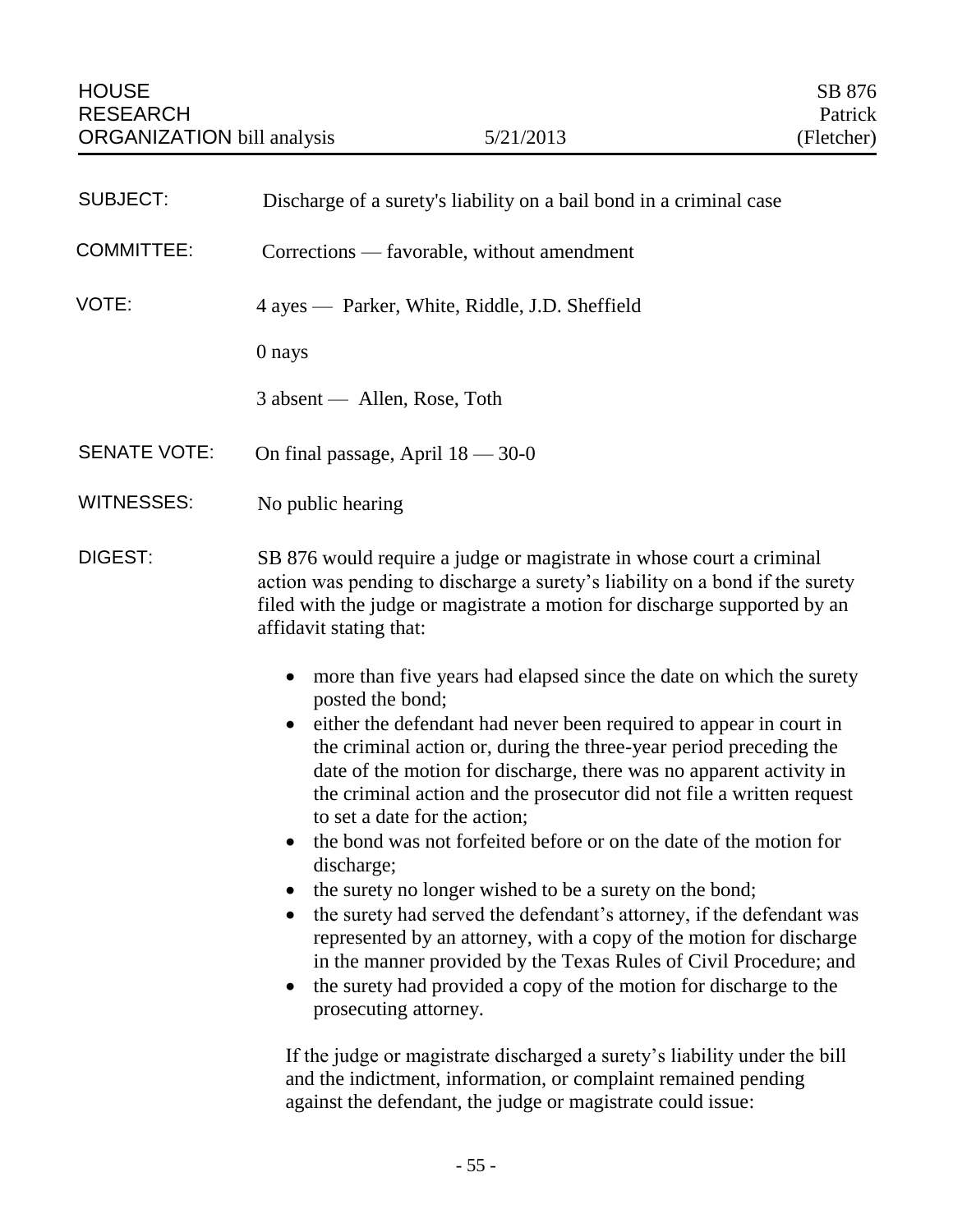|                           | a capias, or arrest warrant, for the arrest of the defendant; or<br>a summons for the defendant to appear before the judge or<br>magistrate for the purpose of giving another bond.                                                                                                                                                                                                                                                                                                                                                                                                                                                                                                                                                                                                                                                             |
|---------------------------|-------------------------------------------------------------------------------------------------------------------------------------------------------------------------------------------------------------------------------------------------------------------------------------------------------------------------------------------------------------------------------------------------------------------------------------------------------------------------------------------------------------------------------------------------------------------------------------------------------------------------------------------------------------------------------------------------------------------------------------------------------------------------------------------------------------------------------------------------|
|                           | The bill would take effect September 1, 2013 and would apply only to a<br>bail bond executed on or after that date.                                                                                                                                                                                                                                                                                                                                                                                                                                                                                                                                                                                                                                                                                                                             |
| <b>SUPPORTERS</b><br>SAY: | SB 876 would fix a flaw in the bail bond process, allowing resolution of<br>bonds that would otherwise be left in effect indefinitely. Currently in<br>Texas a bail bond that is written to obtain the release of a defendant from<br>custody is valid for an indefinite amount of time. If the defendant fails to<br>appear, the bond is forfeited and the state has four years to prosecute the<br>forfeiture. However, if the underlying criminal case is never set for a<br>hearing, the bond remains in effect forever. Courts have begun a practice<br>of setting hearings in old cases just to forfeit the bond and collect the bond<br>revenue. This bill would allow for discharge of those bonds instead,<br>allowing these bonds to be resolved and protecting the private bail bond<br>industry from improper government overreach. |
|                           | The bill would provide sufficient opportunity for a prosecuting attorney to<br>object. By requiring the surety to provide notice to a prosecutor, the bill<br>would ensure that any objections or concerns about the discharge of a<br>bond could be raised.                                                                                                                                                                                                                                                                                                                                                                                                                                                                                                                                                                                    |
| <b>OPPONENTS</b><br>SAY:  | SB 876 should include a provision to ensure that the prosecuting attorney<br>in the underlying criminal case had no objections to the surety's discharge.<br>The prosecuting attorney in a case should have a chance to prevent the<br>discharge of a surety's liability on a bond if there are reasonable<br>objections to the discharge.                                                                                                                                                                                                                                                                                                                                                                                                                                                                                                      |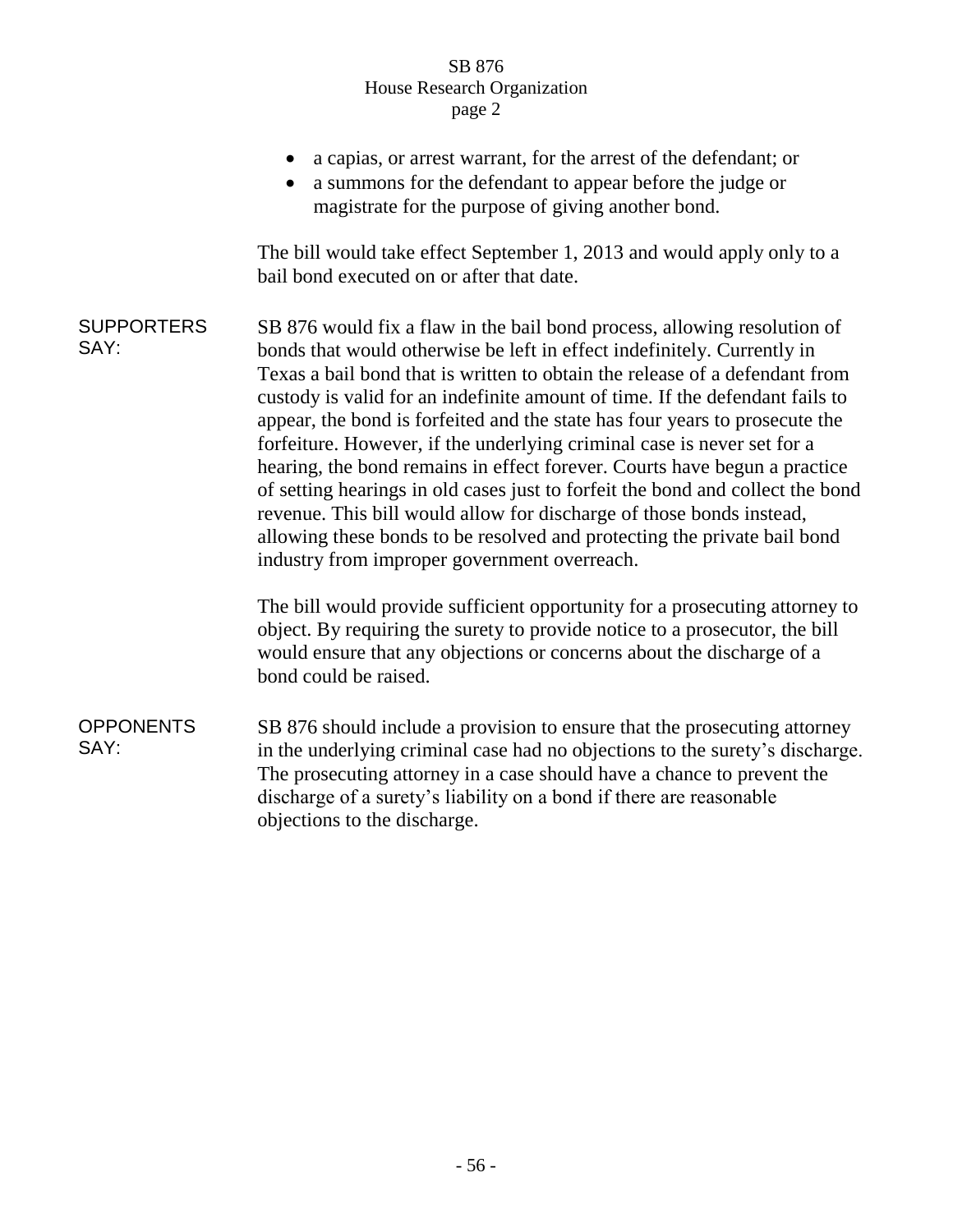| <b>SUBJECT:</b>     | Procedure for requesting, issuing nondisclosure orders of criminal records                                                                                                                                                                                                                                                                                                                                                                                                     |
|---------------------|--------------------------------------------------------------------------------------------------------------------------------------------------------------------------------------------------------------------------------------------------------------------------------------------------------------------------------------------------------------------------------------------------------------------------------------------------------------------------------|
| <b>COMMITTEE:</b>   | Criminal Jurisprudence — favorable, without amendment                                                                                                                                                                                                                                                                                                                                                                                                                          |
| VOTE:               | 7 ayes — Herrero, Carter, Burnam, Canales, Leach, Moody, Schaefer                                                                                                                                                                                                                                                                                                                                                                                                              |
|                     | $1$ nay — Toth                                                                                                                                                                                                                                                                                                                                                                                                                                                                 |
|                     | 1 absent — Hughes                                                                                                                                                                                                                                                                                                                                                                                                                                                              |
| <b>SENATE VOTE:</b> | On final passage, May $2 - 31 - 0$                                                                                                                                                                                                                                                                                                                                                                                                                                             |
| <b>WITNESSES:</b>   | For — Marc Levin, Texas Public Policy Foundation Center for Effective<br>Justice; Jorge Renaud, Texas Criminal Justice Coalition; (Registered, but<br>did not testify: Yannis Banks, Texas NAACP; Kandice Sanaie, Texas<br><b>Association of Business)</b>                                                                                                                                                                                                                     |
|                     | Against — (Registered, but did not testify: Michael Schneider, Texas<br>Association of Broadcasters)                                                                                                                                                                                                                                                                                                                                                                           |
| <b>BACKGROUND:</b>  | Under Government Code, sec. 411.081(d), persons receiving a discharge<br>and dismissal from deferred adjudication who also meet certain conditions<br>may ask the court for an order of nondisclosure of their criminal records.<br>These conditions include not being convicted of or placed on deferred<br>adjudication for certain offenses while on deferred adjudication and not<br>having previous convictions for certain violent, sex, or family violence<br>offenses. |
|                     | If a court issues an order of nondisclosure, criminal justice agencies are<br>prohibited from disclosing to the public criminal history records subject to<br>the order. This makes criminal history records unavailable to the public<br>but allows criminal justice agencies access to them and allows access by<br>certain other listed entities listed in sec. 411.081(i).                                                                                                 |
|                     | When a request for an order of nondisclosure is made, subject to certain<br>deadlines and criteria, courts must hold a hearing on the request, after<br>notifying the prosecutor. After a hearing on whether the person is entitled<br>to file the petition and whether the issuance of the order is in the best                                                                                                                                                               |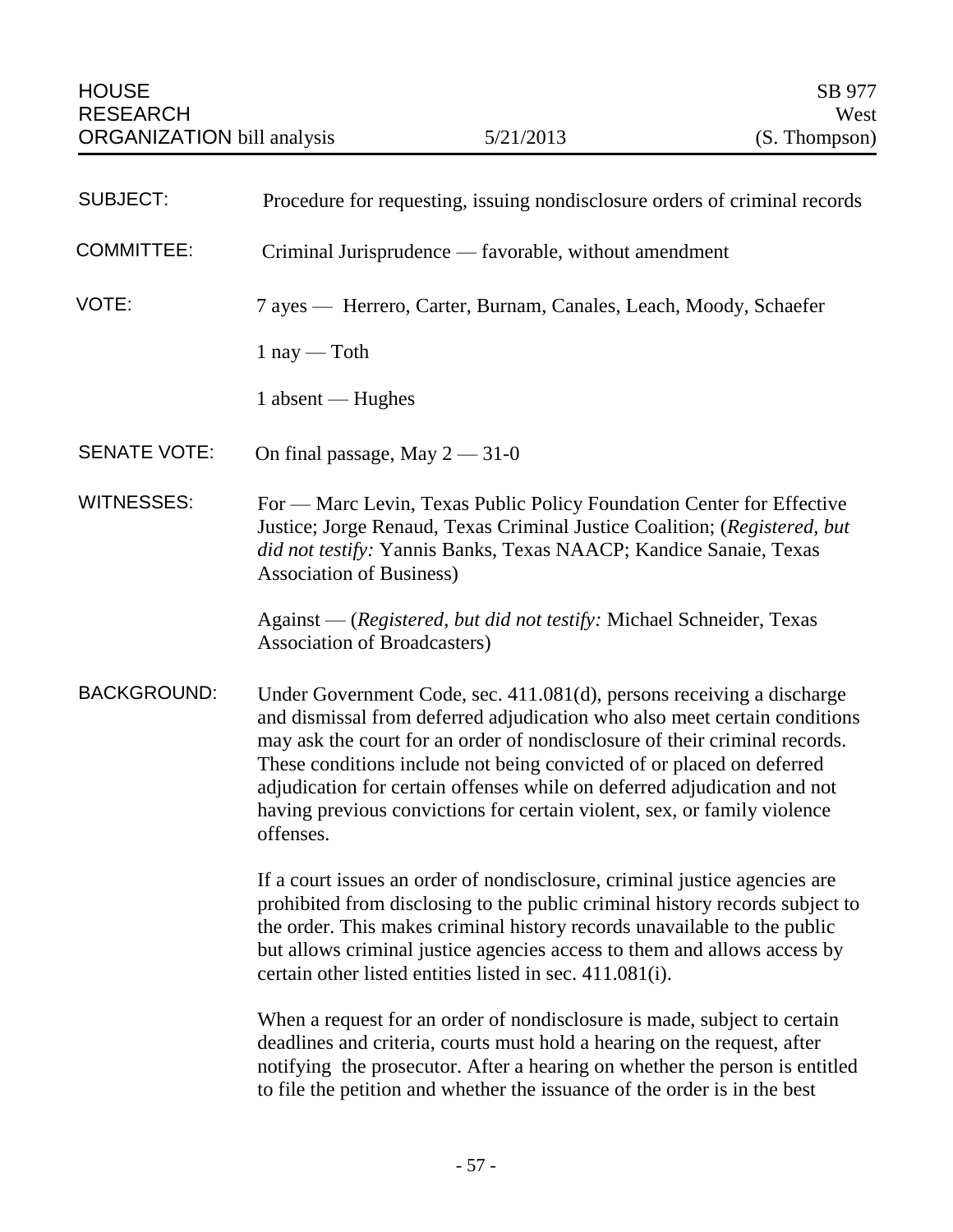|                           | interest of justice, courts must issue the nondisclosure order.                                                                                                                                                                                                                                                                                                                                                                                                                                 |
|---------------------------|-------------------------------------------------------------------------------------------------------------------------------------------------------------------------------------------------------------------------------------------------------------------------------------------------------------------------------------------------------------------------------------------------------------------------------------------------------------------------------------------------|
| DIGEST:                   | SB 977 would allow petitions for nondisclosure of criminal records to be<br>filed with a court in person, electronically, or by mail. The Office of Court<br>Administration (OCA) would be required to develop a form for filing an<br>electronic or mail request. The form would have to allow the petition to be<br>accompanied by the required fee and supporting material that OCA<br>determined was necessary.                                                                             |
|                           | The electronic and printable application would have to be available on<br>OCA's website. County and district clerks offices that maintain websites<br>would have to include on their website a link to the forms.                                                                                                                                                                                                                                                                               |
|                           | Upon receipt of a petition of nondisclosure, courts would have to give<br>notice to the prosecutor and an opportunity for a hearing on whether the<br>person was entitled to file the request and whether the issuance of the<br>order would be in the best interest of justice.                                                                                                                                                                                                                |
|                           | Courts would not have to hold hearings if the prosecutor did not request<br>one within 45 days after receiving notice and the court determined that the<br>defendant was entitled to nondisclosure and that the change was in the best<br>interest of justice.                                                                                                                                                                                                                                  |
|                           | The bill would take effect September 1, 2013, and would apply to petitions<br>made on or after that date, regardless of when the person was placed on<br>deferred adjudication.                                                                                                                                                                                                                                                                                                                 |
| <b>SUPPORTERS</b><br>SAY: | SB 977 is needed to increase access to orders of nondisclosure by those<br>who currently are authorized to ask for them. SB 977 would not change<br>who is eligible for an order of nondisclosure, only the process involved in<br>requesting and granting.                                                                                                                                                                                                                                     |
|                           | Current law does not explicitly authorize electronic submission of these<br>requests. Allowing electronic submission along with traditional methods<br>of filing in person and the mail would improve efficiency and make this<br>tool more easily accessible. This should allow more people who meet the<br>criteria to reap the benefits of nondisclosure. When criminal records are<br>publically available persons can have difficulties with access to housing,<br>jobs, school, and more. |
|                           |                                                                                                                                                                                                                                                                                                                                                                                                                                                                                                 |

The bill would eliminate the need to hold a hearing in all these cases so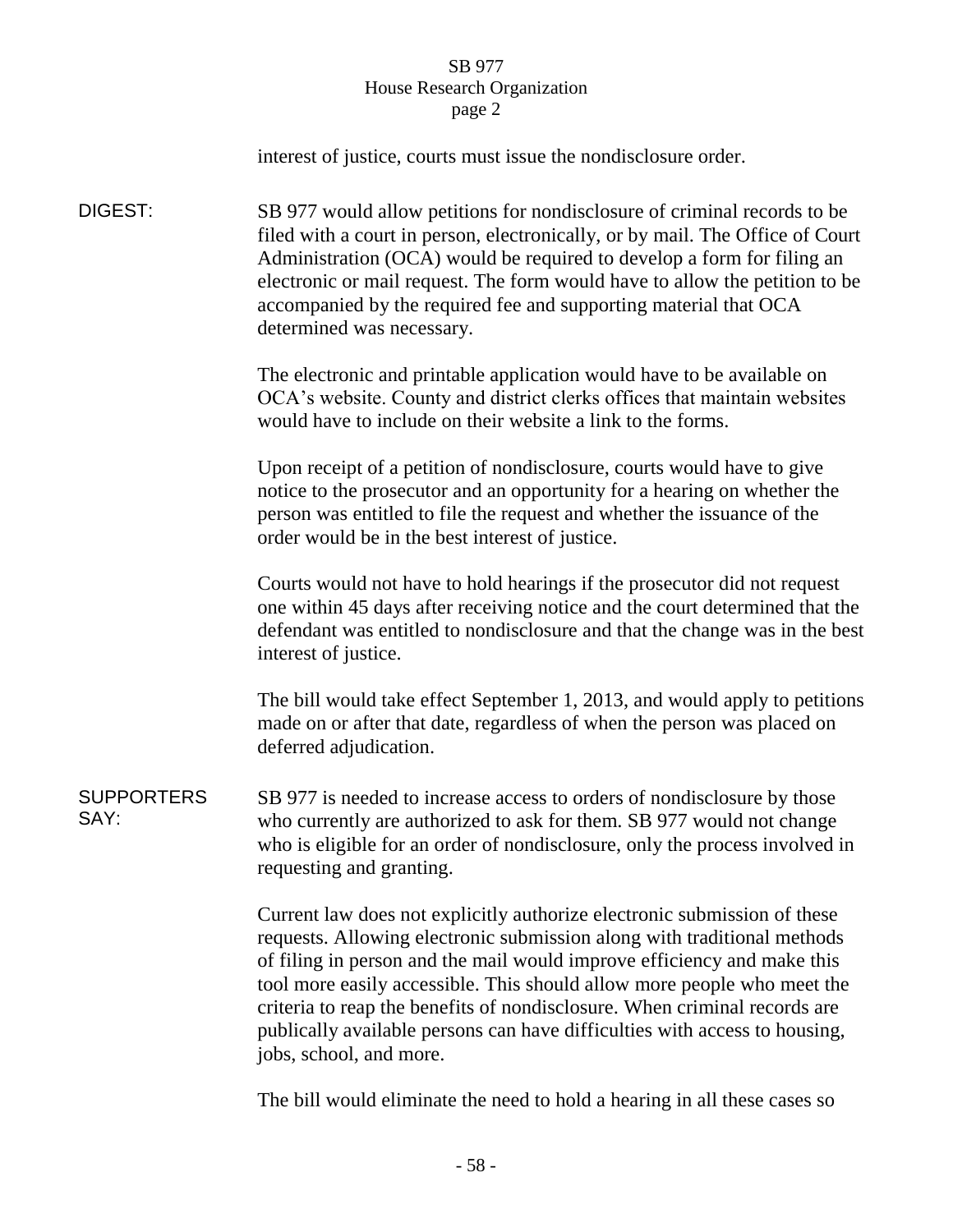that they could proceed more quickly and efficiently when the prosecutor was not challenging the request or wanting to weigh in on the court decision. Courts would continue to have to consider whether the order was in the best interest of justice, providing a check in the process to ensure that the orders were issued only in appropriate cases.

**OPPONENTS** SAY: Allowing some orders of non-disclosure to be granted without a hearing would remove a check and balance in the current process that helps ensure the orders are issued in appropriate cases and that a public record of the consideration of the request is made.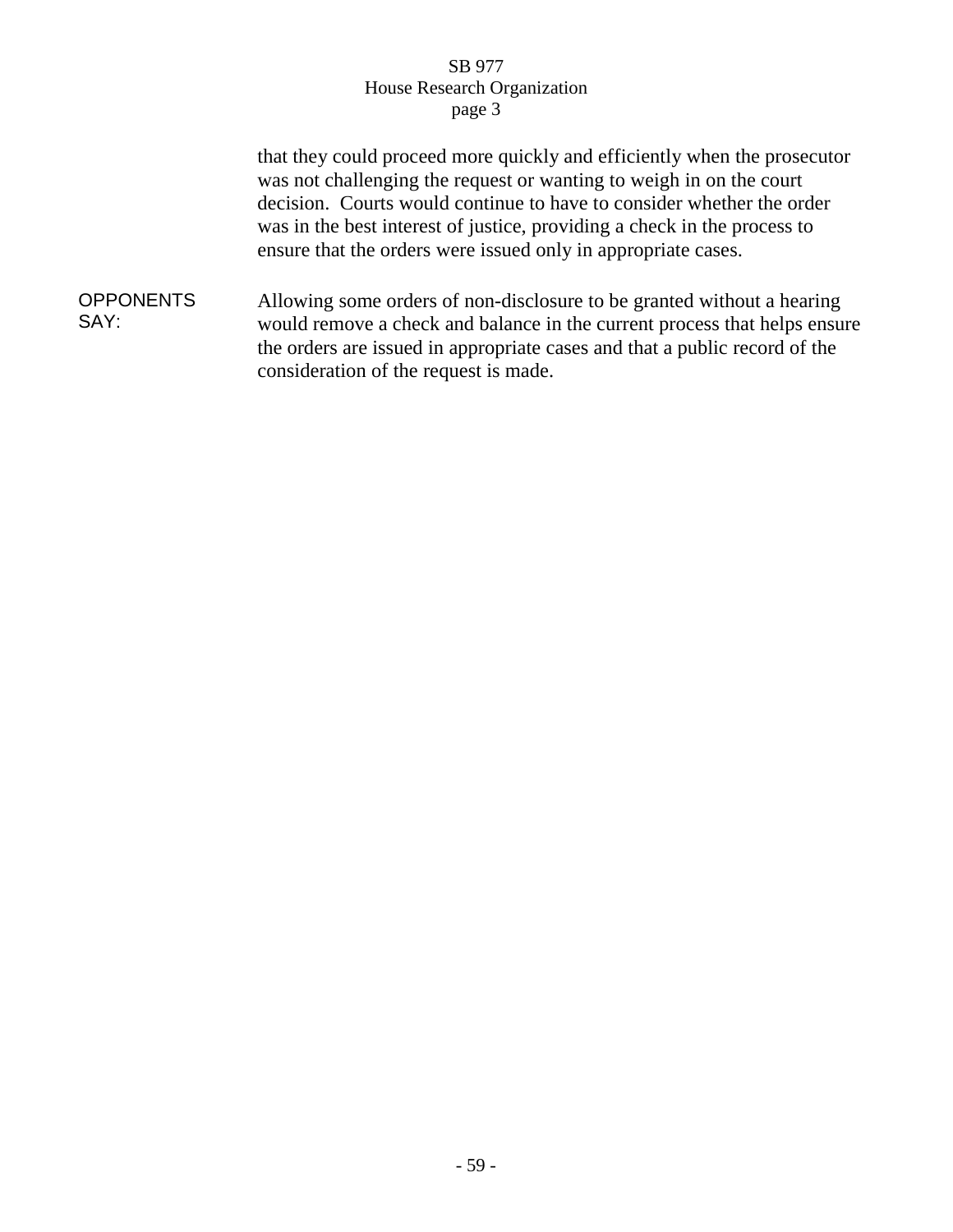| <b>SUBJECT:</b>     | Allowing adverse possession of property by a cotenant heir in 15 years                                                                                                                                                                                                                                                                                                              |
|---------------------|-------------------------------------------------------------------------------------------------------------------------------------------------------------------------------------------------------------------------------------------------------------------------------------------------------------------------------------------------------------------------------------|
| <b>COMMITTEE:</b>   | Judiciary and Civil Jurisprudence — favorable, without amendment                                                                                                                                                                                                                                                                                                                    |
| VOTE:               | 6 ayes — Lewis, Farrar, Farney, Gooden, Hunter, K. King                                                                                                                                                                                                                                                                                                                             |
|                     | 2 nays — Raymond, S. Thompson                                                                                                                                                                                                                                                                                                                                                       |
|                     | 1 absent — Hernandez Luna                                                                                                                                                                                                                                                                                                                                                           |
| <b>SENATE VOTE:</b> | On final passage, March $27 - 30 - 0$ , on the Local and Uncontested<br>Calendar                                                                                                                                                                                                                                                                                                    |
| <b>WITNESSES:</b>   | For — Roland Love, Texas Land Title Association; Joe Maley                                                                                                                                                                                                                                                                                                                          |
|                     | Against — None                                                                                                                                                                                                                                                                                                                                                                      |
| <b>BACKGROUND:</b>  | Under the Civil Practice and Remedies Code, the doctrine of adverse<br>possession cannot be asserted against a cotenant heir. If there is no deed or<br>title, a person can acquire rights to real property after adversely possessing<br>the property for 10 years, if all requirements are met.                                                                                   |
| DIGEST:             | SB 108 would allow a cotenant heir to adversely possess real property<br>against another cotenant heir after 15 years.                                                                                                                                                                                                                                                              |
|                     | <b>Definition.</b> The bill would define cotenant heir as a person who<br>simultaneously acquired an identical, undivided ownership interest in, and<br>the right to possession of, the same real property as one or more<br>individuals. Cotenant heirs could occur through Texas' intestate (no valid<br>will) succession laws or if a cotenant heir had a successor in interest. |
|                     | <b>Requirements.</b> One or more cotenant heirs of real property could acquire<br>the interests of another cotenant heir through the doctrine of adverse<br>possession. The possessing cotenant heir would have to meet several<br>requirements to acquire the rights of another cotenant heir. The person<br>would have to:                                                        |
|                     | continuously possess the property for 10 years;                                                                                                                                                                                                                                                                                                                                     |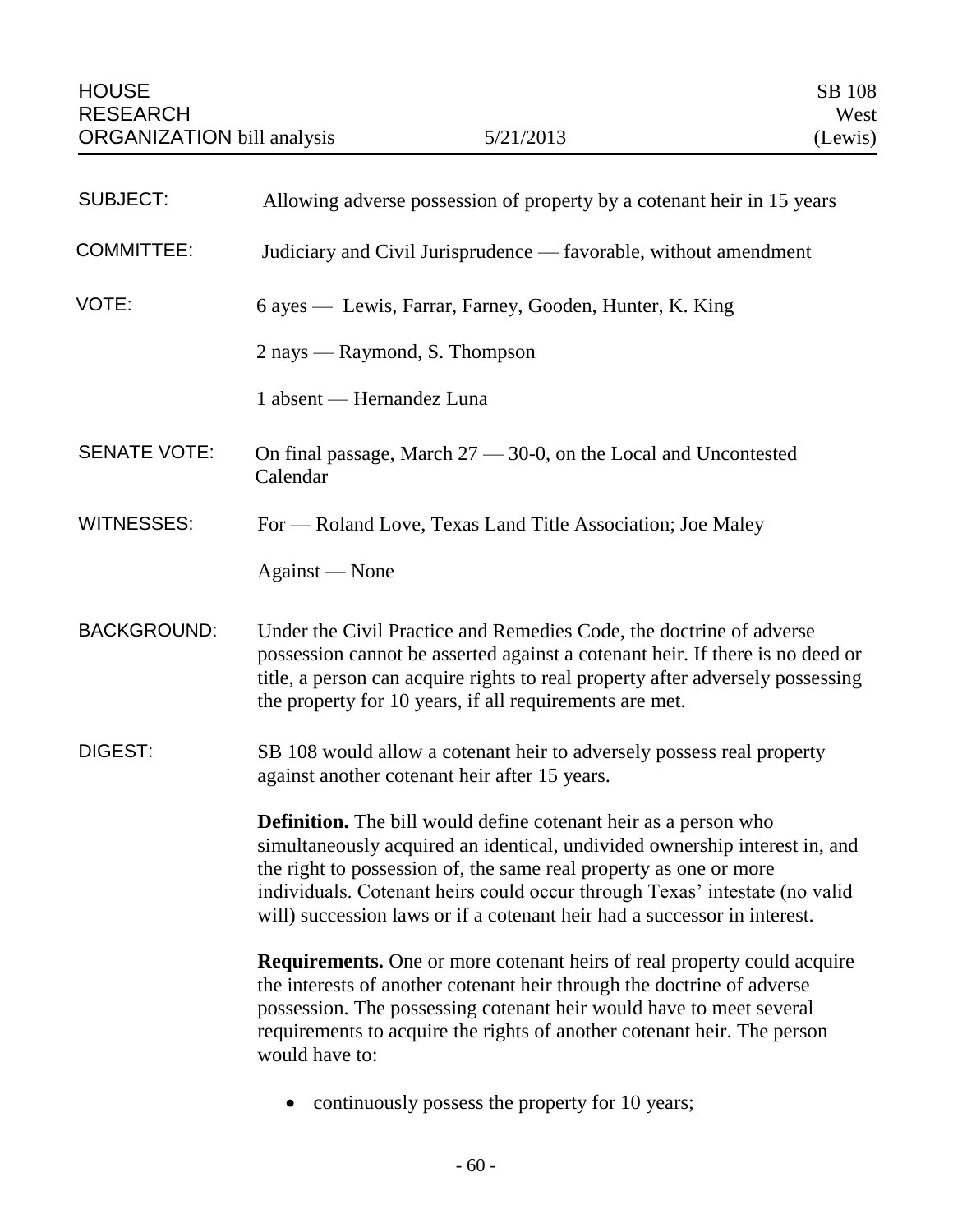- peaceably and exclusively have possession of the property;
- cultivate, use, or enjoy the property; and
- pay all property taxes on the property within two years of the taxes being due.

**Disqualifying actions.** The possessing cotenant heir would not be able to assert adverse possession of the property if another cotenant had:

- contributed to the property's taxes or maintenance;
- challenged a possessing cotenant heir's exclusive possession of the property;
- asserted any other claim against a possessing cotenant heir in connection with the property, such as the right rental payments;
- acted to preserve their own interest in the property by filing notice of interest in the applicable county's deed records;
- entered into certain written agreements that did not forfeit their ownership rights.

**Claim of adverse possession.** To make a claim of adverse possession, the possessing cotenant heir would have to file the appropriate affidavit in the deed records of the county where the property was located. For a month after the affidavit was filed, the person would have to publish a notice in a newspaper that was generally circulated in the county and would have to send a written notice by certified mail to the last known addresses of all other cotenant heirs.

**Affidavits.** The required affidavits could be filed separately or combined into a single document. The affidavits would have to include a legal description of property, attestations that all requirements for adverse possession were met, and an attestation that there had been no disqualifying actions by other cotenant heirs.

**Converting affidavits.** In order to interrupt a claim of adverse possession by the possessing cotenant heir, another cotenant heir would have to file a controverting affidavit within five years of that filed by the possessing cotenant heir.

**Rights acquired.** The possessing cotenant heir would acquire the title and rights to the property, which would prevent all claims by other cotenant heirs, if: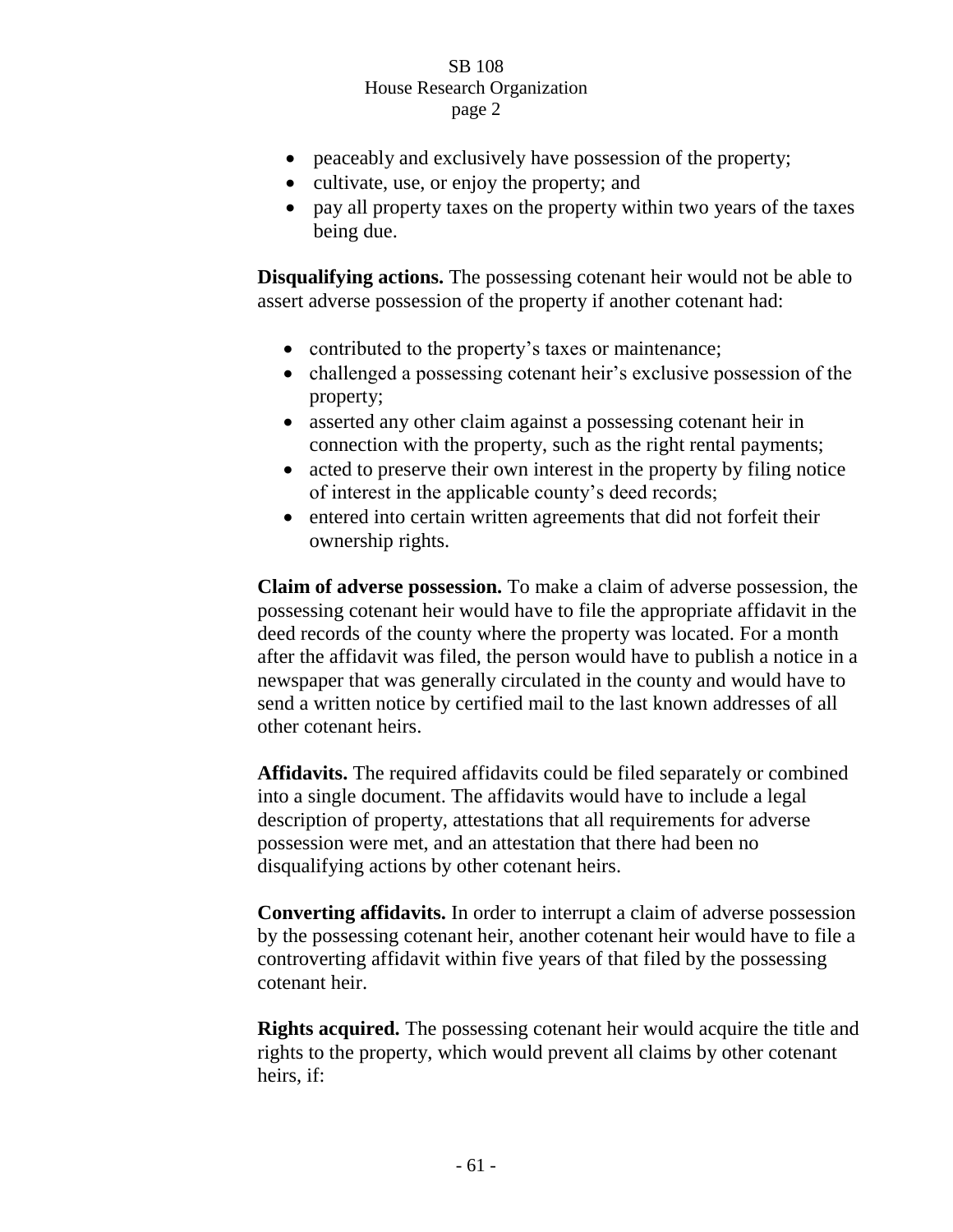|                           | no cotenant heir filed a notice of interest in the deed records during<br>the ten years when the adverse possession period was accruing; and<br>no controverting affidavit or judgment was filed within five years<br>$\bullet$<br>of the possessing cotenant heir's affidavit.                                                                                                                                                                                                                                                                                                             |
|---------------------------|---------------------------------------------------------------------------------------------------------------------------------------------------------------------------------------------------------------------------------------------------------------------------------------------------------------------------------------------------------------------------------------------------------------------------------------------------------------------------------------------------------------------------------------------------------------------------------------------|
|                           | A bona fide lender for value $(e.g., a bank offering a mortgage)$ could rely<br>on the possessing cotenant heir's affidavit if it had been filed for five years<br>and no controverting affidavit or judgment had been filed.                                                                                                                                                                                                                                                                                                                                                               |
|                           | Acreage. Without a title document, the possessing cotenant heir would<br>only be able to adversely possess 160 acres. If the acreage were enclosed,<br>the possessing tenant could adversely possess all enclosed acreage, even if<br>it exceeded 160 acres. If there were a registered deed that fixed the<br>boundaries of the property, the possessing cotenant's claim could extend<br>to the boundaries specified in the deed.                                                                                                                                                         |
|                           | The bill would take effect September 1, 2013.                                                                                                                                                                                                                                                                                                                                                                                                                                                                                                                                               |
| <b>SUPPORTERS</b><br>SAY: | SB 108 would allow owners to gain clarity about their title and rights to a<br>piece of land. Large tracts of land are often passed down from generation<br>to generation without clear title, especially among siblings and their heirs.<br>Specifically, this is a challenge for landowners in rural areas in Texas who<br>want to know if other individuals $-$ perhaps distant relatives $-$ can assert a<br>claim to pieces of land. This bill would provide landowners with a<br>mechanism to identify potentially interested parties or else attain full and<br>clear title to land. |
|                           | This bill would be especially helpful in the current economy. Property<br>without clear title often cannot be sold, rented, or used as collateral to<br>secure a loan. By allowing landowners to acquire full ownership through<br>adverse possession, this bill would promote clarity, encourage the use and<br>cultivation of resources, and allow the market transfer of land.                                                                                                                                                                                                           |
|                           | This bill would protect against the unintentional loss of property rights.<br>The requirements for adverse possession are difficult to meet, and this bill<br>is narrowly tailored to prevent it from being over-applied in inappropriate<br>circumstances.                                                                                                                                                                                                                                                                                                                                 |
| <b>OPPONENTS</b><br>SAY:  | While SB 108 could grant clarity of title to some individuals, it could<br>cause others unintentionally to lose their rights to a piece of land.                                                                                                                                                                                                                                                                                                                                                                                                                                            |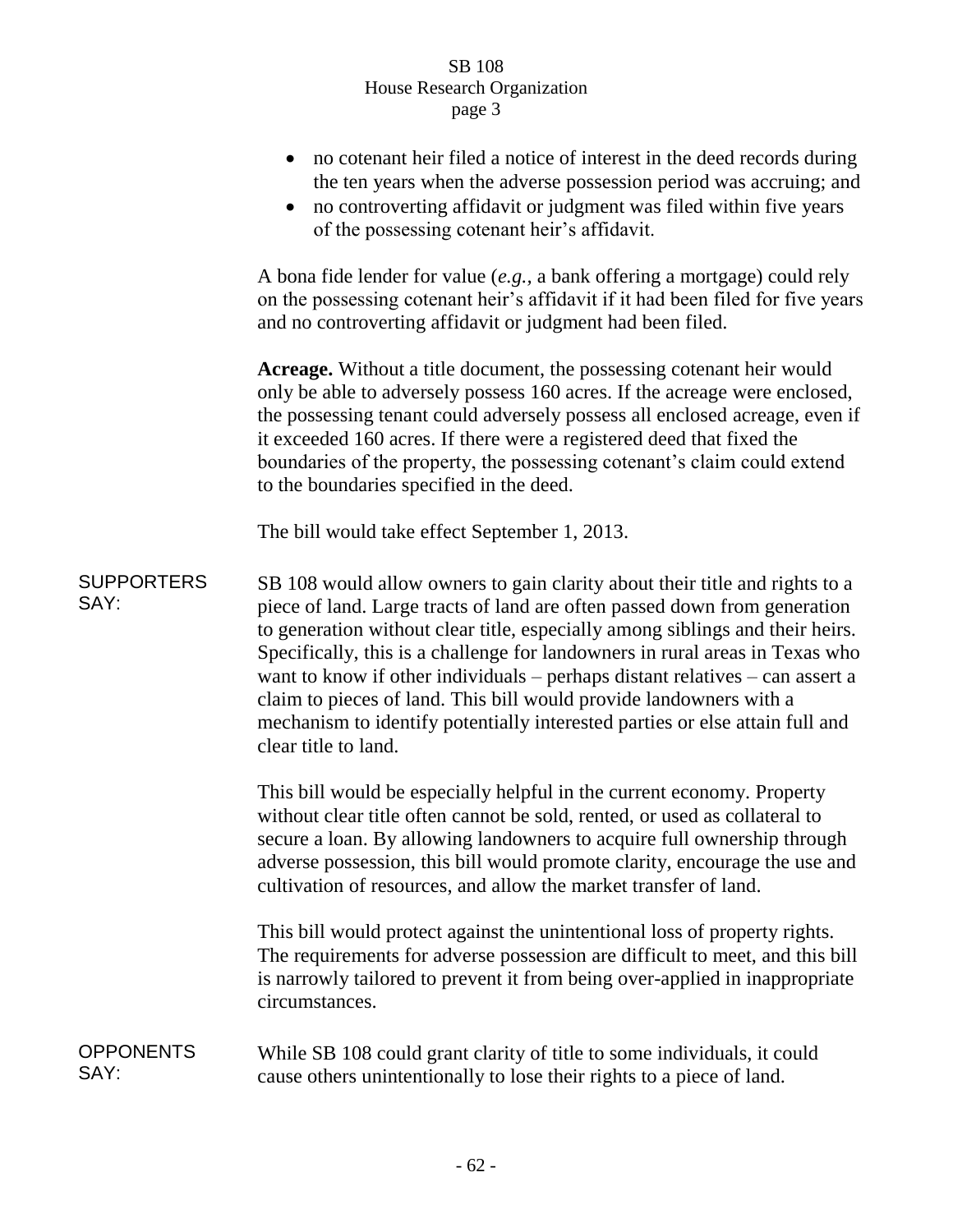| <b>SUBJECT:</b>     | Employment, higher education, and state contracts for veterans                                                                                                                                                                                                                                                               |
|---------------------|------------------------------------------------------------------------------------------------------------------------------------------------------------------------------------------------------------------------------------------------------------------------------------------------------------------------------|
| <b>COMMITTEE:</b>   | Defense and Veterans' Affairs — favorable, without amendment                                                                                                                                                                                                                                                                 |
| VOTE:               | 5 ayes — Menéndez, R. Sheffield, Collier, R. Miller, Moody                                                                                                                                                                                                                                                                   |
|                     | 2 nays — Frank, Schaefer                                                                                                                                                                                                                                                                                                     |
|                     | 2 absent — Farias, Zedler                                                                                                                                                                                                                                                                                                    |
| <b>SENATE VOTE:</b> | On final passage, April $18 - 30 - 0$                                                                                                                                                                                                                                                                                        |
| <b>WITNESSES:</b>   | (On House companion, HB 3545)<br>$For - None$                                                                                                                                                                                                                                                                                |
|                     | Against — (Registered, but did not testify: Brent Connett, Texas<br><b>Conservative Coalition</b> )                                                                                                                                                                                                                          |
|                     | On — Thomas Palladino, Texas Veterans Commission                                                                                                                                                                                                                                                                             |
| <b>BACKGROUND:</b>  | Government Code, ch. 657 establishes employment preferences for<br>competent, honorably discharged veterans who have served at least 90<br>consecutive days during a national emergency or who were honorably<br>discharged because of a recognized service-connected disability.                                            |
|                     | The preference also extends to the orphan or the surviving spouse who has<br>not remarried of a veteran who was killed during active duty and had<br>served at least 90 consecutive days during a national emergency.                                                                                                        |
|                     | Under sec. 657.003, if someone eligible for the veteran's employment<br>preference seeks work or appointment to a public work or public entity —<br>a department, commission, board, or agency — the person is entitled to<br>preference in employment over other applicants who are not more<br>qualified for the position. |
|                     | Under sec. 657.004, the person in charge of hiring for a public entity or<br>public work is required to give preference in hiring to those eligible for the<br>veteran's employment preference so that at least 40 percent of the                                                                                            |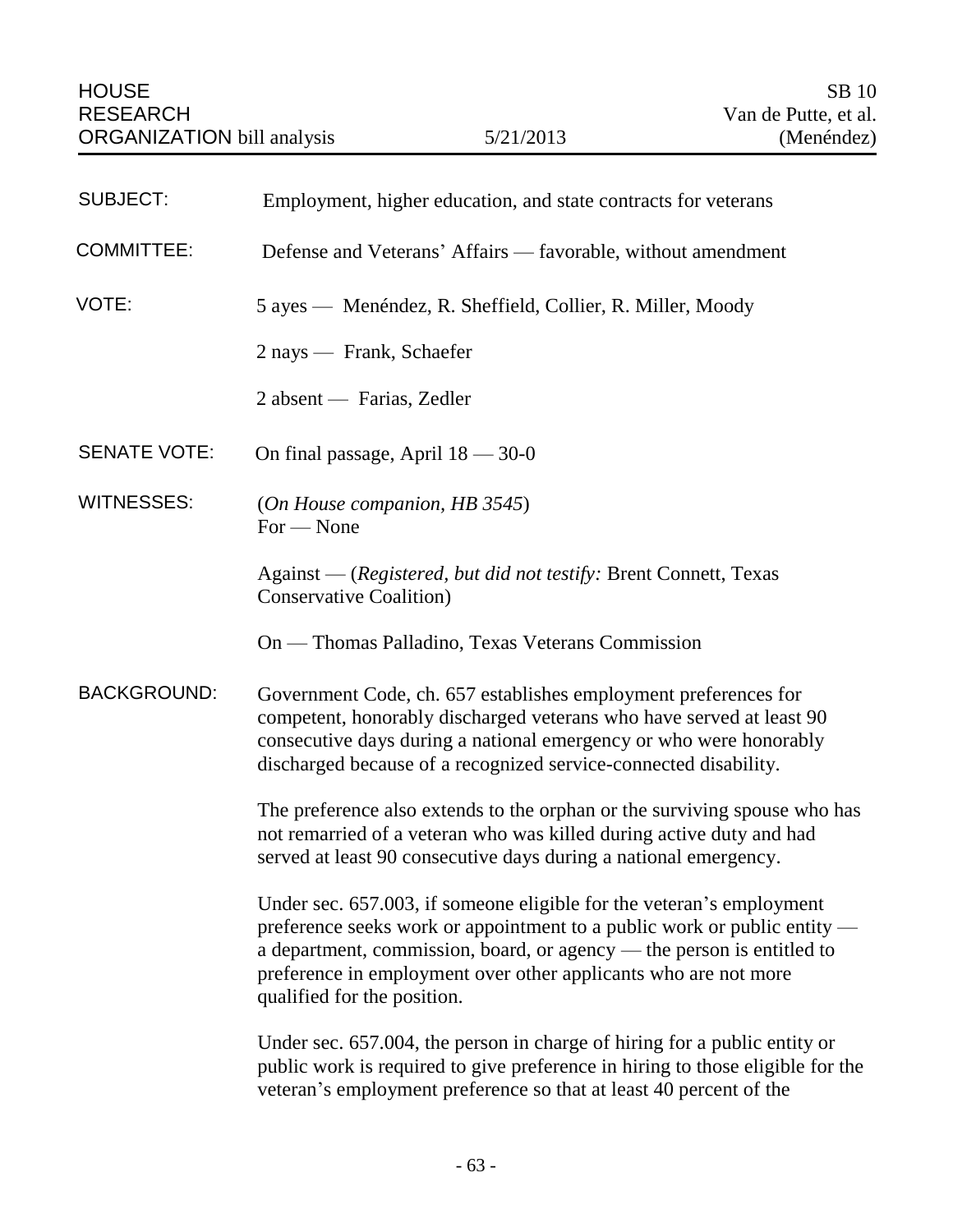|         | employees are those eligible for the preference.                                                                                                                                                                                                                                                                                                                                                                                                    |
|---------|-----------------------------------------------------------------------------------------------------------------------------------------------------------------------------------------------------------------------------------------------------------------------------------------------------------------------------------------------------------------------------------------------------------------------------------------------------|
|         | The Texas Council on Purchasing from People with Disabilities oversees a<br>set-aside purchasing program under which state agencies must buy goods<br>and services made by people with disabilities, as long as the items meet<br>agency specifications and have a fair market price. Its purpose is to<br>promote personal growth and independence for the disabled while<br>providing state government with reasonably priced goods and services. |
|         | The 82nd Legislature in 2011 enacted SB 1736 by Van de Putte to form<br>the College Credit for Heroes program, which offers veterans credit from<br>higher education institutions for their skills and experience.                                                                                                                                                                                                                                  |
| DIGEST: | SB 10 would make changes to the state's veteran's employment<br>preference and hiring policies.                                                                                                                                                                                                                                                                                                                                                     |
|         | Veteran's employment preference. The bill would amend Government<br>Code, sec. 657.002 to make eligible for the state's veteran's employment<br>preference any honorably discharged veteran of the U.S. or state military.                                                                                                                                                                                                                          |
|         | A surviving spouse who had not remarried or the orphan of a veteran<br>killed while on active duty also would qualify for the employment<br>preference.                                                                                                                                                                                                                                                                                             |
|         | <b>State agency hiring requirements.</b> SB 10 would replace "public entity or<br>public work" with the term "state agency" and would give a qualifying<br>veteran, spouse, or orphan preference for state agency employment over<br>other applicants.                                                                                                                                                                                              |
|         | Unless an insufficient number of persons entitled to a veteran's<br>employment preference applied for an open agency position, a state<br>agency that had not already selected at least 40 percent of its workforce<br>from persons who qualified for the preference would be required to<br>interview the greater of:                                                                                                                              |
|         | one person entitled to the preference; or<br>a number of persons entitled to the preference equal to 20 percent<br>of the total number of people interviewed for the position.                                                                                                                                                                                                                                                                      |
|         | A state agency would be able to designate an open position as a veterans                                                                                                                                                                                                                                                                                                                                                                            |

position and accept applications only from people who qualified for the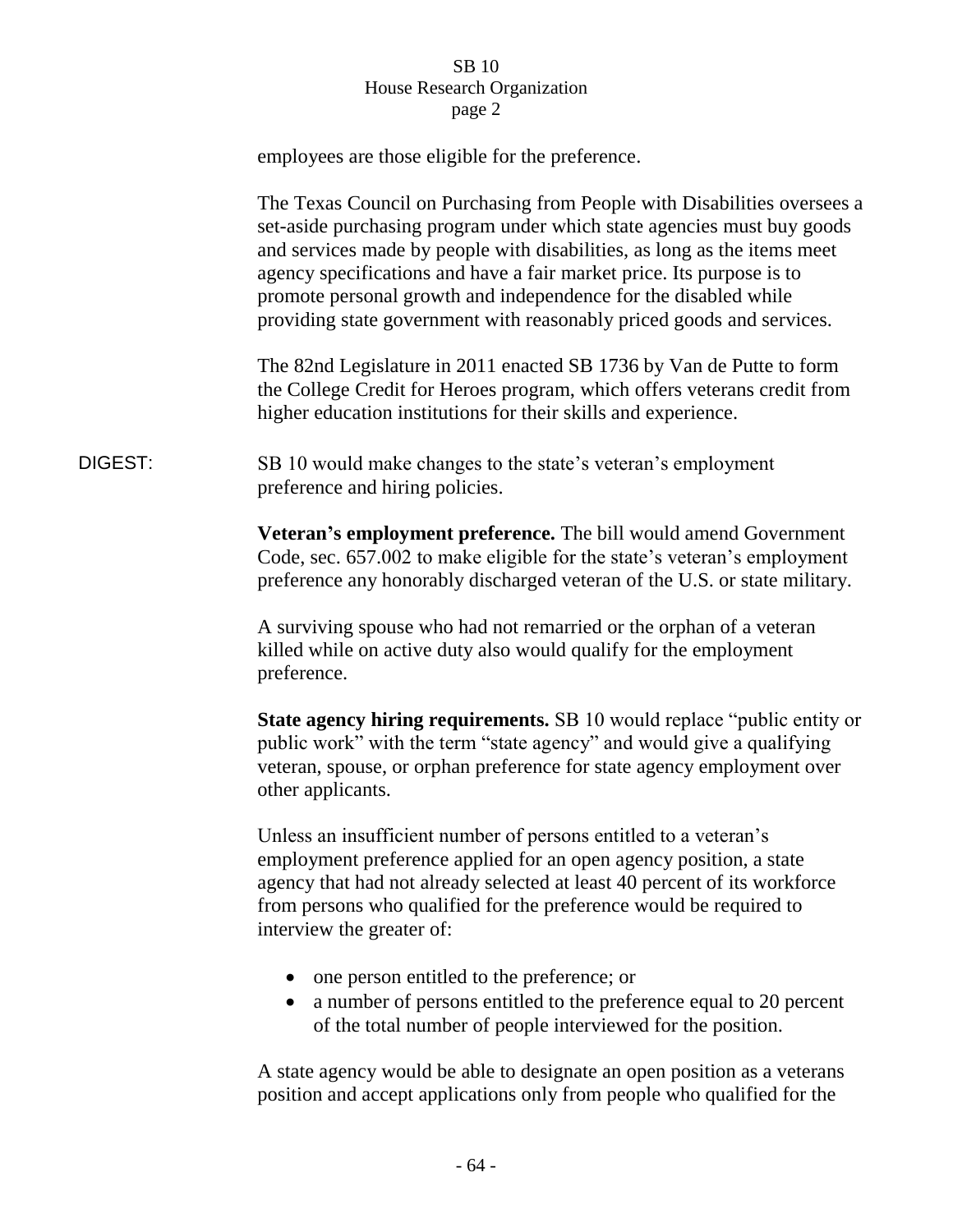employment preference.

**Immediate hiring.** A state agency that had not selected at least 40 percent of its workforce from persons who qualified for the preference could hire for an open position a person entitled to the preference without announcing or advertising the position if the agency determined the person met the job qualifications and used the commission's employment website to identify a person who qualified for the preference.

**Veterans' liaison.** The bill would require a state agency with more than 500 full-time-equivalent positions to designate a person as its veterans' liaison.

**Council on Purchasing program participation.** SB 10 would add a service-disabled veteran-owned business to the list of entities that qualified as a community rehabilitation program under the state's Council on Purchasing From People With Disabilities.

**College Credit for Heroes program.** The bill would make permanent the College Credit for Heroes program and require the Texas Workforce Commission to report annually by November 1 to the Legislature and the governor on:

- the results of any program grants awarded;
- the best practices for veterans and military service-members to achieve maximum academic or workforce education credit at higher education institutions for experience, education, and training obtained during military service;
- measures needed to facilitate the award of academic or workforce education credit by higher education institutions for experience, education, and training obtained during military service; and
- other measures to help the entry of trained, qualified veterans and military service-members into the workforce.

The bill would repeal sections of Government Code, ch. 657 that currently place conditions on the state's veteran's employment preference under certain circumstances.

The bill would take effect September 1, 2013, and would apply to an open position with a state agency for which applications were accepted on or after that date.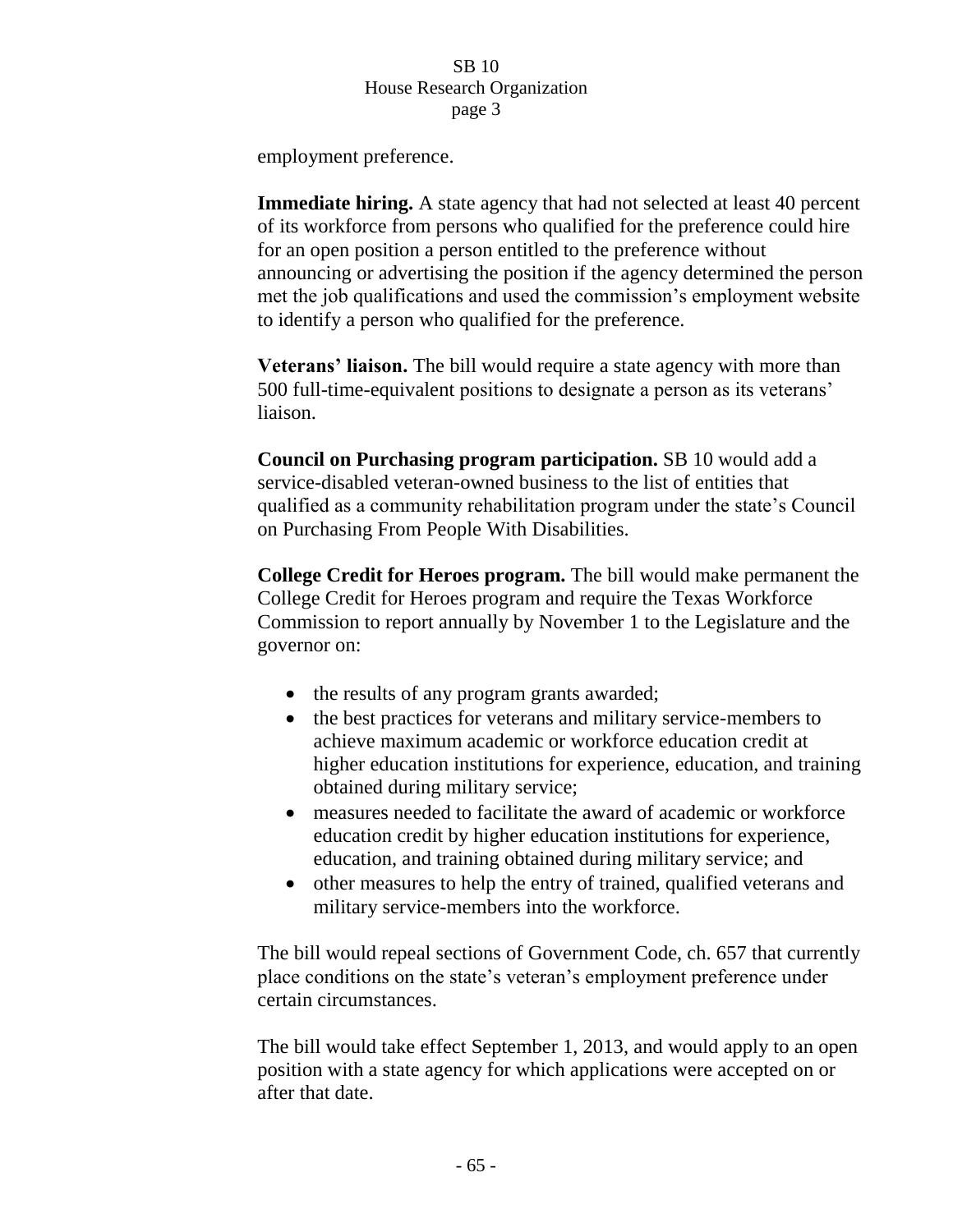| <b>SUPPORTERS</b><br>SAY: | SB 10 would help U.S. military veterans connect to jobs, improve their<br>opportunities, and use their skills to achieve higher education credits<br>through a set of provisions that honor those who served their country in<br>the military.                                                                                                                                                                                                                                                                                                                                                                        |
|---------------------------|-----------------------------------------------------------------------------------------------------------------------------------------------------------------------------------------------------------------------------------------------------------------------------------------------------------------------------------------------------------------------------------------------------------------------------------------------------------------------------------------------------------------------------------------------------------------------------------------------------------------------|
|                           | Although Texas offers employment and educational help to its veterans,<br>there is a great need to do more. The U.S. Bureau of Labor Statistics<br>reported an unemployment rate of 9.9 percent in March 2013 for veterans<br>who had served on active duty at any time since September 2001. The<br>national jobless rate for the same period was 7.7 percent. In 2012, the<br>comptroller reported that veterans made up just 5 percent of all state<br>employees.                                                                                                                                                  |
|                           | The bill would help Texas reduce this disparity by allowing state agencies<br>to hire veterans directly through the Texas Workforce Commission's<br>system. It also would promote a greater awareness of the skills veterans<br>bring with them by requiring state agencies to ensure that veterans made<br>up at least 20 percent of their interview pools. In addition, the state's<br>larger agencies would include a liaison who specialized in outreach to<br>veterans, which is critical given that two recent wars have yielded a new<br>wave of service-members looking to transition to civilian employment. |
|                           | The bill also would increase the ability of disabled veteran-owned<br>businesses to compete for state contracts by making them eligible for the<br>state's Council on Purchasing From People with Disabilities. Allowing<br>these veterans into the procurement program would increase their ability<br>to grow as entrepreneurs and to hire additional staff. This kind of<br>economic development is key for communities and would generate<br>revenues that benefit the state.                                                                                                                                     |
|                           | Making permanent the College Credit for Heroes program would help<br>veterans receive educational credit for the skills and knowledge they<br>developed in the military. The bill would help to prepare veterans for<br>academic and professional success.                                                                                                                                                                                                                                                                                                                                                            |
| <b>OPPONENTS</b><br>SAY:  | SB 10 would provide an unfair advantage to veterans with regard to others<br>seeking employment at state agencies, including candidates who might<br>have stronger job qualifications. This is not necessary given the state's<br>variety of programs targeted to helping former members of the military<br>obtain employment and receive financial aid for higher education. The                                                                                                                                                                                                                                     |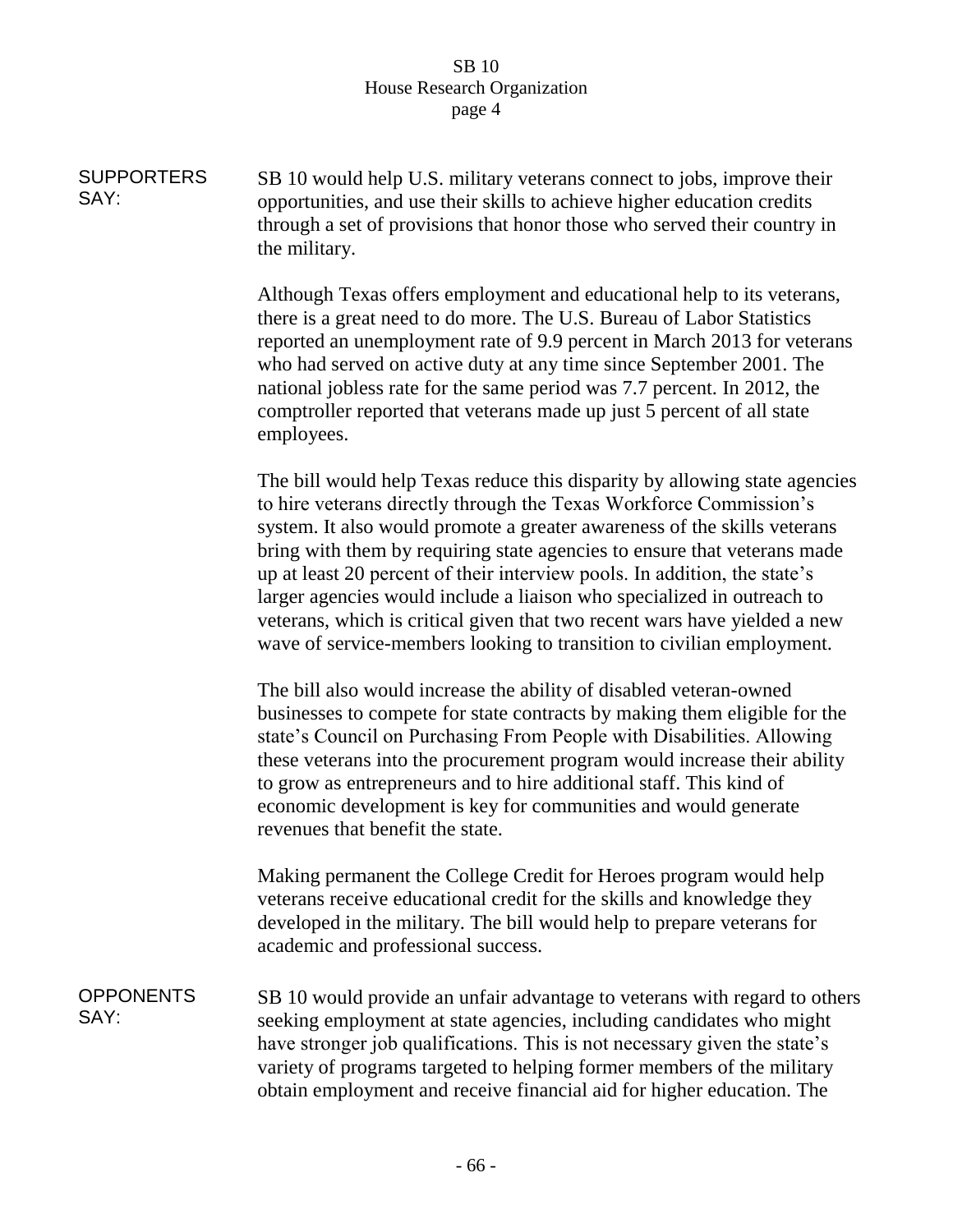Texas Veterans Commission already has a robust set of employment programs to help those who served in the military, and the Hazlewood Act benefit already provides qualifying veterans and their children an exemption on tuition and related fees at higher education institutions, which helps them parlay their skill sets into college degrees.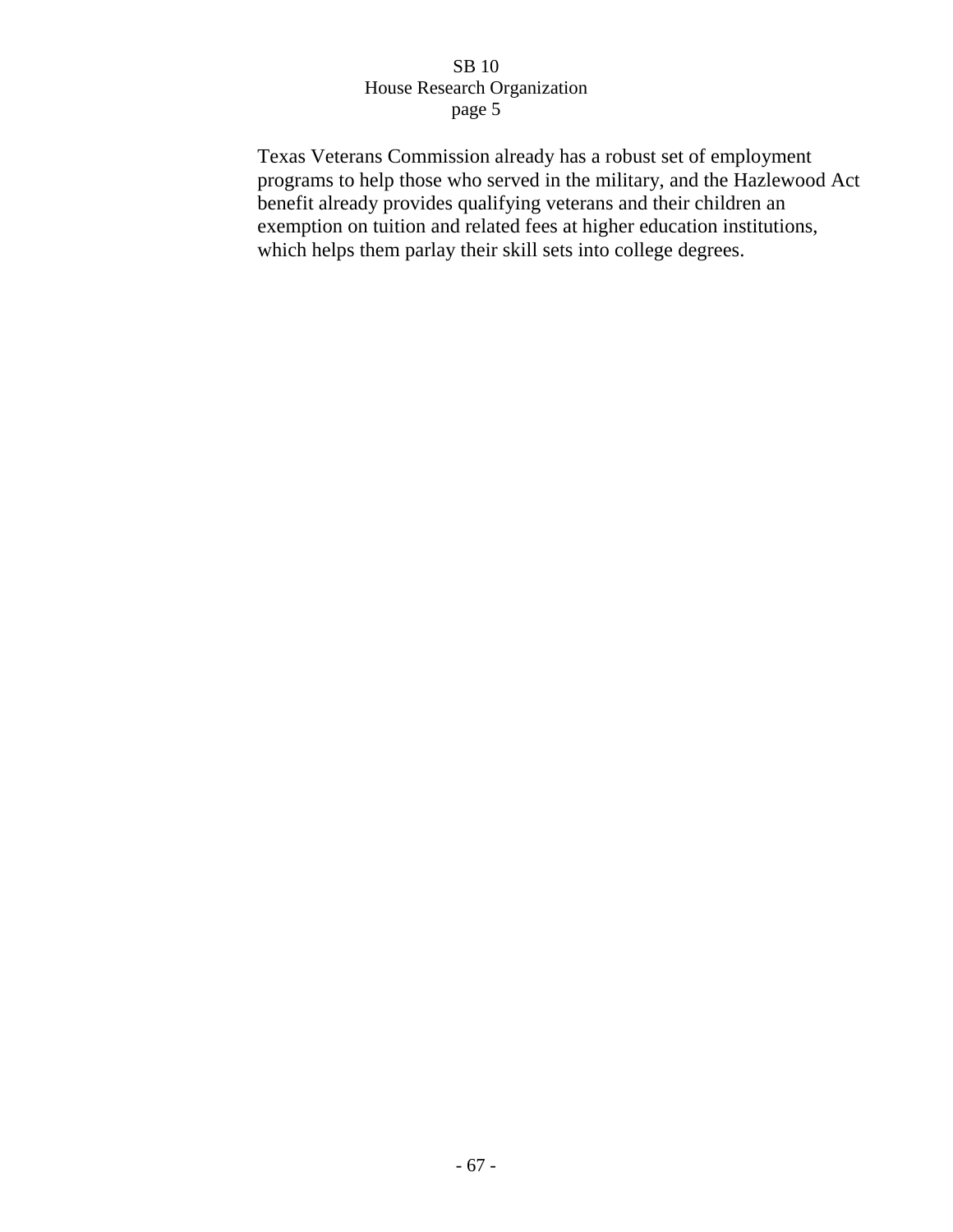| <b>SUBJECT:</b>     | Life in prison for capital felony by those 17 years old at time of offense                                                                                                                                                                                                                                                                                                            |
|---------------------|---------------------------------------------------------------------------------------------------------------------------------------------------------------------------------------------------------------------------------------------------------------------------------------------------------------------------------------------------------------------------------------|
| <b>COMMITTEE:</b>   | Criminal Jurisprudence — favorable, without amendment                                                                                                                                                                                                                                                                                                                                 |
| VOTE:               | 9 ayes — Herrero, Carter, Burnam, Canales, Hughes, Leach, Moody,<br>Schaefer, Toth                                                                                                                                                                                                                                                                                                    |
|                     | 0 nays                                                                                                                                                                                                                                                                                                                                                                                |
| <b>SENATE VOTE:</b> | On final passage, March $27 - 30 - 0$ , on Local and Uncontested Calendar                                                                                                                                                                                                                                                                                                             |
| <b>WITNESSES:</b>   | (On House companion, HB 901)<br>For — Justin Wood, Harris County District Attorney's Office; Tuck<br>Mclain, (Registered, but did not testify: Brian Eppes, Tarrant County<br>District Attorney's Office)                                                                                                                                                                             |
|                     | Against — (Registered, but did not testify: Lauren Rose, Texans Care For<br>Children)                                                                                                                                                                                                                                                                                                 |
|                     | On — (Registered, but did not testify: Shannon Edmonds, Texas District<br>and County Attorneys Association)                                                                                                                                                                                                                                                                           |
| <b>BACKGROUND:</b>  | Under Family Code, sec. 54.02, juvenile courts may transfer certain<br>juveniles to adult court for prosecution. In the case of capital murder, this<br>applies to juveniles who are 14, 15, and 16 years old. Those who are 17<br>years old are considered adults and tried in the adult system.                                                                                     |
|                     | Those 14, 15, and 16 years old who have their cases transferred to adult<br>court can receive only a sentence of life in prison, which carries with it the<br>possibility of parole. They must serve 40 calendar years in prison, without<br>consideration of good conduct time, before being eligible to be considered<br>for parole.                                                |
|                     | Those 17 years old and older fall under the punishments available for all<br>other capital murders: death or life without parole. However, the U.S.<br>Supreme Court has held that the Eighth and Fourteenth amendments to the<br>U.S. Constitution forbid the death penalty for offenders who were younger<br>than 18 years old when their crimes were committed and that the Eighth |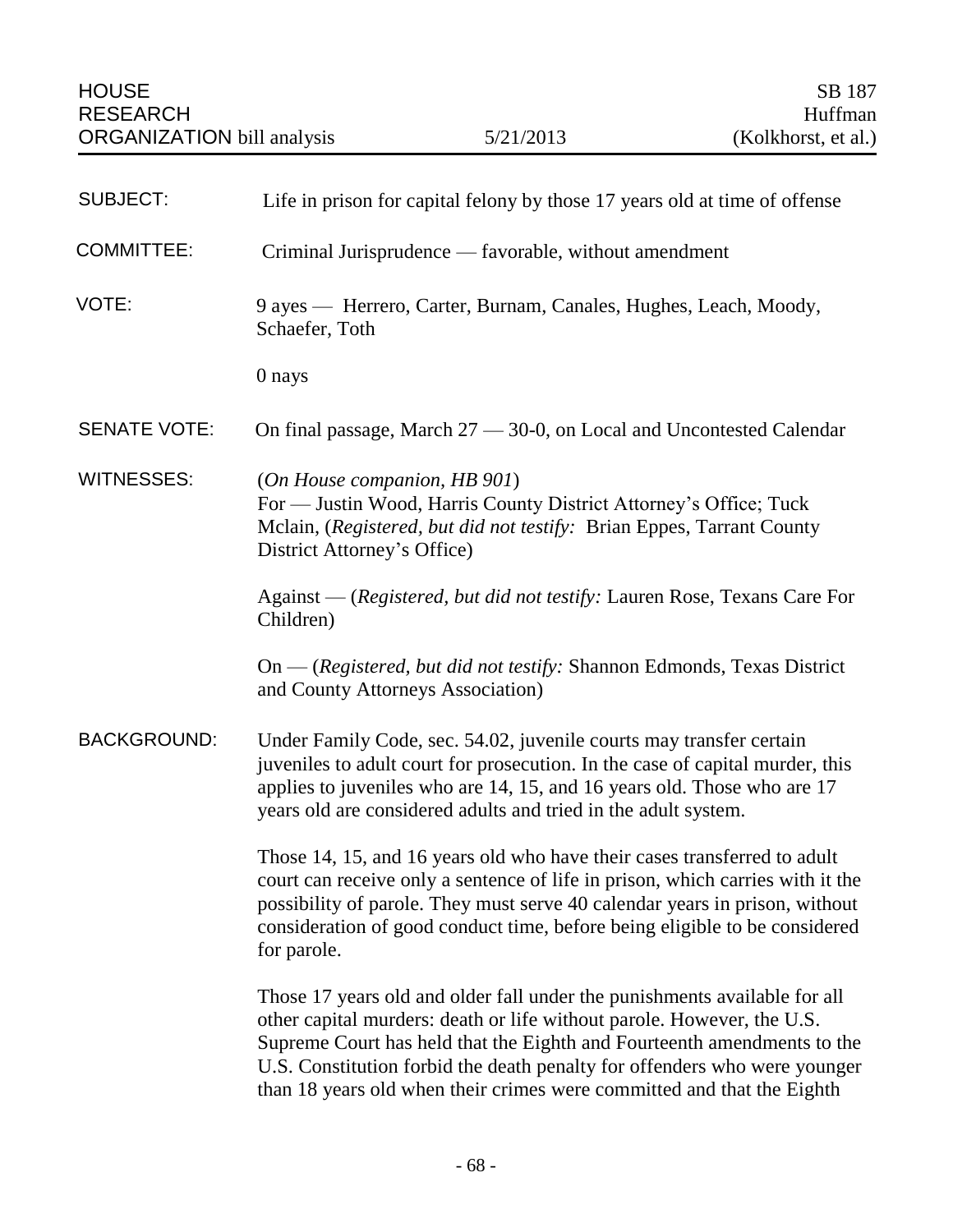|                           | Amendment forbids a sentencing scheme that mandates life in prison<br>without possibility of parole for juvenile homicide offenders.                                                                                                                                                                                                                                                                                                                                                                                                                                                                                              |
|---------------------------|-----------------------------------------------------------------------------------------------------------------------------------------------------------------------------------------------------------------------------------------------------------------------------------------------------------------------------------------------------------------------------------------------------------------------------------------------------------------------------------------------------------------------------------------------------------------------------------------------------------------------------------|
| DIGEST:                   | SB 187 would require sentences of life in prison for all those convicted of<br>a capital felony who were younger than 18 years old when the crime was<br>committed.                                                                                                                                                                                                                                                                                                                                                                                                                                                               |
|                           | This bill would take immediate effect if finally passed by a two-thirds<br>record vote of the membership of each house. Otherwise, it would take<br>effect September 1, 2013. It would apply to cases pending, on appeal, or<br>begun on or after the bill's effective date.                                                                                                                                                                                                                                                                                                                                                      |
| <b>SUPPORTERS</b><br>SAY: | SB 187 would bring Texas into compliance with a U.S. Supreme Court<br>ruling that forbids mandatory life without parole for capital murder<br>offenders who are younger than 18.                                                                                                                                                                                                                                                                                                                                                                                                                                                  |
|                           | Under Texas statutes, 17-year-olds convicted of capital murder fall under<br>the adult criminal justice system, which makes them eligible either for the<br>death penalty or life without parole. However, the death penalty was<br>eliminated as an option when the U.S. Supreme Court ruled in 2005 in<br>Roper v. Simmons that the Eighth and Fourteenth amendments forbid the<br>imposition of the death penalty for offenders who were younger than 18<br>years old when their crimes were committed. This left life without parole<br>as the only punishment option for 17-year-olds who commit capital<br>murder in Texas. |
|                           | In 2012, the U.S. Supreme Court made another decision affecting the<br>Texas sentencing structure under which life without parole is the only<br>option for 17-year-olds. The court ruled in Miller v. Alabama that the<br>Eighth Amendment forbids a sentencing scheme that mandates life in<br>prison without possibility of parole for juvenile homicide offenders. The<br>U.S. Supreme Court defines juveniles as younger than 18 years old, which<br>means that the 17-year-olds in Texas are included in that prohibition.                                                                                                  |
|                           | This has resulted in there being no punishment available for 17-year-olds<br>convicted of capital murder. Cases have been put on hold, and courts are<br>waiting for legislative direction. In some cases, prosecutors are charging<br>these juveniles with lesser offenses, such as murder or aggravated robbery.<br>This sets up an inequitable situation in which these 17-year-old offenders<br>would become eligible for parole much sooner than younger teens<br>convicted of capital murder who must serve 40 years before being eligible                                                                                  |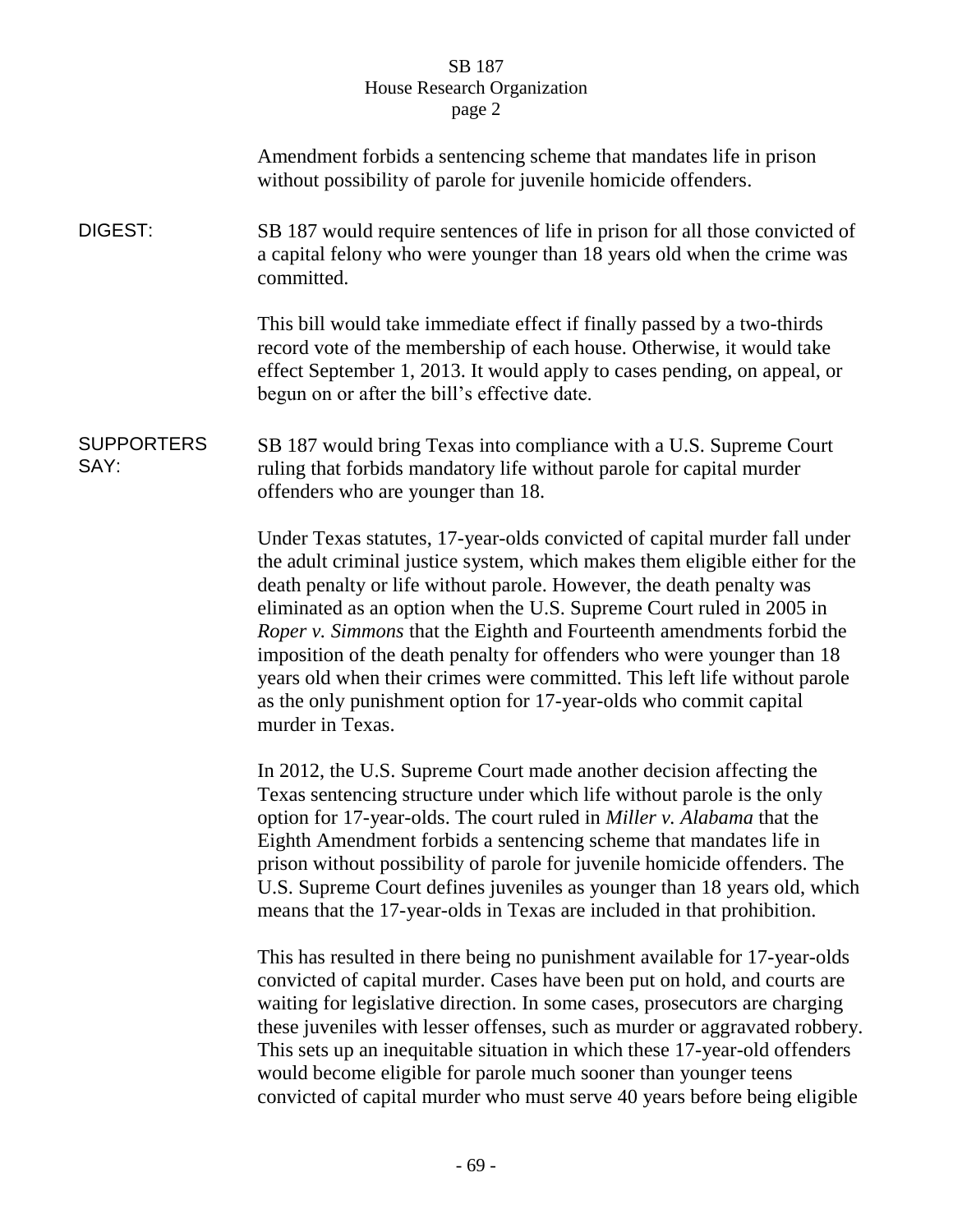for parole.

SB 187 would address this situation by instituting a sentence of life in prison for these 17-year-olds. This would be the same sentence available for defendants ranging from 14 to 16 years of age who had their cases transferred to adult courts. The bill would meet the requirements of the U.S. Supreme Court rulings and allow these cases in Texas to move forward. Adult defendants, including those at least 18 years old, could continue to be sentenced to death or life without parole upon conviction of capital murder.

SB 187 should not be used to institute a unique punishment scheme only for 17-year-olds convicted of capital murder, nor should it be used to revise the entire punishment structure for 14, 15, and 16 year olds who commit capital murder and are punished in the adult system. This narrowly drawn bill would be designed only to address the gap in Texas law resulting from the Supreme Court decision. It would meet the court's prohibition on mandatory life without parole by working within the current sentencing structure to implement a life sentence for those who were 17 years old and committed capital murder offender.

#### **OPPONENTS** SAY:

The state should not respond to the 2012 U.S. Supreme Court decision by instituting a mandatory life sentence for 17-year-olds convicted of capital murder. Replacing one mandatory sentence with another mandatory sentence would not meet requirements for individualized sentencing. Instead, the state should develop individualized sentencing for all those younger than 18 who commit capital murder. This would allow courts to take into account the unique characteristics of a young offender and to institute more judicial discretion in sentencing all those convicted of capital murder who are younger than18 years old.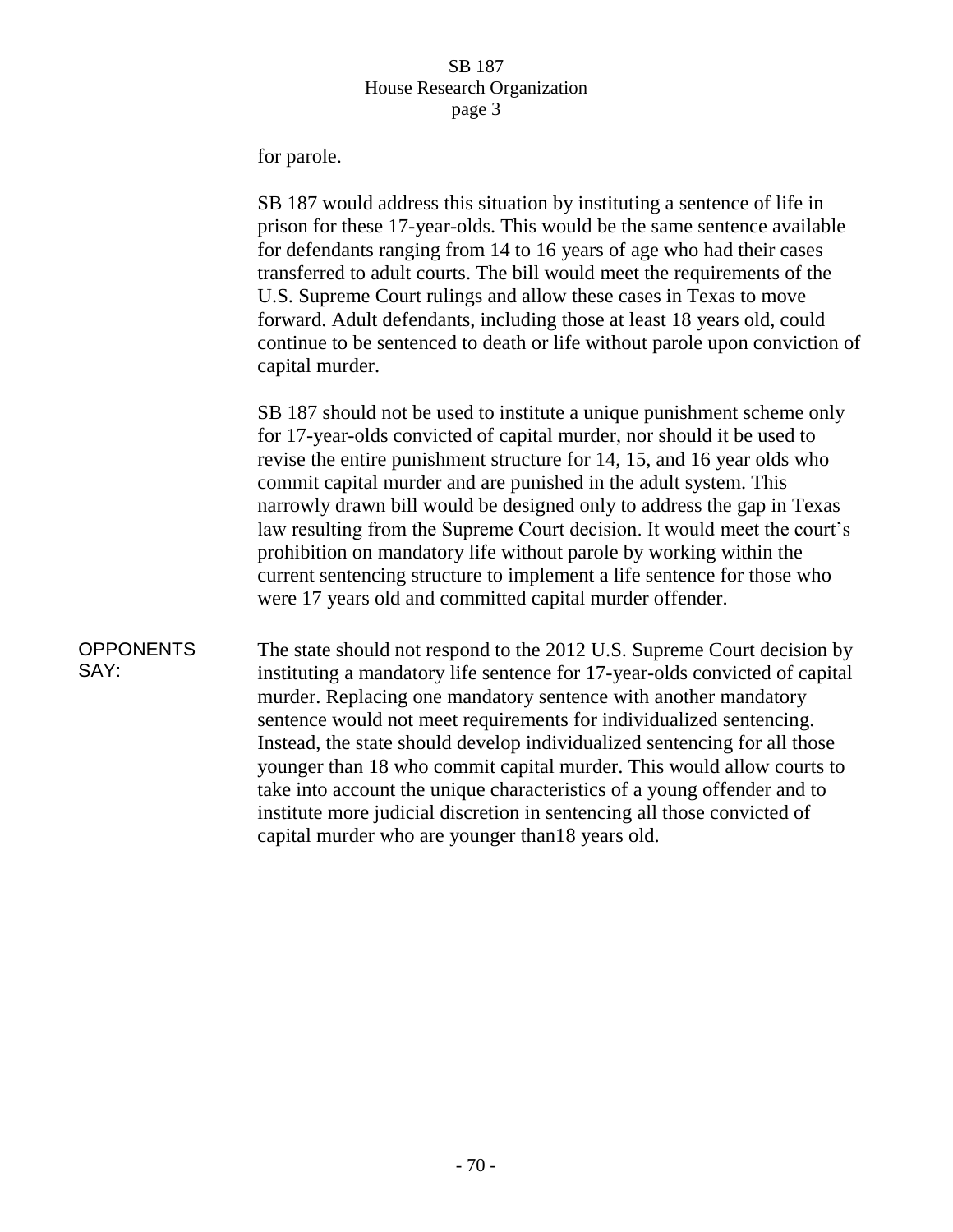| <b>SUBJECT:</b>     | Regulating the sale and installation of integrated home technology                                                                                                                                                                                                                                                                                                                                                                                                                                                                                                                                                                                                                                                |
|---------------------|-------------------------------------------------------------------------------------------------------------------------------------------------------------------------------------------------------------------------------------------------------------------------------------------------------------------------------------------------------------------------------------------------------------------------------------------------------------------------------------------------------------------------------------------------------------------------------------------------------------------------------------------------------------------------------------------------------------------|
| <b>COMMITTEE:</b>   | Licensing and Administrative Procedures — favorable, without<br>amendment                                                                                                                                                                                                                                                                                                                                                                                                                                                                                                                                                                                                                                         |
| VOTE:               | 8 ayes — Smith, Kuempel, Geren, Guillen, Gutierrez, Miles, Price,<br>S. Thompson                                                                                                                                                                                                                                                                                                                                                                                                                                                                                                                                                                                                                                  |
|                     | 0 nays                                                                                                                                                                                                                                                                                                                                                                                                                                                                                                                                                                                                                                                                                                            |
|                     | 1 absent — Gooden                                                                                                                                                                                                                                                                                                                                                                                                                                                                                                                                                                                                                                                                                                 |
| <b>SENATE VOTE:</b> | On final passage, April $4 - 31 - 0$                                                                                                                                                                                                                                                                                                                                                                                                                                                                                                                                                                                                                                                                              |
| <b>WITNESSES:</b>   | For — Michael Creamer; Albert D'Andrea; Matt Freund; Hank Hodes;<br>Todd McAlister, Texas Air Conditioning Contractors Association;<br>Stephen Pape; Vikrant Reddy, Texas Public Policy Foundation;<br>(Registered, but did not testify: Randel Beal; Alfred Bingham Jr. and Jeff<br>Bright, Texas Burglar and Fire Alarm Association; Charles Davidson,<br>Chris Dees, Brandon Foster, and Brent Lewis, Standard Supply; KeeAnn<br>DeVora, Air Conditioning Contractors Association San Antonio; Phillip<br>Doll; Shannon Noble and Victoria Schaefer, Texas Air Conditioning<br>Contractors Association; Dan Shelley, Plumbing Heating Cooling<br>Contractors; K. C. Walters, QLS Services, Inc.; Marvin White) |
|                     | Against — None                                                                                                                                                                                                                                                                                                                                                                                                                                                                                                                                                                                                                                                                                                    |
|                     | On — (Registered, but did not testify: William Kuntz, Texas Department<br>of Licensing and Regulation)                                                                                                                                                                                                                                                                                                                                                                                                                                                                                                                                                                                                            |
| <b>BACKGROUND:</b>  | Occupations Code, ch. 1702, otherwise known as the Private Security Act,<br>regulates private security firms. The chapter includes licenses for<br>investigations firms, security services contractors, and electronic access<br>control device companies.                                                                                                                                                                                                                                                                                                                                                                                                                                                        |
|                     | Insurance Code, ch. 6002 governs the certification and licensing of<br>individuals and organizations engaged in the planning, designing,<br>installation, and maintenance of fire alarm devices and systems.                                                                                                                                                                                                                                                                                                                                                                                                                                                                                                      |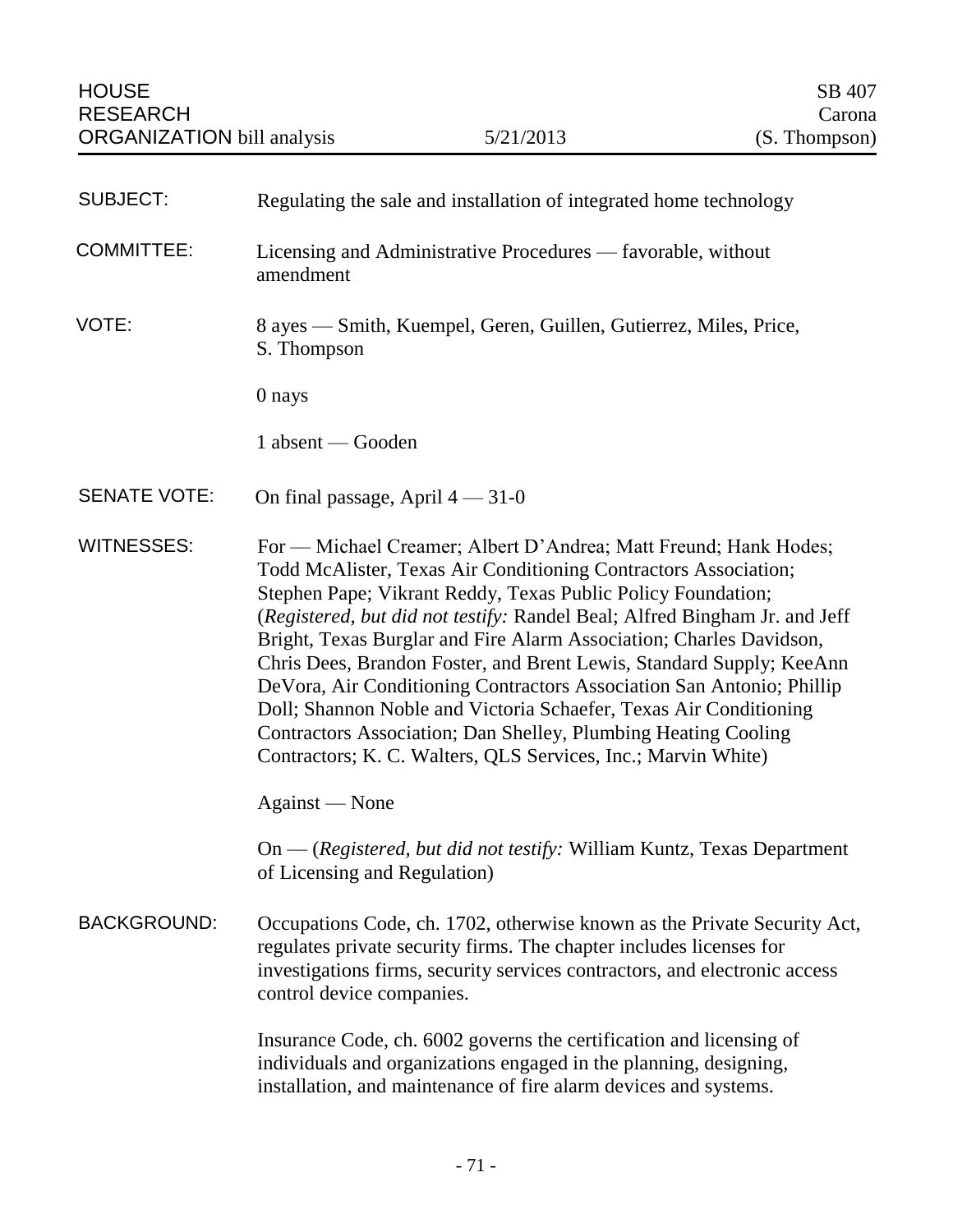## SB 407 House Research Organization page 2

Occupations Code, ch. 1302 regulates the licensing of air conditioning and refrigeration contractors.

DIGEST: SB 407 would exempt from the air conditioning and refrigeration licensing requirements of Occupations Code, ch. 1302, license holders under Occupations Code, ch. 1702 and Insurance Code, ch. 6002 who sold, designed, or offered to sell or design a product or technology that was integrated with an air conditioning or refrigeration system if the sale, design, or offer did not include the installation of any part of an air conditioning or refrigeration system by that person.

> This bill would take immediate effect if finally passed by a two-thirds record vote of the membership of each house. Otherwise, it would take effect September 1, 2013.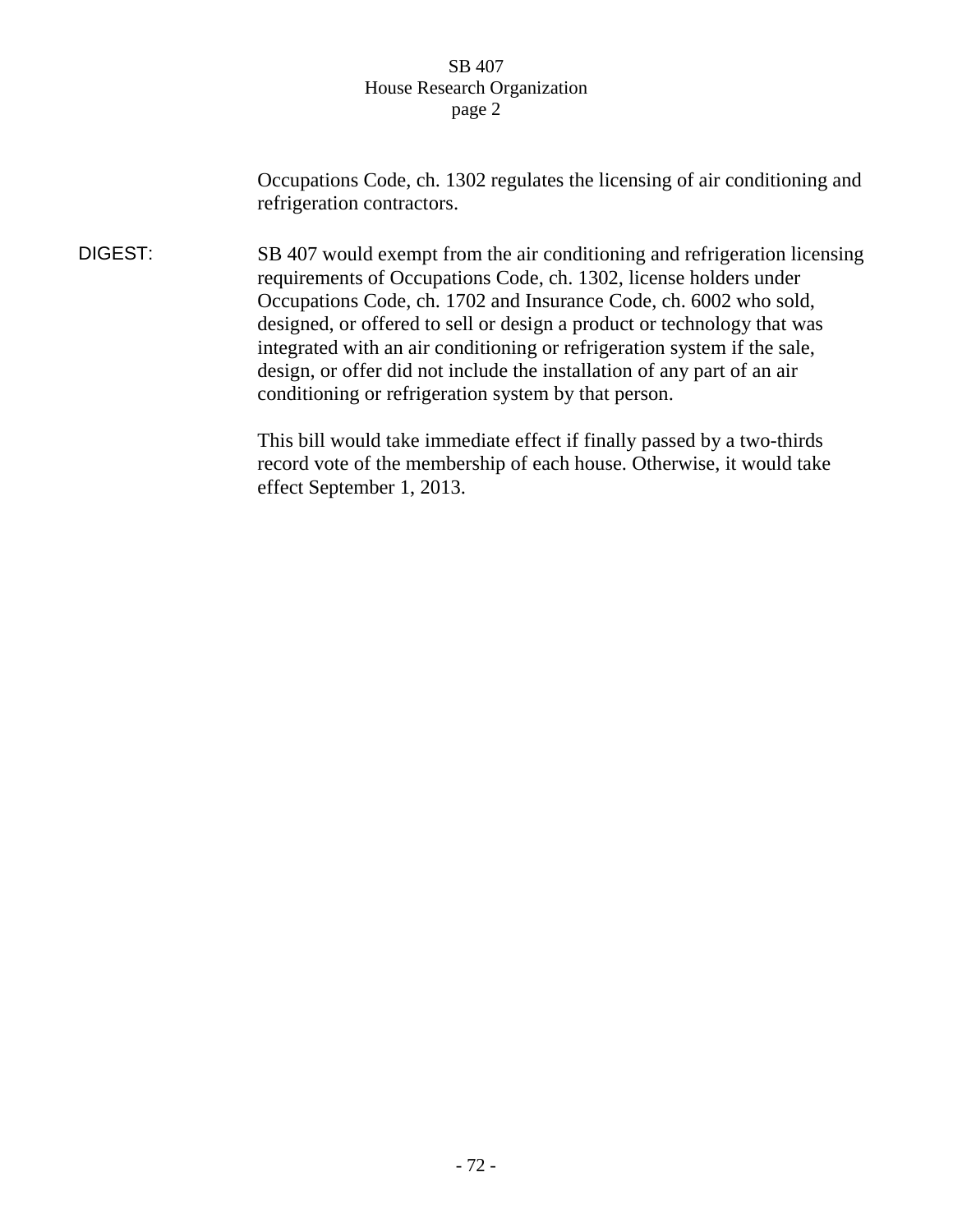| <b>SUBJECT:</b>     | Educator preparation programs and teacher evaluations                                                                                                                                                                                                                                                                                                       |
|---------------------|-------------------------------------------------------------------------------------------------------------------------------------------------------------------------------------------------------------------------------------------------------------------------------------------------------------------------------------------------------------|
| <b>COMMITTEE:</b>   | Public Education — favorable, without amendment                                                                                                                                                                                                                                                                                                             |
| VOTE:               | 11 ayes — Aycock, Allen, J. Davis, Deshotel, Dutton, Farney, Huberty,<br>K. King, Ratliff, J. Rodriguez, Villarreal                                                                                                                                                                                                                                         |
|                     | 0 nays                                                                                                                                                                                                                                                                                                                                                      |
| <b>SENATE VOTE:</b> | On final passage, April $25 - 28 - 0$                                                                                                                                                                                                                                                                                                                       |
| <b>WITNESSES:</b>   | For — Sandra West, Science Teachers Association of Texas; (Registered,<br>but did not testify: Patricia V. Hayes, Stand for Children Texas; Ben<br>Maddox, Kids First; Mike Moses; Jim Nelson; Justin Yancy, Texas<br><b>Business Leadership Council)</b>                                                                                                   |
|                     | Against — (Registered, but did not testify: Harley Eckhart, Texas<br><b>Elementary Principals and Supervisors Association</b> )                                                                                                                                                                                                                             |
|                     | On — Priscilla Aquino-Garza, Educate Texas; (Registered, but did not<br>testify: David Anderson, Texas Education Agency; Melva V. Cardenas,<br>Texas Association of School Personnel Administrators)                                                                                                                                                        |
| <b>BACKGROUND:</b>  | The 82nd Legislature in 2011 passed SB 866, which included<br>requirements for educator preparation related to detecting and educating<br>students with dyslexia. The 82nd Legislature also passed SB 1620, which<br>included requirements to obtain a certificate to teach an applied STEM (or<br>science, technology, engineering or mathematics) course. |
| DIGEST:             | SB 1403 would reenact SB 866 and 1620 from the 82nd session and make<br>other changes to educator preparation programs and teacher evaluations in<br>Education Code, sec. 21.044. It also would require surveys of teacher pay<br>and working conditions.                                                                                                   |
|                     | <b>Teacher certification.</b> Each educator preparation program would be<br>required to provide information regarding:                                                                                                                                                                                                                                      |
|                     | the skills and responsibilities of educators and the high                                                                                                                                                                                                                                                                                                   |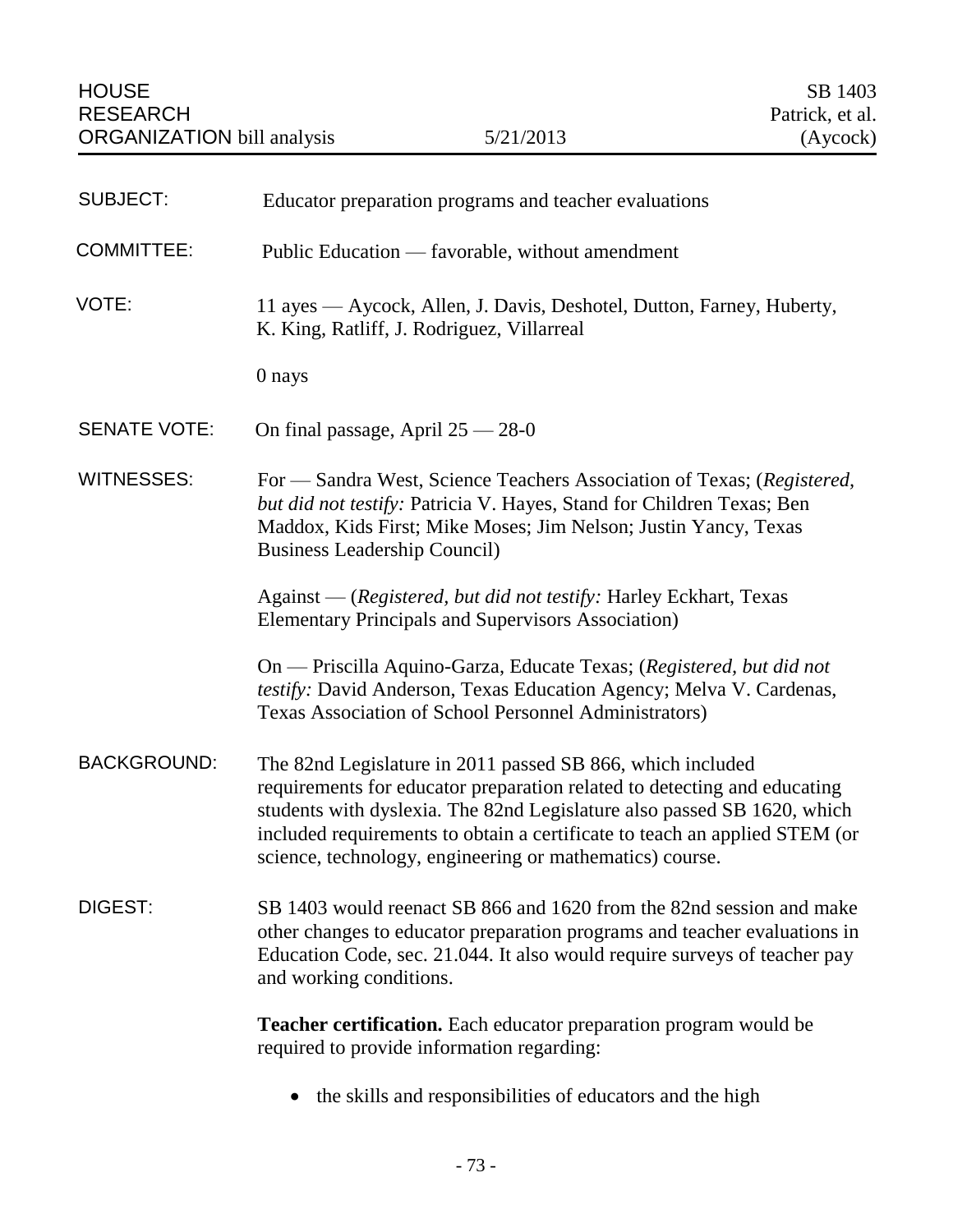## SB 1403 House Research Organization page 2

expectations for students;

- the effect of supply and demand on the educator workforce;
- the performance over time of the educator preparation program;
- the importance of building strong classroom management skills; and
- the framework for teacher and principal evaluation.

The bill would require 15 credit hours for certification in grades 7-12 for math and science and 12 hours for teachers not teaching those subject areas.

It would require the State Board for Educator Certification (SBEC) not to exceed a requirement for an overall grade point average of at least 2.75 or the equivalent for the last 60 semester credit hours. An exception to the minimum GPA requirement could be granted only in extraordinary circumstances and could not be used by a program to admit more than 10 percent of candidates.

SBEC would determine the satisfactory level of performance required for each certification examination and would allow 45 days to pass before a person could retake the exam.

**Teacher evaluations and mentoring.** School districts would be required to conduct more frequent classroom observations and walk-throughs to ensure that teachers received adequate evaluation and guidance. This would be done more frequently for inexperienced teachers. Feedback would be provided promptly so that the appraisal could be used as a development tool.

**Teacher surveys.** The Texas Education Agency (TEA) would be required to consult with the Teacher Retirement System of Texas to determine median salaries of teachers by grade level and subject, post the median salaries on the agency website, and report to the Legislature.

The bill would allow funding for teacher mentoring to be used for scheduled release time for mentors to meet with the teachers they were assigned to mentor. The commissioner would report annually to the Legislature on the effectiveness of district mentoring programs.

TEA also would be required to annually analyze the cost of living in each region of the state to determine if teacher salaries were comparable to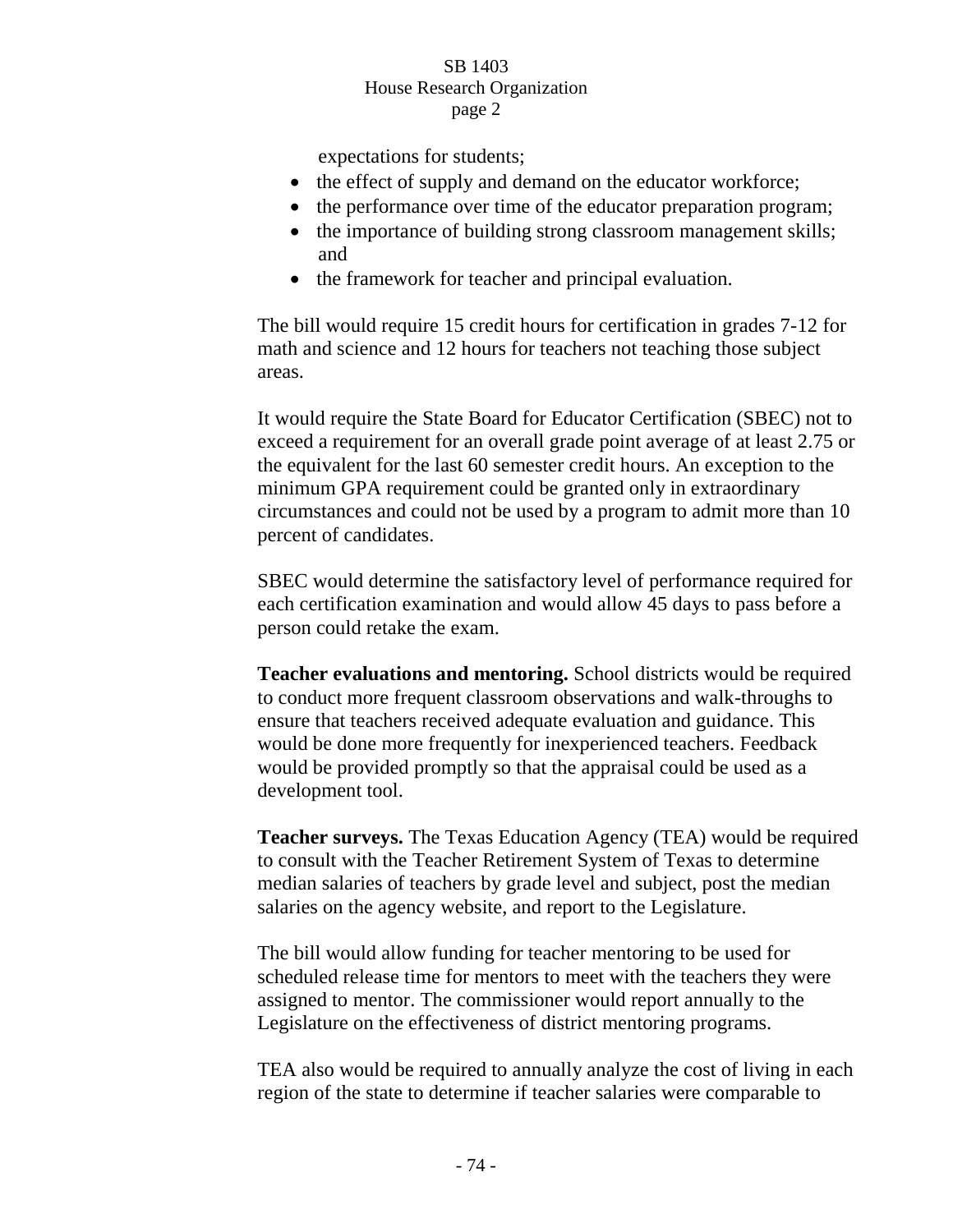## SB 1403 House Research Organization page 3

salaries paid to persons engaged in comparable professions.

The bill also would require TEA to conduct a statewide survey of working conditions, including demands on a teacher's time, campus and district leadership, support for new teachers, professional development opportunities, and other matters. The survey would be designed to prevent disclosure of participants, and teachers could decline to participate. The initial survey would be completed by September 1, 2014, and aggregate results would be released to the public.

TEA would periodically conduct an audit of professional development requirements and work to eliminate conflicting requirements.

TEA could only use available funds and resources from public or private sources to conduct the surveys.

The bill also would require a new advisory committee to evaluate the implementation of changes made by SB 1403 and a joint review by public and higher education agencies of existing standards for educator preparation programs.

The bill would take effect September 1, 2013.

SUPPORTERS SAY:

SB 1403 would increase entry requirements for educator-preparation programs to improve the quality of candidates seeking to teach Texas students. It would add credit hours for math and science to ensure the besttrained teachers were delivering those subjects.

Requiring a satisfactory level of performance on each core subject covered by the generalist exam would be a step forward.

Teachers would receive timely feedback of their appraisal results and could use that information to immediately improve their performance.

The salary data review and comparison to other professionals on a regional basis would provide relevant information for state and local decisions on teacher pay.

The bill's provisions on annual surveys of teacher working conditions and periodic audits of professional development requirements and mentoring also would provide valuable information to improve the teaching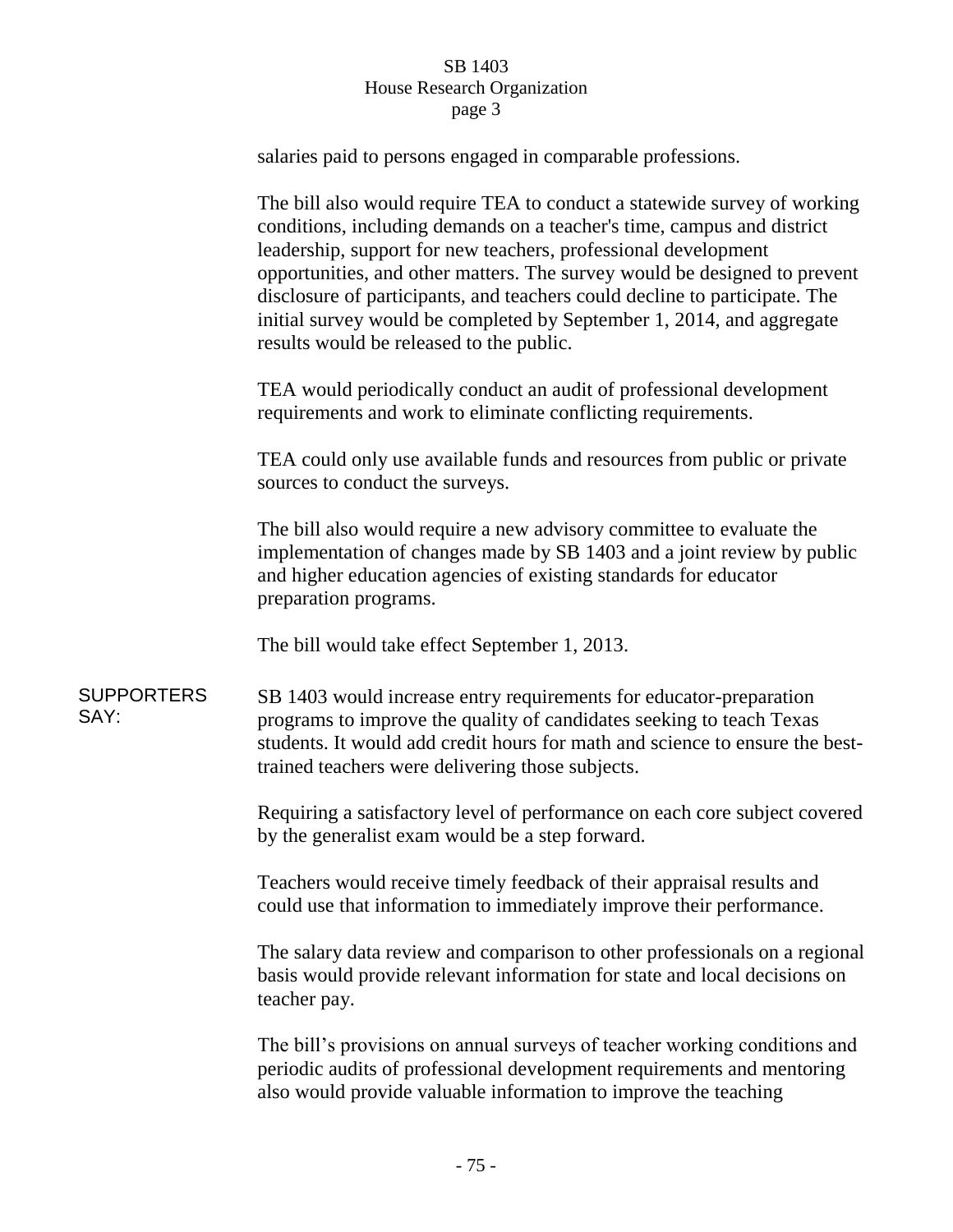# SB 1403 House Research Organization page 4

profession.

| <b>OPPONENTS</b><br>SAY:                 | SB 1403 could result in decreased enrollment in educator preparation<br>programs at a time of growing student populations and a great need for<br>teachers as many teachers are retiring or otherwise leaving the profession.                                                                                             |
|------------------------------------------|---------------------------------------------------------------------------------------------------------------------------------------------------------------------------------------------------------------------------------------------------------------------------------------------------------------------------|
|                                          | The bill would cost \$1.1 million for fiscal 2014-15 for annual cost-of-<br>living analyses and surveys of working conditions required by the bill,<br>according to the Legislative Budget Board.                                                                                                                         |
| <b>OTHER</b><br><b>OPPONENTS</b><br>SAY: | SB 1403 would not go far enough in raising entry requirements for teacher<br>preparation programs. The bill also could have done more to overhaul the<br>teacher evaluation system, including taking into account student test<br>scores as Dallas and Houston ISDs are doing.                                            |
| <b>NOTES:</b>                            | The fiscal note states that the bill would cost TEA an estimated \$800,000<br>in fiscal 2014 and \$300,000 in subsequent years for an annual cost-of-<br>living analysis. TEA also estimates a \$300,000 cost in fiscal 2014 to<br>contract for the statewide survey of working conditions for public school<br>teachers. |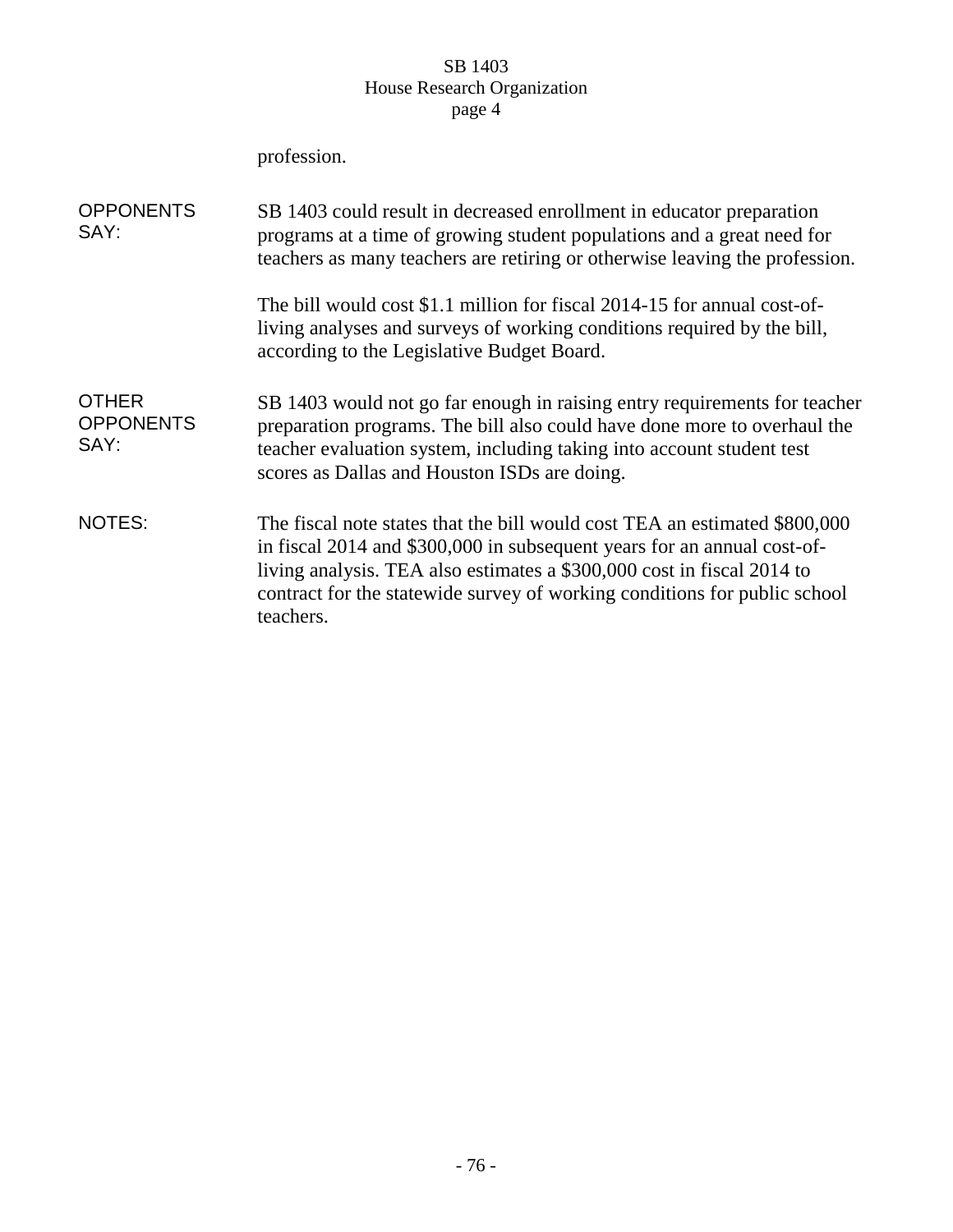| <b>SUBJECT:</b>     | Licensing requirements for persons measuring or fitting orthoses                                                                                                                                                                                                                                                                                                                                                                                                                                                                                                                                                                                                 |
|---------------------|------------------------------------------------------------------------------------------------------------------------------------------------------------------------------------------------------------------------------------------------------------------------------------------------------------------------------------------------------------------------------------------------------------------------------------------------------------------------------------------------------------------------------------------------------------------------------------------------------------------------------------------------------------------|
| <b>COMMITTEE:</b>   | Public Health — favorable, without amendment                                                                                                                                                                                                                                                                                                                                                                                                                                                                                                                                                                                                                     |
| VOTE:               | 7 ayes — Kolkhorst, Naishtat, Collier, Cortez, S. Davis, Guerra,<br>J.D. Sheffield                                                                                                                                                                                                                                                                                                                                                                                                                                                                                                                                                                               |
|                     | $3$ nays $-$ S. King, Laubenberg, Zedler                                                                                                                                                                                                                                                                                                                                                                                                                                                                                                                                                                                                                         |
|                     | 1 absent — Coleman                                                                                                                                                                                                                                                                                                                                                                                                                                                                                                                                                                                                                                               |
| <b>SENATE VOTE:</b> | On final passage, April $8 - 30-1$ (Seliger)                                                                                                                                                                                                                                                                                                                                                                                                                                                                                                                                                                                                                     |
| <b>WITNESSES:</b>   | (On House companion bill, HB 1161)<br>For — Edward Correia, Orthotic Coalition for Patient and Physician<br>Choice; Bobby Hillert, Texas Orthopaedic Association; (Registered, but<br>did not testify: Jennifer Banda, Texas Hospital Association; Jaime Capelo,<br>Texas Academy of Physician Assistants; Patricia Conradt; Dan Finch,<br>Texas Medical Association; J. Pete Laney, Orthotic Coalition for Patient<br>and Physician Choice; David Williams, Texas Nurse Practitioners; Eric<br>Woomer, Federation of Texas Psychiatry)                                                                                                                          |
|                     | Against — Mike Allen; Katie Brinkley; Snapper Carr, Texas Association<br>of Orthotists and Prosthetists; Scott Jameson, American Academy of<br>Orthotists and Prosthetists, Texas Chapter; Mark Kirchner; Amy Mehary,<br>Texas Association of Orthotists and Prosthetists; Robb Walker;<br>(Registered, but did not testify: Sheron Archie, Hanger Clinic; Frieda<br>Borth, Hanger Clinic; Michael Brown; Gary Crowe; Ninfa Gonzales,<br>Hanger Clinic, ABC; Amanda Ischy, Hanger Clinic; Jennifer Marchel,<br>Hanger Clinic, ABC; Allison Neil, Hanger Clinic, ABC; Shawn<br>Schroeder, Hanger Clinic; Mark Scott, Hanger Clinic; Rose Scott, Hanger<br>Clinic) |
|                     | On — Mari Robinson, Texas Medical Board; (Registered, but did not<br>testify: David Olvera, Texas Board of Orthotics and Prosthetics)                                                                                                                                                                                                                                                                                                                                                                                                                                                                                                                            |
| <b>BACKGROUND:</b>  | Chapter 605 of the Occupations Code governs the licensing and regulation<br>of orthotists, persons licensed to practice orthotics, which is the science                                                                                                                                                                                                                                                                                                                                                                                                                                                                                                          |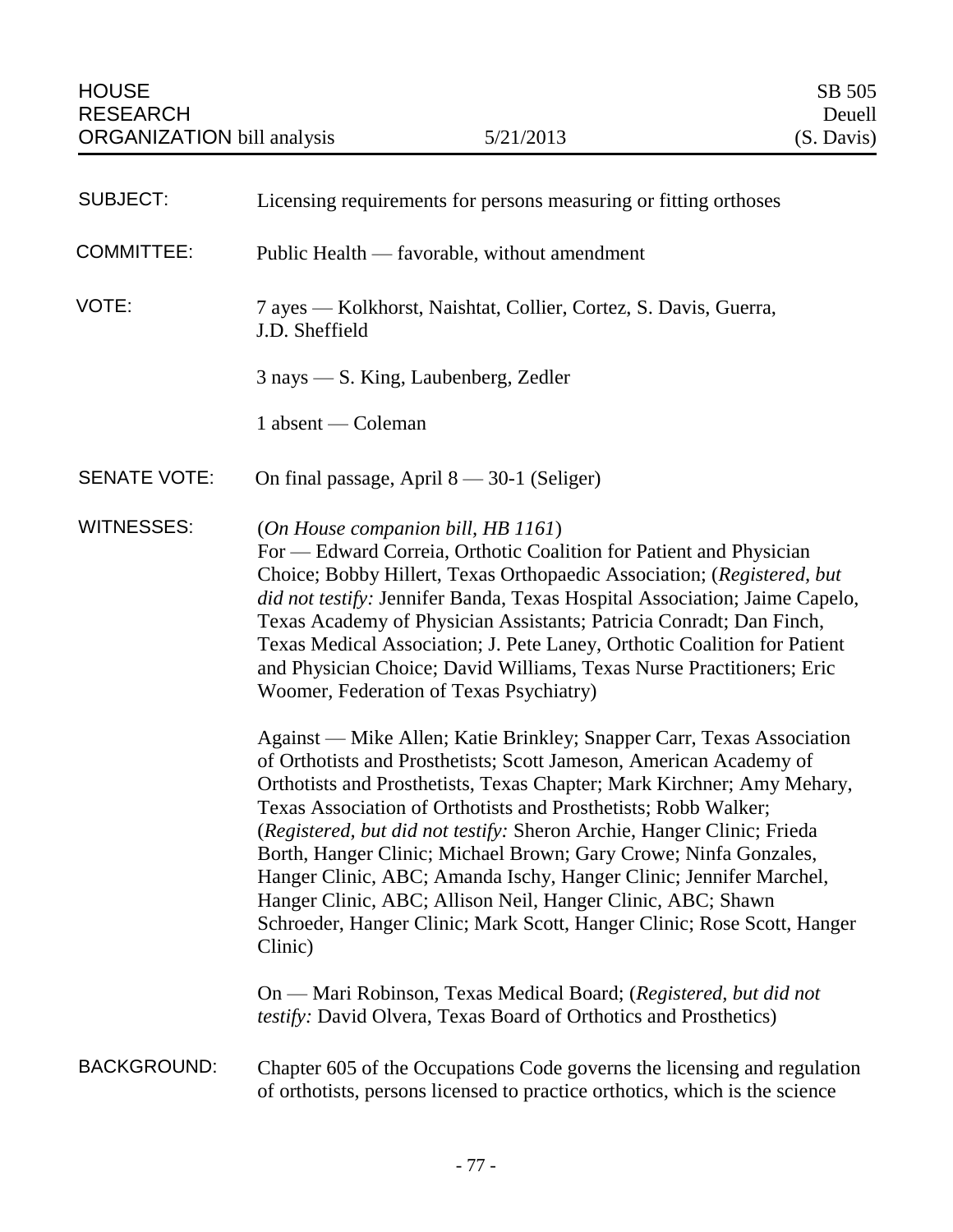|                           | and practice of measuring, designing, fitting, or servicing an orthosis. An<br>orthosis is a custom-fabricated or custom-fitted medical device designed to<br>provide for the support, alignment, prevention, or correction of a<br>neuromuscular or musculoskeletal disease, injury, or deformity.                                                                                                                                                                                                                           |
|---------------------------|-------------------------------------------------------------------------------------------------------------------------------------------------------------------------------------------------------------------------------------------------------------------------------------------------------------------------------------------------------------------------------------------------------------------------------------------------------------------------------------------------------------------------------|
| DIGEST:                   | SB 505 would exempt from the licensing and regulatory requirements in<br>ch. 605, Occupations Code, persons measuring or fitting an orthosis under<br>the supervision of a physician licensed to practice in Texas. This<br>exemption would not apply to the measuring and fitting of a custom-<br>fabricated device if its measuring and fitting required substantial clinical<br>judgment as determined by the treating physician.                                                                                          |
|                           | This bill would take immediate effect if finally passed by a two-thirds<br>record vote of the membership of each house. Otherwise, it would take<br>effect September 1, 2013.                                                                                                                                                                                                                                                                                                                                                 |
| <b>SUPPORTERS</b><br>SAY: | SB 505 would improve patient access to orthotic health care devices and<br>services by allowing supervised employees to measure and fit orthoses<br>without requiring they be licensed orthotists. Many orthotics are simple,<br>standardized, and safe. Requiring special degrees or licenses to provide<br>access to these devices reduces the number who would otherwise assist<br>clients in obtaining them.                                                                                                              |
|                           | The bill would save money for individuals and the health care system.<br>Currently, those available to fit and measure orthoses are limited by<br>burdensome licensing restrictions, which raises the cost of orthotic devices<br>and service. Increasing the number of orthotic assistants would remove<br>this source of health care inflation and allow the free market to more<br>accurately determine the costs of orthotics.                                                                                            |
|                           | SB 505 would protect consumers' health by requiring a licensed physician<br>oversee any measuring or fitting of clients that required substantial clinical<br>judgment.                                                                                                                                                                                                                                                                                                                                                       |
| <b>OPPONENTS</b><br>SAY:  | SB 505 would put patient health at risk. The Texas Board of Orthotics and<br>Prosthetics' current licensing requirements are reasonable and ensure a<br>safe experience for patients. Although the bill would require a non-<br>licensed employee be supervised by a physician, it would not specify the<br>degree or frequency of this supervision. In a lax environment where<br>physicians and licensed orthotists provided only background oversight<br>over non-specialized employees, there would be a higher risk that |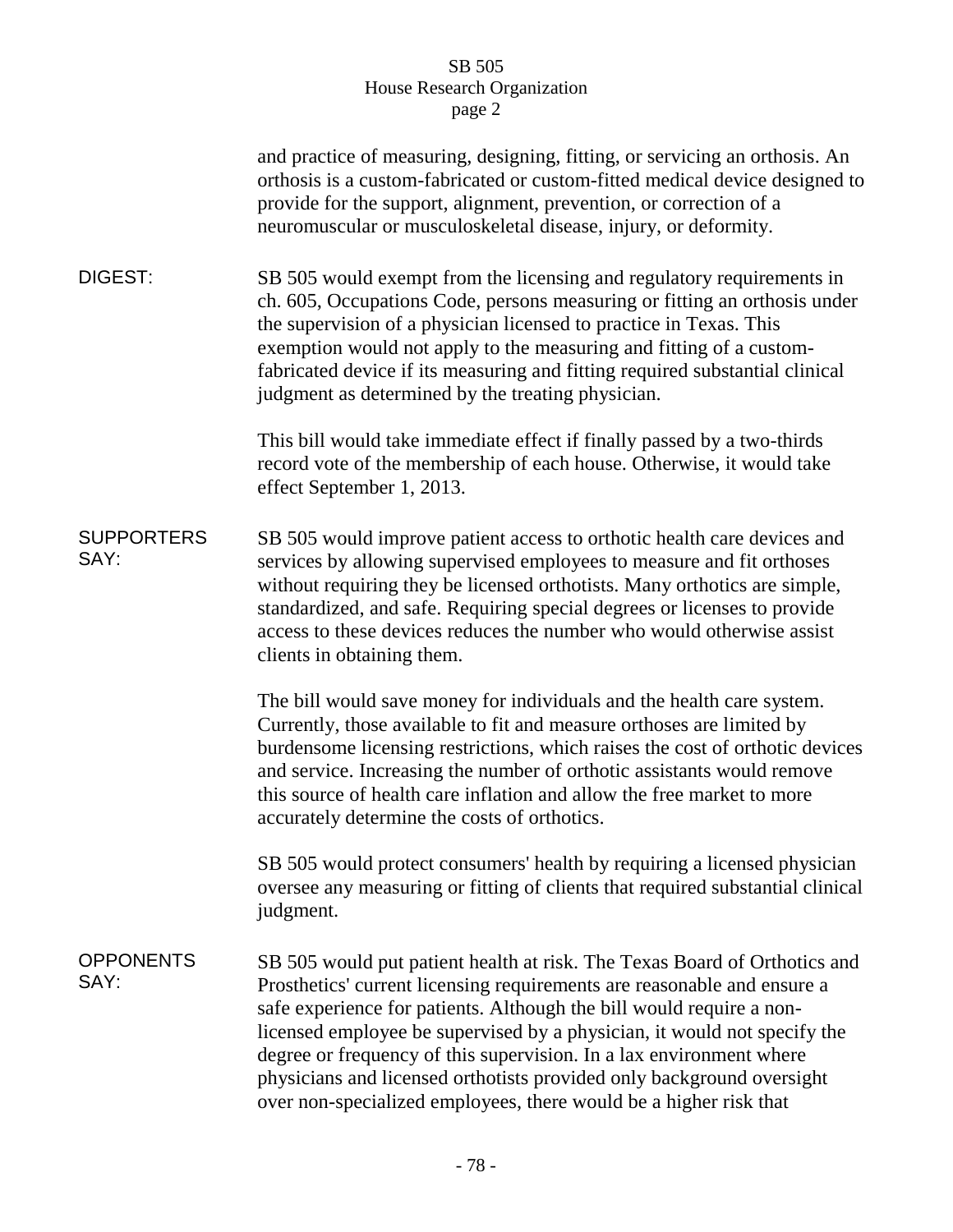situations requiring substantial clinical judgment would go undetected.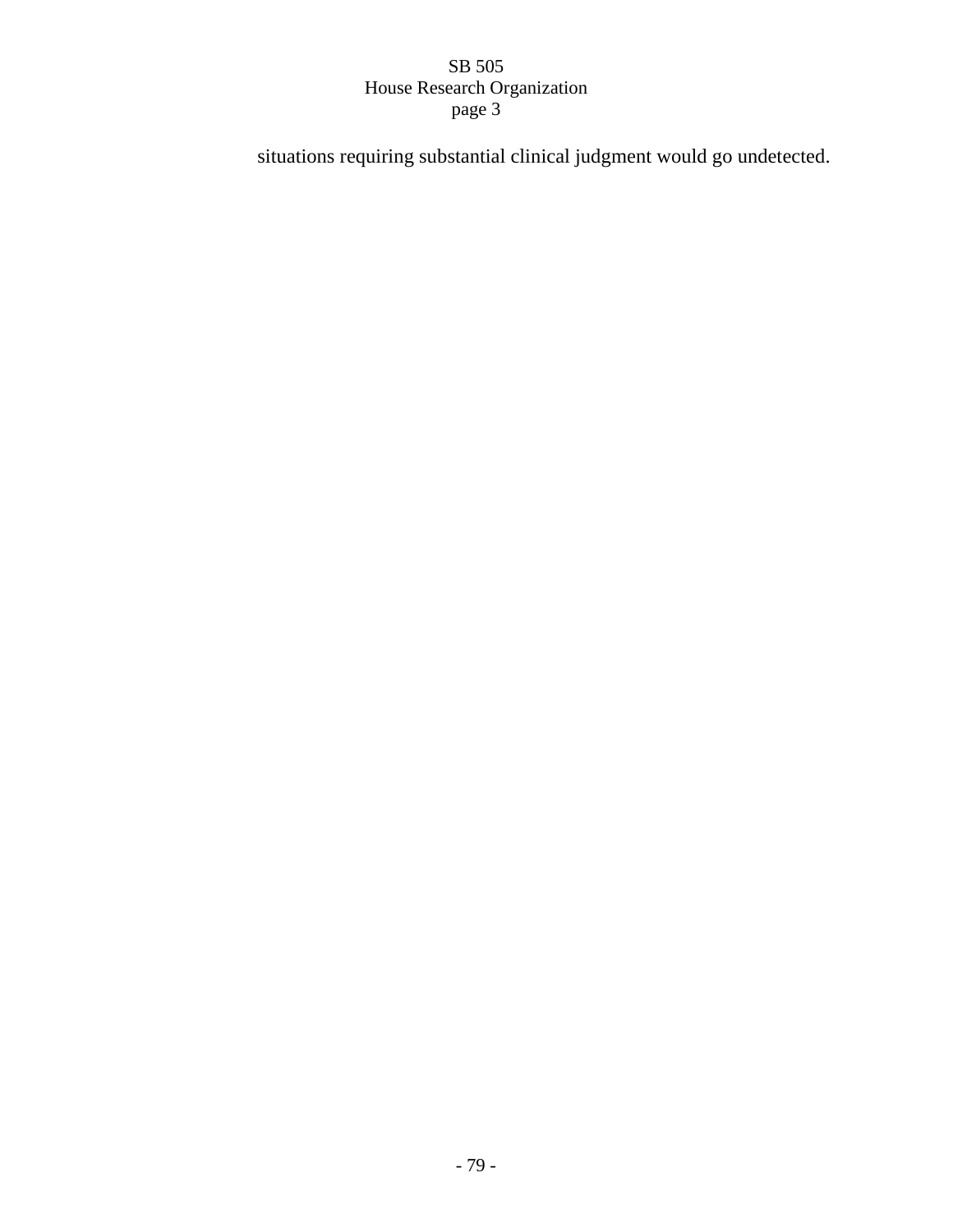| <b>SUBJECT:</b>           | Relating to leave for certain veterans returning to state employment                                                                                                                                                                                                                                                                                                                                                                                                                                                                                                                                                       |
|---------------------------|----------------------------------------------------------------------------------------------------------------------------------------------------------------------------------------------------------------------------------------------------------------------------------------------------------------------------------------------------------------------------------------------------------------------------------------------------------------------------------------------------------------------------------------------------------------------------------------------------------------------------|
| <b>COMMITTEE:</b>         | Defense and Veterans' Affairs — committee substitute recommended                                                                                                                                                                                                                                                                                                                                                                                                                                                                                                                                                           |
| VOTE:                     | 5 ayes — Menéndez, Farias, R. Miller, Moody, Zedler                                                                                                                                                                                                                                                                                                                                                                                                                                                                                                                                                                        |
|                           | 2 nays — Frank, Schaefer                                                                                                                                                                                                                                                                                                                                                                                                                                                                                                                                                                                                   |
|                           | $2$ absent — R. Sheffield, Collier                                                                                                                                                                                                                                                                                                                                                                                                                                                                                                                                                                                         |
| <b>SENATE VOTE:</b>       | On final passage, April $4 - 31-0$ , on Local and Uncontested Calendar                                                                                                                                                                                                                                                                                                                                                                                                                                                                                                                                                     |
| <b>WITNESSES:</b>         | No public hearing                                                                                                                                                                                                                                                                                                                                                                                                                                                                                                                                                                                                          |
| <b>DIGEST:</b>            | CSSB 442 would amend Government Code, ch. 661, to revise military<br>leave provisions for state employees.                                                                                                                                                                                                                                                                                                                                                                                                                                                                                                                 |
|                           | A state employee would be entitled to leave if the person was a member of<br>a reserve unit of U.S. military, including the National Guard, that was<br>ordered to federal active duty for at least 180 days during a war or conflict<br>or to support a stability operation that followed a war or conflict.                                                                                                                                                                                                                                                                                                              |
|                           | The bill also would ensure that such a member of the military who was re-<br>employed by a state agency would be granted leave without a deduction in<br>salary or loss of vacation time, sick leave, earned overtime, or state<br>compensatory time to tend to a matter related to their military service or<br>reintegration into civilian life, which would include obtaining medical or<br>mental health care and receiving counseling. This leave could not exceed<br>15 days and would have to be used before the first anniversary of the day<br>the reservist or guardsperson was re-employed by the state agency. |
|                           | The administrative head of a state agency could grant additional days of<br>leave to the state employee.                                                                                                                                                                                                                                                                                                                                                                                                                                                                                                                   |
|                           | The bill would take effect September 1, 2013.                                                                                                                                                                                                                                                                                                                                                                                                                                                                                                                                                                              |
| <b>SUPPORTERS</b><br>SAY: | CSSB 442 would ensure that military reservists and members of the<br>National Guard who returned to their state agency jobs had available leave                                                                                                                                                                                                                                                                                                                                                                                                                                                                            |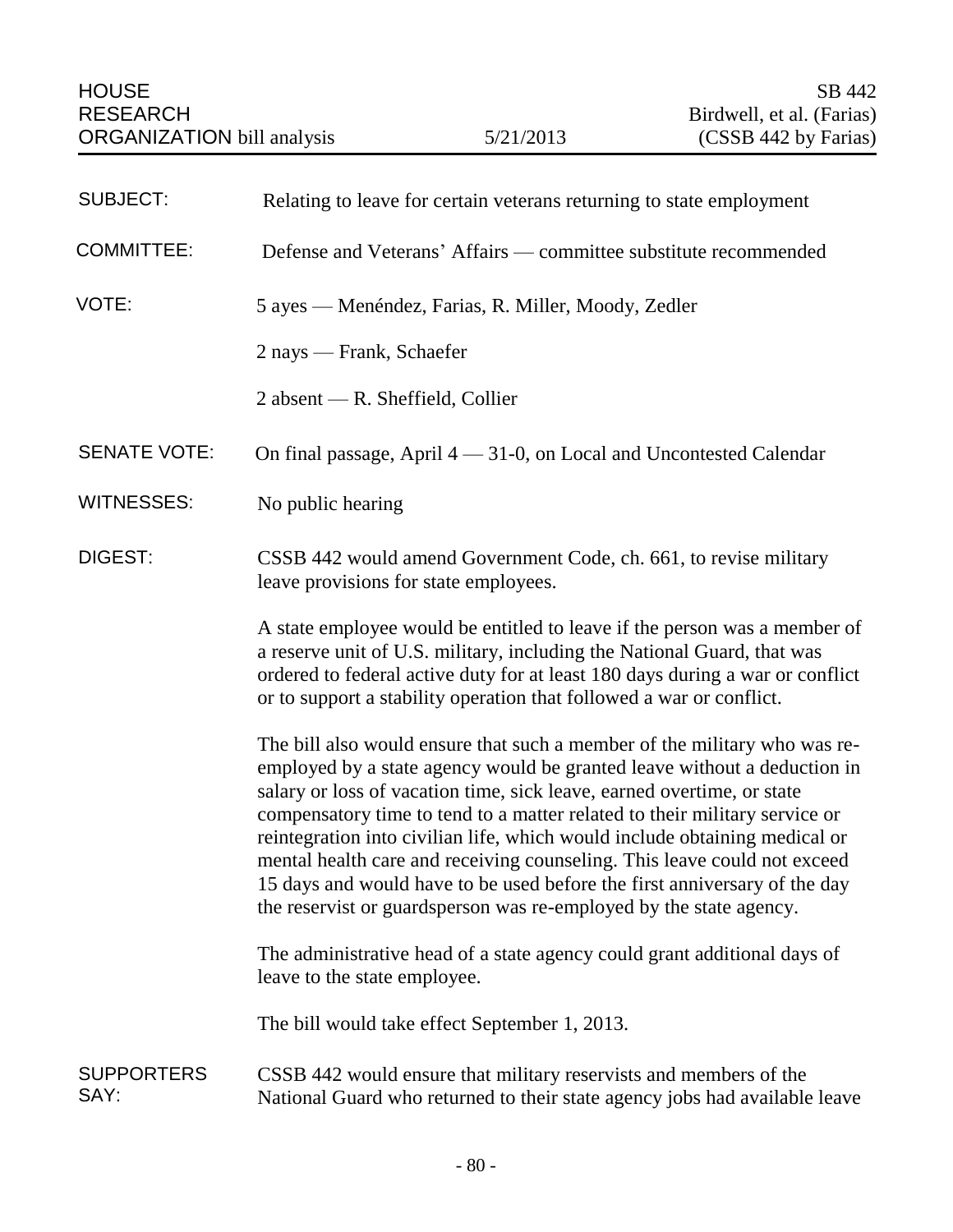time to tend to the matters that often crop up when transitioning back to civilian life.

Allowing these citizen soldiers, marines, sailors, and airmen up to 15 days of leave following their active-duty service would minimize any financial hardship military service might cause them. The effects of fighting in a war can cause reservists and guardsmen to continue to seek health care well after they have been released and returned to their employers. CSSB 442 would ensure that an appointment at a Veterans Affairs clinic or any other reintegration matter would not cost a state employee to lose out in salary, vacation time, or sick leave.

Additionally, the bill would ensure that only those who fought in a conflict were allowed this leave, and it would require an agency's director to grant any additional time off from work if these 15 days of leave were exhausted within a year of the service member's return to employment. This provision would ensure that such leave was used sparingly but it also would give discretion to an agency's administrator to allow for a necessary absence.

#### **OPPONENTS** SAY: CSSB 442 is unnecessary because the military does not simply release a service member who has a serious disability that requires medical care. Although Texas should make a priority of honoring state employees who serve in our military, it should not expend important resources to do so.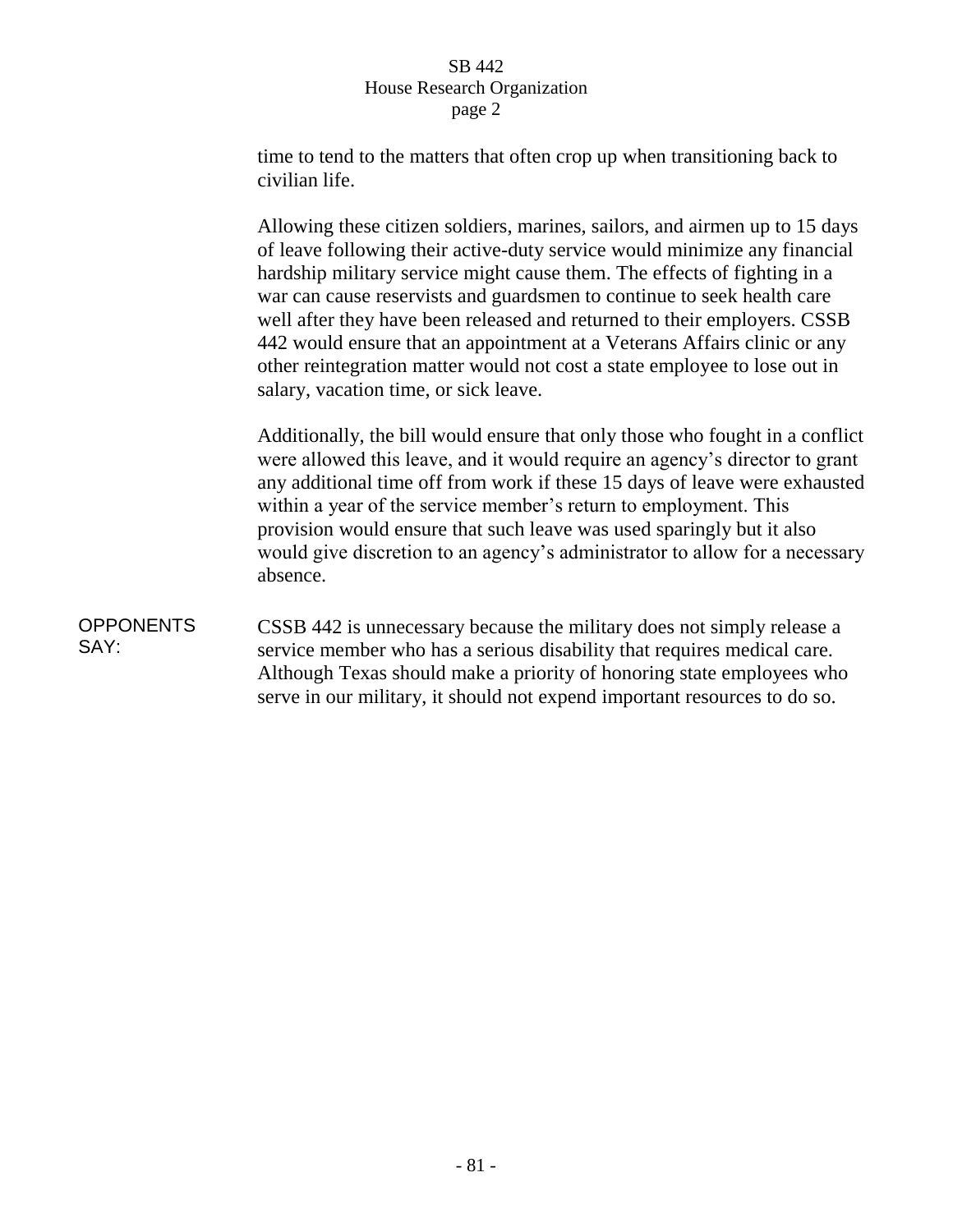| <b>SUBJECT:</b>     | Contested cases conducted under the Administrative Procedure Act                                                                                                                                                                                                                                                                                                                                                                                                                                                             |
|---------------------|------------------------------------------------------------------------------------------------------------------------------------------------------------------------------------------------------------------------------------------------------------------------------------------------------------------------------------------------------------------------------------------------------------------------------------------------------------------------------------------------------------------------------|
| COMMITTEE:          | Special Purpose Districts — favorable, without amendment                                                                                                                                                                                                                                                                                                                                                                                                                                                                     |
| VOTE:               | 7 ayes — D. Bonnen, Alvarado, Clardy, Goldman, Krause, Stickland,<br>E. Thompson                                                                                                                                                                                                                                                                                                                                                                                                                                             |
|                     | 0 nays                                                                                                                                                                                                                                                                                                                                                                                                                                                                                                                       |
|                     | $2$ absent — D. Miller, Lucio                                                                                                                                                                                                                                                                                                                                                                                                                                                                                                |
| <b>SENATE VOTE:</b> | On final passage, April 25 - 24-4 (Campbell, Huffman, Nelson, Williams)                                                                                                                                                                                                                                                                                                                                                                                                                                                      |
| <b>WITNESSES:</b>   | For — Bruce Bennett; (Registered, but did not testify: Kathy Barber,<br>NFIB/Texas; George Christian, Texas Civil Justice League;<br>Kandice Sanaie, Texas Association of Business; Jeffery Hart)                                                                                                                                                                                                                                                                                                                            |
|                     | Against — None                                                                                                                                                                                                                                                                                                                                                                                                                                                                                                               |
| DIGEST:             | SB 522 would amend the Government Code relating to contested cases<br>conducted under the Administrative Procedure Act, which governs<br>procedures in contested case hearings before state agencies.                                                                                                                                                                                                                                                                                                                        |
|                     | <b>Detailed statement of the facts.</b> A state agency or other party would be<br>required to include a short, plain statement of factual matters in detail at<br>the time notice of a contested case hearing was served. In a proceeding in<br>which the state agency had the burden of proof, a state agency that<br>intended to rely on a section of a statute or rule not previously referenced<br>in the notice of hearing would have to amend the notice within seven days,<br>rather than three days, of the hearing. |
|                     | This would not prohibit the state agency from filing an amendment during<br>the hearing of a contested case provided the opposing party was granted a<br>continuance of at least seven days to prepare its case on request of the<br>opposing party.                                                                                                                                                                                                                                                                         |
|                     | In a suit for judicial review of a final decision or order of a state agency in<br>a contested case, the state agency's failure to include in the notice for a                                                                                                                                                                                                                                                                                                                                                               |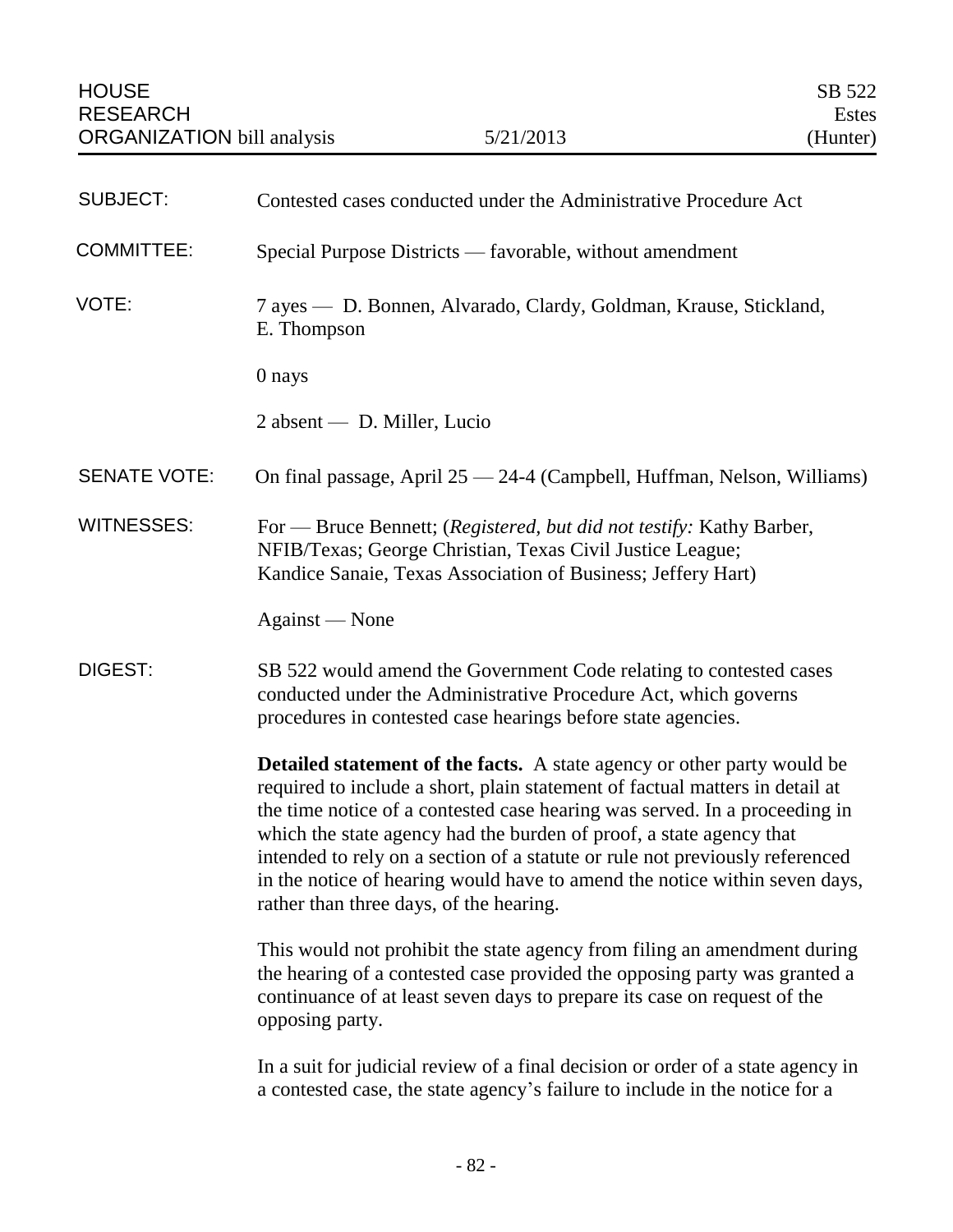contested case hearing a reference to the particular sections of the statutes and rules involved or a detailed statement of the facts would constitute prejudice to the substantial rights of the appellant under sec. 2001.174(2), making it reversible error, unless the court found that the failure did not unfairly surprise and prejudice the appellant.

**License suspension.** Licensees would be required to be given notice and an opportunity to show compliance before their licenses were suspended. If a state agency that already had the power to suspend a license under another statute determined that an imminent threat to the public health, safety, or welfare required emergency action and incorporated a factual and legal basis establishing that threat in an order, the agency could issue an order to suspend the license pending proceedings for revocation or other action.

The agency would be required to initiate the proceedings for revocation or other action within 30 days of the summary suspension order being signed. The proceedings would have to be promptly determined, and if the proceedings were not initiated within 30 days of the order being signed, the license holder could appeal the summary suspension order to a Travis County district court.

This would not grant any state agency the power to suspend a license without notice or a hearing.

**Notice and show of compliance before license suspension.** In a suit for judicial review of a final decision or order of a state agency brought by a license holder, the agency's failure to give notice and give the license holder an opportunity to show compliance before a license is suspended would constitute prejudice to the substantial rights of the license holder, making it a reversible error, unless the court determined that the failure did not unfairly surprise and prejudice the license holder.

**Notification of decisions and orders.** SB 522 would revise the provision requiring that a party in a contested case hearing be notified of decisions and orders personally or by first-class mail, to instead require a state agency to make such notification to each party personally, by e-mail, fax, or by first-class, certified, or registered mail.

**Motion for rehearing.** A motion for rehearing in a contested case would have to identify the errors made in the contested case and be filed by a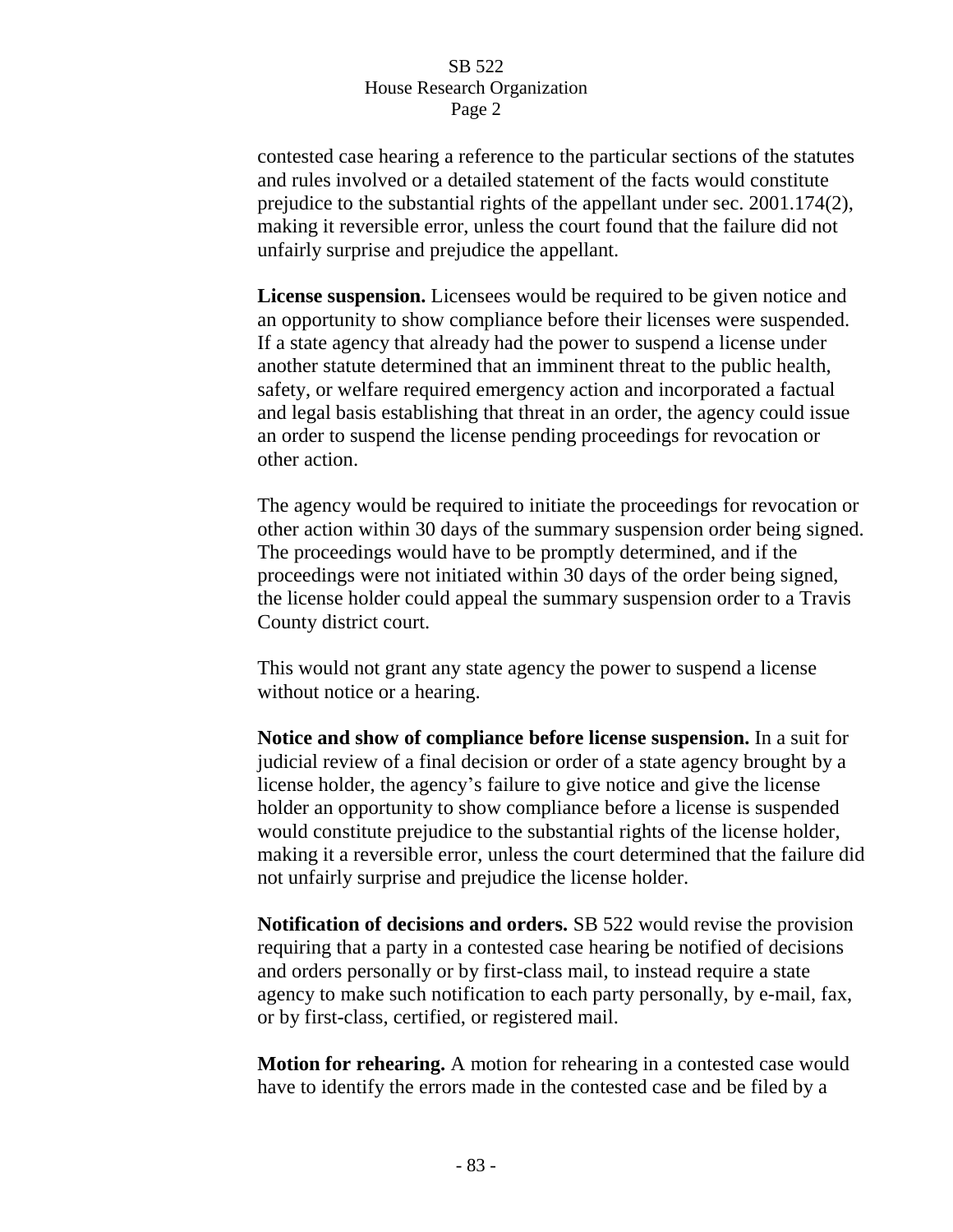party within 20 days of the date the decision or order that was the subject of the motion was signed, unless the time for filing the motion for rehearing had been extended by an agreement or by a written state agency order. On filing of the motion for rehearing, copies of the motion would be sent to all other parties using the appropriate notification procedures. The bill would provide a deadline for replying to a motion for rehearing, but it would not be required.

The bill would establish when and how the time for filing a motion for rehearing and a reply to a motion for rehearing could be extended.

If a party did not receive notice of the date the decision or order was signed within 15 days, the deadline for filing a motion for rehearing would begin to run either on the date that the party finally received the notice or on the date the party actually acquired knowledge that a decision or order had been signed, whichever happened first. The deadline would begin to run no earlier than the 15th day following the signing of the decision or order, and could not begin later than the 90th day.

SB 522 would place the burden of showing that proper notice of the decision or order was not received within 15 days on the adversely affected party by filing a sworn motion. If the state agency wished to contest the party's claim that it did not receive notice, it would have to deny the sworn motion at its next meeting or, if it did not hold meetings, no later than 10 days after the date it received the motion. If the state agency failed to respond, the motion would be granted.

**Final decisions or orders.** SB 522 would require a decision or order that could become final in a contested case to be signed, rather than rendered, within 60 days of the hearing being finally closed. In a contested case heard by other than a majority of the officials of a state agency, the person who conducted the contested case hearing could extend the period in which the decision or order could be signed, in lieu of the agency.

SB 522 would provide that a decision or order in a contested case would be final on the date it was signed, rather than rendered.

**Prematurely filed petitions.** In a contested case in which a motion for rehearing was a prerequisite for seeking judicial review, a prematurely filed petition would be effective to initiate judicial review and would be considered to be filed on the date the last timely motion for rehearing was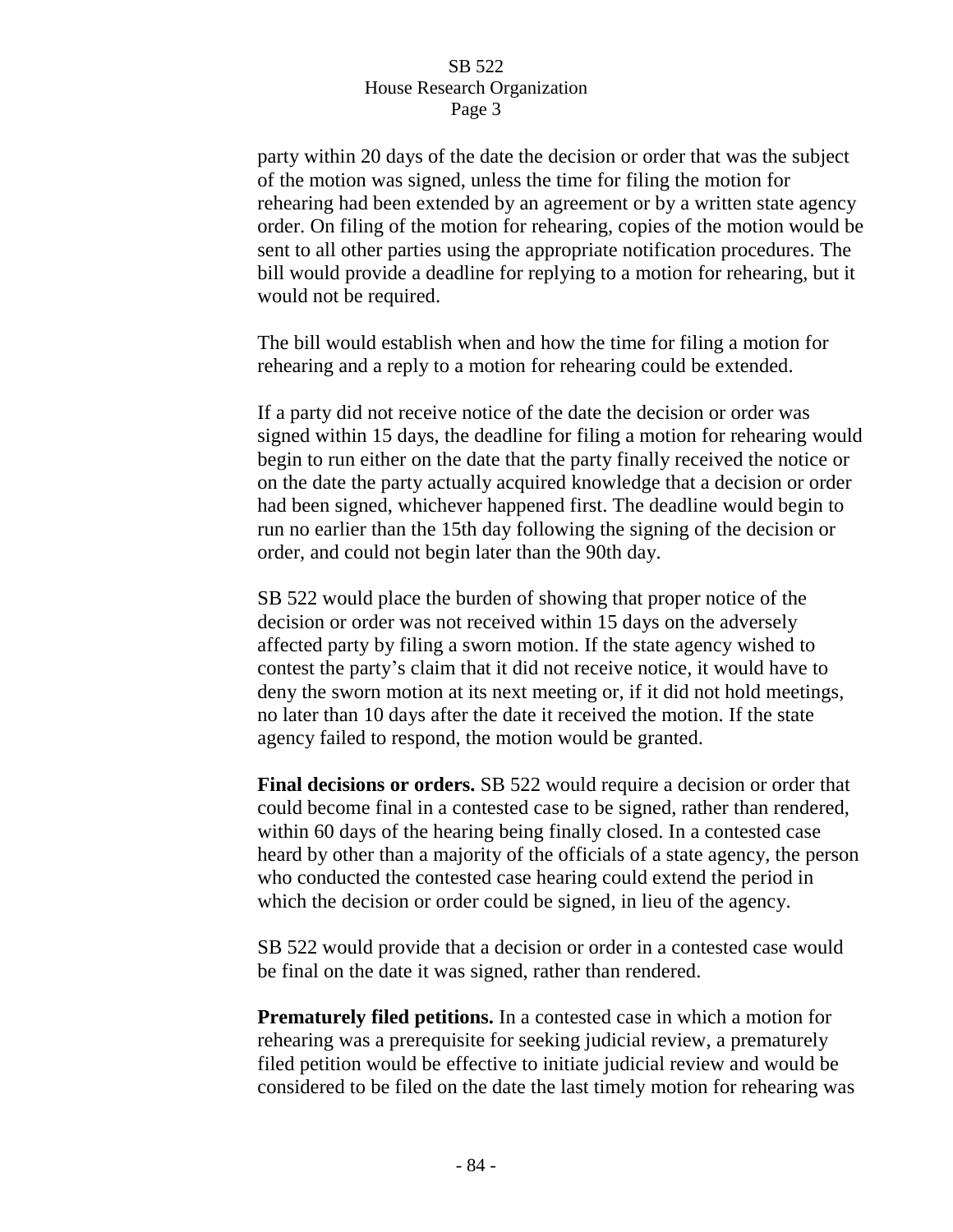overruled and after the motion was overruled.

**Effective date.** This bill would take effect September 1, 2013.

**SUPPORTERS** SAY: SB 522 would address procedures and the rights of parties in contested case hearings involving state agencies. Differences between the Administrative Procedure Act, which governs procedures in contested case hearings before state agencies, and the Texas Rules of Civil Procedure, which govern procedures in traditional courts, can be confusing and difficult with respect to when an agency decision can be appealed. These procedures can be difficult for even experienced administrative lawyers to apply, especially with regard to motions for rehearing and suits for judicial review.

> **Detailed statement of the facts.** SB 522 would achieve effective enforcement of the Administrative Procedure Act's notice of hearing requirement in contested case proceedings. State agencies are required to give notice to the licensees regarding the statutes and rules involved in a contested case before it goes to trial. However, agencies often fail to give adequate notice of the grounds for contested cases, either by failing to comply with statutory requirements or by justifying decisions based on statutes and rules that were never disclosed before the hearing. As a result, many businesses, professionals, and other entities have been disciplined for violating statutes or rules that were never disclosed before the hearing and against which they had no opportunity to defend. Such disciplinary actions are contrary to the due process of law.

> A licensee that goes before a state agency to defend his or her license should be provided all information as required by law. If the licensee does not receive the appropriate notifications, his or her license should not be jeopardized simply because a state agency failed to do its job. Small business owners are at a disadvantage in this process simply because retaining a lawyer is most likely not within their financial resources. They must rely on the state for relevant information and when they do not receive it, they cannot vigorously defend their licenses.

**Notice and show of compliance before license suspension.** The courts are currently not strictly enforcing the requirements of notice and an opportunity to show compliance before a license is suspended due to a desire to give agencies flexibility to suspend licenses in emergencies. Consequently, licensees are being denied the statutory right to show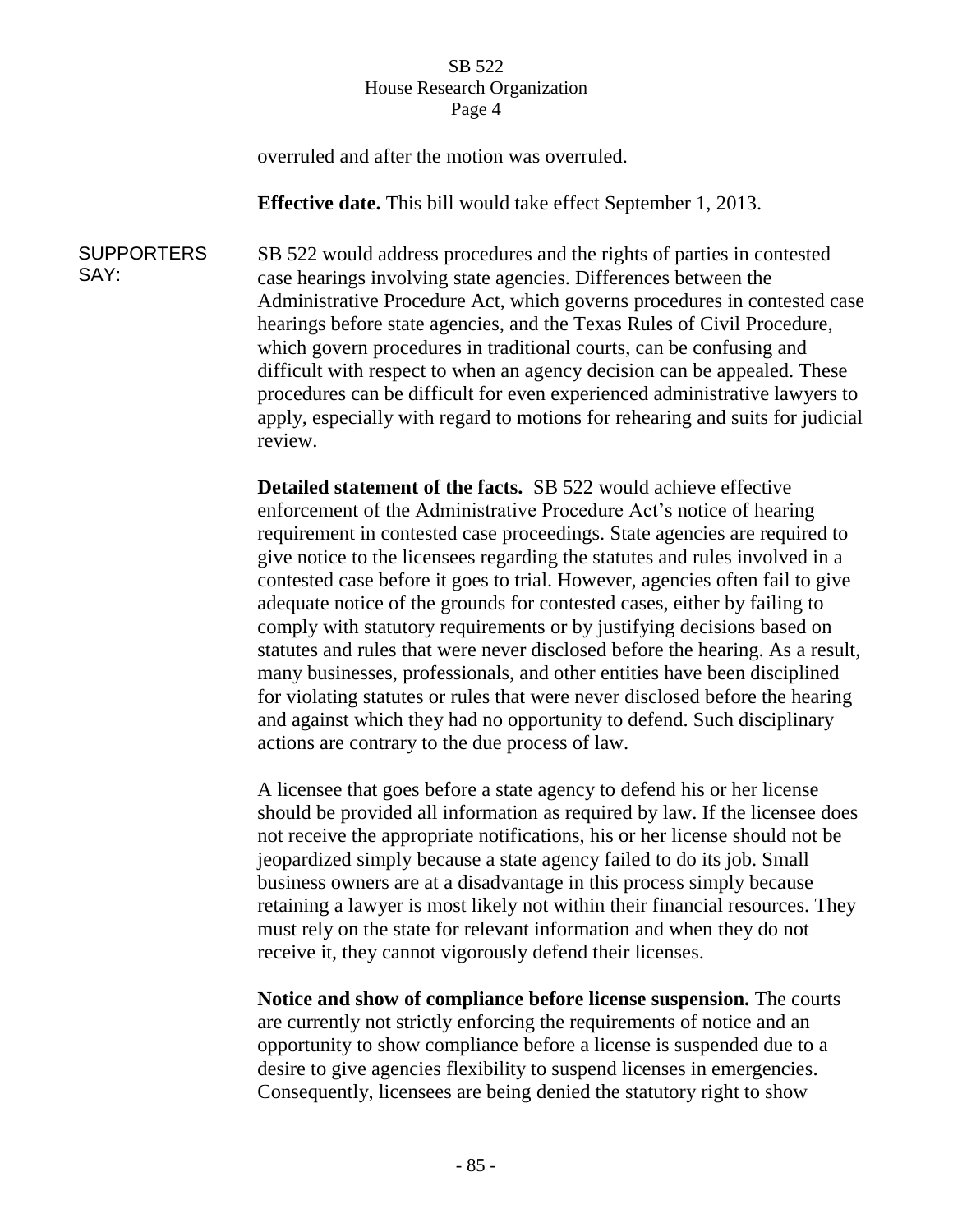compliance. This bill would allow agencies to suspend licenses in emergencies, while strictly enforcing the requirements of notice and an opportunity to show compliance before a license was suspended. The bill would make failure by a state agency to provide the statutes and rules involved in the contested case a reversible error. This would provide incentive to state agencies to make available necessary information as required by law.

**Motion for rehearing.** Under the current process, the deadline for seeking relief from an agency decision is dependent on the date a party to the proceeding receives actual or presumed notice of the decision. Starting the clock on the date each party received actual or presumed notice of an agency decision results in multiple deadlines for filing motions for rehearing or petitions for judicial review in multi-party cases. The multiple, different deadlines and the resulting uncertainty cause regulated businesses, professionals, and other licensees to lose their appellate rights– even when they are represented by capable, experienced attorneys.

SB 522 would establish a similar structure contained in the Texas Rules of Civil and Appellate Procedure by providing that the deadlines for a motion for rehearing would begin on the date the agency decision was signed. This structure has worked well for many years without major problems. Tying the beginning date for seeking relief from an agency decision to the date the decision was signed would cause fewer deadlines to be missed because one controlling date would be established.

**Prematurely filed petitions.** SB 522 includes a provision that would overrule judicial decisions in which the courts had ruled that a prematurely filed petition for judicial review was ineffective in contested cases in which a motion for rehearing was a prerequisite for seeking judicial review. This would allow a prematurely filed petition for judicial review to become effective immediately after the last timely motion for rehearing was overruled by the agency and the agency decision became final. This would prevent appellate rights from being lost because of premature action.

**OPPONENTS** SAY: SB 522 would allow agencies to suspend licenses in emergencies without a hearing. While this provision of the bill would be limited to agencies that already have this authority under another statute, a suspension of a license could be extremely damaging financially and would be a clear case of regulatory overreach that would have a chilling effect on the marketplace.